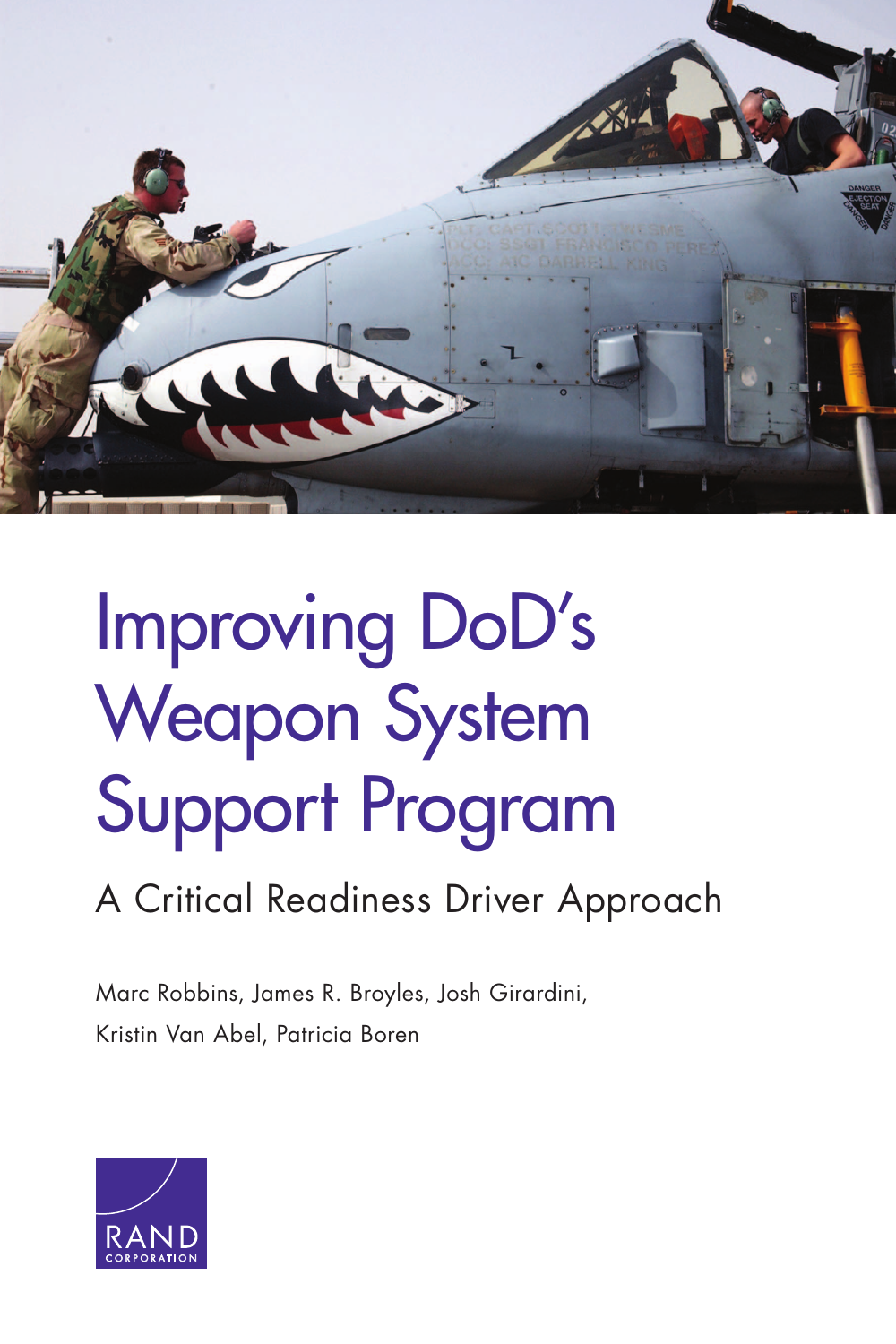For more information on this publication, visit [www.rand.org/t/RR2496](http://www.rand.org/t/RR2496)

**Library of Congress Cataloging-in-Publication Data** is available for this publication. ISBN: 978-1-9774-0157-1

> Published by the RAND Corporation, Santa Monica, Calif. © Copyright 2019 RAND Corporation RAND<sup>®</sup> is a registered trademark.

*Cover: U.S. Air Force photo by MSgt Stefan Alford.*

#### Limited Print and Electronic Distribution Rights

This document and trademark(s) contained herein are protected by law. This representation of RAND intellectual property is provided for noncommercial use only. Unauthorized posting of this publication online is prohibited. Permission is given to duplicate this document for personal use only, as long as it is unaltered and complete. Permission is required from RAND to reproduce, or reuse in another form, any of its research documents for commercial use. For information on reprint and linking permissions, please visit [www.rand.org/pubs/permissions.](http://www.rand.org/pubs/permissions)

The RAND Corporation is a research organization that develops solutions to public policy challenges to help make communities throughout the world safer and more secure, healthier and more prosperous. RAND is nonprofit, nonpartisan, and committed to the public interest.

RAND's publications do not necessarily reflect the opinions of its research clients and sponsors.

Support RAND Make a tax-deductible charitable contribution at [www.rand.org/giving/contribute](http://www.rand.org/giving/contribute)

[www.rand.org](http://www.rand.org)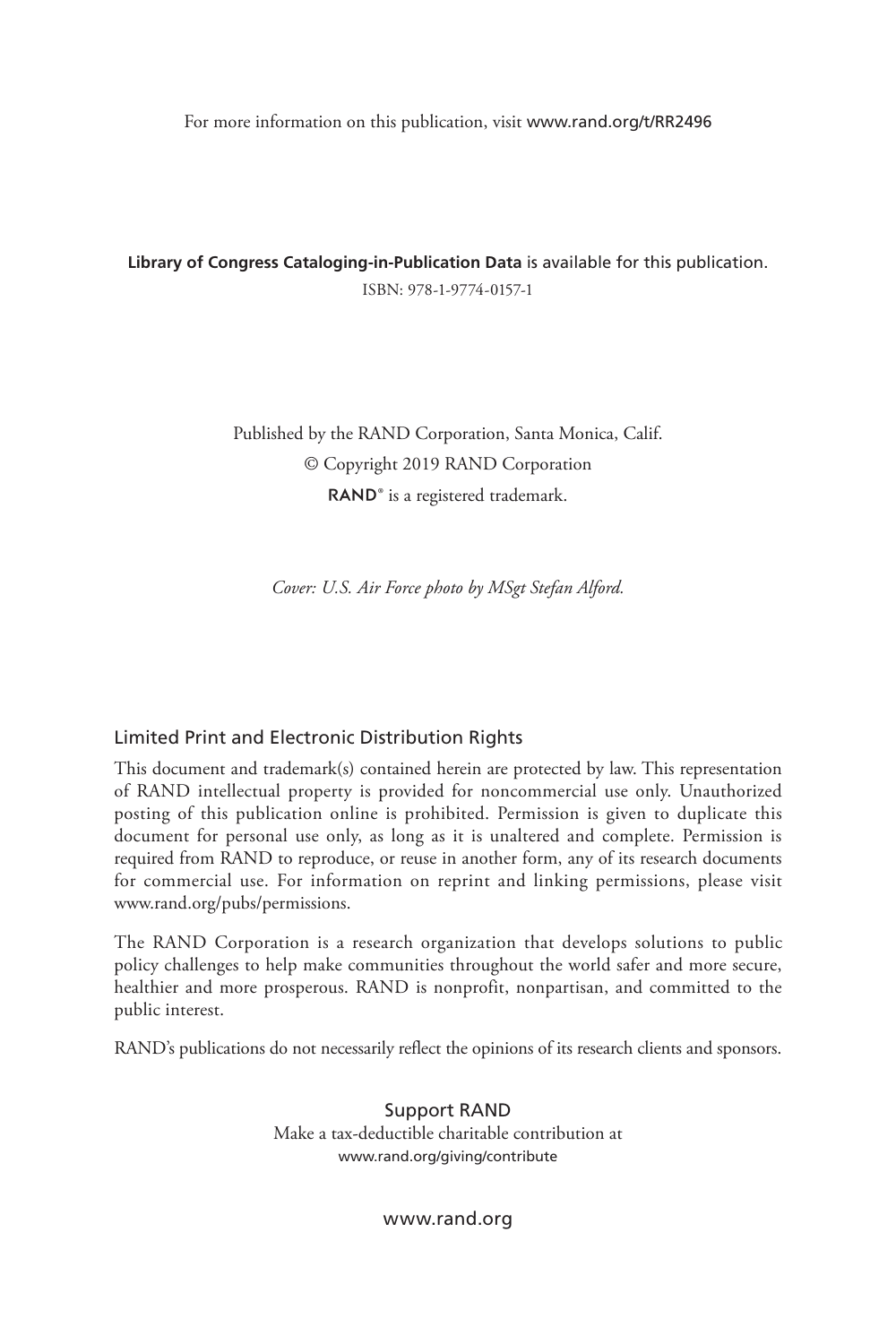Providing for the readiness and sustainability of the armed services' weapon systems is one of the key responsibilities of the Department of Defense's supply chain. A critical component of that supply chain is the vast array of consumable repair parts needed for weapon system maintenance at the field and depot levels. The Defense Logistics Agency (DLA) has responsibility for managing those consumable repair parts (meaning parts that are used one time and do not undergo repair). In 1981 the Weapon System Support Program (WSSP) was established to help DLA and its customers prioritize among this vast array of items. However, WSSP performance has fallen short of its goals, and this shortfall has persisted over decades. A primary reason for the shortfall is the failure to use tools and methodologies for accurately determining true critical weapon system readiness drivers (RDs) and differentiating these items from the rest of the population.

In order to help address and correct the shortfalls of the WSSP, the Deputy Assistant Secretary of Defense for Supply Chain Integration, under the Assistant Secretary of Defense for Logistics and Materiel Readiness, asked RAND to analyze the problems limiting WSSP effectiveness and offer recommendations for improving the program's ability to provide weapon system readiness support. This report documents the results of that study.

In conducting the study, we used a combination of data analysis and interviews with armed services subject matter experts to identify factors underlying the WSSP's performance shortfalls. Using this information and leveraging earlier work, such as RAND tools cur-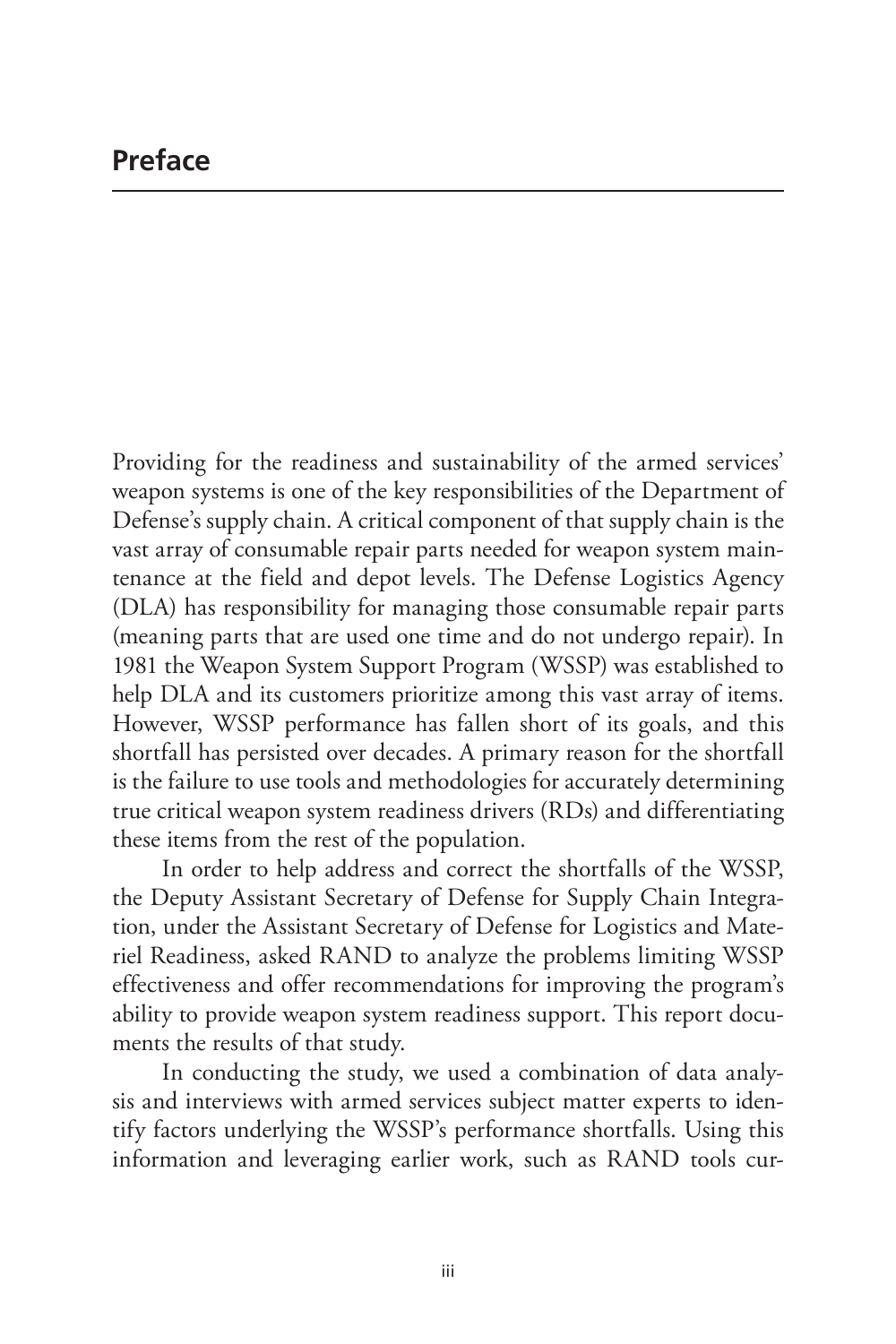rently driving retail Army stockage decisions (Girardini, Lackey, and Peltz, 2007), we developed an alternative method for targeting RDs for enhanced support. As a proof of concept, we developed a simulation showing the potential trade-off between readiness driver/non-readiness driver (NRD) investment allocation and materiel availability for Army and Air Force historical deadlining demands.

This research was sponsored by the Office of the Undersecretary of Defense for Logistics and Materiel Readiness (Supply Chain Integration) and conducted within the Acquisition and Technology Policy Center of the RAND National Defense Research Institute, a federally funded research and development center sponsored by the Office of the Secretary of Defense (OSD), the Joint Staff, the Unified Combatant Commands, the U.S. Navy, the U.S. Marine Corps, the defense agencies, and the defense intelligence community.

For more information on the RAND Acquisition and Technology Policy Center, see [www.rand.org/nsrd/ndri/centers/atp](http://www.rand.org/nsrd/ndri/centers/atp) or contact the director (contact information is provided on the webpage).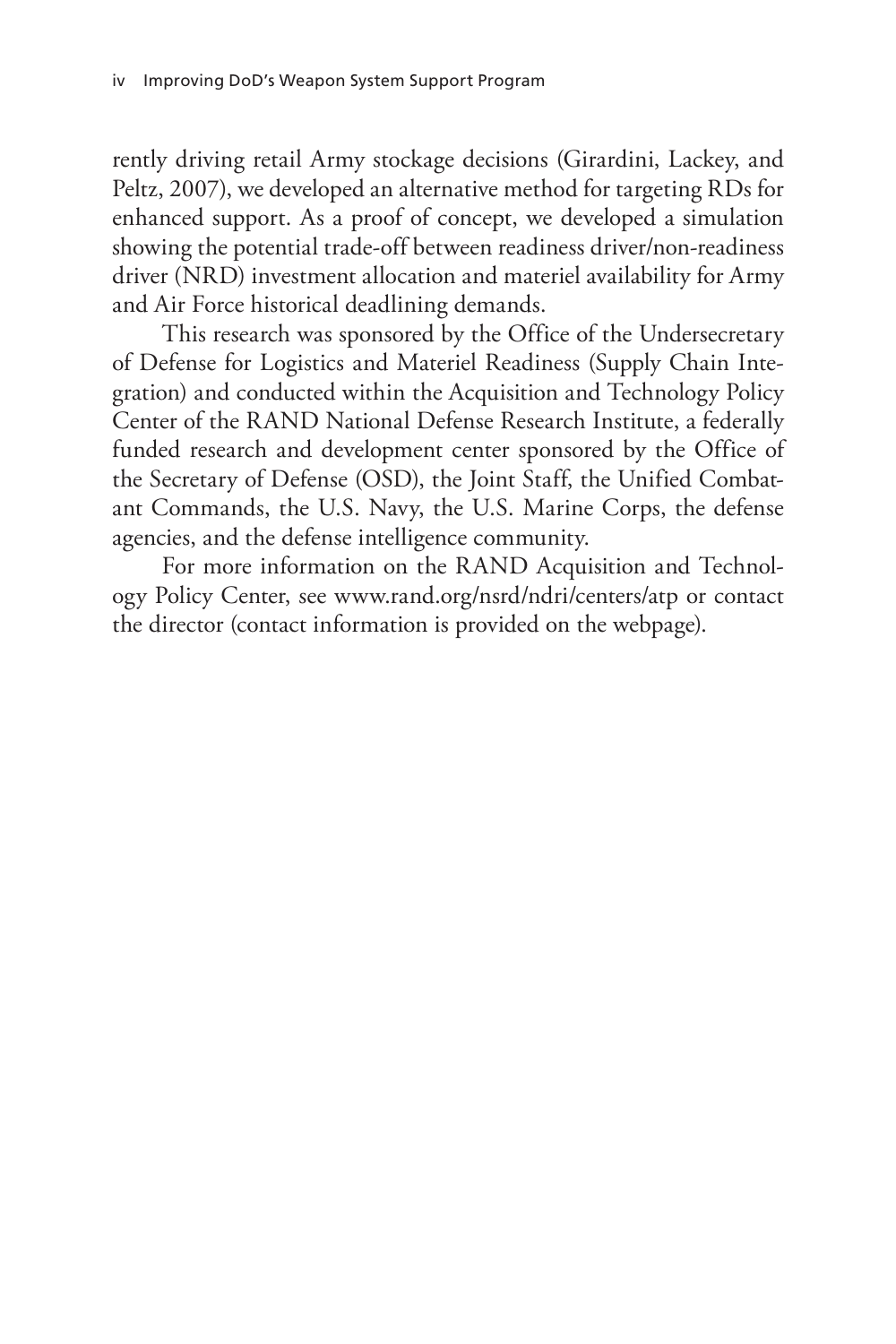# **Contents**

| <b>CHAPTER ONE</b>                                            |  |
|---------------------------------------------------------------|--|
|                                                               |  |
|                                                               |  |
| <b>CHAPTER TWO</b>                                            |  |
| An Overview of the Weapon System Support Program  5           |  |
|                                                               |  |
|                                                               |  |
|                                                               |  |
|                                                               |  |
| <b>CHAPTER THREE</b>                                          |  |
|                                                               |  |
|                                                               |  |
|                                                               |  |
| Reducing the WSSP NIIN Population by Using Field Maintenance- |  |
|                                                               |  |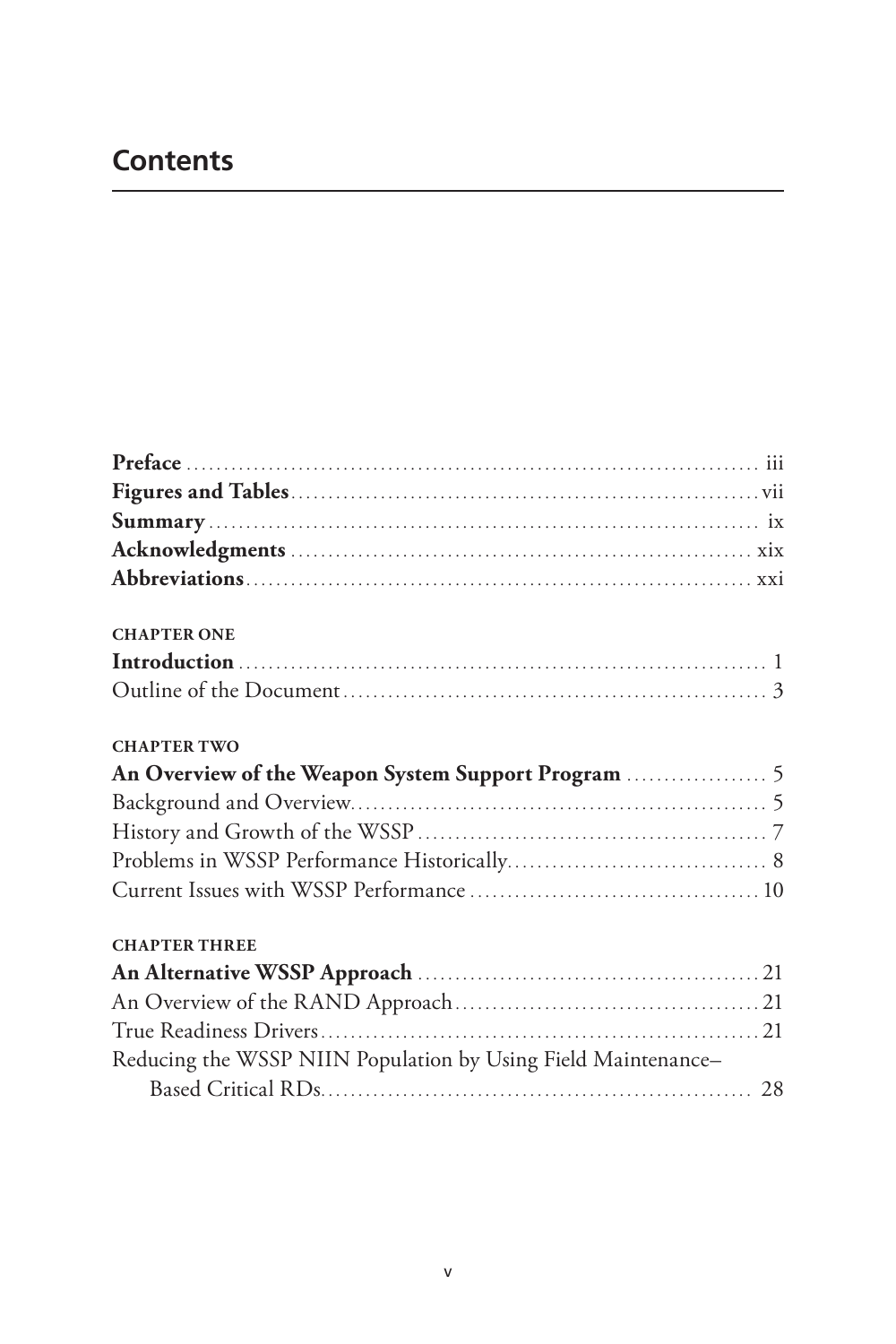| <b>CHAPTER FOUR</b>                                               |  |
|-------------------------------------------------------------------|--|
| <b>Modeling Alternative Approaches:</b>                           |  |
|                                                                   |  |
|                                                                   |  |
|                                                                   |  |
|                                                                   |  |
| <b>CHAPTER FIVE</b>                                               |  |
|                                                                   |  |
| Reallocating OA from the Investment Base to RDs 45                |  |
|                                                                   |  |
|                                                                   |  |
| <b>CHAPTER SIX</b>                                                |  |
|                                                                   |  |
| Moving Toward a Revamped WSSP Using Critical Readiness Drivers 53 |  |
| From Proof of Concept to an Implemented System 55                 |  |
| <b>CHAPTER SEVEN</b>                                              |  |
|                                                                   |  |
|                                                                   |  |
|                                                                   |  |
| <b>APPENDIX</b>                                                   |  |
|                                                                   |  |
|                                                                   |  |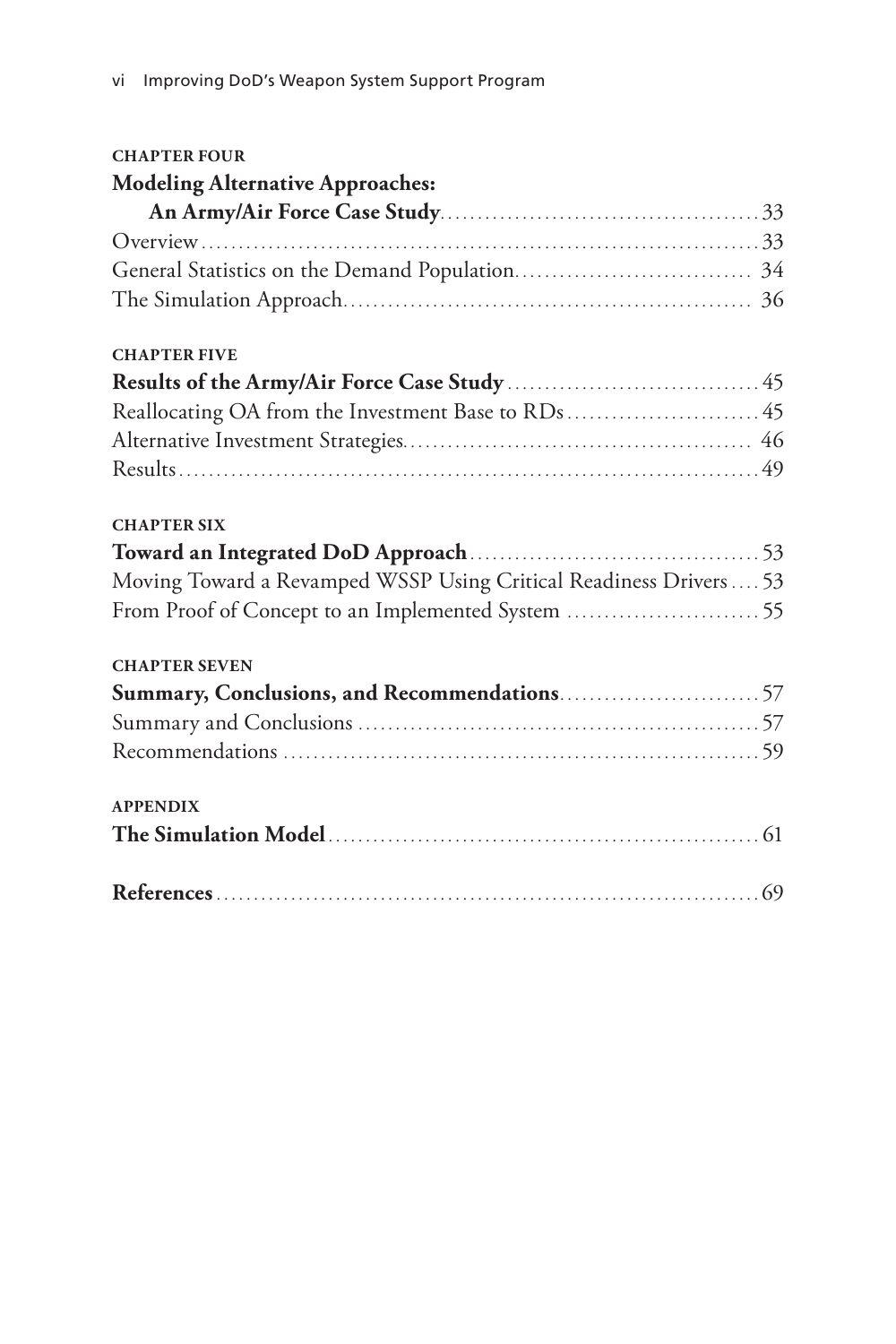# **Figures**

| S.1 | OA for Noncritical NIINs by Unit Price Group and       |    |
|-----|--------------------------------------------------------|----|
|     |                                                        |    |
| S.2 | OA for Critical RDs by Unit Price Group and Investment |    |
|     |                                                        |    |
| S.3 | Aggregate MA by NIIN Type Across the Three Cases  xv   |    |
| S.4 | Net Change in MA by Price Group: Base Case and 20%     |    |
|     |                                                        |    |
| 2.1 |                                                        |    |
| 3.1 | Most M1 Abrams Tank WSSP EC 1 NIINs Are Not RDs  26    |    |
| 3.2 | One-Fourth of Abrams Tank RD NIINs Have High           |    |
|     |                                                        | 27 |
| 4.1 | Two-Year Demand Value for Critical and Noncritical     |    |
|     |                                                        |    |
| 4.2 | Actual MA for DLA Issues, 2014-2015: RD and NRD        |    |
|     |                                                        | 40 |
| 4.3 | Simulated MA for DLA Issues, 2014-2015: RD and NRD     |    |
|     |                                                        |    |
| 5.1 | Yearly Demand Value for Air Force/Army-Dominated       |    |
|     |                                                        |    |
| 5.2 |                                                        |    |
| 5.3 | OA for NRDs by Unit Price Group and Investment         |    |
|     |                                                        |    |
|     | OA for RDs by Unit Price Group and Investment          |    |
| 5.4 |                                                        |    |
|     |                                                        |    |
| 5.5 | Aggregate MA, by NIIN Type Across the Three Cases 50   |    |
| 5.6 |                                                        |    |
| 5.7 | Net Change in MA, by Price Group: Base Case, and 20    |    |
|     |                                                        |    |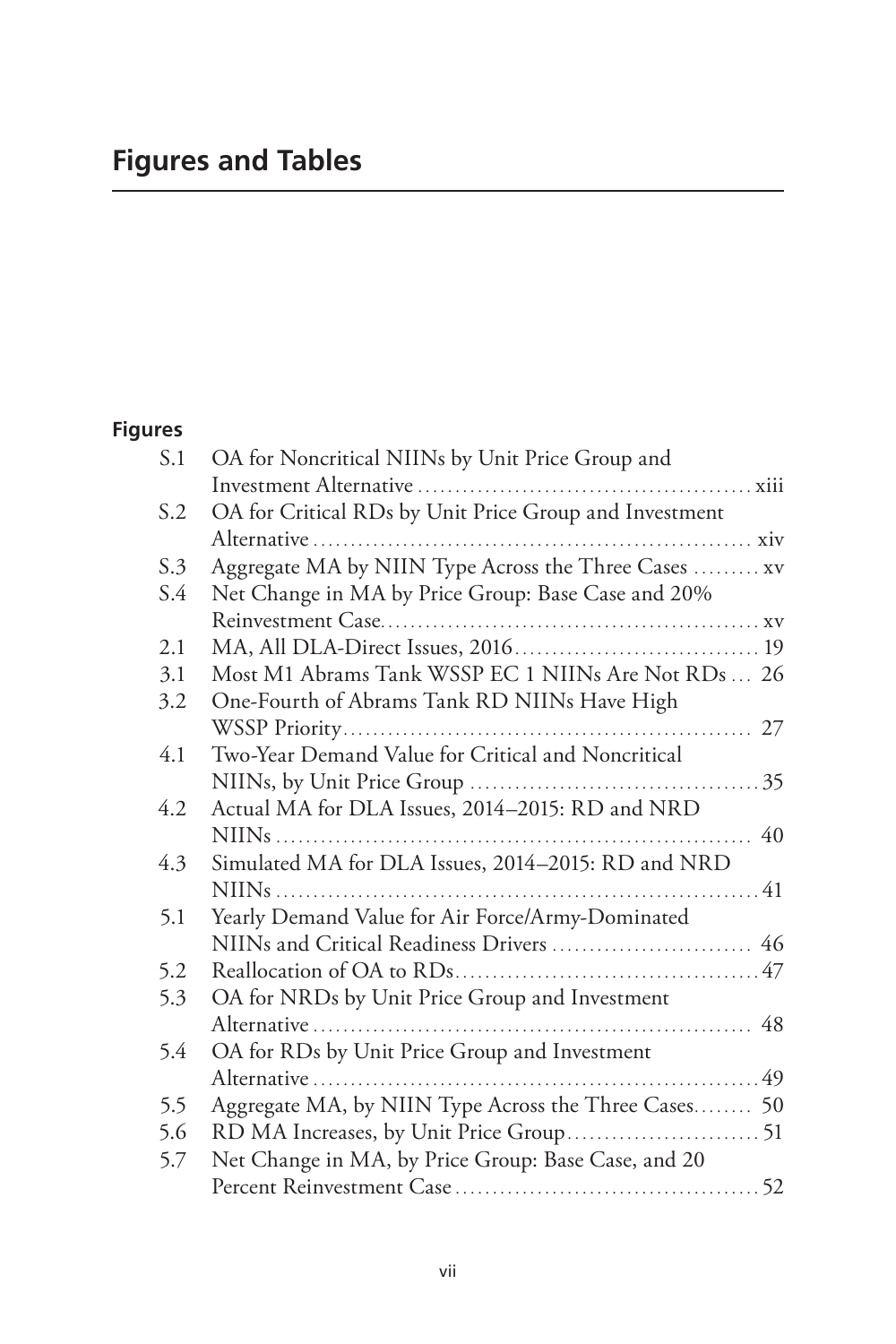# **Tables**

| 2.1 |                                                          |    |
|-----|----------------------------------------------------------|----|
| 2.2 |                                                          |    |
| 2.3 | Systems' WSGC Assignments, by Service, 2014 and 2016  12 |    |
| 2.4 | WSGC Changes (A to C, or C to A), by WSDC,               |    |
|     | 2014 and 2016                                            |    |
| 2.5 | WSSP NIIN Population, by Priority, 2016 15               |    |
| 2.6 | DLA Issues by NIIN Priority, All DLA-Direct Issues,      |    |
|     |                                                          |    |
| 2.7 | Value of WSSP NIIN Demand, 2014-2015, by Priority  17    |    |
| 2.8 | Value of Demand for WSSP High-Priority NIIN, by          |    |
|     | Service Designating Priority, 2014-2015  18              |    |
| 3.1 | Air Force MICAP NIIN Actions, 2011-2016                  | 28 |
| 3.2 | Comparison of Air Force High-Priority WSSP NIINs and     |    |
|     |                                                          | 30 |
| 3.3 | Comparison of Army High-Priority WSSP NIINs and          |    |
|     |                                                          | 31 |
| 4.1 | Number of and Demand for Army/Air Force RDs and          |    |
|     | NRDs, and Distribution of Unit Prices, 2014–2015         | 34 |
| 4.2 | Aggregate Demand for Army/Air Force RDs and NRDs,        |    |
|     |                                                          | 35 |
|     |                                                          |    |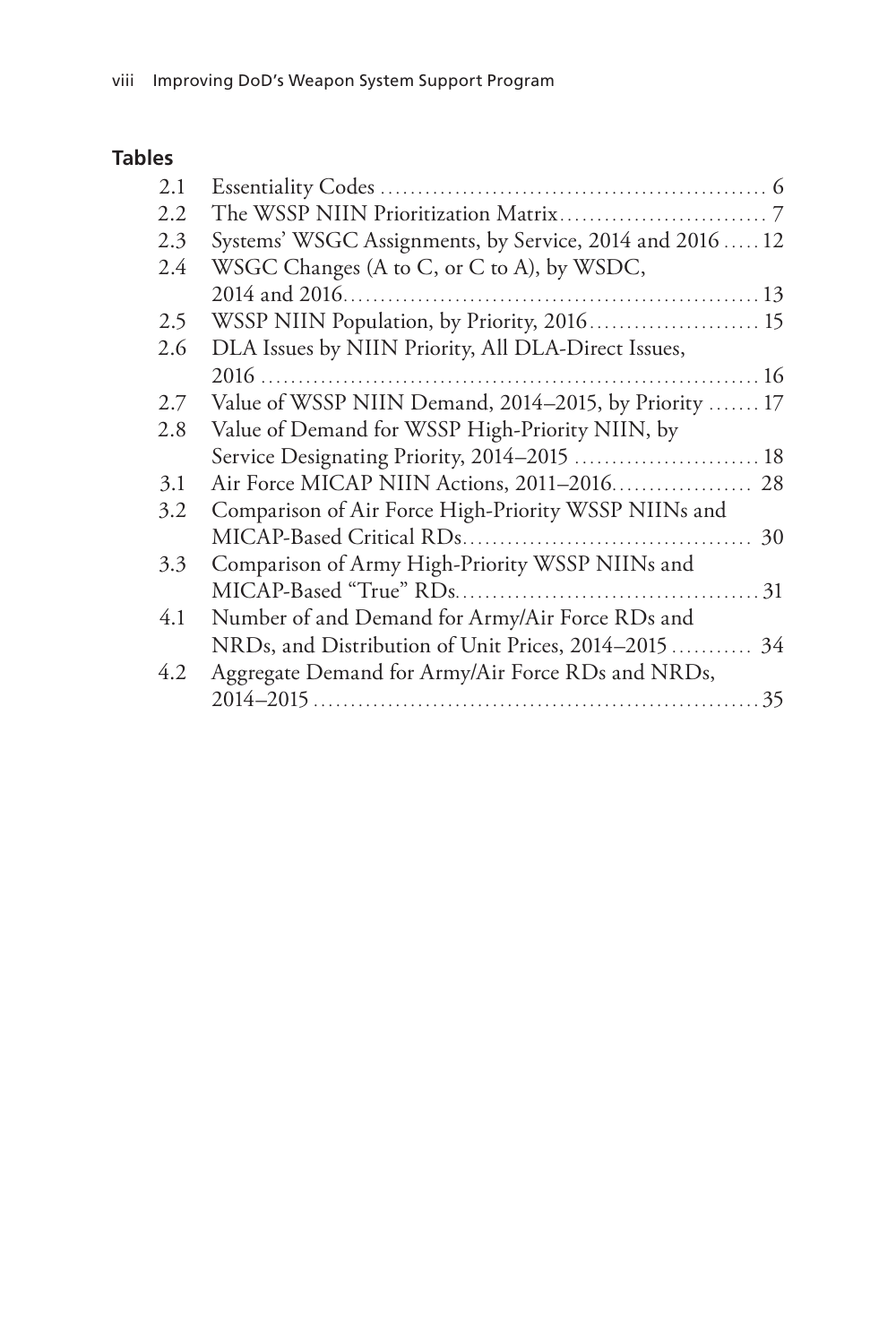Providing for the readiness and sustainability of the armed services' weapon systems is a key responsibility of the Department of Defense's (DoD's) supply chain. A critical element of that supply chain is the vast array of consumable repair parts needed for weapon system maintenance at the field and depot levels. The Defense Logistics Agency (DLA) has responsibility for managing those consumable repair parts (meaning parts that are used one time and do not undergo repair).

The Weapon System Support Program (WSSP) was established to help DLA and its customers prioritize among this vast array of items. Its intent was to increase collaboration between customers and their major suppliers by which the services would identify items of greatest priority to them, and DLA would focus its management attention and limited resources on prioritizing the availability of those items.

However, WSSP performance has fallen short of its goals for decades. A primary reason for this shortfall has been the failure to use existing tools and methodologies for accurately determining true critical weapon system readiness drivers (RDs) and differentiating them from the rest of the population.

To help address and correct the shortfalls of the WSSP, the Deputy Assistant Secretary of Defense for Supply Chain Integration, under the Assistant Secretary of Defense for Logistics and Materiel Readiness, asked RAND to analyze the problems limiting WSSP effectiveness and offer recommendations for improving its ability to provide weapon system readiness support. This report documents the results of that study.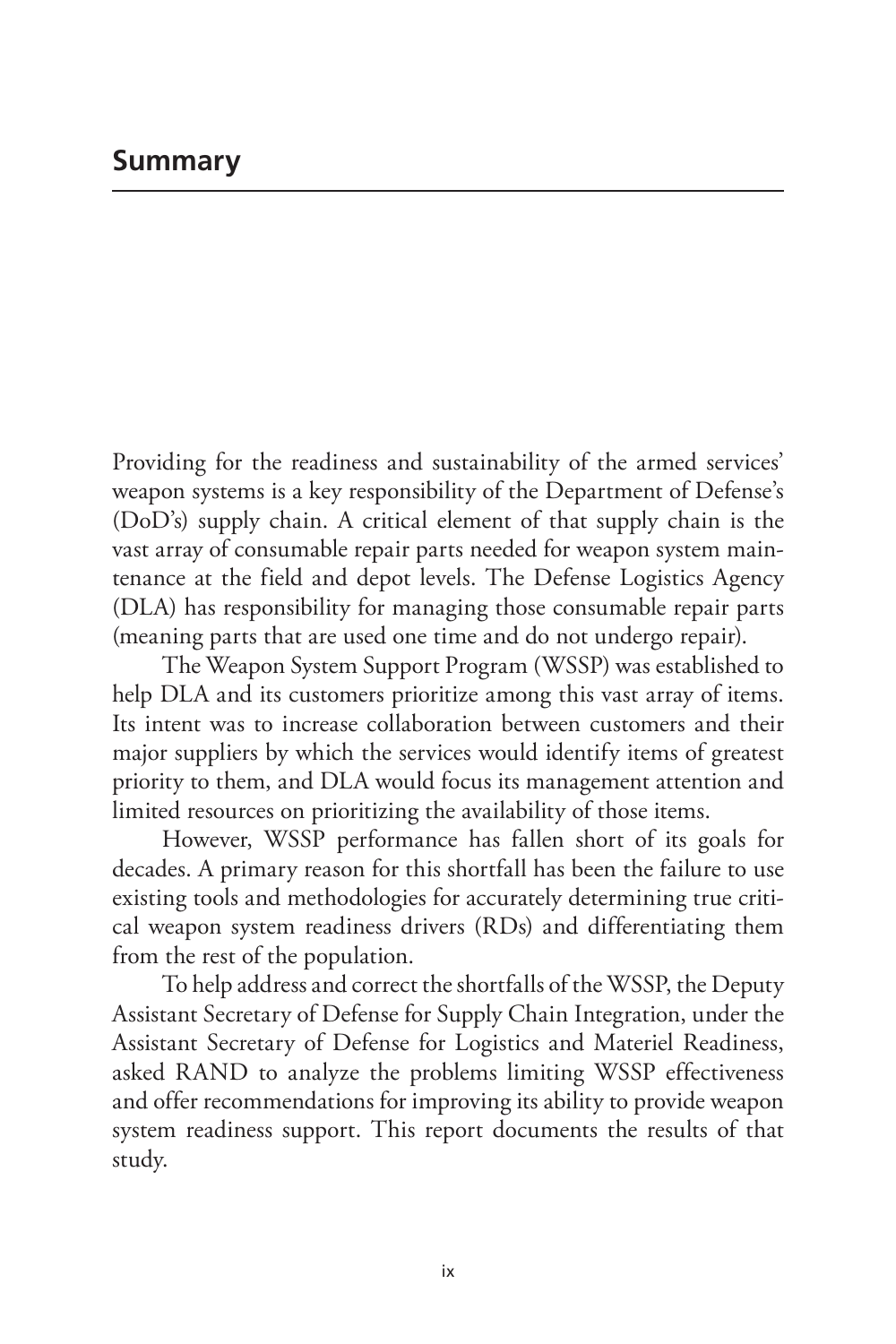Specifically, this report answers the following research questions:

- 1. How can the WSSP be used to allow DLA to improve support for service-prioritized weapon systems?
- 2. Based on existing Air Force and Army evidence, how could all services develop effective prioritization inputs to the WSSP, and what should a common approach across the services look like?
- 3. How much could support for RDs be increased, and what would be the consequences for the remaining non-readiness driver (NRD) population in a fixed-cost environment?

# **Current WSSP Issues**

Previous independent assessments have identified problems with WSSP performance, and this research effort has identified several issues that have persisted for decades:

- 1. The number of WSSP National Item Identification Numbers (NIINs) is large, approaching 2.5 million.<sup>1</sup> Almost one-third of this number are at the highest level of priority, and one-half are in the top five tiers of priority (out of 15 tiers).
- 2. In addition, a preponderance of WSSP NIINs are in the highestpriority WSSP categories. The highest-priority NIINs account for 60 percent of all DLA issues. Moreover, those demands are disproportionate across the services, with the Navy high-priority NIINs alone accounting for almost 40 percent of total value of all materiel DLA issues.
- 3. Partly due to this, the system delivers materiel availability (MA) no higher for high-priority NIINs than for the general population.2

<sup>&</sup>lt;sup>1</sup> The National Item Identification Number is a unique nine-digit identifier code for a specific type of part.

 $2$  Materiel availability is a measure that indicates whether a needed item is available for immediate shipment or is instead back-ordered and awaiting replenishment. DLA's goal is to achieve an MA of at least 90 percent.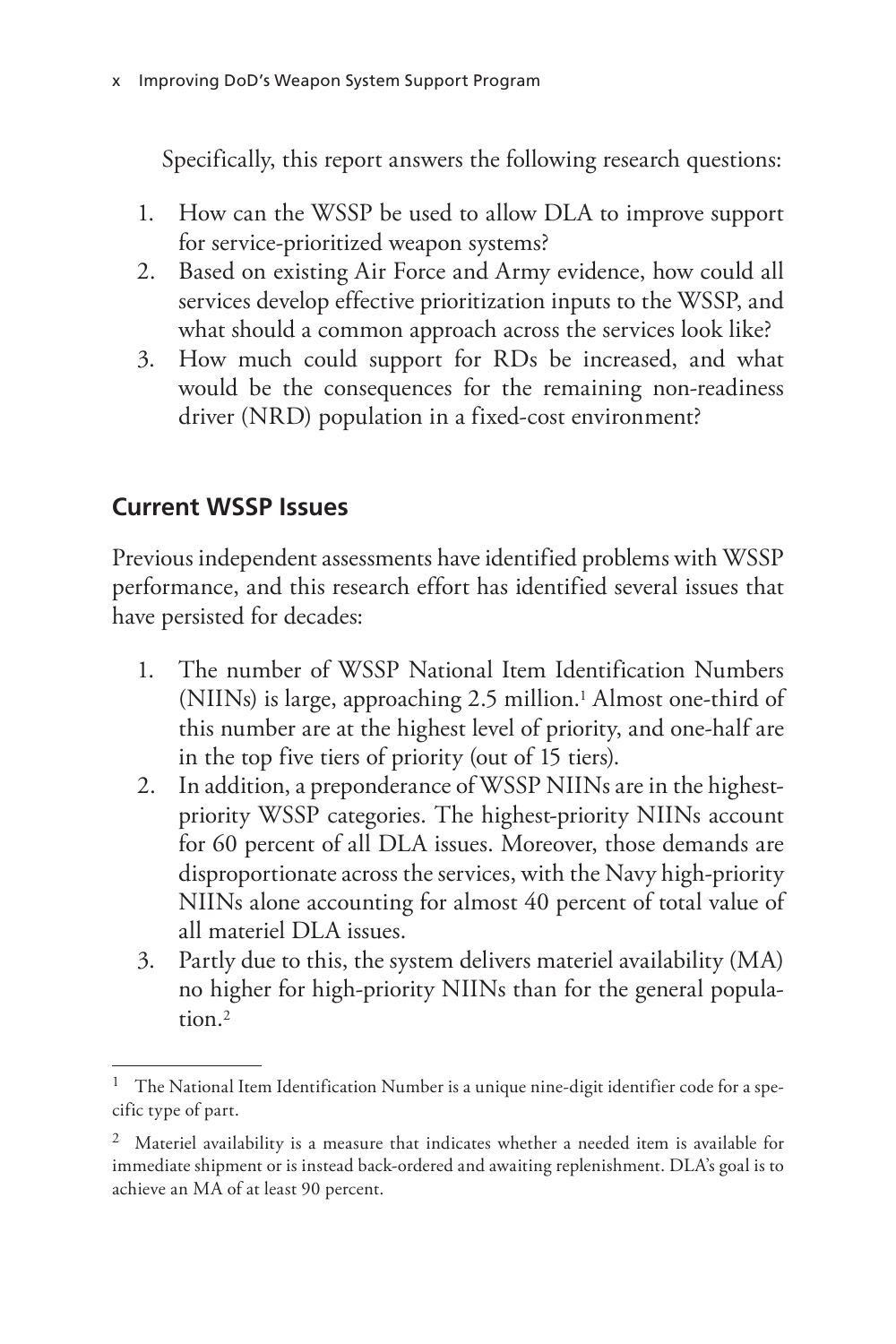These issues pose challenges for directing investment in the WSSP and contribute to the shortfalls in meeting the program's goals of producing higher availability for the most critical items.

#### **Alternative Approaches: An Army/Air Force Case Study**

We developed an alternative WSSP approach focused on identifying critical RDs as a means of prioritizing among items. Critical RDs are those NIIN components that are especially crucial in weapon system "deadlining" actions (i.e., when the system is not mission capable); while failures of many NIINs can and do deadline weapon systems, we define the most critical ones as those that dominate the population of deadlining events. Using field-level maintenance data for the Army and Air Force, our approach sought out the smallest number of NIINs that made up at least 50 percent of all deadlining actions for the Weapon System Group Code (WSGC) A and B systems, which make up the higher priorities in the WSSP.3 In addition, each NIIN so identified had to contribute a sizable number of deadlining actions for the weapon system it was associated with. Lastly, the number of deadlining actions had to exceed a minimum percentage of total requisitions made by the service for the particular NIIN.

Using these criteria, we developed a critical RD list that is a much smaller portion of the NIIN population coded as being of high priority in the WSSP. For example, the WSSP NIIN count for the highestpriority items for WSGC A systems for the Army is 78,622. We identified 9,778 critical RD NIINs for that same group of systems, about 13 percent of the WSSP NIIN population. Similarly, for the Air Force, the WSSP NIIN count for the highest-priority items for WSGC A and B systems is 429,630. We identified 4,833 as being critical, which amounts to only about 1 percent of the WSSP NIIN population.

 $3$  Three data sources were used: the Equipment Downtime Analyzer (EDA), the Army Aviation Aircraft on Ground (AOG) database, and the Air Force Logistics, Installations and Mission Support–Enterprise View (LIMS–EV). This study was limited to Army and Air Force data due to constraints in the research agenda. Similar work for the Marine Corps and Navy is still yet to be done to work toward an integrated DOD-wide approach.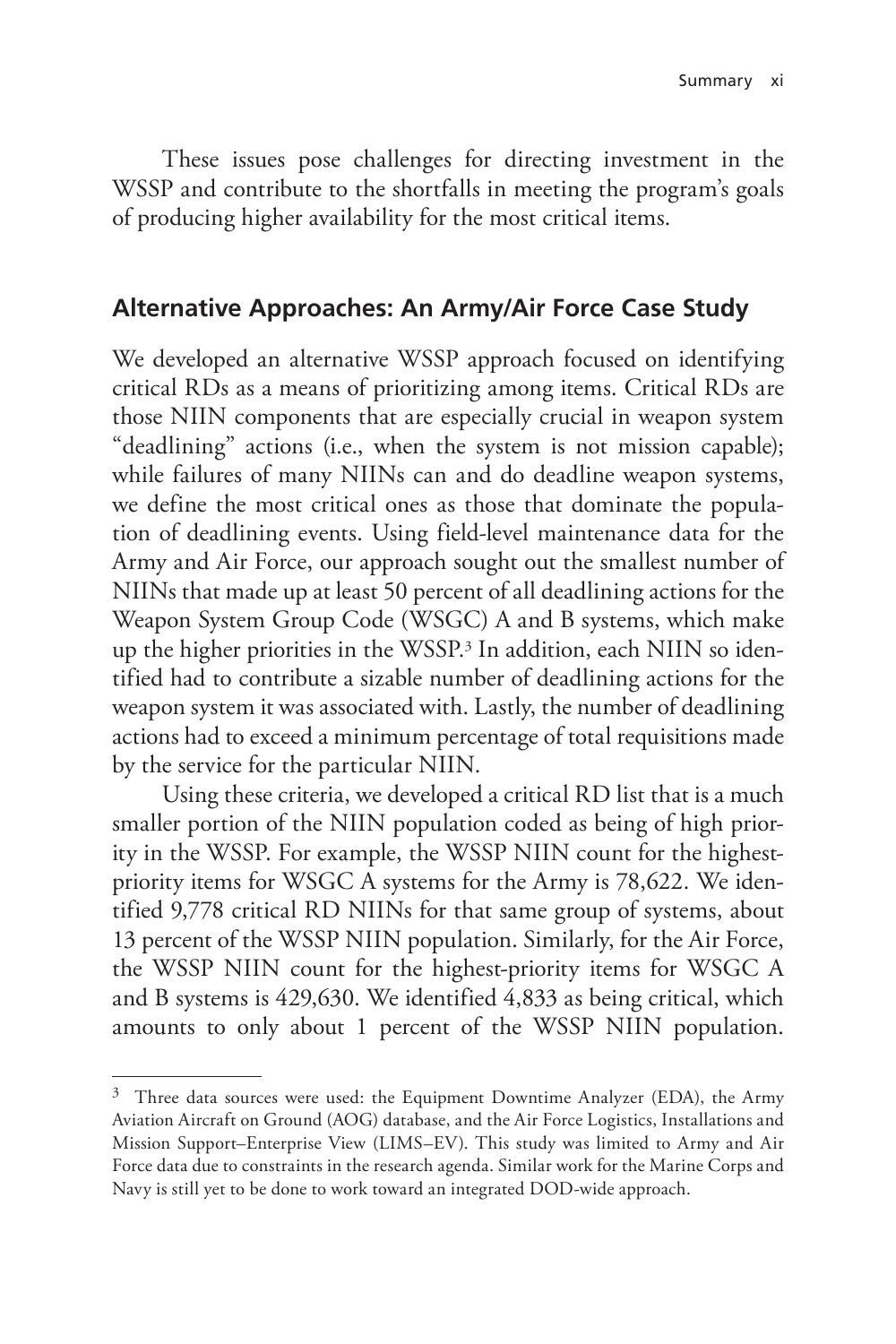Redirecting investment to these critical RDs should have the effect of increasing MA for these items and improving overall performance of the WSSP.

#### **Simulation: Reallocating OA from the Investment Base to RDs**

To conduct a proof of concept, we developed a simulation to show the trade-off between RD and NRD investment allocation and MA. The simulation did not strive to replicate DLA's procurement logic, nor did it intend to forecast MA as a function of investment allocation; rather, the intent was to replicate current performance as a way to explore the potential for MA versus investment allocation trade-offs as a precursor to exploring real-world investment reallocation and MA effects.

The simulation mimics observed MA by unit price group and then models hypothetical investment scenarios, where available funds for NRD replenishment are reallocated so as to increase the safety stock of RDs. This has the effect of increasing MA for the RDs and decreasing MA for NRDs. We express the reallocation value as a percentage of the annual RD demand.

We examine three cases for investing more in critical RDs:

- The base case: the current investment approach, with no preference given to critical RDs.
- A one-time increase in investment in critical RD safety stock, equal to 20 percent of the yearly demand for RDs.
- A one-time increase in investment in critical RD safety stock, equal to 40 percent of their yearly demand.

In the latter two cases, funds for higher RD safety stocks would come from reducing investments in NRDs, in effect lowering their safety stock levels, with concomitant declines in their expected MA.

#### **Results**

Our simulation optimizes reallocation of a fixed level of Obligation Authority (OA) to achieve maximum overall MA given historical variability of demand. In the simulation, most investment goes to the more expensive items, primarily because most demand value derives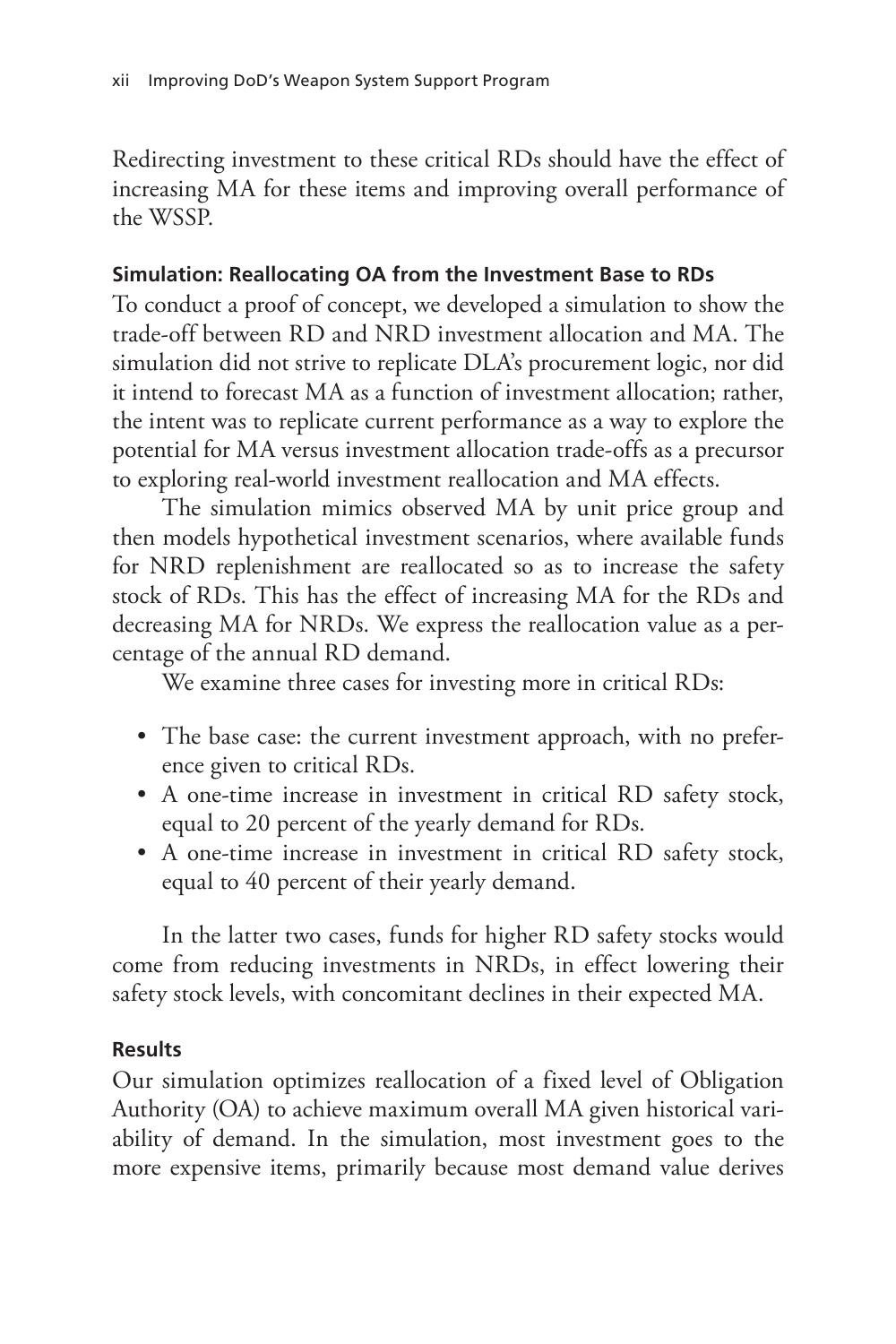from those NIINs. In general, then, we see substantial reallocation of OA from expensive NRD NIINs to the more expensive RD items. Total OA is dominated by NIINs with unit prices between \$1,000 and \$10,000. RDs in that range receive the biggest increase in investment; the same group of noncritical NIINs show the largest decrease in replenishment investment in the 20 percent and 40 percent cases compared to the base case (see Figures S.1 and S.2).

Because this investment strategy is not focused on aggregate optimized MA, overall MA drops. That is, MA for noncritical items drops to a greater extent than it correspondingly increases for critical items (see Figure S.3).





NOTE: OA for NIINs with unit price below \$100 protected. **RAND** *RR2496OSD-S.1*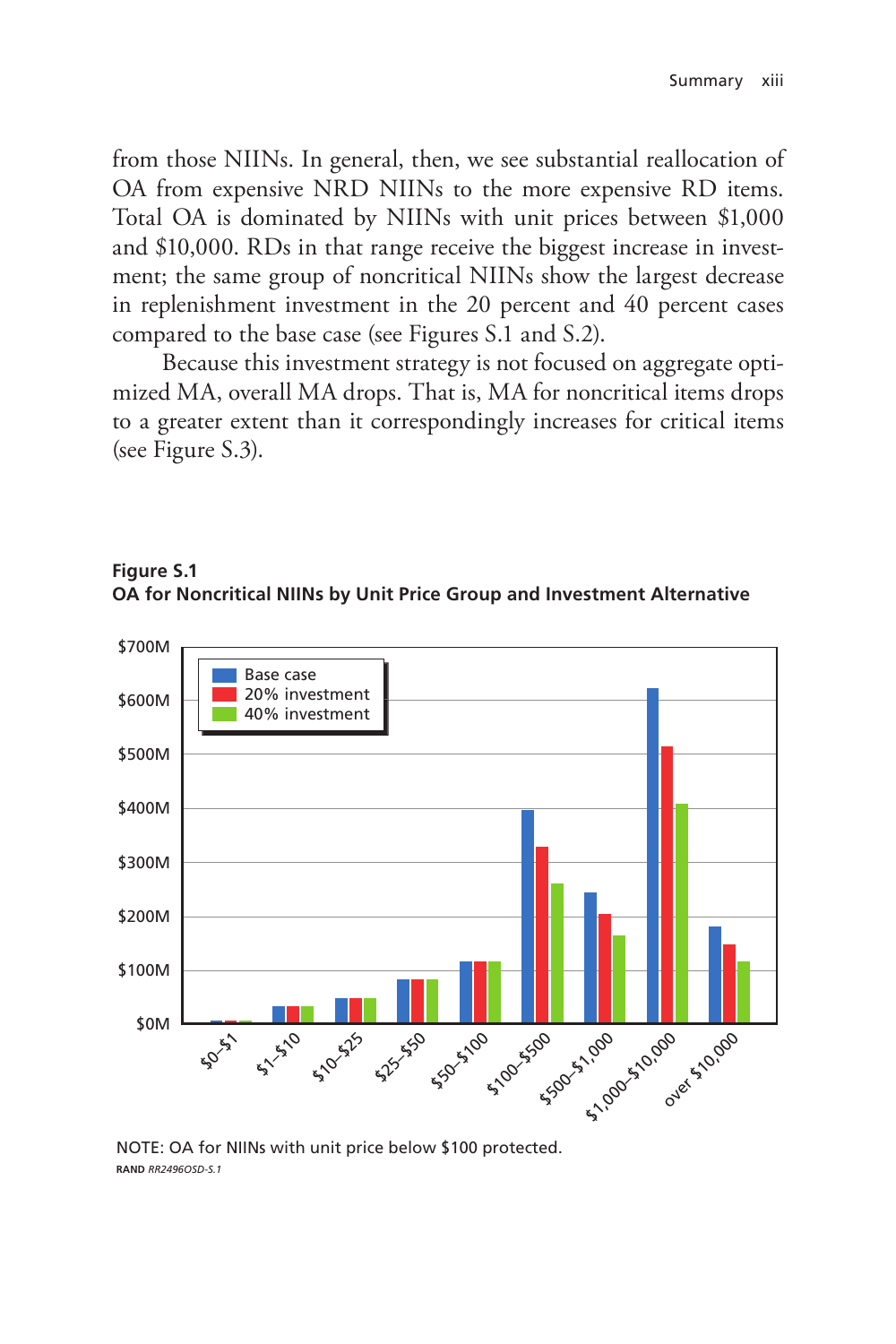



Under the two alternative reinvestment approaches, total and NRD MA fall compared with the base case, while MA for RDs increases. Most of that increase goes to the more expensive RD parts, which have traditionally been relatively underresourced and thus have tended to have the lowest MA. Reallocating OA can yield substantial benefits for this group, while the MA for the more expensive NRDs is allowed to fall, as Figure S.4 illustrates for the 20 percent reinvestment case.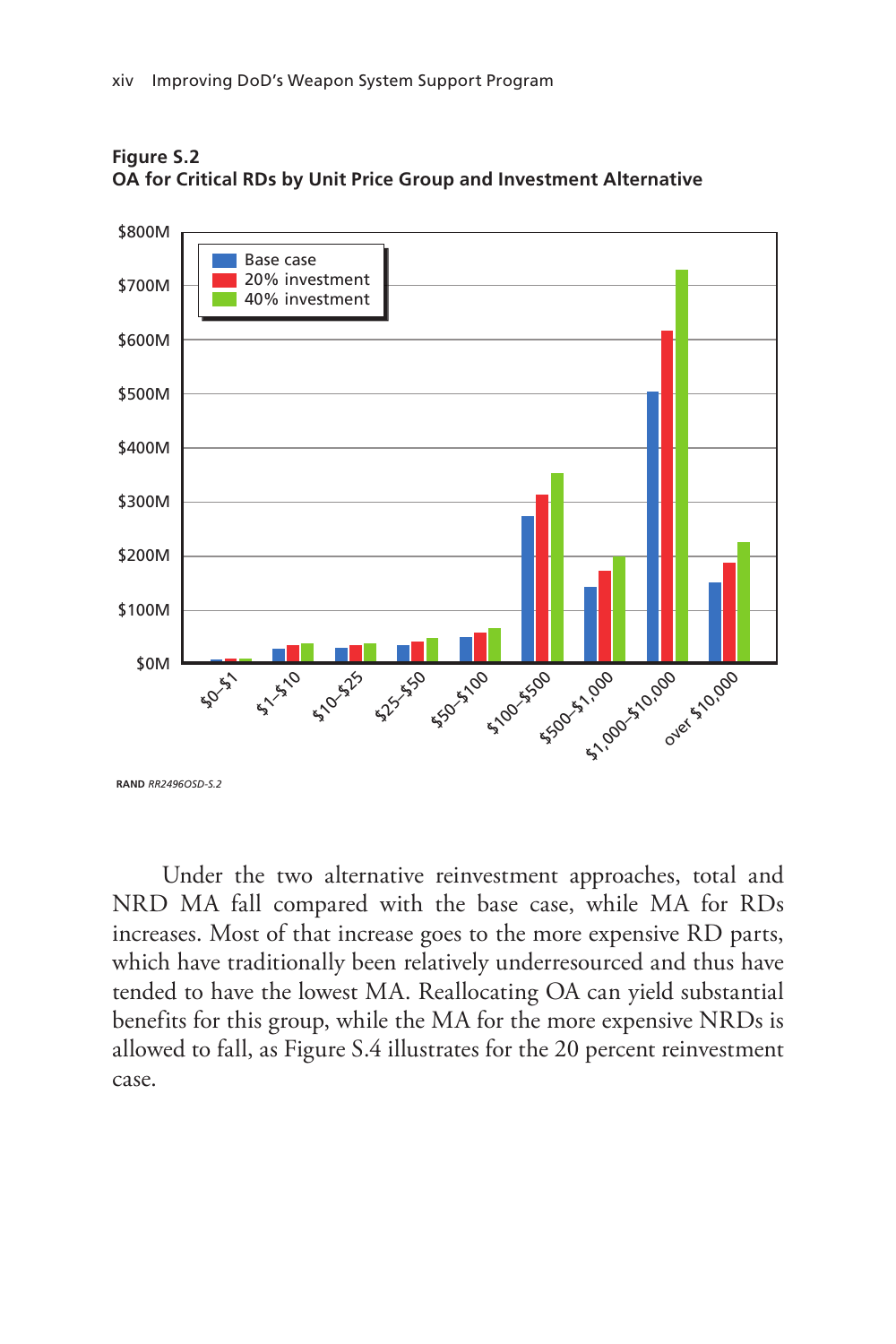

**Figure S.3 Aggregate MA by NIIN Type Across the Three Cases**

**Figure S.4 Net Change in MA by Price Group: Base Case and 20% Reinvestment Case**



**RAND** *RR2496OSD-S.4*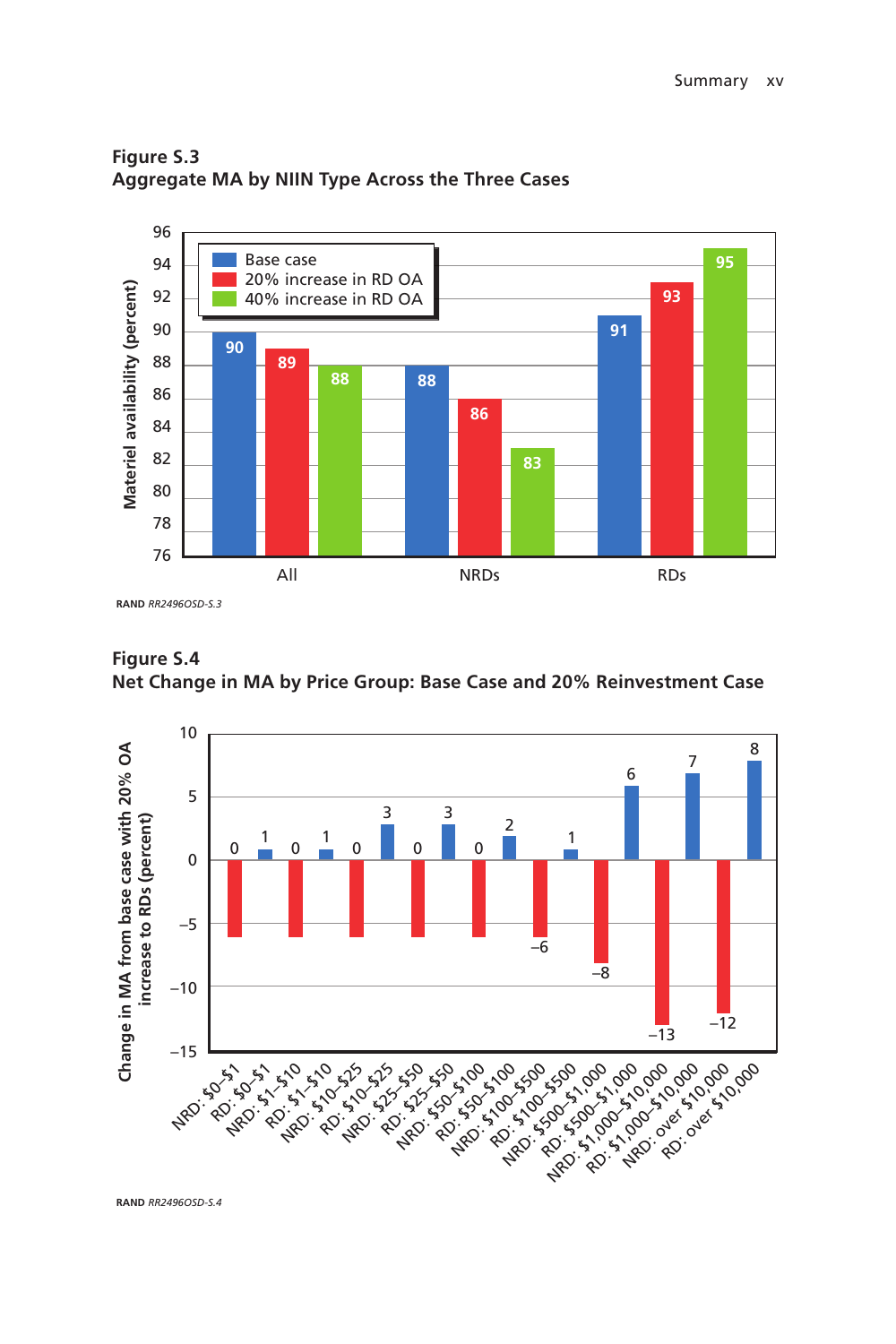# **Toward an Integrated DoD Approach**

Making the WSSP a program that successfully supports critical weapon system readiness, as argued in this report, requires two actions:

- 1. The services should revise methods for determining critical RD parts, with the almost certain implication that this list will be far smaller than that currently provided to DLA.<sup>4</sup>
- 2. DLA should adopt a procurement strategy that prioritizes investment in these critical RD parts. Assuming no new investment resources, that means that DLA (and the armed services) must accept that *lower-priority* items will necessarily see lower MA. It also means that DoD as a whole must accept "less efficient" MA results from an aggregate, enterprise-wide point of view.

Developing agreed-upon methods for generating lists of critical RDs is key to improving the WSSP and building consensus for its outcomes. These new lists may take time, but progress toward improving the WSSP does not necessarily require complete and final development across all four services. Partial, phased implementation is possible. While the services are ultimately responsible for producing these new approaches, this report presents examples of how that might be done and what challenges will be involved.

# **Recommendations**

As documented in this report, the WSSP has not achieved its goal of prioritizing support for high-priority weapon systems. The primary reason, as argued here, is the lack of the services' ability either to identify or communicate to DLA the relatively small portion of the repair part population that dominates readiness problems for their equipment. Instead, high-priority parts lists shared by the services with DLA

<sup>&</sup>lt;sup>4</sup> The methodologies used must be transparent, understandable, and defensible to all parties in the program, and the services need to make efforts to avoid even the appearance of "gaming the system" for a new critical RD-focused investment strategy to be effective.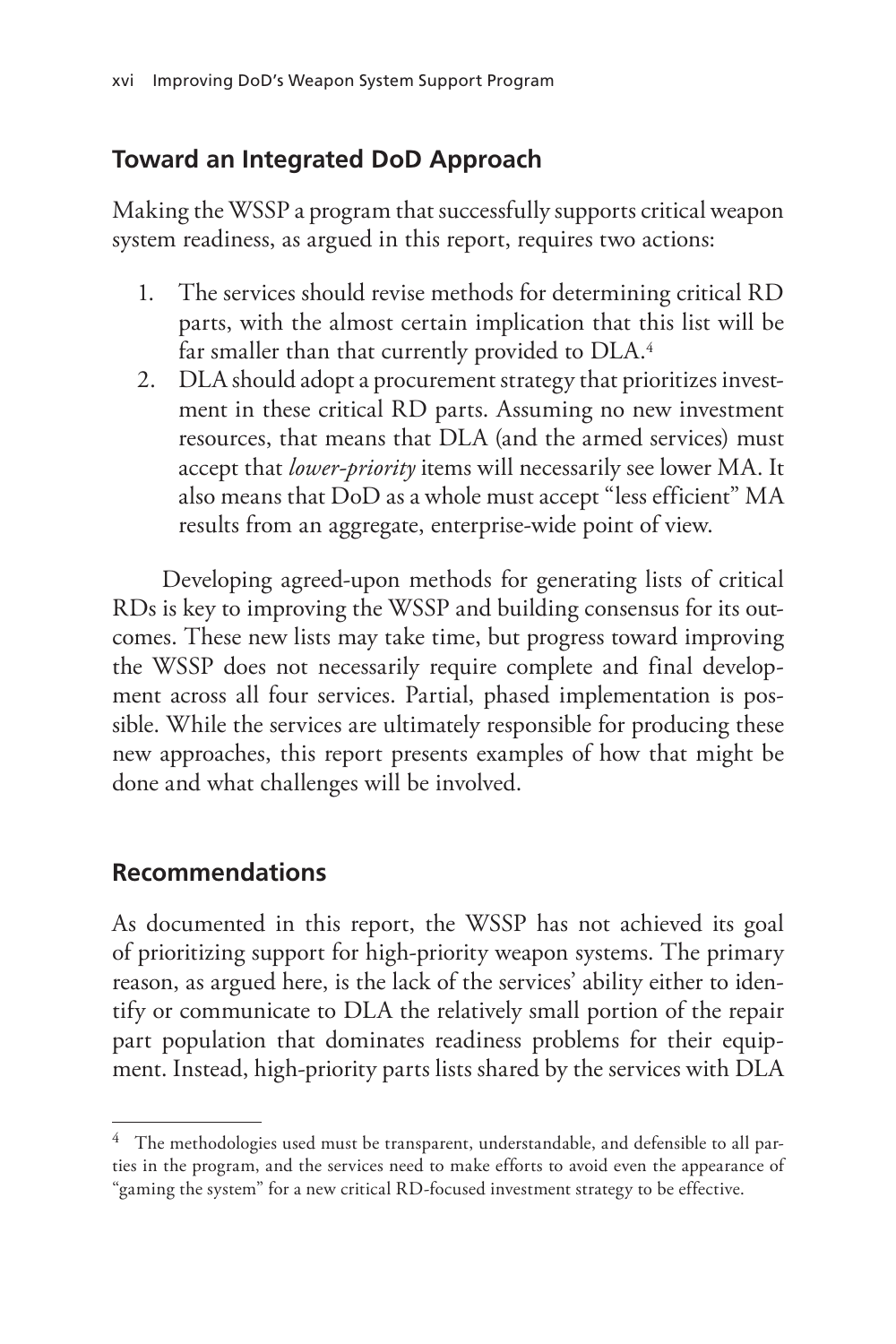tend to be inflated and, indeed, account for a large majority of *everything* DLA stores and issues. It is no surprise, then, that WSSP items, even those designated as being of high priority, are typically treated no differently from the run-of-the-mill materiel that DLA manages and generally show the same MA as anything else.

But the fact that the WSSP has not delivered higher MA for critical RDs does not mean that it cannot. The Army already uses a critical RD approach to guide inventory stockage at its brigade-level supply support activities. The same logic, this report argues, can and should be used to guide a new approach to supporting the WSSP.

RAND offers the following recommendations for improving the WSSP:

- 1. **The Office of the Secretary of Defense (OSD) should develop and promulgate policy justifying and providing for a new approach to the WSSP.** This policy should seek to reduce the overall population of high-priority NIINs in the WSSP, with means to be determined by each service, and provide a justification for doing so; it should also set the terms for balancing the size of those populations across the services in order to achieve fair allocation of resources across all services.
- 2. **The services should revise their approaches for determining critical RDs and present justifications for those approaches and the resulting lists.** Using field maintenance data, as described in this report, would be one way of identifying critical RDs. While the ultimate determination will be made by the services, they need to be aware that equitable allocation of resources will imply constraints on the size of those lists and could recast OA investment.
- 3. **The services should seek to make minimal changes in their assignment of system-level priority (as defined by the WSGC) to their candidate systems, and should review and revise their critical RD NIIN lists according to a regular schedule.** Investments to achieve higher MA may involve long lead times and substantial sunk costs. It is, therefore, important for the services to limit volatility in WSGC assignments and the tur-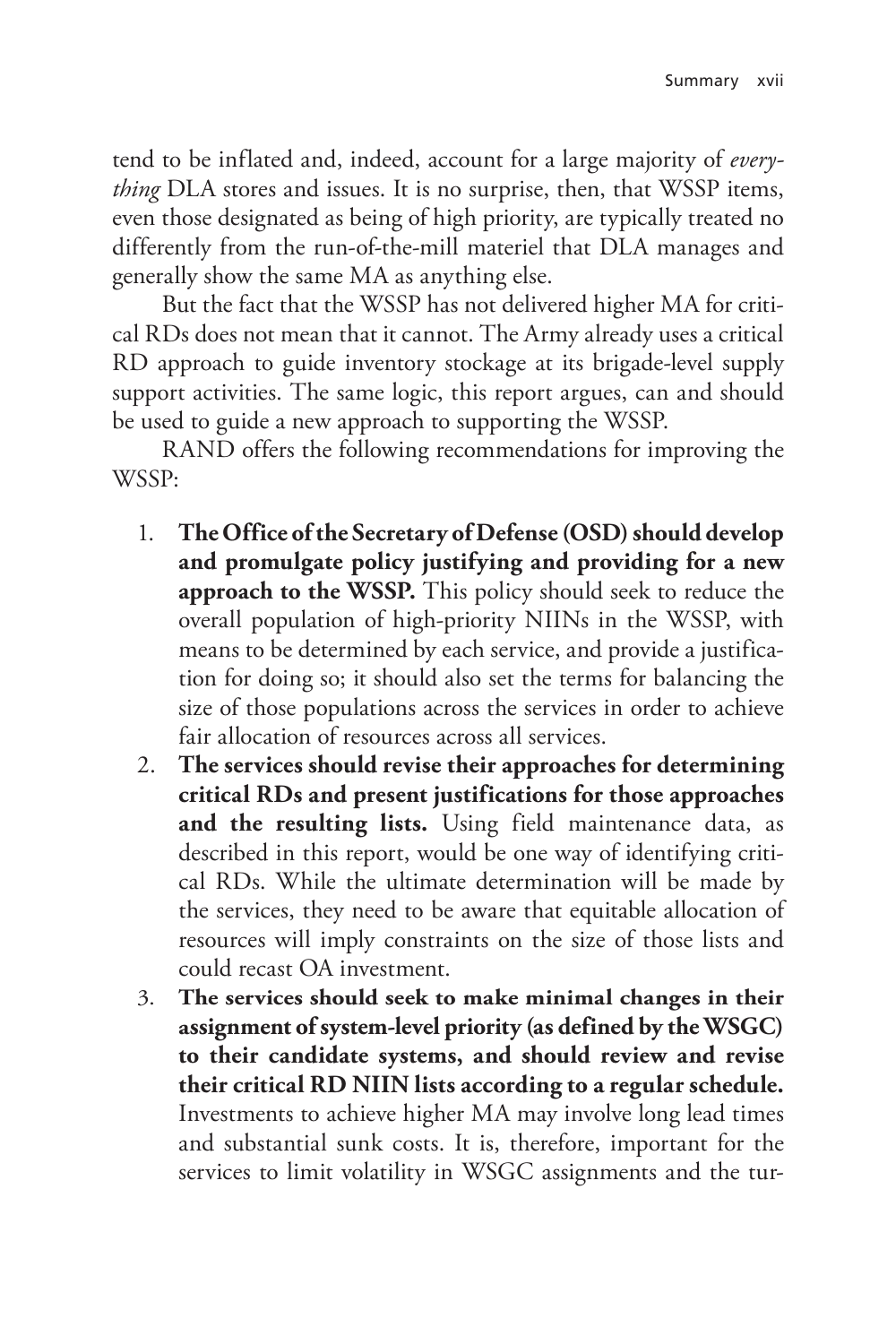bulence such volatility creates in critical RD lists. At the same time, the services must ensure that critical RD lists stay as up to date as possible; this means both adding NIINs that are becoming increasingly important for readiness (e.g., due to aging) and removing those that are no longer critical.

- 4. **DLA should strive to achieve higher MA for critical RD safety stock by pursuing policies and procedures that prioritize OA investments in those items.** DLA should set target MA levels for the revised WSSP critical RD lists and allocate OA in order to achieve those targets. Because aggregate MA is heavily influenced by the cheapest items (even if those items are not always the most important to driving readiness), DLA may need to establish explicit higher targets for more expensive NIINs, beyond what would be achieved through standard inventory management approaches.
- 5. **DLA should report MA results disaggregated into RD and NRD populations, as well as overall MA. Additionally, after advisement from OSD (and other stakeholders), DLA should pursue an approach that lowers overall MA in exchange for higher RD MA.** OSD policy and required metrics, in particular, should reflect the revised investment strategy, and help support the disaggregated investment approach that DLA would adopt under a new WSSP.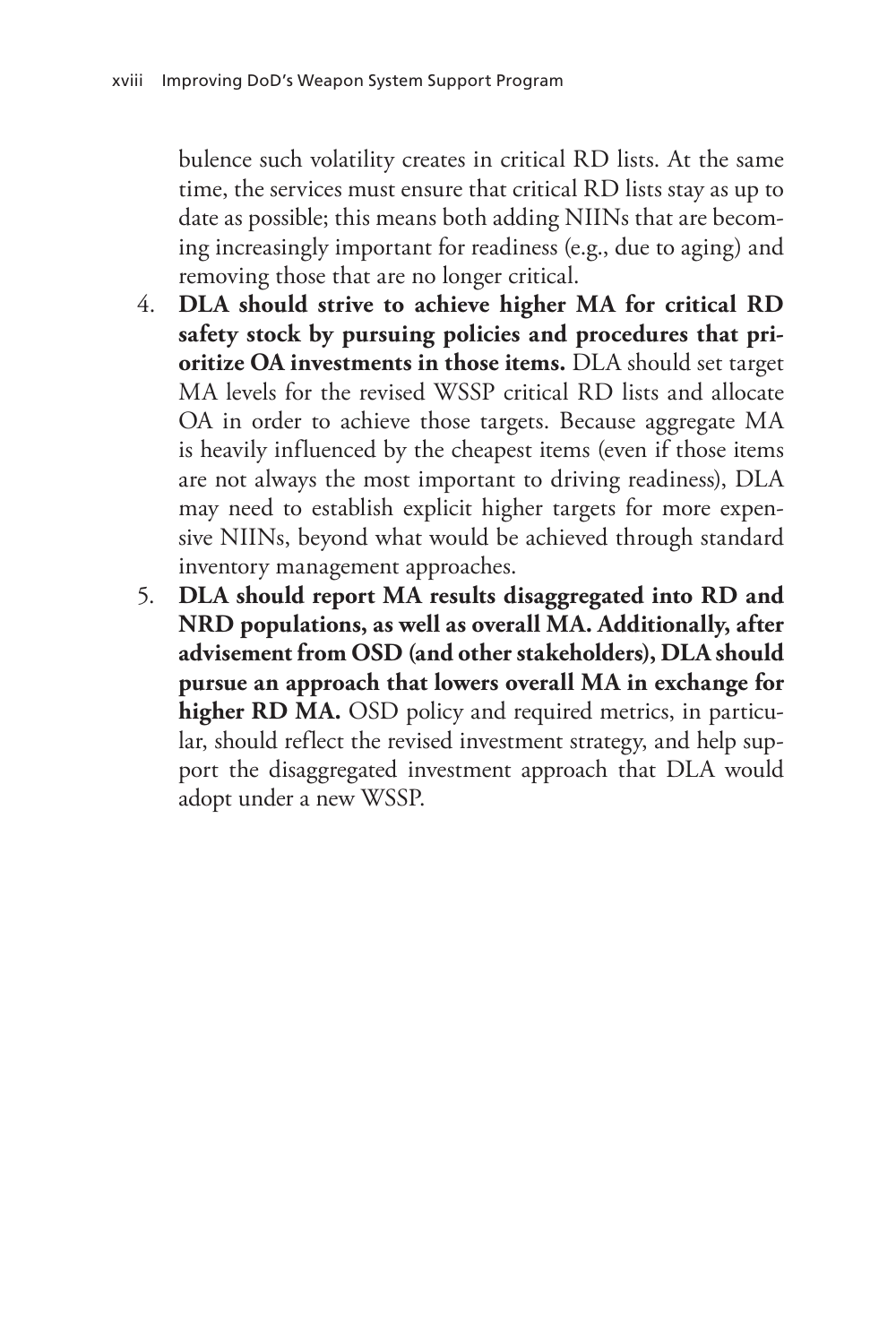This study would not have been initiated nor brought to a conclusion absent the interest and strong support from our sponsor, Deline Reardon, the Deputy Assistant Secretary of Defense for Supply Chain Management. We thank her for that support and that of her exceptional staff members, Paul Blackwell, Bob Carroll, and Jan Mulligan.

We appreciate the help with WSSP-related data we received from the DLA Office of Operations Research and Resource Analysis, and thank its director, Ken Mitchell, as well as Randy Wendell.

The project received critical feedback from Headquarters, DLA, and we thank Mike Scott, the deputy at Headquarters, DLA J3, along with Mark Melius, Elizabeth Riley, and Emily Vogeler.

The project team was fortunate to interact with senior leaders and subject matter experts among the services. In particular, we thank Peter Bechtel, the Director of Supply Policy (Headquarters, Department of the Army G4) and members of his staff, Paul Hays and Dave Irvin. We appreciated the opportunity to sit down with MG Claude LeMasters, commanding general of Army Tank-Automotive and Armaments Command. We also thank Brent Swart, of the Army Materiel Command and Aviation and Missile Command for his assistance and expertise. RADM James Stamatopolous (Office of the Chief of Naval Operations N41), kindly provided an opportunity to provide a Navy perspective. Our Air Force analysis benefited from the insights of David Wright (Headquarters, Air Force Materiel Command), CMSgt Leighton Sinclair (23rd Logistics Readiness Squadron), and RAND Project AIR FORCE fellow Lt Col Brian Ballew.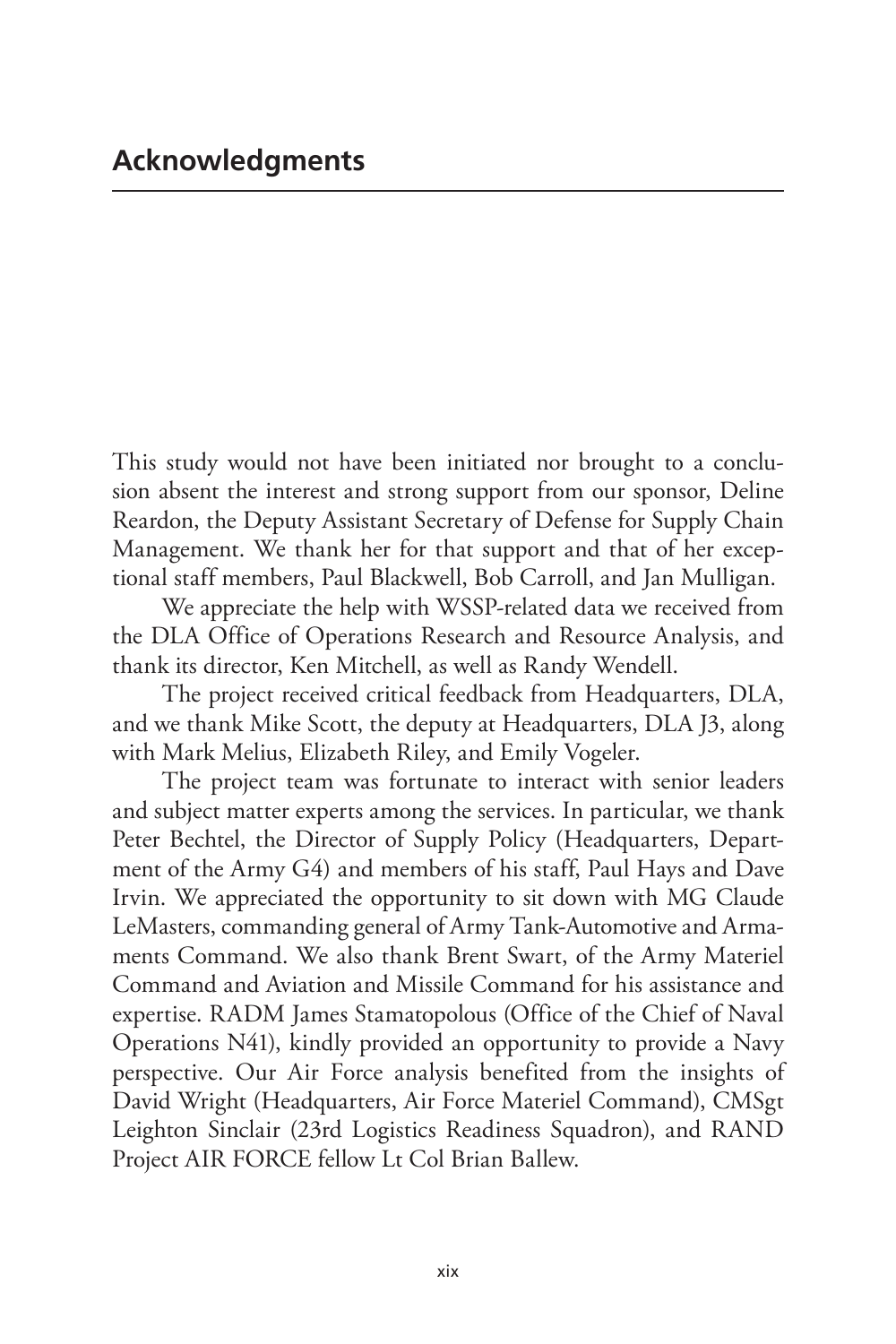Cynthia Cook, former director of the Acquisition and Technology Policy Center of the RAND National Defense Research Institute, provided support and guidance throughout the course of this research. We also owe a debt of gratitude to other RAND colleagues, including Gordon Lee for attempting to whip the document into better shape, and Ken Girardini and Pat Mills for providing their insights and help. Lastly, we thank Pam Thompson for her able management of the document.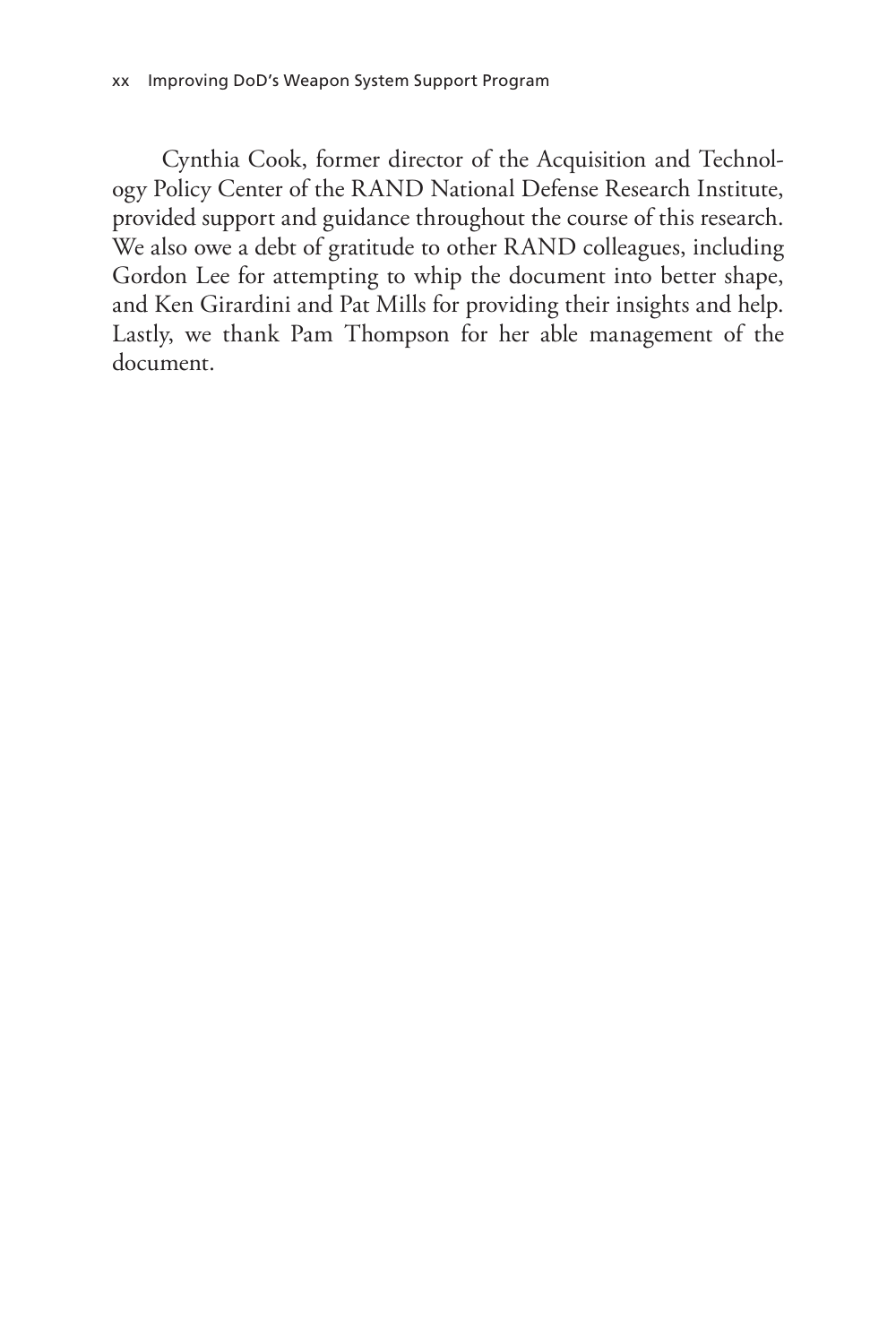| <b>AOG</b>   | Aircraft on Ground                             |
|--------------|------------------------------------------------|
| DLA          | Defense Logistics Agency                       |
| DoD          | Department of Defense                          |
| <b>DORRA</b> | DLA Office of Operations Research and Resource |
|              | Analysis                                       |
| EC           | <b>Essentiality Code</b>                       |
| <b>EDA</b>   | <b>Equipment Downtime Analyzer</b>             |
| IP           | inventory position                             |
| LIMS-EV      | Logistics, Installations and Mission Support-  |
|              | <b>Enterprise View</b>                         |
| MA           | Materiel Availability                          |
| <b>MICAP</b> | Mission Impaired Capability Awaiting Parts     |
| <b>NIIN</b>  | National Item Identification Number            |
| <b>NRD</b>   | non-readiness driver                           |
| ОA           | <b>Obligation Authority</b>                    |
| <b>OSD</b>   | Office of the Secretary of Defense             |
| PALT         | Production and Administrative Lead Time        |
| <b>RD</b>    | readiness driver                               |
| <b>RO</b>    | <b>Requisition Objective</b>                   |
| <b>SDDB</b>  | <b>Strategic Distribution Database</b>         |
| <b>UJC</b>   | <b>Urgency Justification Code</b>              |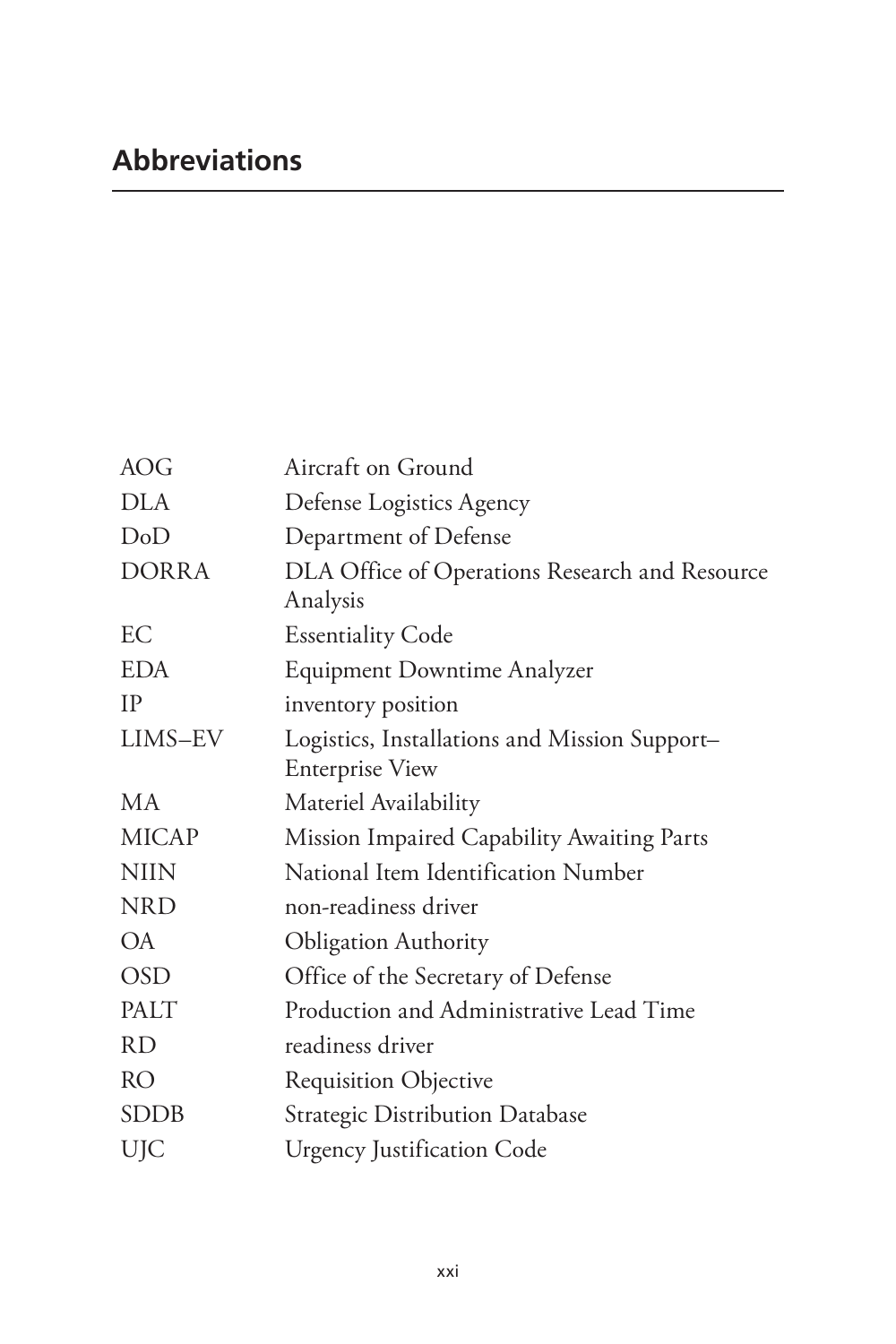| <b>WSDC</b> | Weapon System Designator Code |
|-------------|-------------------------------|
| WSGC        | Weapon System Group Code      |
| <b>WSIC</b> | Weapon System Indicator Code  |
| <b>WSSP</b> | Weapon System Support Program |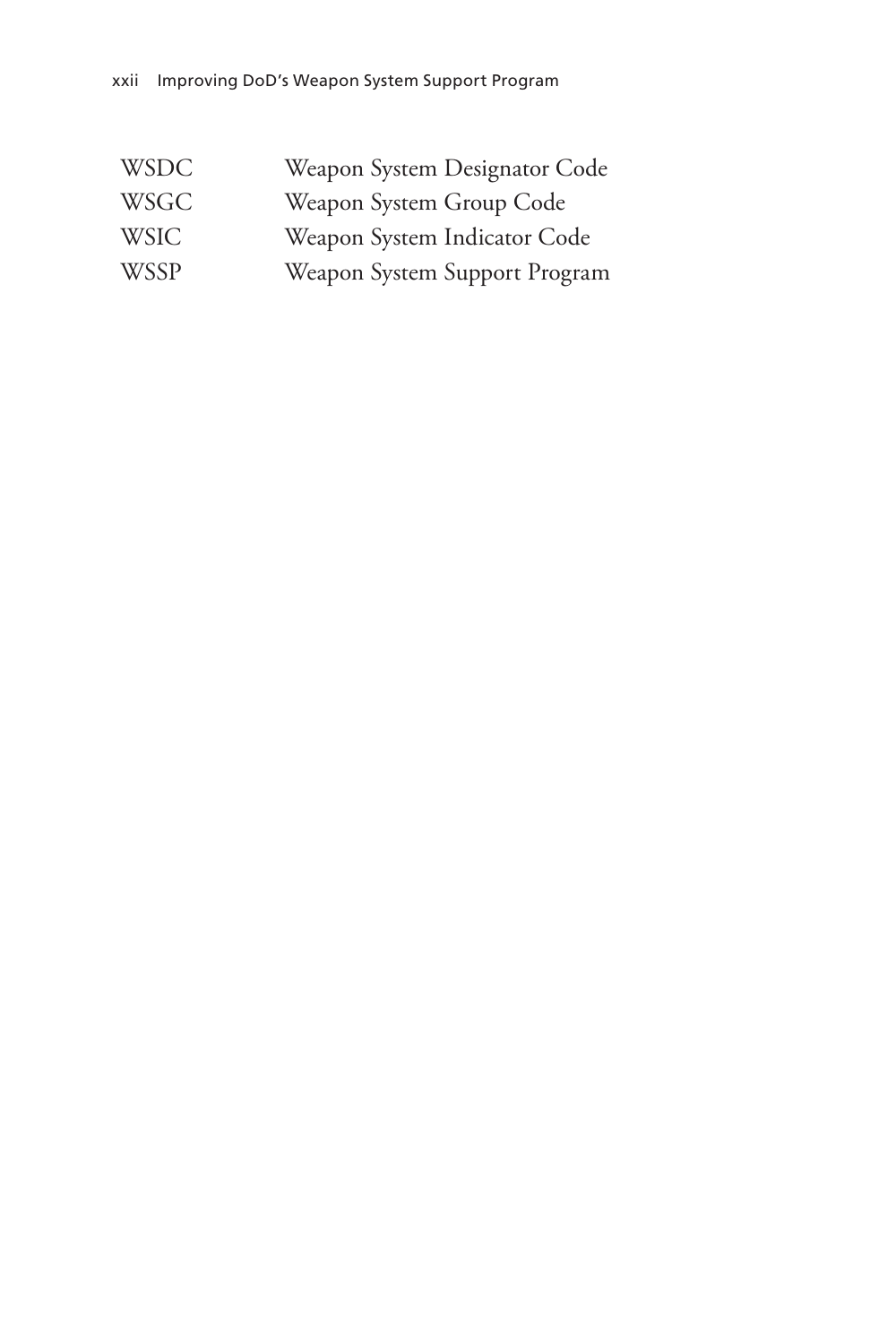Providing for the readiness and sustainability of the armed services' weapon systems is one of the key responsibilities of the Department of Defense's (DoD's) supply chain. A critical component of that supply chain is the vast array of consumable repair parts needed for weapon system maintenance at the field and depot levels. The Defense Logistics Agency (DLA) has responsibility for managing those consumable repair parts (meaning parts that are used one time and do not undergo repair). It must find and manage manufacturers or vendors, write and execute contracts for replenishment, determine and maintain the appropriate stock levels to meet service level objectives for having needed parts available when requested, and do so at the least cost possible (e.g., avoiding both under- and overbuying stocks of these parts).

In 2014–2015 DLA issued \$11.1 billion of materiel to over 21,000 customers of the four services, across some 540,000 different items.<sup>1</sup> It is charged to maximize the chances that a part ordered will be immediately available for issue, with an aggregate goal of over 90 percent materiel availability (MA)—that is, items for customer requests should be

<sup>&</sup>lt;sup>1</sup> Customers are defined in terms of unique DoD Activity Address Codes, which identify a DoD unit, activity, or organization that has the authority to requisition, contract for, receive, have custody of, issue, or ship DoD assets, or fund/pay bills for materials and/or services. This management of materiel applies to DLA-owned stock issued from DLA-operated depots in the United States and overseas only. DLA also manages programs based on direct delivery from vendors to DoD customers, accounting for roughly another 10 percent of customer demand for DLA-managed items. We do not include this activity in our study because it does not fall under the aegis of the WSSP, and DLA is not responsible for buying the materiel or managing stock levels, which remains the responsibility of the vendor.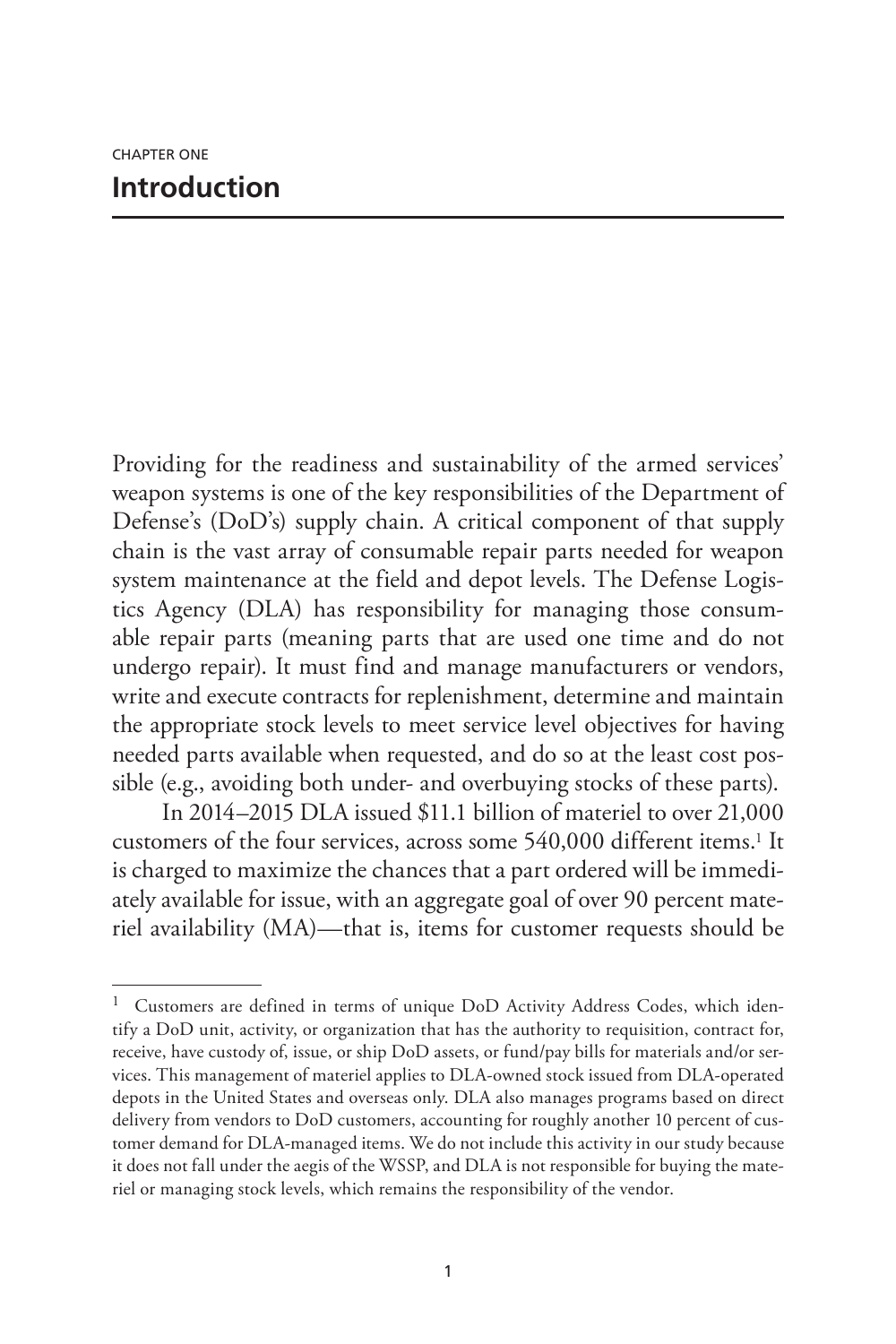back-ordered no more than 10 percent of the time.<sup>2</sup> The large scale of DLA's supply chain responsibilities provides a context for the management challenge DLA and the services face in deciding how to allocate limited resources to prioritize availability of those items most critical to weapon system readiness. But which aspect of that two-year demand of over \$11 billion should get preference, and which of those 540,000 different items?

The Weapon System Support Program (WSSP) was established to help DLA and its customers prioritize among this vast array of items. Its intent was to increase collaboration between customers and their major suppliers such that the services would identify items of greatest priority to them and DLA would focus management attention and its limited resources on maximizing those items' availability.3

However, as this report demonstrates, WSSP performance has fallen short of its goals, and that shortfall has persisted over decades. A primary reason for the shortfall has been the failure to use tools and methodologies for accurately determining the true critical weapon system readiness drivers (RDs) and differentiating them from the rest of the population. Rectifying this would pave the way for more effective targeting of DLA's limited resources, and should, if implemented, yield significant increases in availability of these critical items.

In order to help address and correct the shortfalls of the WSSP, the Deputy Assistant Secretary of Defense for Supply Chain Integration, under the Assistant Secretary of Defense for Logistics and Materiel Readiness, asked RAND to perform an analysis of the problems limiting WSSP effectiveness and to offer recommendations for improv-

<sup>&</sup>lt;sup>2</sup> The overall MA goal for DLA-managed hardware items (i.e., regarding such things as repair parts) is currently 91 percent. Performance fell just short of that, at 90.3 percent, in FY 2016; see Defense Logistics Agency (2016, p. 83).

<sup>&</sup>lt;sup>3</sup> The WSSP is one among a number of agreements between DLA and its customers for achieving support goals given available funds. The WSSP is aimed at wholesale item support of repair parts (i.e., issues from stocks held by DLA at its supply depots to the general population of customers). DLA has separate agreements with the services (currently the Air Force and the Navy) to maintain retail-level (i.e., collocated) supply support at individual service repair depots, with performance targets established by agreement. See Defense Logistics Agency (2015).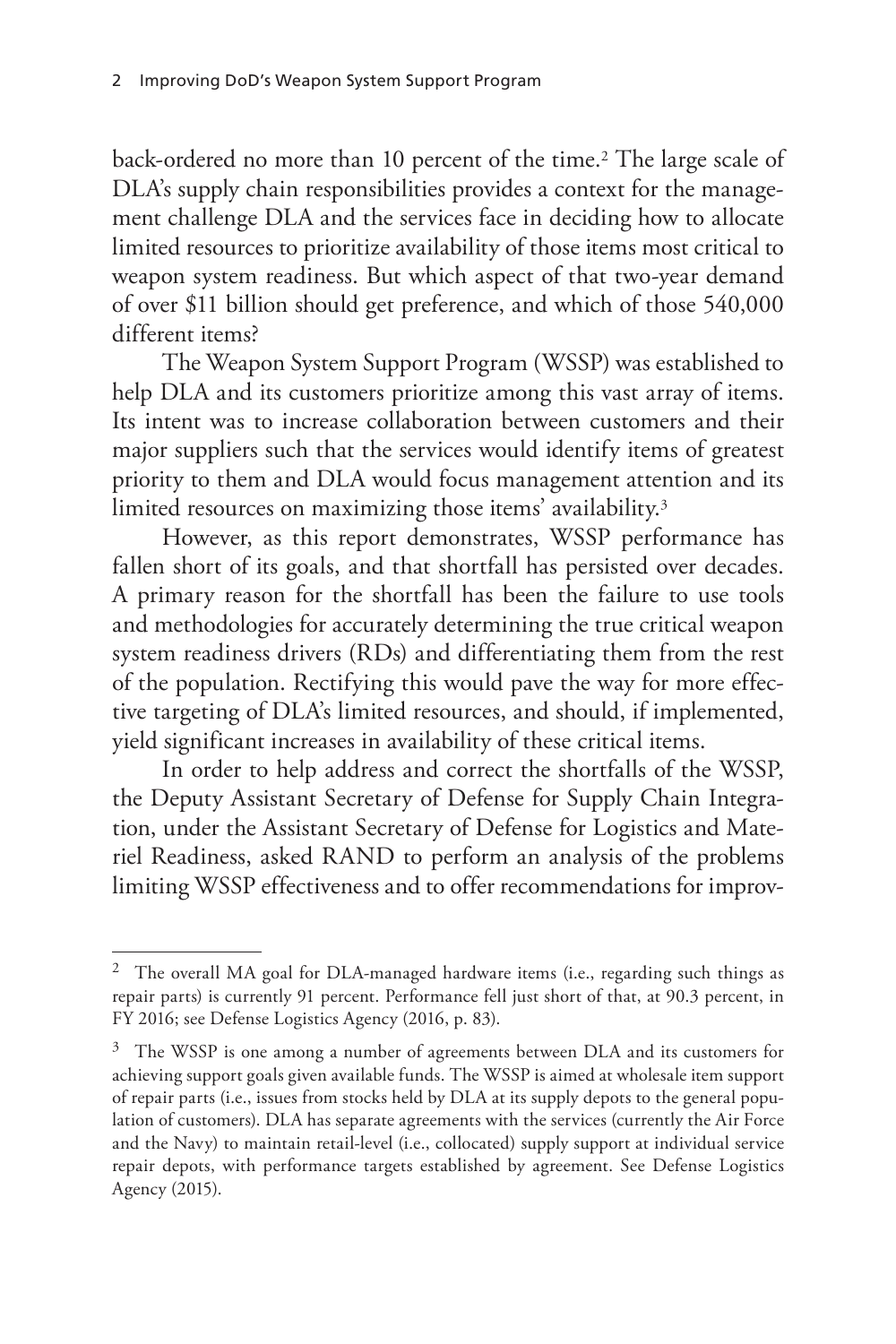ing its ability to provide weapon system readiness support. This report documents the results of that study.

Specifically, this reports answers the following research questions:

- How can the WSSP be used to allow DLA to improve support for service-prioritized weapon systems?
- Based on existing Air Force and Army cases, how could all services develop effective prioritization inputs to the WSSP, and what should a common approach across the services look like?
- How much could support for RDs be increased, and what would be the consequences for the remaining non-readiness driver (NRD) population in a fixed-cost environment?

The research related to the first two questions sets the foundation for improved methods for identifying RDs and improved usage of the WSSP. The research related to the third question shows the potential for increasing support for RDs and provides examples on how to evaluate trade-offs between RD and support not related to readiness. These topics are necessary prerequisites to improving procurement and safety stock logic at DLA.

In conducting this study we used a combination of data analysis and interviews with armed services subject matter experts to identify factors underlying the WSSP's performance shortfalls. Using this information and leveraging earlier work, such as RAND tools currently driving retail Army stockage decisions (Girardini, Lackey, and Peltz, 2007), we developed an alternative method for targeting RDs for enhanced support. As a proof of concept, we developed a simulation showing the potential trade-off between RD and NRD investment.

## **Outline of the Document**

Chapter Two offers a brief overview of the WSSP, discussing its origins and earlier critiques of its performance and offering an analysis of its current performance shortfalls and the main reasons for them. Chapter Three offers an alternative approach, based on defining and iden-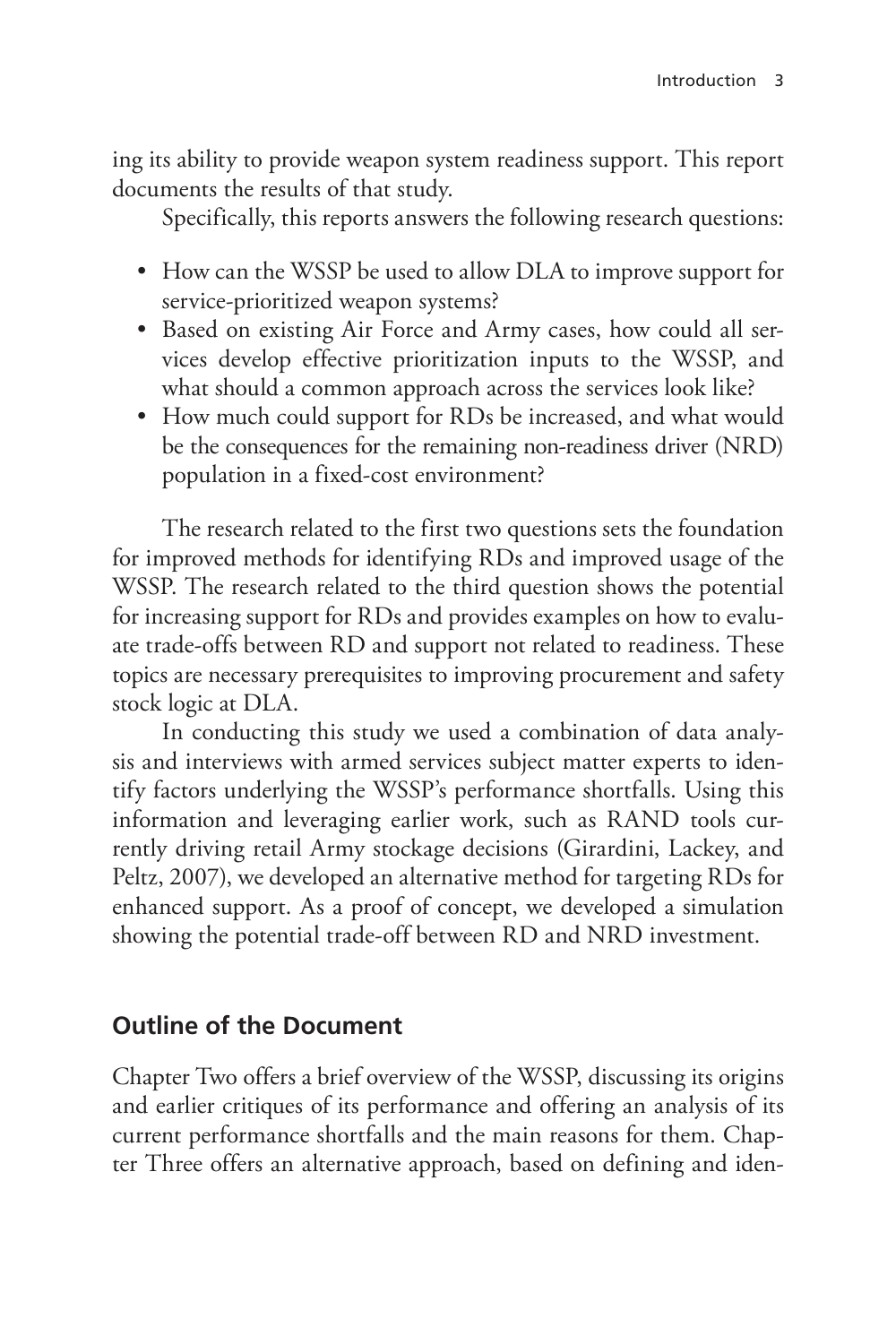tifying critical RDs and illustrating that approach with evidence from the Air Force and Army. Chapter Four lays the basis for an analysis of that alternative approach, proposing a simulation-based case study of the benefits of reallocating investment resources to those critical RDs. Chapter Five presents the results of that analysis, indicating the possible increases in critical RD that could be achieved, again based on an Air Force/Army–focused proof of concept case study. Chapter Six discusses the implications of the proof of concept analysis for DoD supply chain operations, including how it might be expanded to include all customers. Finally, Chapter Seven summarizes the study and offers recommendations for the way forward.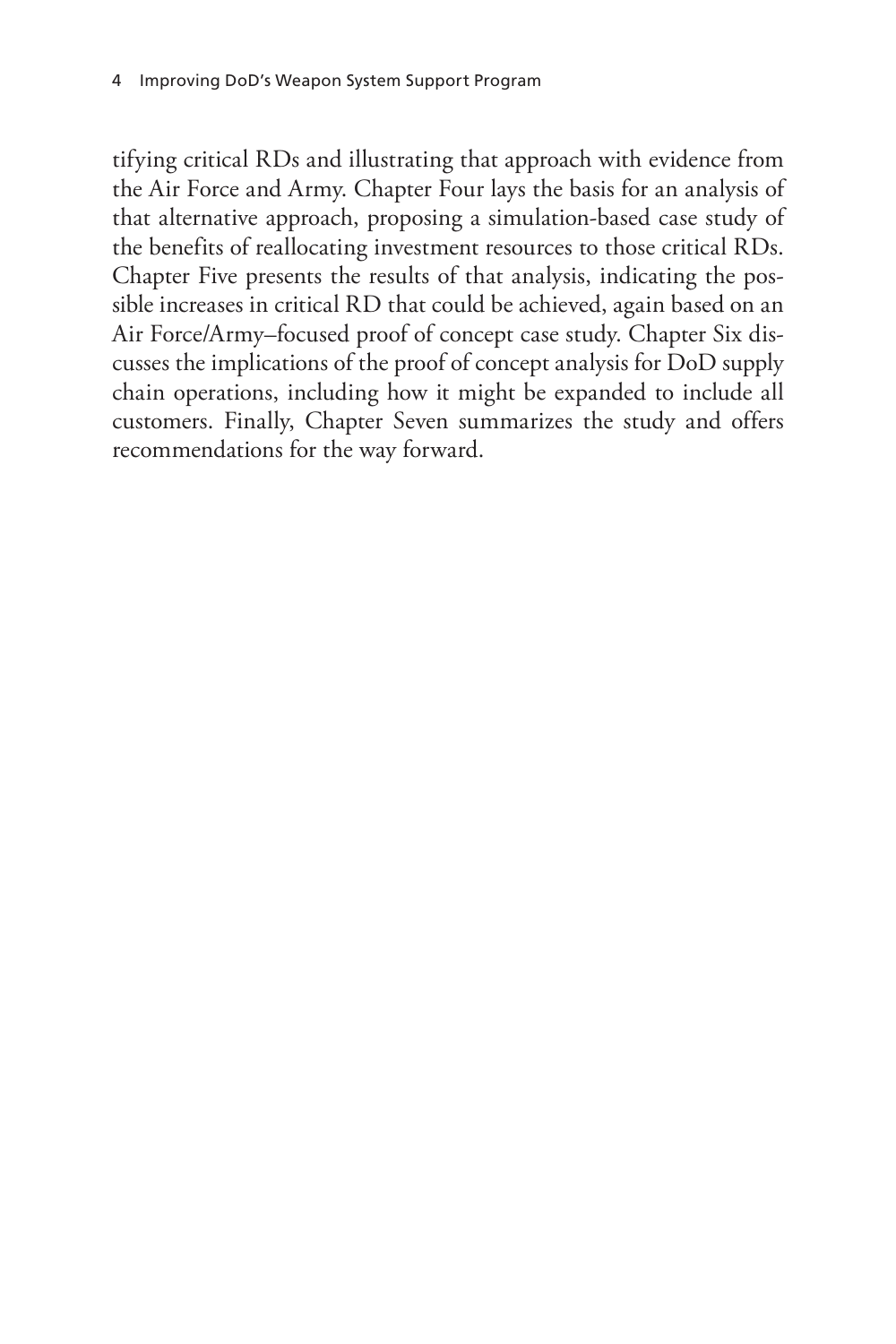# **An Overview of the Weapon System Support Program**

## **Background and Overview**

The WSSP was established in 1981 with the objective of enhancing the readiness and sustainability of the military services by providing the maximum practical level of support for DLA-managed items with weapon system application. DLA Regulation 4140.38, *DLA Weapons Systems Support Program* (DLA, 1989) provided policy, established guidance and procedures, and assigned responsibilities for the DLA WSSP. Through the WSSP, DLA aims to develop support strategies geared to weapon system criticality and the essentiality of the DLA parts assigned to them. For the most critical items, DLA uses the WSSP to assign personnel, initiate procurement actions, tailor business arrangements, and focus attention on items that are essential to avoid degradation of mission capability (Headquarters, U.S. Department of the Army, 2009; Office of the DoD Inspector General, 1994; U.S. Department of the Navy, 2011).

WSSP has two major elements: participating weapon systems offered by the services, which fall into three groups by criticality, and a list of DLA-managed component parts (identified by National Item Identification Number, or NIIN) as assigned to each weapon system. Weapon system criticality is identified by an assigned Weapon System Group Code (WSGC). Each service is allowed to assign 30 weapon systems to the highest level of criticality (WSGC A), 50 to the second tier (WSGC B) and as many as it wishes to the lowest level of criticality (WSGC C).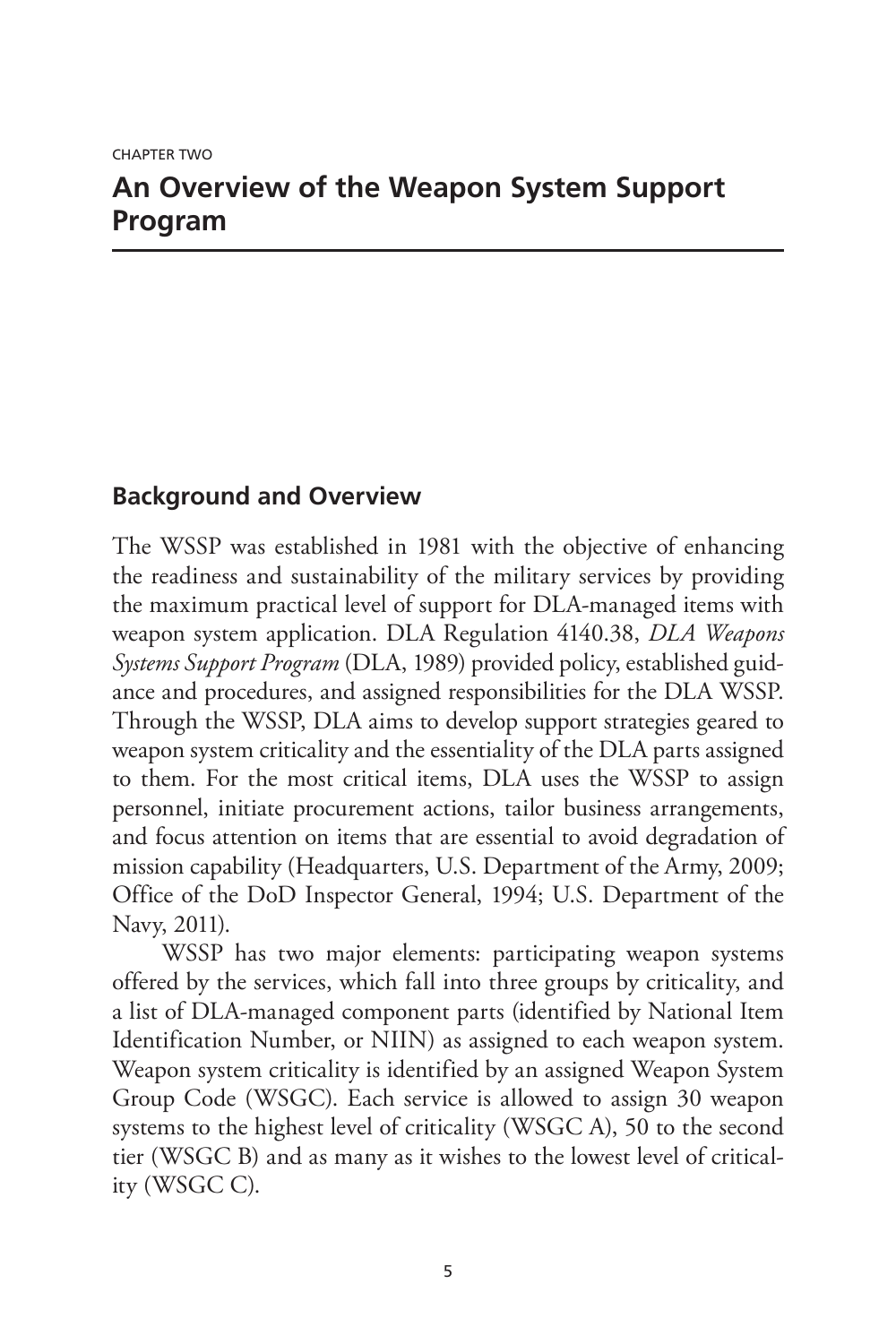| ЕC         |                                                                                                                                                                                      |
|------------|--------------------------------------------------------------------------------------------------------------------------------------------------------------------------------------|
| 1          | Failure to this part will render the item inoperable                                                                                                                                 |
| 5          | Item does not qualify for the assignment of code 1<br>but is needed for personal safety                                                                                              |
| 6          | Item does not qualify for the assignment of<br>code 1 but is needed for legal, climatic, or other<br>requirements peculiar to the planned operational<br>environment of the end item |
| 7          | Item does not qualify for assignment of code 1<br>but is needed to prevent impairment of or the<br>temporary reduction of operational effectiveness<br>of the end item               |
| 3 or blank | Failure to this part will not render the end item<br>inoperable                                                                                                                      |

| Table 2.1                 |  |
|---------------------------|--|
| <b>Essentiality Codes</b> |  |

SOURCE: DoD (2014, Table 3, p. 33).

NIIN essentiality is determined by its Essentiality Code (EC). Independent of the WSSP, ECs are typically assigned by the services during the acquisition phase of weapon system development, though they may be revisited and modified after fielding.1 There are five EC values, as shown in Table 2.1.

The combination of WSGC and EC yields an overall level of prioritization for WSSP parts defined as the Weapon System Indicator Code (WSIC). Table 2.2 presents the prioritization matrix for WSSP NIINs. The top part of the table shows the assignment of the WSIC as used in the WSSP based on a matrix of weapon system priority (the WSGC) and the NIIN EC. The bottom part of the table shows how those NIINs are ranked in terms of WSSP priority. Note that some, but not all, of the highest-priority weapon systems in WSGC A have high NIIN priority rank; those WSGC A weapon system NIINs with less critical ECs are assigned a lower WSSP NIIN priority.

<sup>&</sup>lt;sup>1</sup> For background on the definition and policy regarding item essentiality codings, see U.S. Department of Defense (2014).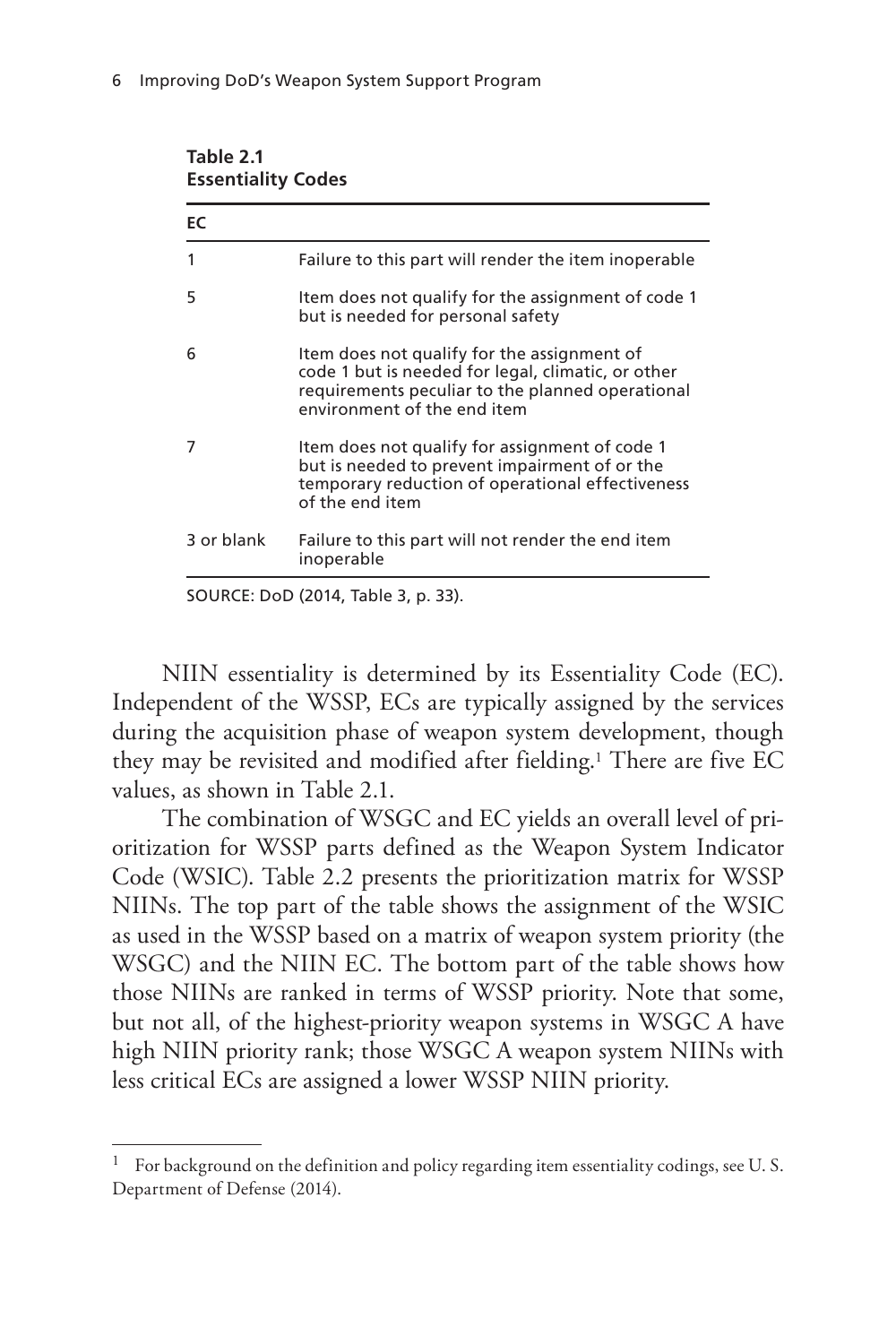|                          |   |                  | <b>NIIN EC</b> |   |                  |    |             |
|--------------------------|---|------------------|----------------|---|------------------|----|-------------|
|                          |   |                  | 1              | 5 | 6                | 7  | 3/blank     |
|                          | Α |                  | F              | G | Η                | J  | Κ           |
|                          | B | <b>WSIC</b>      |                | M | P                | R  | S           |
|                          | C |                  | Τ              | W | Χ                | Υ  | $\mathsf Z$ |
|                          |   |                  |                |   |                  |    |             |
|                          |   |                  |                |   | <b>NIIN Rank</b> |    |             |
|                          | Α |                  | 1              | 2 | 3                | 10 | 13          |
| Weapon System Group Code | B | <b>NIIN Rank</b> | 4              | 6 | 8                | 11 | 14          |
|                          | C |                  | 5              | 7 | 9                | 12 | 15          |

#### **Table 2.2 The WSSP NIIN Prioritization Matrix**

SOURCE: Headquarters, U.S. Department of the Army (2009, p. 4).

The highest-priority WSSP NIINs are those with EC 1 for WSGC A systems. The three top-priority NIINs are all for WSGC A systems as well, with the EC 1 systems for lower-priority systems (WSGC B and C) coming in at priority (or Weapon System Essentiality Code) 4 and 5.

#### **History and Growth of the WSSP**

After the WSSP's initiation in 1981, participation was modest but grew rapidly as the services increased weapon systems and NIINs identified for WSSP prioritization. In FY 1983 some 475 systems with 748,000 NIINs were listed in the program. Following efforts by DLA to publicize the program, by the early 1990s some 1,222 weapon systems with over 1.3 million NIINs were included in the WSSP (Robinson, 1993, p. 17). This included about 40 percent of the 2.5 million hardware items DLA managed at the time. In 1989 the Air Force had placed more than 350,000 NIINs in the program, the Navy more than 445,000, the Army more than 250,000, and the Marine Corps more than 32,000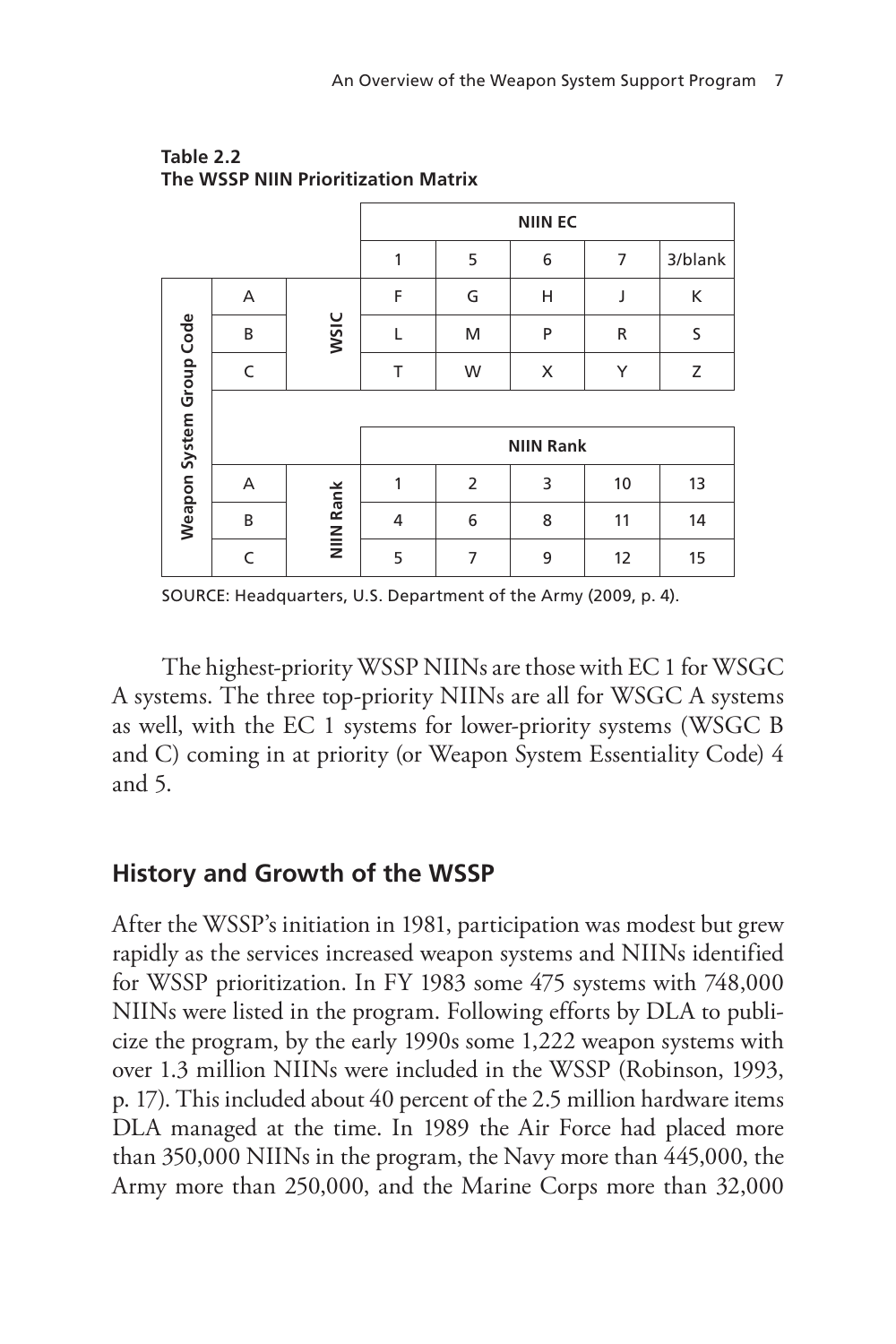(Hanks, 1990, p. 12). By December 1993 DLA managed about 3.5 million national stock numbers, including about 1.9 million national stock numbers in the WSSP identified as supporting 1,403 weapon systems or systems components. Of that 1.9 million, about 762,000 (39 percent) were categorized in the three highest criticality codes (Office of the DoD Inspector General, 1994).<sup>2</sup>

## **Problems in WSSP Performance Historically**

Independent researchers identified challenges with WSSP support in the early 1990s. Maj Nathaniel Robinson of the Air Force presented evidence showing little difference in the MA of NIINs included and not part of the WSSP. (MA, indicates how often a needed item is available for immediate issue—i.e., it does not need to be back-ordered). Between 1987 and 1991 WSSP NIIN availability was almost the same as non-WSSP items, at 89.3 percent MA compared to 88.8 percent for non-WSSP items (Robinson, 1993, Fig. 14, p. 29). Chris Hanks, then a researcher at the Logistics Management Institute, studied how reduced MA for WSSP NIINs contributed directly to decreased weapon system readiness (Hanks, 1990).

In 1994, the Office of the DoD Inspector General issued a report indicating significant problems with WSSP execution and proposing a set of recommendations to improve performance. As the report explained,

The intent of the WSSP was not being fully achieved because, as of December 1993, the WSSP had grown to a degree where it represented over half the total items managed by DLA. As a result of the size of the WSSP, DLA was unable to manage all items included in the WSSP on an intensified basis, and about

 $2$  Current NIIN levels in the WSSP are discussed in more detail elsewhere in this chapter. It is worth noting here that the size of the WSSP has increased remarkably in the past several decades. As of 2016 there were 2.9 million service-identified NIINs entered into the WSSP, and 2.4 million unique NIINs (0.5 million were reported by more than one service). The Army accounted for 453,000, the Air Force 773,000, the Marine Corps 175,000, and the Navy 1.47 million NIINs. There are currently 1,916 weapon systems listed in the WSSP.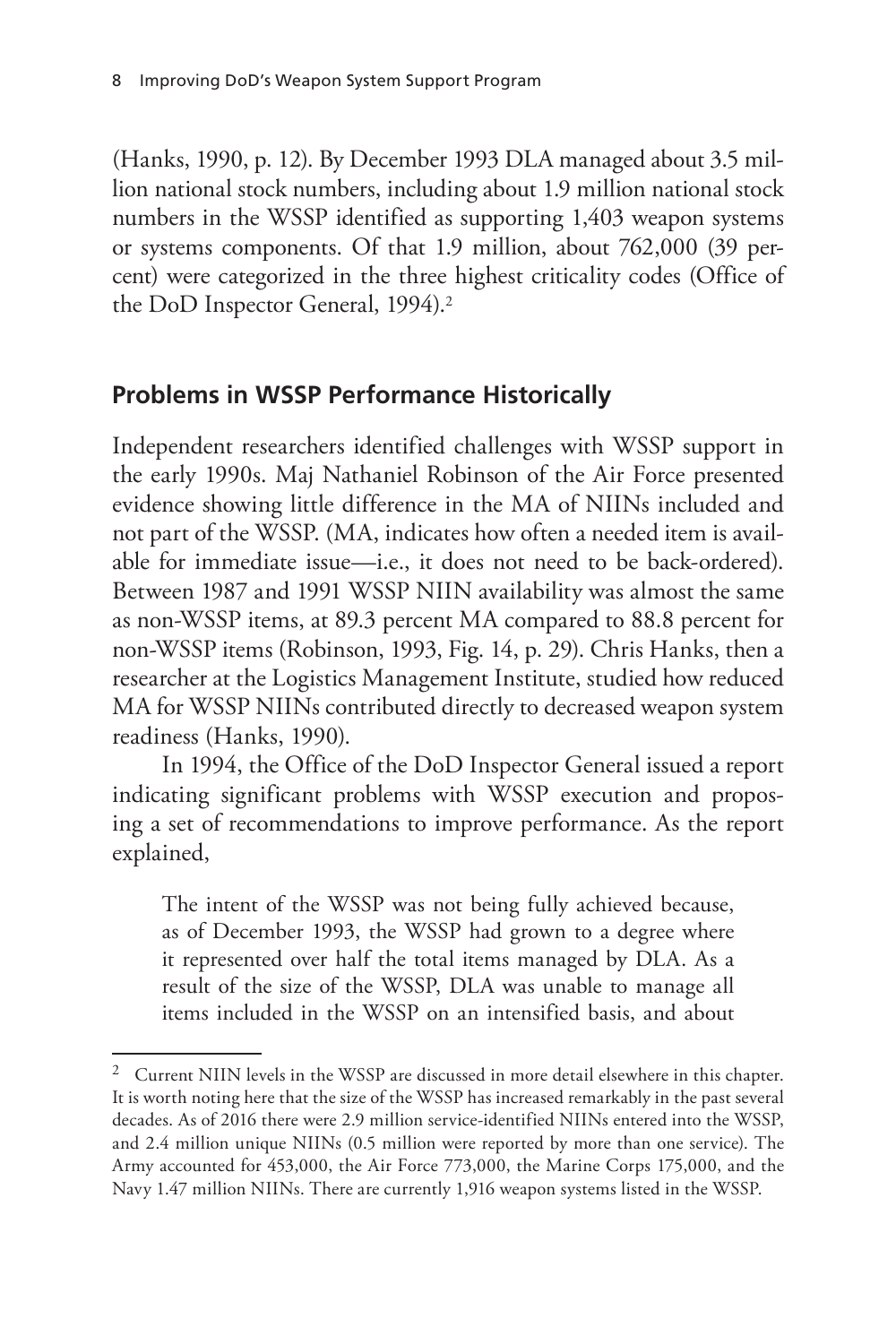60 percent of the items included in the WSSP received no additional supply support. (Office of the DoD Inspector General, 1994, p. 12)

The report noted that while a goal of the WSSP was to augment investment in critical item inventory stocks in order to provide buffers against variable demand, "the large number of items coded with WSICs of F, L, or T and limited funds presently available results in reduced purchases and defeats the intent of the WSSP, which is to provide maximum support to the Military Departments' most critical weapon systems" (p. 13). The report further noted, "Although the WSSP provides that an extra amount of safety level, or an augmented safety level, may be procured and maintained for WSSP items with WSICs F, L, or T, three of the four DLA hardware centers did not include augmented safety levels in their requirements computations" (p. 13). In light of its findings, the report made three recommendations:

1. We recommend that the Commanders, Army Materiel Command, Naval Supply Systems Command, Air Force Materiel Command, the Marine Corps Deputy Chief of Staff for Logistics and the Director, Defense Logistics Agency:

a. Establish formal arrangements for the periodic validation and reconciliation of weapon systems applications files for Defense Logistics Agency managed items.

b. Conduct a joint study to reduce the number of items included in the Weapons Systems Support Program and determine which weapons systems items are to be intensively managed.

2. We recommend that the Commanders, Army Materiel Command, Naval Supply Systems Command, Air Force Materiel Command, and the Marine Corps Deputy Chief of Staff for Logistics establish the controls necessary to ensure that periodic reviews of weapon systems essentiality codes are performed, as required by DoD Regulation 4140.1R, and that the current status of weapon systems is reflected in the Defense Logistics Agency Weapons Systems Support Program data base.

3. We recommend that the Director, Defense Logistics Agency, review each of the four hardware centers' supply support policies and develop a consistent policy for supply support of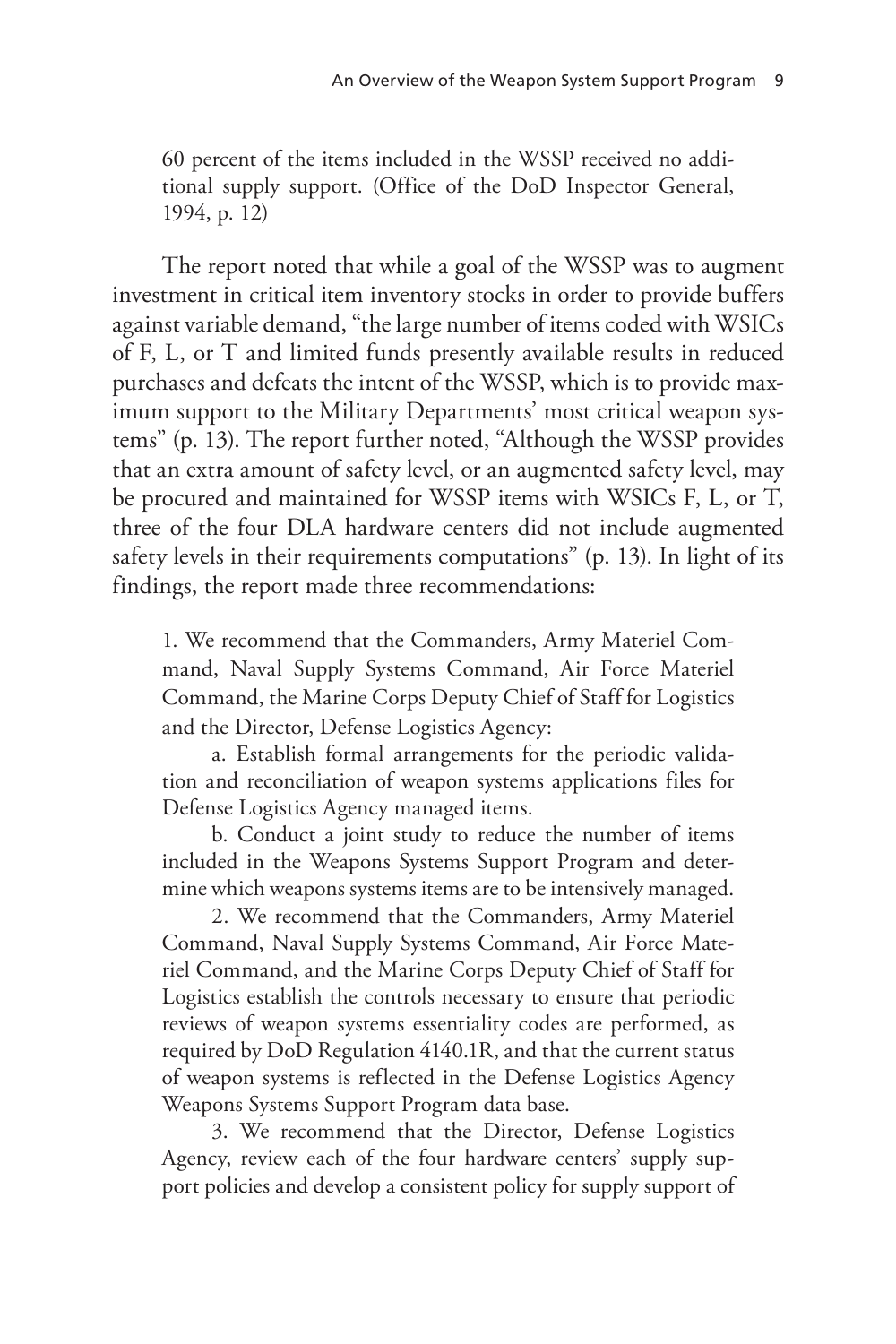weapon systems program items, including essential items classified as nonstocked.3 (Office of the DoD Inspector General, 1994, p. 18)

Only the Air Force concurred with recommendation 1.b, which called for a joint study to reduce the number of items included in the WSSP. In its response, DLA commented,

Merely reducing the number of items in the WSSP may exclude items that are readiness drivers and/or maintenance linestoppers. Limiting the population of the WSSP could place DLA at risk of insufficient support for an item that would not have qualified for inclusion in the WSSP based on demand alone. Reconciliation efforts now underway will accomplish the purpose of optimizing resources without diluting the program. (Office of the DoD Inspector General, 1994, p. 54)

#### **Current Issues with WSSP Performance**

#### **Volatility in Weapon System Assignment**

Supply chain management requires some level of stability in target populations given the often long lead times for executing investment decisions and the risk of "churn" in changing items that are designated as being of high priority. Instability in the WSSP can come from two sources: changing prioritization of weapon systems, and turnover in the item lists associated with those systems. The latter may be a reason for concern, but potentially less than the former. Priority of NIINs is determined by the EC parameter, which is typically set in the acquisition process and not changed afterward (Office of the DoD Inspector General, 1997, p. 2).<sup>4</sup> Changing weapon system priority itself, however,

 $3$  Apart from the Air Force, the services and DLA did not concur with recommendation 1.b to reduce the number of items in the WSSP.

<sup>4</sup> DoD established a uniform essentiality coding structure determined by the degree of essentiality of a part based on the hierarchical relationship of the part to higher assemblies, up to the entire weapon system. ECs are typically determined by engineers or equipment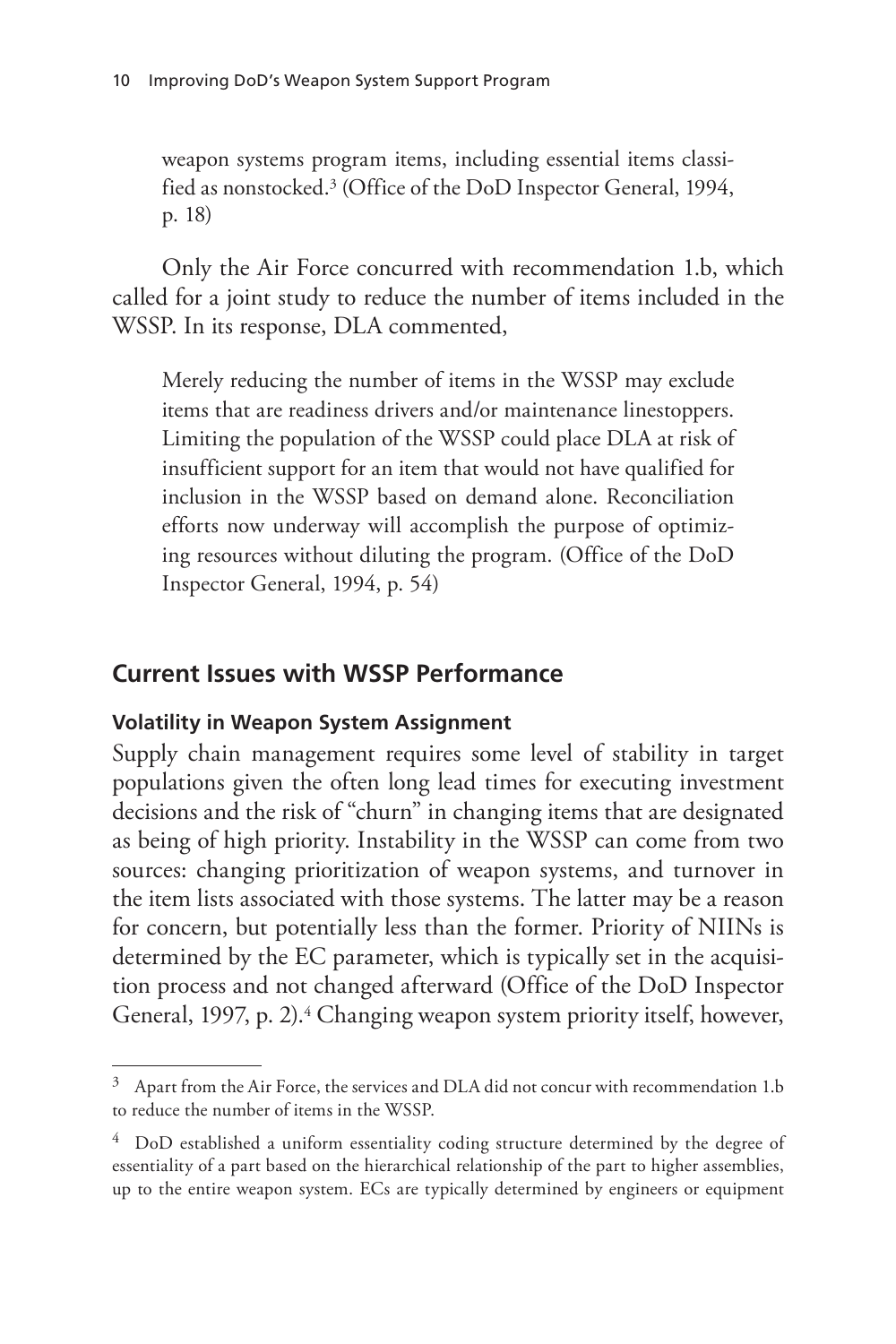can throw a wrench into supply chain planning if items associated with a previously high-priority weapon system are downgraded along with that system, or vice versa.

Typically this has not been a problem in the WSSP, but our study found one major exception: great turbulence in Air Force assignments of weapon system priority. The RAND study team examined service weapon system WSGC assignments across two years—2014 and 2016—and looked for changes in WSGCs. Table 2.3 shows how WSGC assignments by the services changed between those two years. It displays the numbers of systems assigned to WSGC A, B, or C in 2014 and their corresponding assignments in 2016. Systems assigned to WSGC A in 2014, for example, could have retained that assignment in 2016 or could have been reassigned to WSGC B or C. A similar outcome could have taken place for the other 2014 assignments.

There was little change for the Army. It assigned 30 systems to WSGC A in 2014; two years later, 28 of those systems were still assigned to WSGC A, whereas two of them had been reassigned to WSGC B. Of the 47 systems that the Army had assigned to WSGC B in 2014, a total of 39 retained that assignment in 2016, with the remaining eight being reassigned to WSGC C.

By contrast, the Air Force redefined a large number of systems, not only moving them to the next adjacent WSGC (e.g., from B to A) but often making more extreme moves. Six weapon systems that were designated WSGC A in 2014 were reassigned as WSGC C in 2016; 13 WSGC C systems in 2014 became WSGC A systems in 2016.<sup>5</sup> The Marine Corps and Navy also made similar moves, but not to the extent the Air Force did.

specialists capable of evaluating the criticality of the part for required operations. These determinations are often determined during initial provisioning of weapon systems (i.e., before there has been substantial experience with the system in the field).

<sup>&</sup>lt;sup>5</sup> It should be noted that some of the volatility observed with Air Force weapon system priority assignments might simply be due to the nature in which the Air Force nominates and manages weapon system designator code (WSDC) and WSGC assignments. According to Air Force Instruction 23-101, new WSDC requests are initially assigned to WSCG C; upgrades to B or A can be made during the next annual review; see U.S. Department of the Air Force (2016).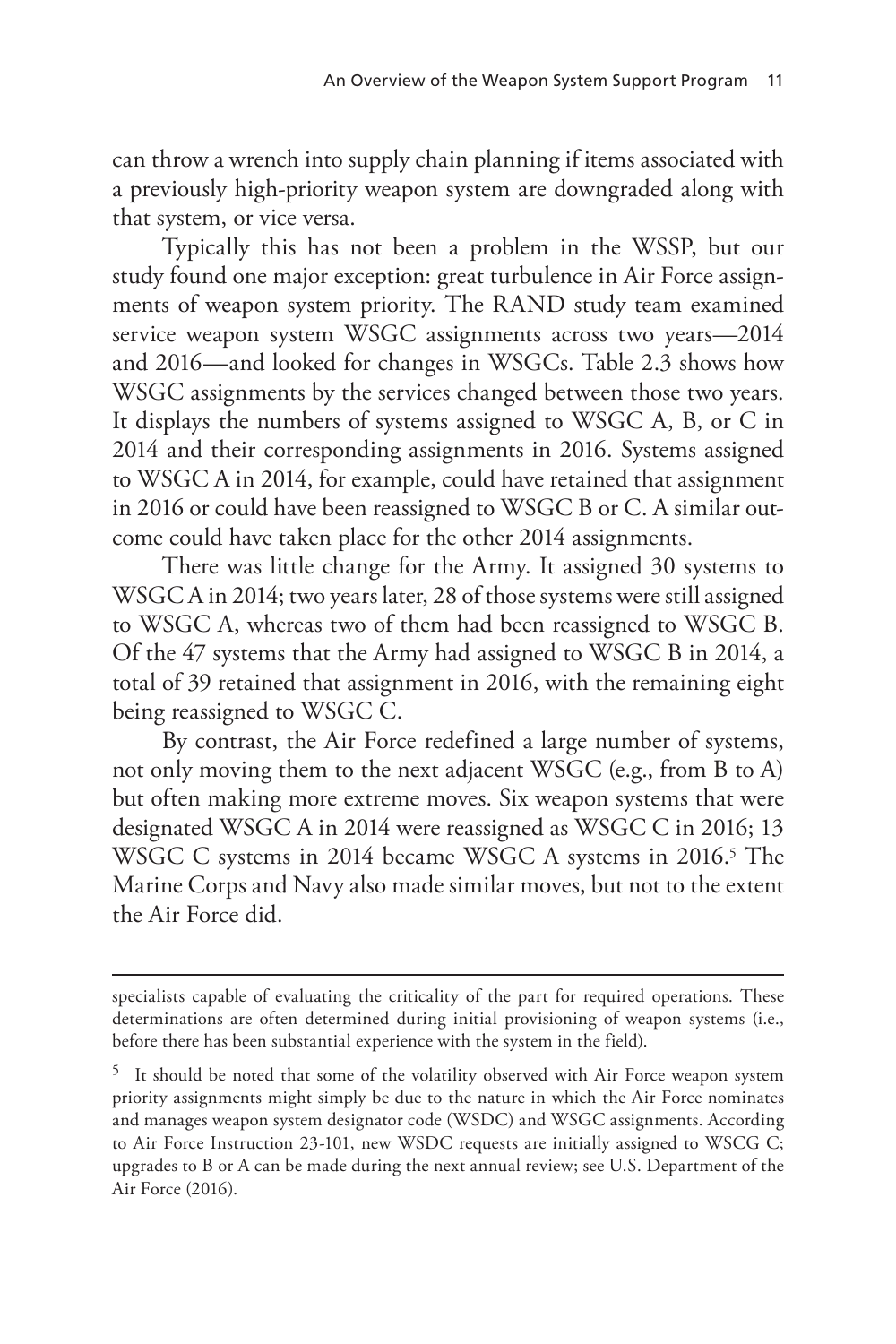| Service             | <b>2014 WSCG</b> | <b>2016 WSCG</b>                  |
|---------------------|------------------|-----------------------------------|
| Army                | $A = 30$         | $A = 28$<br>$B = 2$<br>$C = 0$    |
|                     | $B = 47$         | $A = 0$<br>$B = 39$<br>$C = 8$    |
|                     | $C = 592$        | $A = 0$<br>$B = 6$<br>$C = 586$   |
| Air Force           | $A = 28$         | $A = 13$<br>$B = 9$<br>$C = 6$    |
|                     | $B = 41$         | $A = 4$<br>$B = 22$<br>$C = 15$   |
|                     | $C = 209$        | $A = 13$<br>$B = 16$<br>$C = 180$ |
| <b>Marine Corps</b> | $A = 30$         | $A = 24$<br>$B = 1$<br>$C = 5$    |
|                     | $B = 46$         | $A = 1$<br>$B = 35$<br>$C = 10$   |
|                     | $C = 319$        | $A = 1$<br>$B = 12$<br>$C = 306$  |
| Navy                | $A = 31$         | $A = 20$<br>$B = 4$<br>$C = 7$    |
|                     | $B = 45$         | $A = 1$<br>$B = 37$<br>$C = 7$    |
|                     | $C = 541$        | $A = 0$<br>$B = 0$<br>$C = 541$   |

**Table 2.3 Systems' WSGC Assignments, by Service, 2014 and 2016**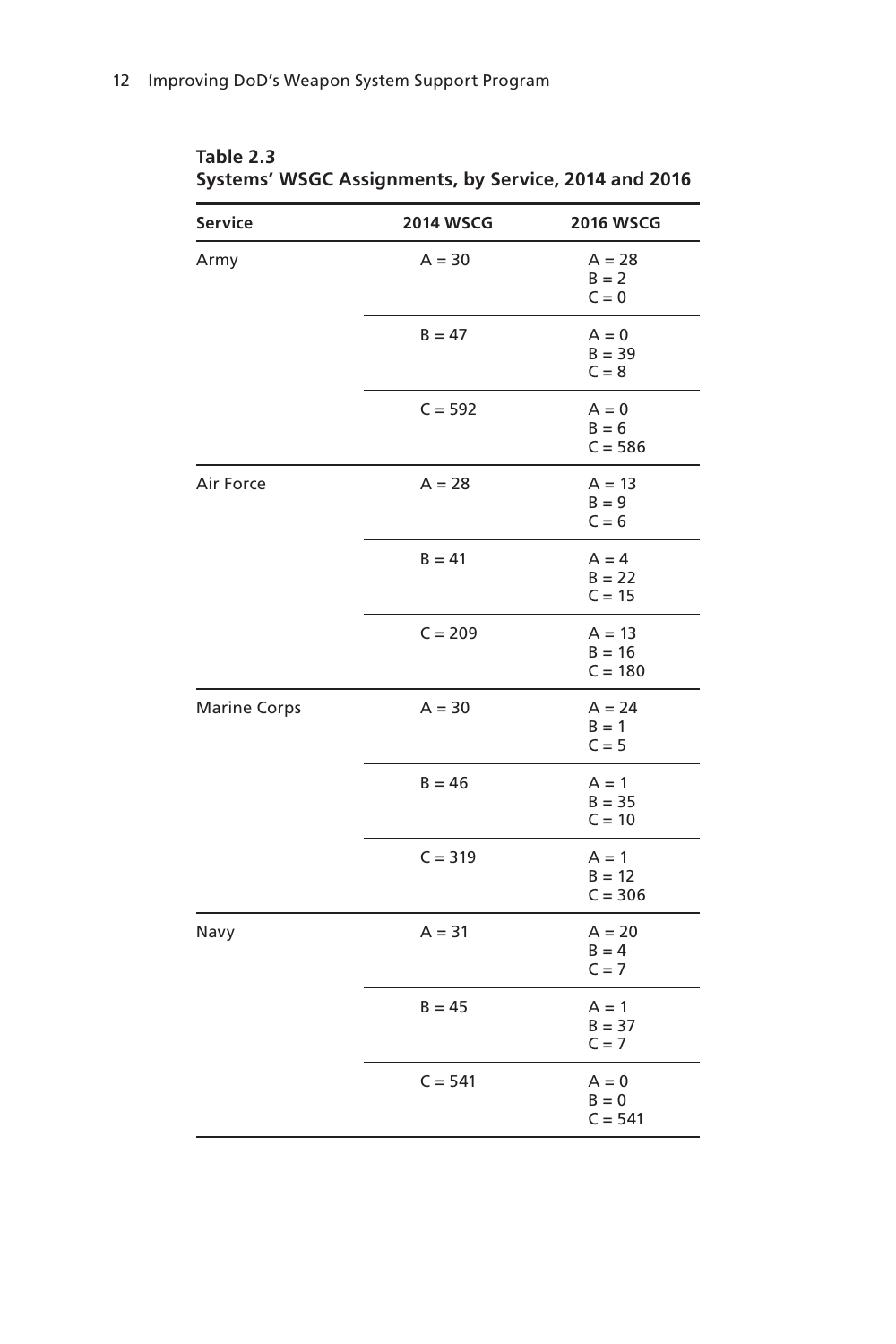Table 2.4 shows the systems that were moved from WSGC C to A or WSGC A to C between the two years.

#### **Table 2.4 WSGC Changes (A to C, or C to A), by WSDC, 2014 and 2016**

| <b>Air Force</b>                                                    |             |                  |                  |  |  |
|---------------------------------------------------------------------|-------------|------------------|------------------|--|--|
| <b>Weapon System</b>                                                | <b>WSDC</b> | <b>2014 WSGC</b> | <b>2016 WSGC</b> |  |  |
| AIM sidewinder missile systems (9P/L/M/X)                           | 03F         | C                | A                |  |  |
| Support equipment, C-5 aircraft                                     | 86F         | C                | А                |  |  |
| Support equipment, E-3a aircraft                                    | 95F         | C                | А                |  |  |
| Support equipment, C-135 aircraft                                   | 96F         | C                | A                |  |  |
| Support equipment, C-130 aircraft                                   | 97F         | C                | A                |  |  |
| Support equipment, B-52 aircraft                                    | ABF         | C                | A                |  |  |
| Aircraft, Osprey CB-22B                                             | <b>CTF</b>  | C                | A                |  |  |
| Support equipment, C-17A aircraft                                   | EDF         | C                | A                |  |  |
| U-2 engine (F118-GE-101)                                            | <b>PBF</b>  | C                | A                |  |  |
| U-2 support equipment                                               | <b>PCF</b>  | C                | А                |  |  |
| F-22 Raptor air dominance fighter                                   | PGF         | C                | А                |  |  |
| Engine, F119-PW-100 (F-22 Raptor)                                   | <b>PHF</b>  | C                | A                |  |  |
| Global Hawk high-altitude-long<br>endurance unmanned aerial vehicle | <b>PQF</b>  | C                | A                |  |  |
| Defense support program                                             | 40F         | A                | C                |  |  |
| Helicopter, HH-60                                                   | 75F         | A                | C                |  |  |
| Engine, aircraft, GE T-700 (UH-60A)                                 | <b>BJF</b>  | A                | C                |  |  |
| Engine, aircraft, F100-PW-200<br>(F-16A/B/C/D)                      | <b>BUF</b>  | А                | C                |  |  |
| Engine, aircraft, F100 PW-220 (F-15C/D/E)                           | DLF         | A                | C                |  |  |
| Engine, aircraft, F100-PW-229 (F15E,<br>F16C/D                      | EUF         | A                | C                |  |  |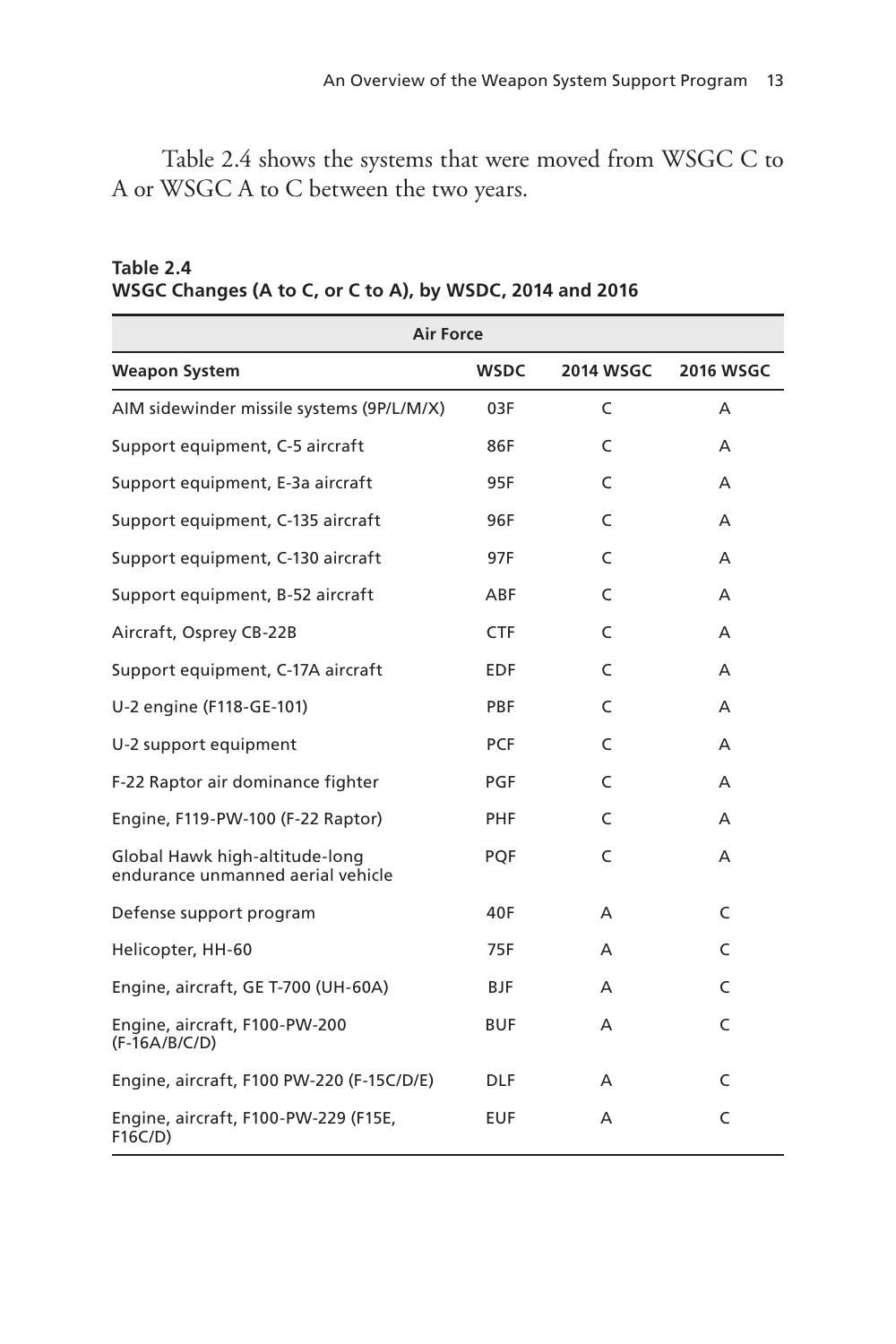#### **Table 2.4—Continued**

| <b>Marines</b>                         |                 |                  |                  |  |  |
|----------------------------------------|-----------------|------------------|------------------|--|--|
| <b>Weapon System</b>                   | <b>WSDC</b>     | <b>2014 WSGC</b> | <b>2016 WSGC</b> |  |  |
| Computer system, DIG (TAMCN: A00337)   | 7AM             | C                | A                |  |  |
| Mine-resistant vehicle (TAMCN: D00237) | 17 <sub>M</sub> | A                | C                |  |  |
| Cougar cat II surge                    | 19 <sub>M</sub> | A                | C                |  |  |
| Truck, wrecker, LVSR                   | 1PM             | A                | C                |  |  |
| Network management (TAMCN: A02437G)    | 4MM             | A                | C                |  |  |
| LVSR cargo truck                       | 8EM<br>A        |                  | C                |  |  |
| Navy                                   |                 |                  |                  |  |  |
| <b>Weapon System</b>                   | <b>WSDC</b>     | <b>2014 WSGC</b> | <b>2016 WSGC</b> |  |  |
| Aircraft, Hawkeye E-2C                 | <b>17N</b>      | A                | C                |  |  |
| Aircraft, E-6 Tacamo                   | 20 <sub>N</sub> | A                | C                |  |  |
| Helicopter, CH-53 D/E                  | 41N             | A                | C                |  |  |
| Engine, aircraft, J-52                 | 49N             | A                | C                |  |  |
| Engine, aircraft, T-64                 | 50N             | A                | C                |  |  |
| Littoral combat ship (LCS 2)           | B <sub>2N</sub> | A                | C                |  |  |
| Littoral combat ship (LCS 1)           | C1N             | A                | C                |  |  |

NOTE: The weapon system designator code (WSDC) is a three-character code uniquely identifying weapon systems participating in WSSP. The last character identifies the Service offering the system (A for Army, F for Air Force, N for Navy, and M for Marine Corps).

#### **Volume of NIINs in the WSSP**

One challenge in managing NIIN assignments to weapon systems and, indeed, to achieving WSSP goals—is the very large number of NIINs that the services provide to DLA to help support designated weapon systems. Table 2.5 shows that the total NIIN population approaches 2.5 million. The table breaks out the population by NIIN priority, with the highest-priority NIIN being those with EC 1 (i.e.,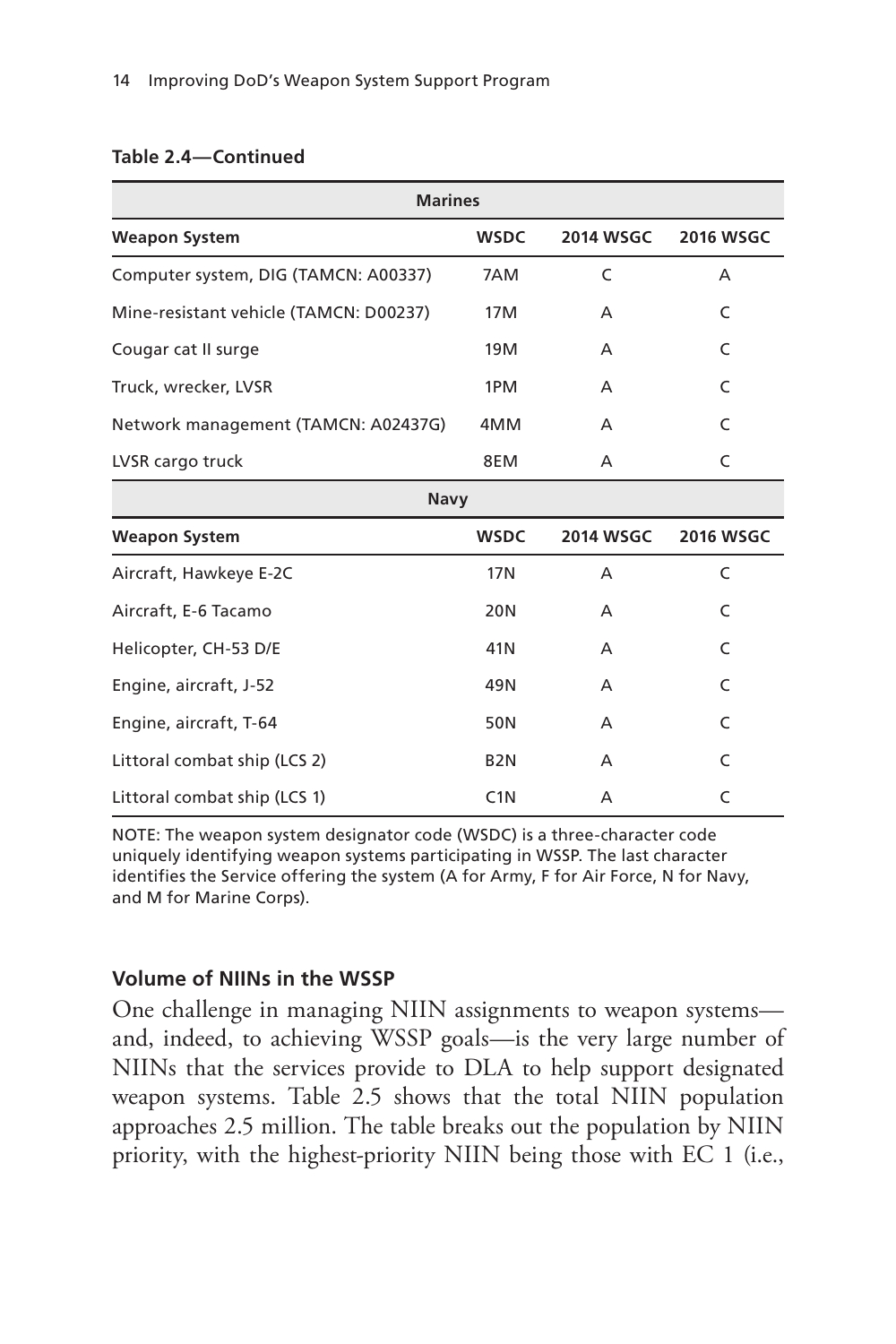| <b>National</b><br><b>Stock Number</b><br>Rank | <b>WSIC</b> | <b>WSGC</b> | EC             | $%$ of<br><b>NIINs</b> | <b>Number</b><br>of Demands<br>in 2016 |
|------------------------------------------------|-------------|-------------|----------------|------------------------|----------------------------------------|
| 1                                              | F           | Α           | $\mathbf{1}$   | 32.1                   | 784,664                                |
| $\overline{2}$                                 | G           | Α           | 5              | 0.7                    | 16,846                                 |
| 3                                              | H           | A           | 6              | 0.4                    | 8,851                                  |
| 4                                              | L           | B           | 1              | 10.9                   | 196,354                                |
| 5                                              | T           | C           | $\mathbf{1}$   | 8.8                    | 278,728                                |
| 6                                              | M           | B           | 5              | 0.5                    | 265,846                                |
| $\overline{7}$                                 | W           | C           | 5              | 0.6                    | 13,196                                 |
| 8                                              | P           | B           | 6              | 0.1                    | 2,363                                  |
| 9                                              | X           | C           | 6              | 0.1                    | 112,073                                |
| 10                                             | J           | Α           | $\overline{7}$ | 8.0                    | 130,060                                |
| 11                                             | R           | B           | 7              | 4.6                    | 214,608                                |
| 12                                             | Y           | C           | $\overline{7}$ | 5.1                    | 14,882                                 |
| 13                                             | K           | A           | 3/blank        | 11.4                   | 2,051                                  |
| 14                                             | S           | B           | 3/blank        | 5.3                    | 123,948                                |
| 15                                             | Z           | C           | 3/blank        | 11.4                   | 279,568                                |

#### **Table 2.5 WSSP NIIN Population, by Priority, 2016**

SOURCES: Headquarters, U.S. Department of the Army (2009); and DLA Office of Operations Research and Resource Analysis (DORRA) (for current WSSP NIINs).

NOTE: WSIC is defined as the highest rank listing in the entire WSSP population for a given NIIN.

deadlines weapon systems) for WSGC A weapon systems, and so forth. Almost one-third of the NIIN population is at the highest level of priority. One-half of the NIIN population is in the top five tiers of priority (out of 15 tiers).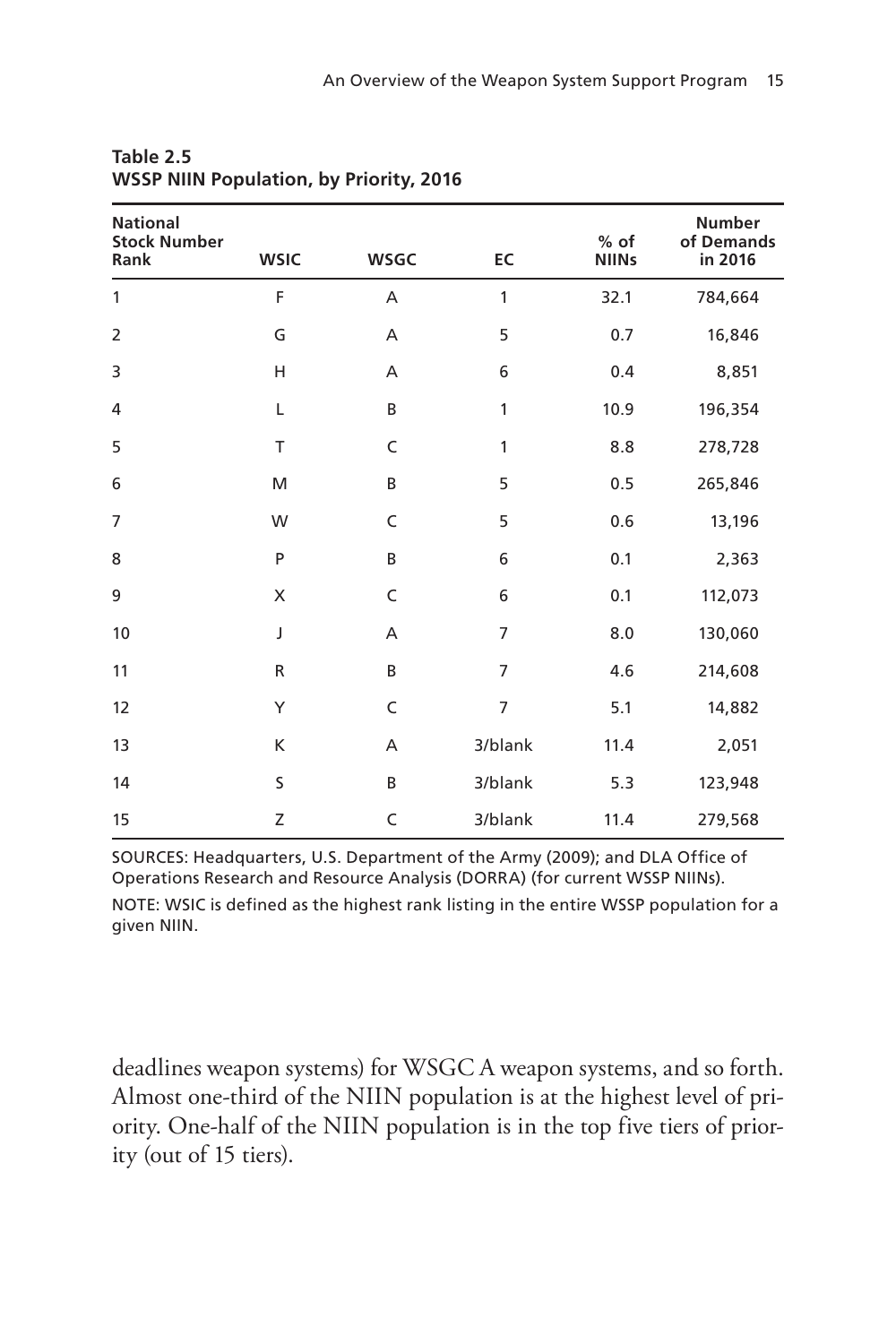### **The Preponderance of High-Priority NIINs in the WSSP**

The dominance of high-priority NIINs is even starker when levels of demand are taken into account. Table 2.6 shows the same ranking of WSSP NIINs as is shown in Table 2.5, but with frequency of demand displayed for 2016. The highest-priority NIINs account for 60 percent of all DLA issues. The top five tiers comprise over two-thirds of everything DLA manages and are issued from DLA depots. Indeed, only 10 percent of DLA issues of stocked items are for NIINs not part of the WSSP.

| <b>WSSP Priority</b>       | <b>WSIC</b> | EC             | # of Issues | % of Issues | <b>Cumulative</b><br>% |
|----------------------------|-------------|----------------|-------------|-------------|------------------------|
| 1                          | F           | 1              | 4,037,681   | 59.8        | 59.8                   |
| $\overline{2}$             | G           | 5              | 101,765     | 1.5         | 61.3                   |
| 3                          | Н           | 6              | 48,820      | 0.7         | 62.0                   |
| 4                          | Г           | 1              | 235,896     | 3.5         | 65.5                   |
| 5                          | T           | $\mathbf{1}$   | 212,589     | 3.2         | 68.6                   |
| 6                          | M           | 5              | 15,121      | 0.2         | 68.9                   |
| $\overline{7}$             | W           | 5              | 20,989      | 0.3         | 69.2                   |
| 8                          | P           | 6              | 4,595       | 0.1         | 69.2                   |
| 9                          | X           | 6              | 5,691       | 0.1         | 69.3                   |
| 10                         | J           | $\overline{7}$ | 323,923     | 4.8         | 74.1                   |
| 11                         | R           | $\overline{7}$ | 57,026      | 0.8         | 75.0                   |
| 12                         | Y           | $\overline{7}$ | 57,168      | 0.9         | 75.8                   |
| 13                         | K           | 3/blank        | 693,166     | 10.3        | 86.1                   |
| 14                         | S           | 3/blank        | 164,326     | 2.4         | 88.5                   |
| 15                         | Z           | 3/blank        | 96,337      | 1.4         | 89.9                   |
| DLA issues not in the WSSP |             |                | 681,156     | 10.1        | 100.0                  |

**Table 2.6 DLA Issues by NIIN Priority, All DLA-Direct Issues, 2016**

SOURCES: DLA Strategic Distribution Database (SDDB); and DORRA (for WSSP NIINs).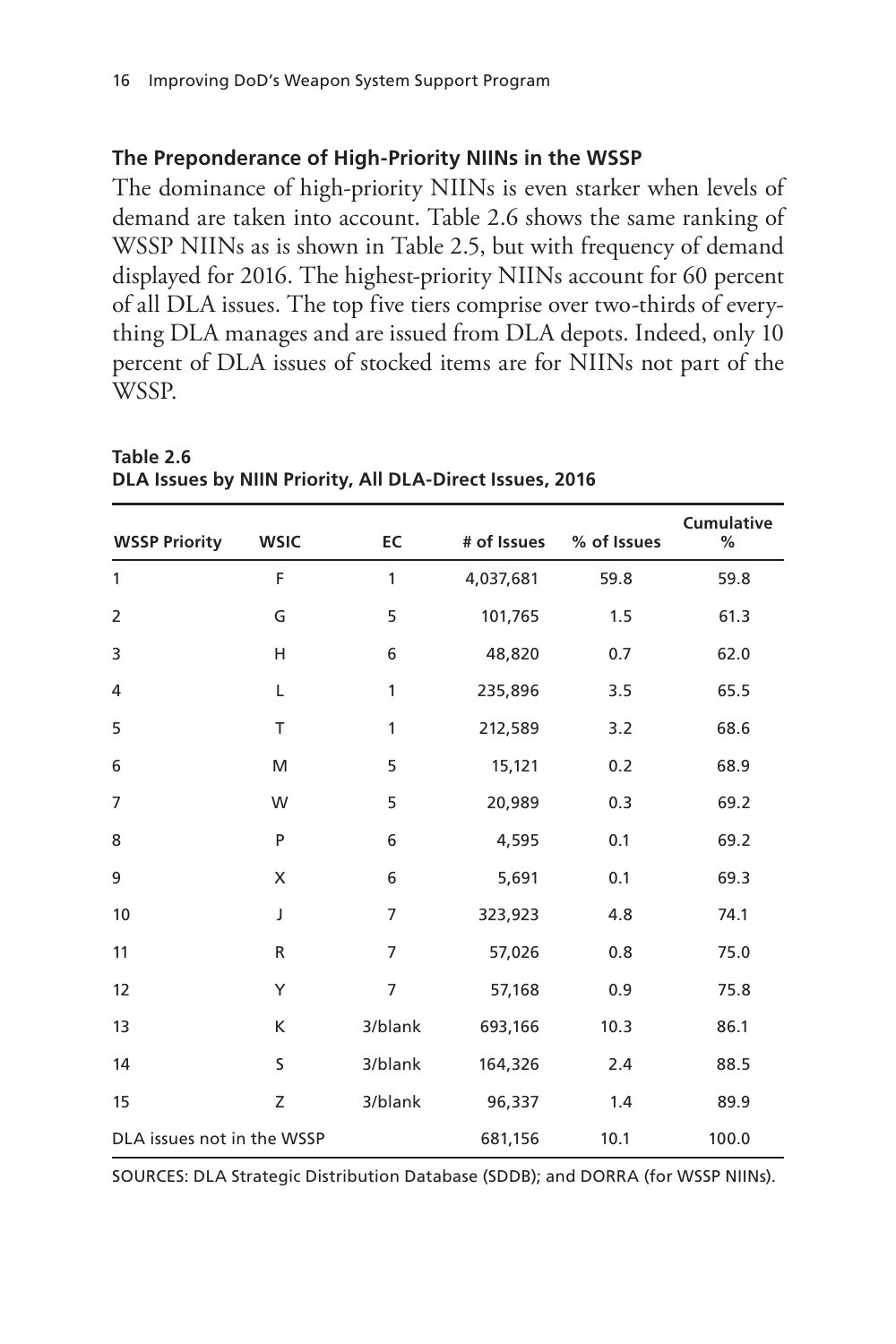#### **A Breakout of WSSP NIINs by Service, Priority, and Demand Value**

The WSSP NIIN population is not only skewed to the highest-priority items but also shows disproportionate demands among the services. Table 2.7 lists how demand for all DLA issues in 2014–2015 broke out by WSSP priority (or no priority, if the NIINs were not part of the WSSP). Over 1.8 million WSSP NIINs had no demands in that twoyear period. The vast majority of DLA issues were for WSSP NIINs; only 14 percent of the value issued was for non-WSSP items. And twothirds of the total demand value was for the highest-priority WSSP NIINs.

The assignment of WSSP NIINs as being of high priority, and the proportion of demands they account for, is heavily skewed by the services. Table 2.8 shows the number of NIINs assigned by each service into the five highest-priority WSSP categories, the number and value of DLA issues in 2014–2015, and the percent of all DLA issues they account for.6 The Navy dominates assignment of high priorities, both by number of NIINs and the value of DLA issues. The Air Force also generates large numbers of high-priority NIINs, with the Army

| Group            | # NIINs | # Demands  | Value<br>(Sbillions) | % of total<br>demand |
|------------------|---------|------------|----------------------|----------------------|
| Priorities 1-5   | 430,042 | 9,272,297  | \$7.399              | 66.3                 |
| Priorities 6-10  | 56,849  | 524,988    | \$0.650              | 5.8                  |
| Priorities 11-15 | 172.129 | 2,334,838  | \$1.535              | 13.8                 |
| Not in the WSSP  | 49,208  | 709.542    | \$1.569              | 14.1                 |
| <b>TOTAL</b>     | 708,228 | 12,841,665 | \$11.154             | 100.0                |

**Table 2.7 Value of WSSP NIIN Demand, 2014–2015, by Priority**

SOURCE: DLA Distribution System Support management information system issues data.

 $6$  The same NIIN can be assigned to priorities 1–5 by multiple services, yielding a higher total of NIINs and higher aggregate demand value than is shown in Table 2.6.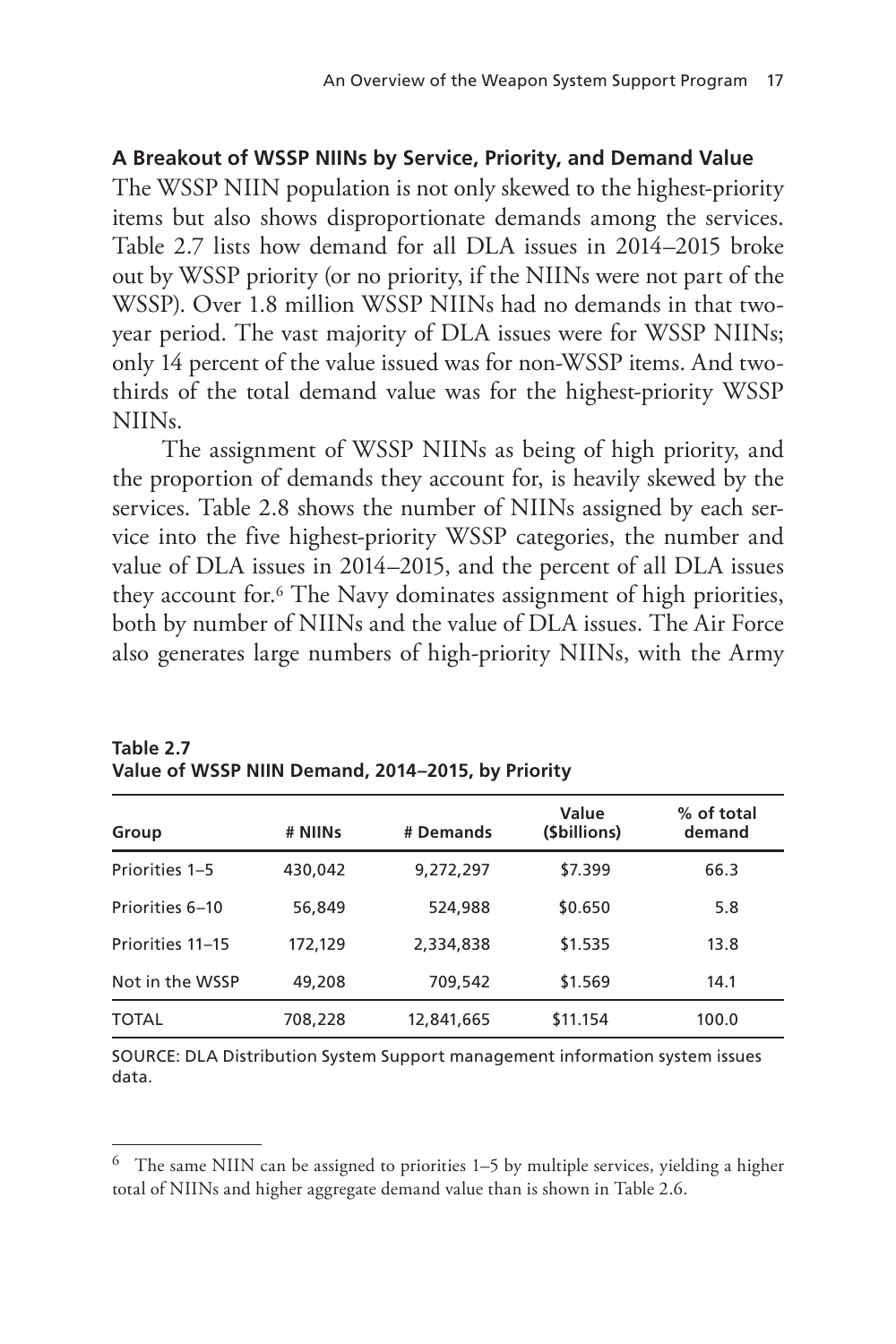**Table 2.8**

| <b>Service</b>      | # High-Priority<br><b>WSSP NIINS</b> | <b>Value of DLA</b><br><b>Issues</b> | % of all DLA<br><b>Issues</b> |
|---------------------|--------------------------------------|--------------------------------------|-------------------------------|
| Navy                | 263,020                              | \$4.2B                               | 38                            |
| Air Force           | 164,394                              | \$1.6B                               | 14                            |
| Army                | 77,951                               | \$0.8B                               |                               |
| <b>Marine Corps</b> | 58,253                               | \$0.8B                               |                               |

| Table 2.8                                                           |
|---------------------------------------------------------------------|
| Value of Demand for WSSP High-Priority NIIN, by Service Designating |
| <b>Priority, 2014-2015</b>                                          |

SOURCE: DLA Distribution System Support management information system issues data.

and Marine Corps assigning far fewer NIINs, with much less demand value, to this highest category.7

Since the intent of the WSSP is to direct investments and management attention to the highest-priority items driving weapon system readiness, these results suggest a potential skewing of resources away from the Army and the Marine Corps and toward the Air Force and Navy, and especially the Navy. As it turns out, this imbalance is not a significant concern, but arises only because the WSSP is not achieving its major purpose.

## **Subsequent Lack of Prioritization of Investment and Sameness of MA**

As is commonly noted, when *everything* is a priority, *nothing* is a priority. With the large majority of WSSP demands being designated as of a high priority, we would anticipate DLA having difficulty making investment decisions to effectively prioritize the MA of high-priority NIINs. And in fact, historical performance confirms this. Figure 2.1 shows MA by WSSP priority ranking for 2016 issues from DLA depots. Investment allocation by WSSP priority would yield a downward-

<sup>7</sup> In the same time period, the Army accounted for 38 percent of all DLA issues, and the Marine Corps for 12 percent. The Navy accounted for 31 percent, and the Air Force for 19 percent.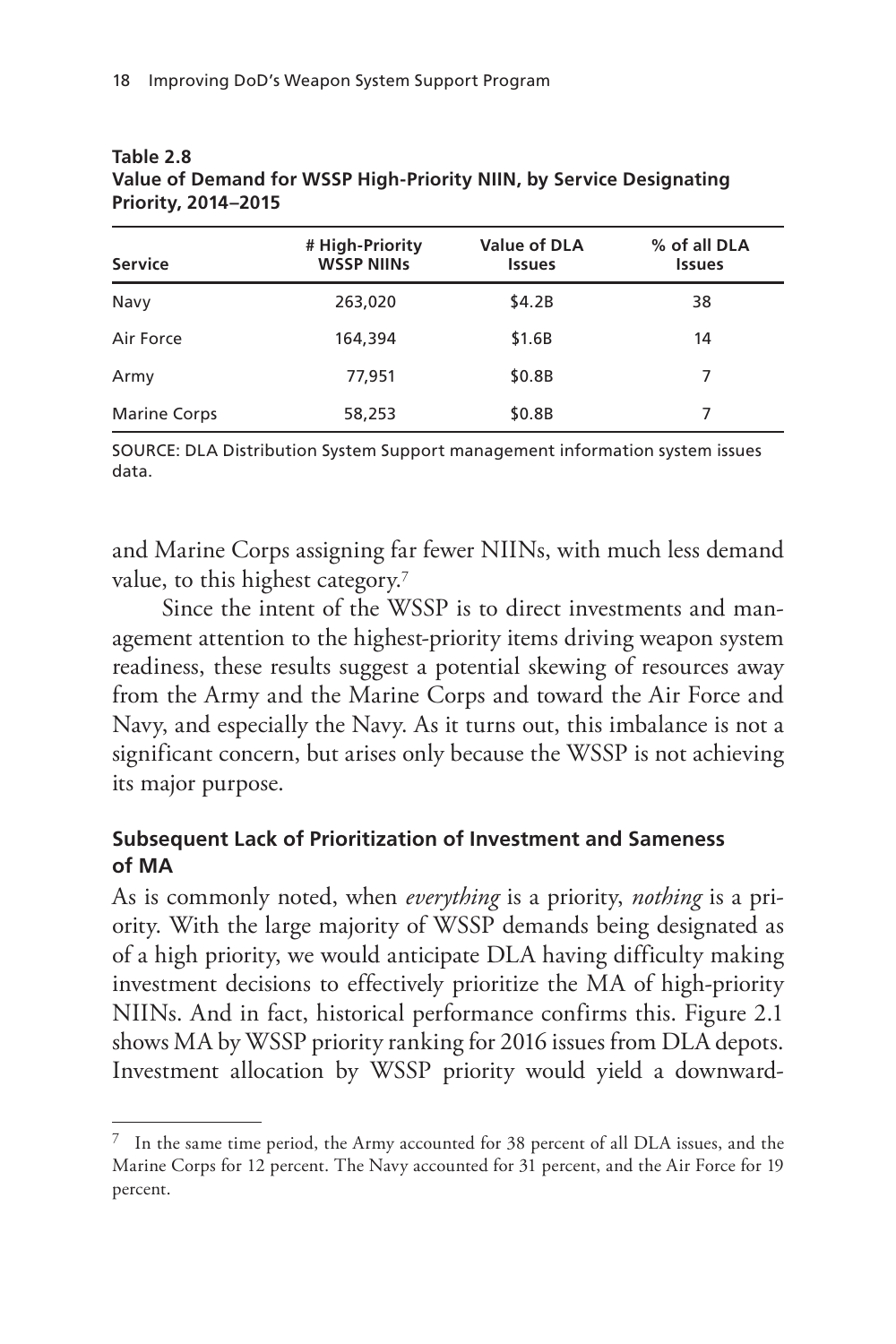

**Figure 2.1 MA, All DLA-Direct Issues, 2016**

sloping trend. Instead, performance is randomly distributed around the 90-percent level—the aggregate DLA performance.8 In essence, then, the WSSP is not able to achieve its major aim of producing higher availability for the most critical items. As will be shown later in Figures 4.2 and 4.3, DLA bases MA not on the assigned priority of the part, as done through the WSSP, but more typically by the cost of the item.

SOURCES: DORRA (for WSSP NIINs); and SDDB. NOTE: Excludes DLA-executed issues to Air Logistics Complexes.

<sup>8</sup> MA for the 10 percent of demand for non-WSSP items is much lower (at 80 percent), as these NIINs tend to be low- and variable-demand items, where it is difficult to buy enough stock to hit higher availability levels.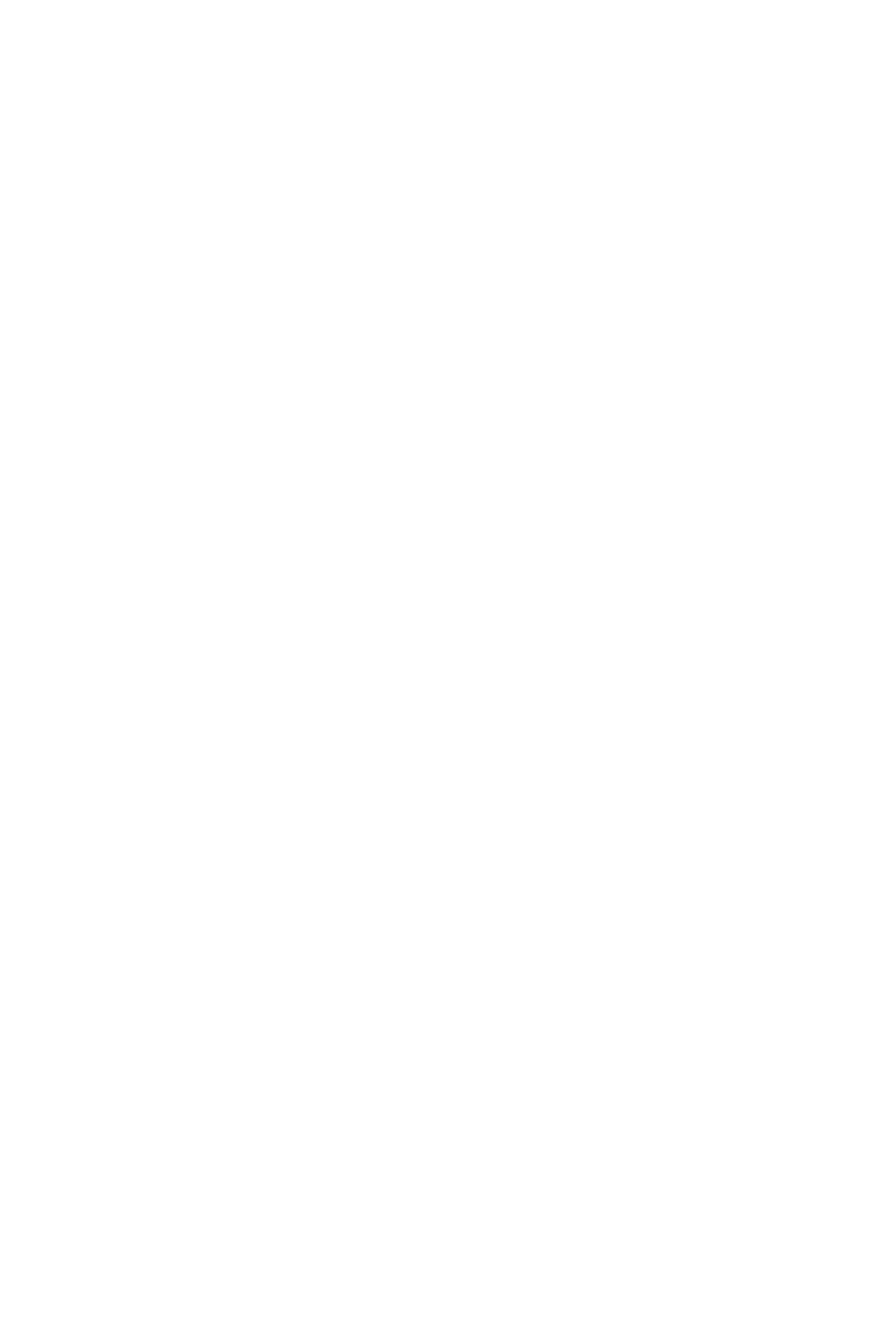## **An Overview of the RAND Approach**

The largest obstacle to the success of the WSSP is an excessive number of NIINs, especially high-priority ones, in the system that are of questionable relevance to weapon system readiness, and an investment strategy that seeks to achieve overall MA goals with little consideration of how to direct funds to the most critical items. An alternative approach for making the WSSP effective would do two things: first, it would present a method for determining "true" critical RD NIINs, with the expectation that these critical NIINs form a much smaller part of the overall population; and second, it would provide rules to direct proportionately more investment toward the critical RDs, even at the expense of less critical items. In this chapter we offer a way to identify critical RDs based on U.S. Army and Air Force experience.<sup>1</sup>

### **True Readiness Drivers**

As previously noted, WSSP priorities are based on the EC, typically determined early in the weapon's life cycle and during initial provisioning—well before any experience in the field. These assignments may

<sup>&</sup>lt;sup>1</sup> Our research is intended as a proof of concept, using Army and Air Force data to illustrate an alternative approach. Given RAND's long history of Army and Air Force logistics research and deep familiarity with the data analyzed in this project, it was decided that focusing on these two services would provide the most effective approach to analyzing alternative approaches for the WSSP.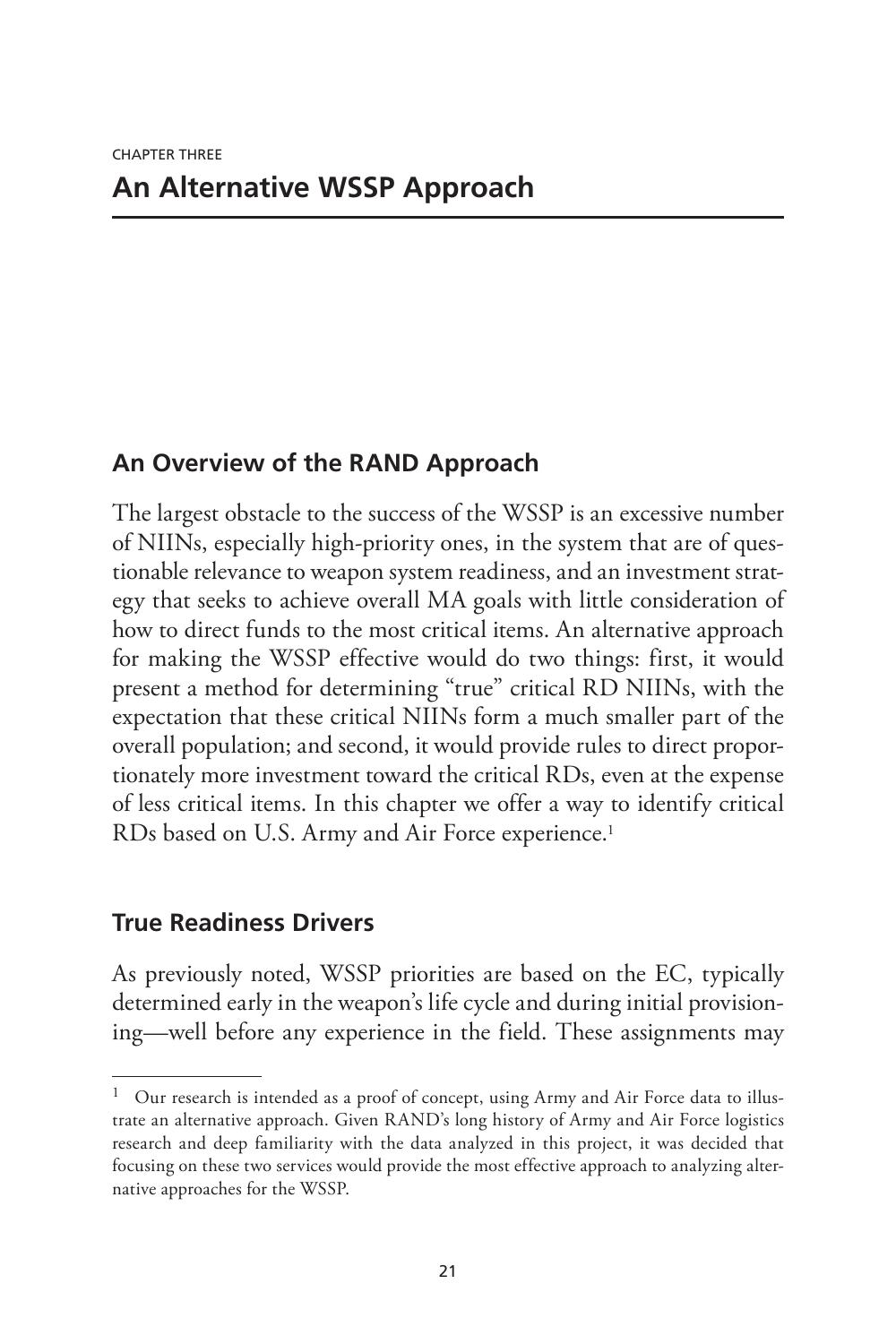be right or wrong in identifying parts whose failure would deadline weapon systems, but absent actual field data it is hard to judge the relevance of the assigned EC.

The actual impact of parts on weapon system readiness, we argue, is best determined from that field experience—from the deadlining reports field mechanics maintain to indicate what broken parts need to be replaced before a system can be pronounced as fully ready for assigned operations. The method we used to assign NIIN criticality draw from maintenance data for the Army and the Air Force. The RAND team used three different data sources:

- 1. The Army's Equipment Downtime Analyzer (EDA): The EDA captures reportable systems deadlining parts reports submitted by field maintenance personnel and creates histories of deadlined systems repairs. It is limited to nonaviation systems (Peltz et al., 2002).
- 2. The Army Aviation Aircraft on Ground (AOG) database: The Army Aviation and Missile Command's AOG system captures and archives requisitions for deadlining parts for Army Aviation; AOG requisitions are based on direct call-ins and bypass standard requisitioning channels in an effort to highlight their priority and achieve the fastest response times (Headquarters, U.S. Department of the Army, 2010, pp. 5–6).
- 3. The Air Force Logistics, Installations and Mission Support– Enterprise View (LIMS–EV) database: LIMS–EV is a business intelligence environment that integrates logistics and installation information from across the Air Force enterprise. The system contains data on weapons system availability, munitions, vehicles, support equipment, and supply chain management status (Petcoff, 2010).

Each of these data sources stores transactional maintenance data, but both the data formats and time windows from which they are drawn are different. The EDA database tracks maintenance history and identifies part requisitions resulting in a *not mission capable* end item status. It then aggregates these data and creates a NIIN-to-NIIN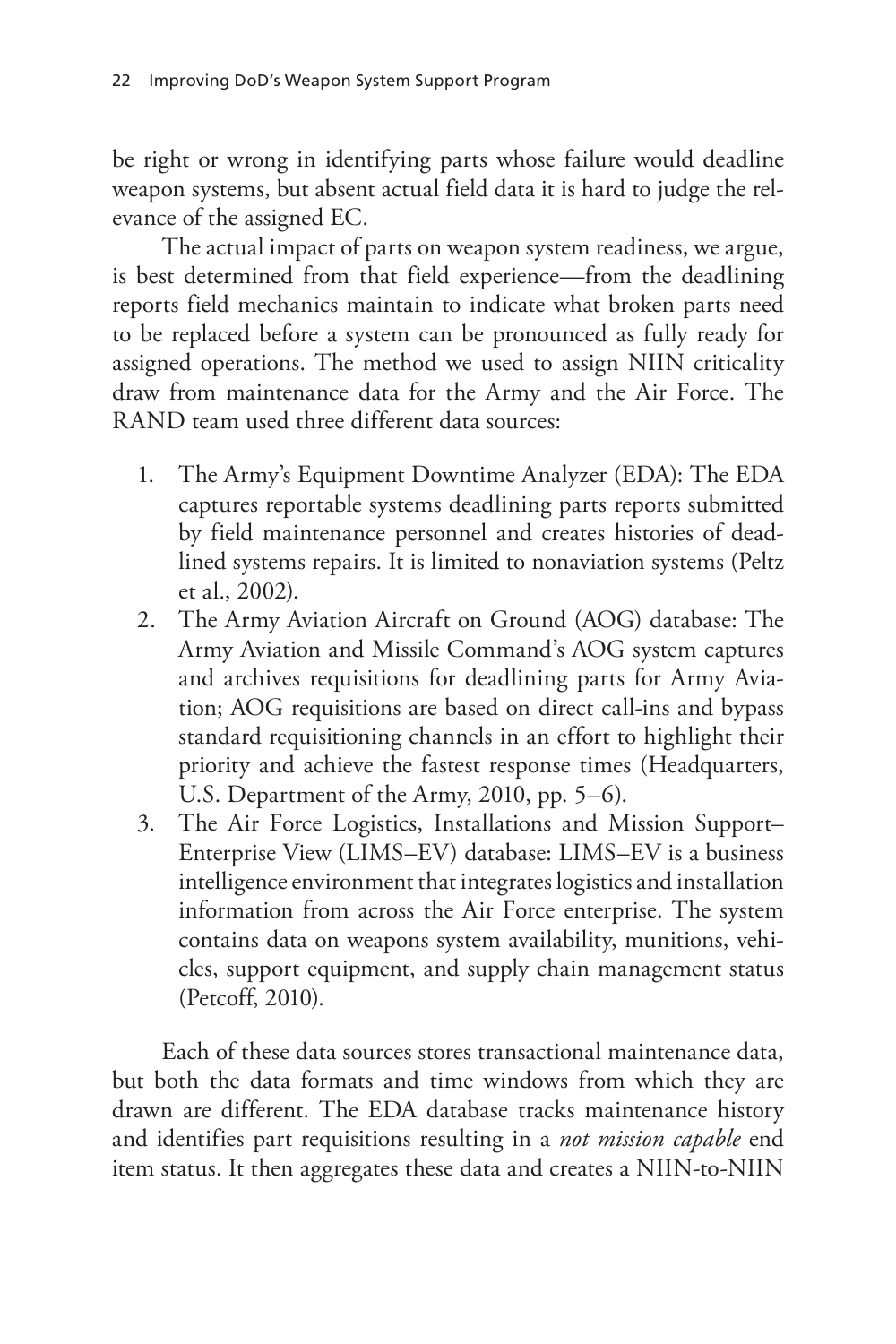matching between all parts and end items. After that, each part NIIN is designated as a critical or noncritical RD based on the number of not mission capable requisitions it has against a given end item. The EDA is based on three years of maintenance history because this is what is considered relevant for deciding on-hand quantities for authorized stockage lists at Army supply support activities.

The Air Force tracks all parts that are required to keep a system mission capable. When a part is available through the local supply system (i.e., base stock), the system is reported as *not mission capable, maintenance* while the part is being repaired or replaced. When a part is not available through the local supply system, the system is reported as *not mission capable, supply*, a requisition is created to order the part, and a Mission Impaired Capability Awaiting Parts (MICAP) incident is recorded. There is also a *not mission capable, both* code, which should be used if there are *not mission capable, supply* parts on order and maintenance is still ongoing (typically used when an aircraft is in phase inspection).

MICAPs and associated supply codes are how the Air Force signals to the supply system which parts should be prioritized and how fast the system needs to respond. There are several ways a MICAP can be satisfied, including through lateral support from another base's stock, through cannibalization, or through DLA retail supply. Since this analysis aims to help DLA better prioritize across NIINs for retail supply, we focus only on MICAP data and not the broader set of parts required to keep a system mission capable, since these are the parts for which the Air Force has not maintained sufficient levels of base stock and, by nature of a MICAP designation, the Air Force is signaling that the part should be prioritized.2

<sup>&</sup>lt;sup>2</sup> Since MICAP actions are based partly on local stock availability and not on some more "fundamental" relationship of the part to the airframe (as would be the case if the MICAP were initiated by the failure of the part and not its lack of local availability), it may be that our using MICAP data reflects those with temporary supply problems, and diverting funds to them might simply cause "new" MICAP NIINs to emerge. We believe this is not the case, as the population of MICAP NIINs tends to stay stable over time, suggesting the problem is beyond any temporary lack of supply. See the section below, "The Stability of RD NIINs."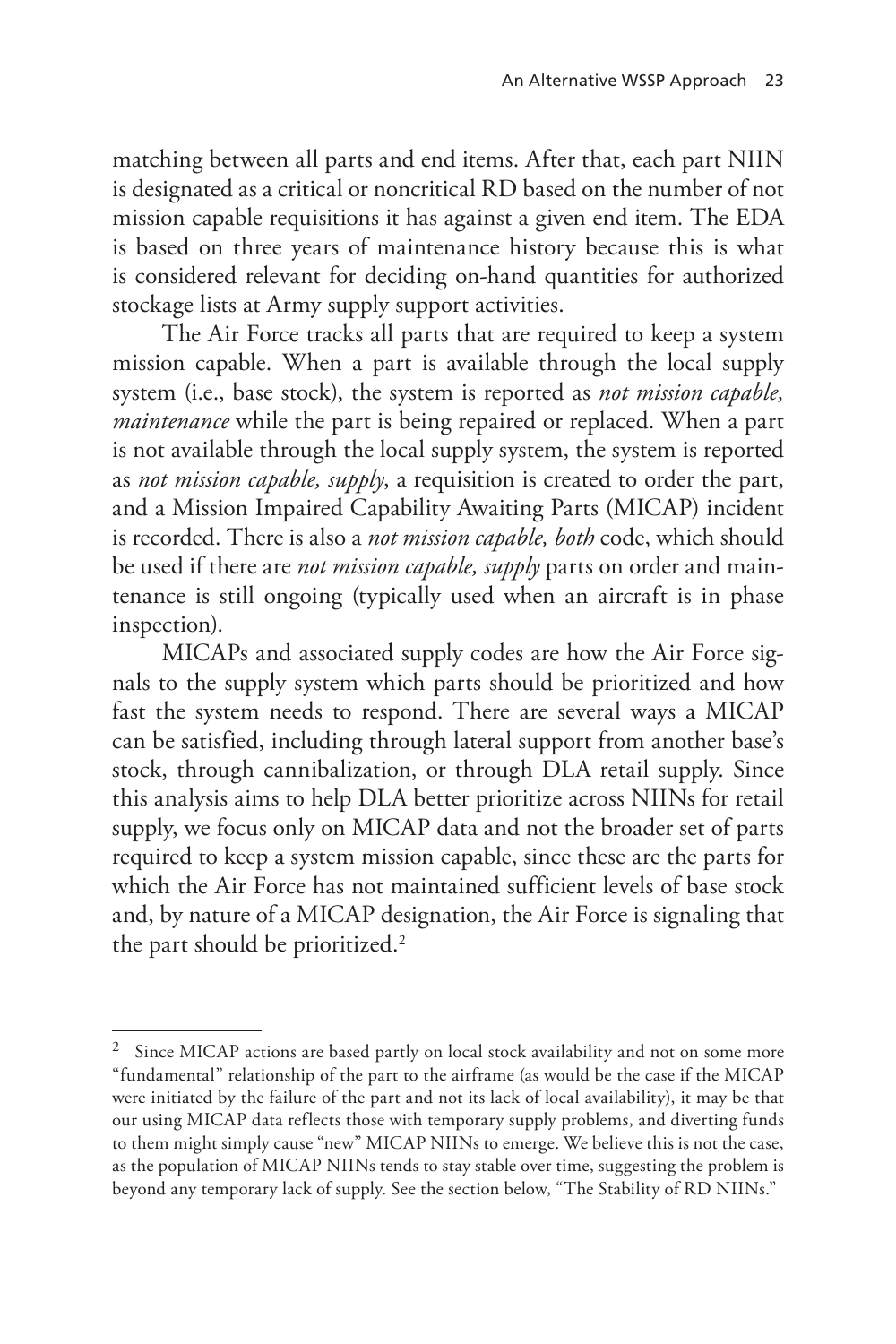Critical RDs are NIINs that are especially crucial in driving weapon system readiness and imposing challenges on the supply system. These drivers dominate deadlining actions; our aim is to identify the smallest population of NIINs that account for the largest number of deadlining actions.3 We identify these critical RDs based on a set of criteria and thresholds similar to the one the Army uses to establish brigade-level stocking policies (Girardini, Lackey, and Peltz, 2007); consider part X and weapon system Y:

- A part must have at least five deadlining demands against a specific weapon system in the last three years.
- That part must account for at least 0.5 percent of all deadlining demands for the weapon system:

[(# deadlining demands for part X against weapon system Y) / (total  $#$  deadlining demands for weapon system Y)]  $\times$  100 > 0.5 percent.

• At least 3 percent of all demands for part X have to be deadlining:

[(# of deadlining demands for part X across all weapon systems) / (total demands for part X by the service, deadlining or not)]  $\times$  100 > 3 percent.

EDA data are only used for ground systems because aviation units have not yet transitioned to the Army's current supply chain enterprise resource planning system known as Global Combat Support System Army. For Army Aviation, the RAND team used the AOG data set, which comprises all records of broken parts leading to an aviation asset being kept "on the ground." The RAND team was able to acquire a ten-year archive of all AOG actions, from 2005 through 2015 during Operation Enduring Freedom and Operation Iraqi Freedom.

For the Air Force, the RAND team used MICAP data, which were pulled from LIMS–EV over a period of five years (2012–2016).

 $3$  We generally set the target as smallest number of NIINs accounting for at least 50 percent of deadlining parts demands.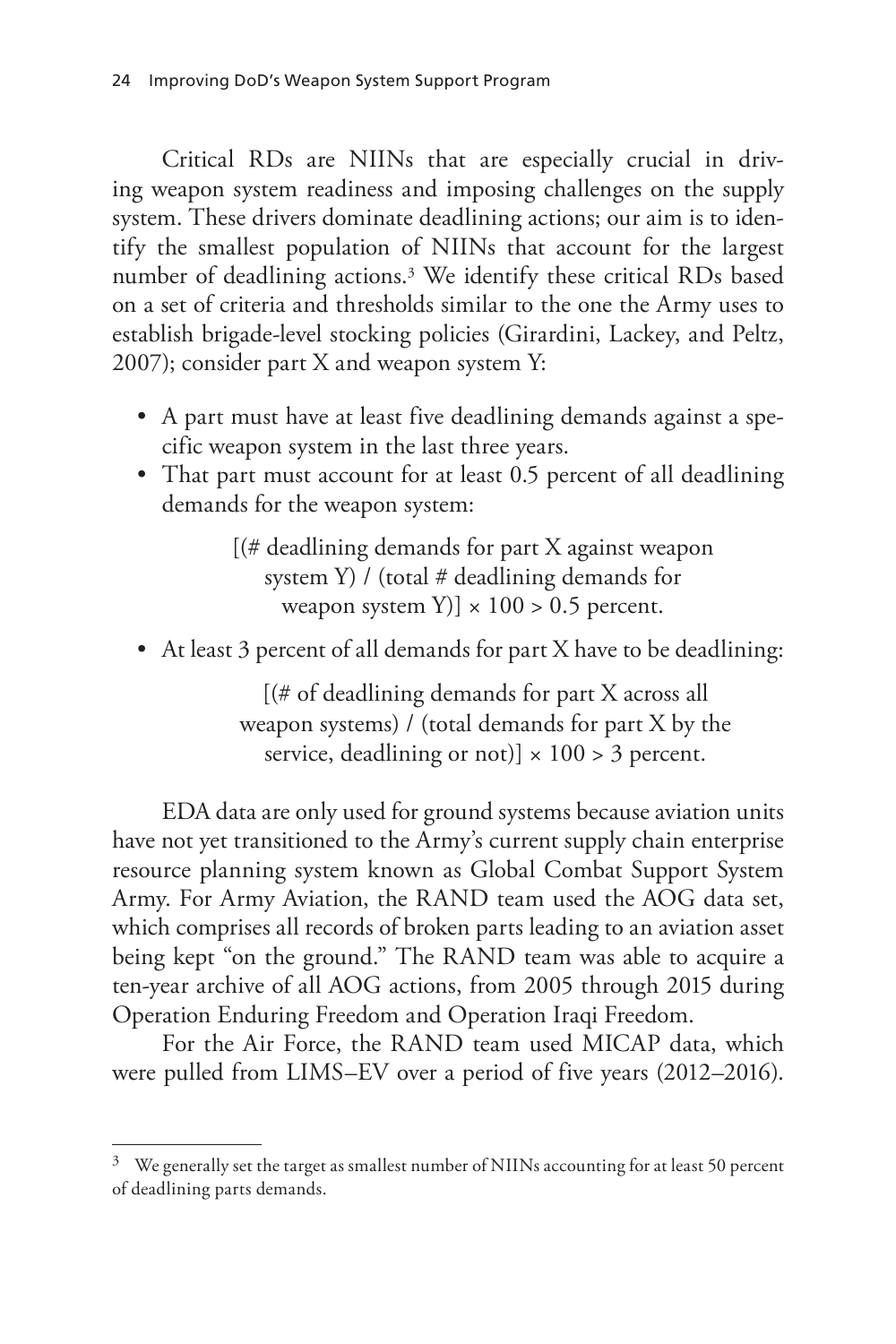This duration was chosen because it represented a similar volume of data as the three years of EDA data and ten years of AOG data.

While the EDA's threshold criteria were defined years ago, the MICAP and AOG did not come with a built-in RD threshold. We had to define the threshold in order to define Army Aviation and Air Force RD NIINs. Our aim was to create criterion that mirror the EDA logic, but the data that the research team possessed only allowed us to accurately mimic threshold 1 from the EDA list above. To do so, we used the following criteria:

- For the AOG, parts with more than ten deadlining events against a given aircraft over the ten-year period were considered to be critical RDs.
- The threshold and criteria we set for the MICAP data were based on the Urgency Justification Code (UJC). A MICAP with a UJC of 1M or 1A means that the MICAP resulted in the weapon system/engine being *not mission capable, supply*. A UJC of JA means that the weapon system/engine was partially mission capable because of the MICAP. For a NIIN to be considered a critical RD for an Air Force weapon system there must have been at least ten UJC 1A/M or JA MICAPS over the course of the five years  $(2012–2016).4$

## **How Well Do RD NIINs Line Up with the EC? The Case of the M1 Abrams Tank**

When comparing the population of EC 1 NIINs and RD NIINs for the Army, there were a few glaring differences. Our RD list was much shorter, and all our NIINs had deadlining occurrences associated with them by the very nature of our method. The EC 1 NIINs population included many NIINs that were not RDs and did not see a deadlining demand in the three years of data that we collected. On the other hand, there are also many RDs that are not EC 1 NIINs. This is

<sup>&</sup>lt;sup>4</sup> We further set the criteria for critical MICAP NIINs so that no more than 25 percent of these MICAPs were UJC JA, or causing a partially mission-capable status. This was to ensure that while some weight was given to NIINs causing partial mission capability, most of the MICAPs result in true *not mission capable* status.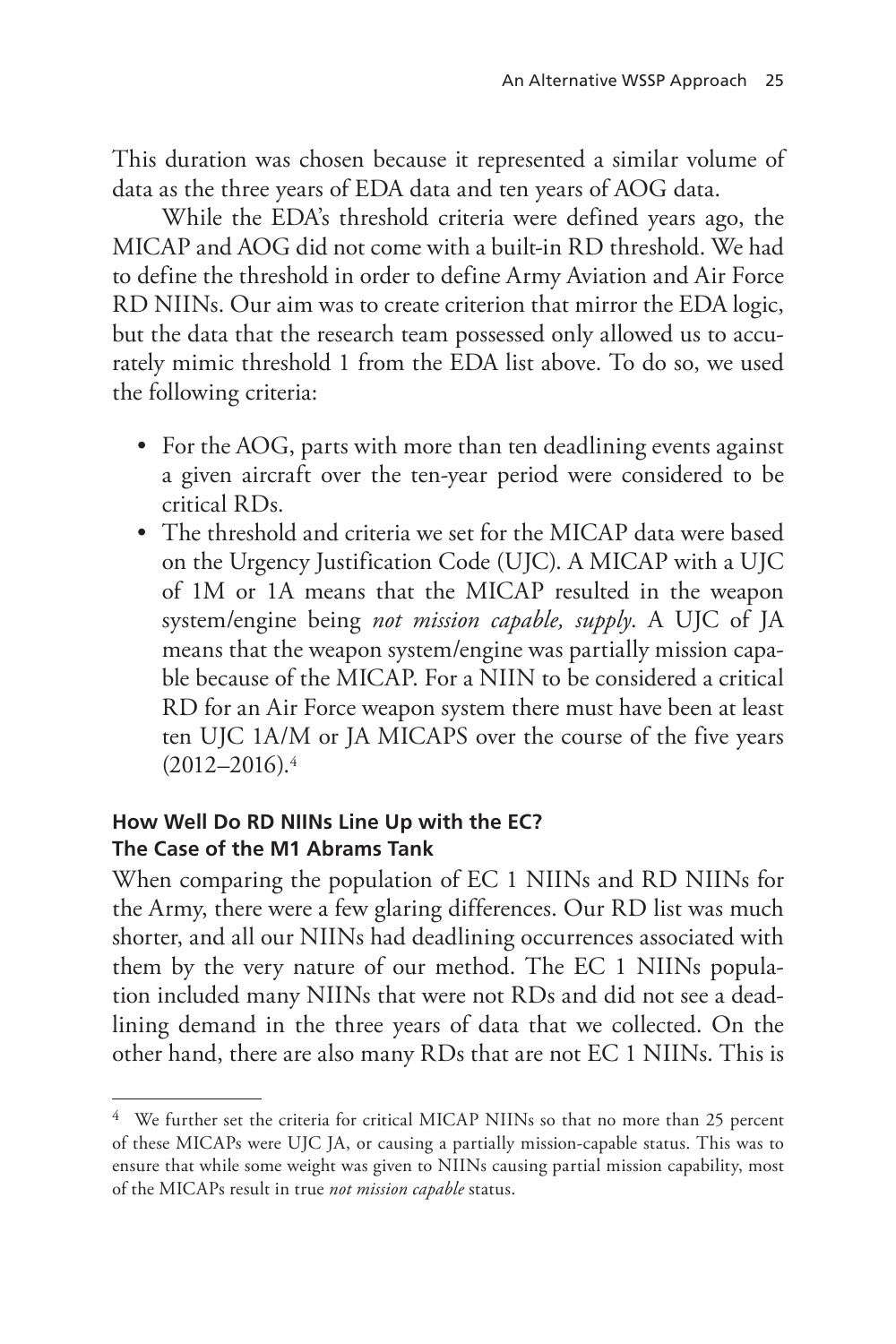common across most Army WSGC A systems, but to help illustrate the point, here is a closer look at the Abrams Tank.

As shown in Figure 3.1, of the 3,370 EC 1 Abrams NIINs, 2,865 never saw a deadlining demand in 2016, 400 got at least one deadlining demand but were not considered critical RDs, and 106 were critical RDs.

Figure 3.2 shows the breakout of the Abrams tank's 430 RD NIINs. Of the 430 RDs, 106 were assigned the highest WSSP rank (see Table 2.5 for the rankings), 20 had the second rank, 43 of our critical RDs were assigned rank 10 in the WSSP, and 100 had rank 13 (of 15). There were 160 critical RDs for the tank that were not in the WSSP at all.

### **The Stability of RD NIINs**

ECs, which are generally set during acquisition, are by definition fairly stable. Can the same be said for NIINs that have been tagged as critical RDs based on field maintenance data? The evidence from Table 3.1 strongly suggests both that critical RD NIINs are stable year by year



**Figure 3.1 Most M1 Abrams Tank WSSP EC 1 NIINs Are Not RDs**

SOURCE: DORRA (for WSSP NIINs); and EDA. **RAND** *RR2496OSD-3.1*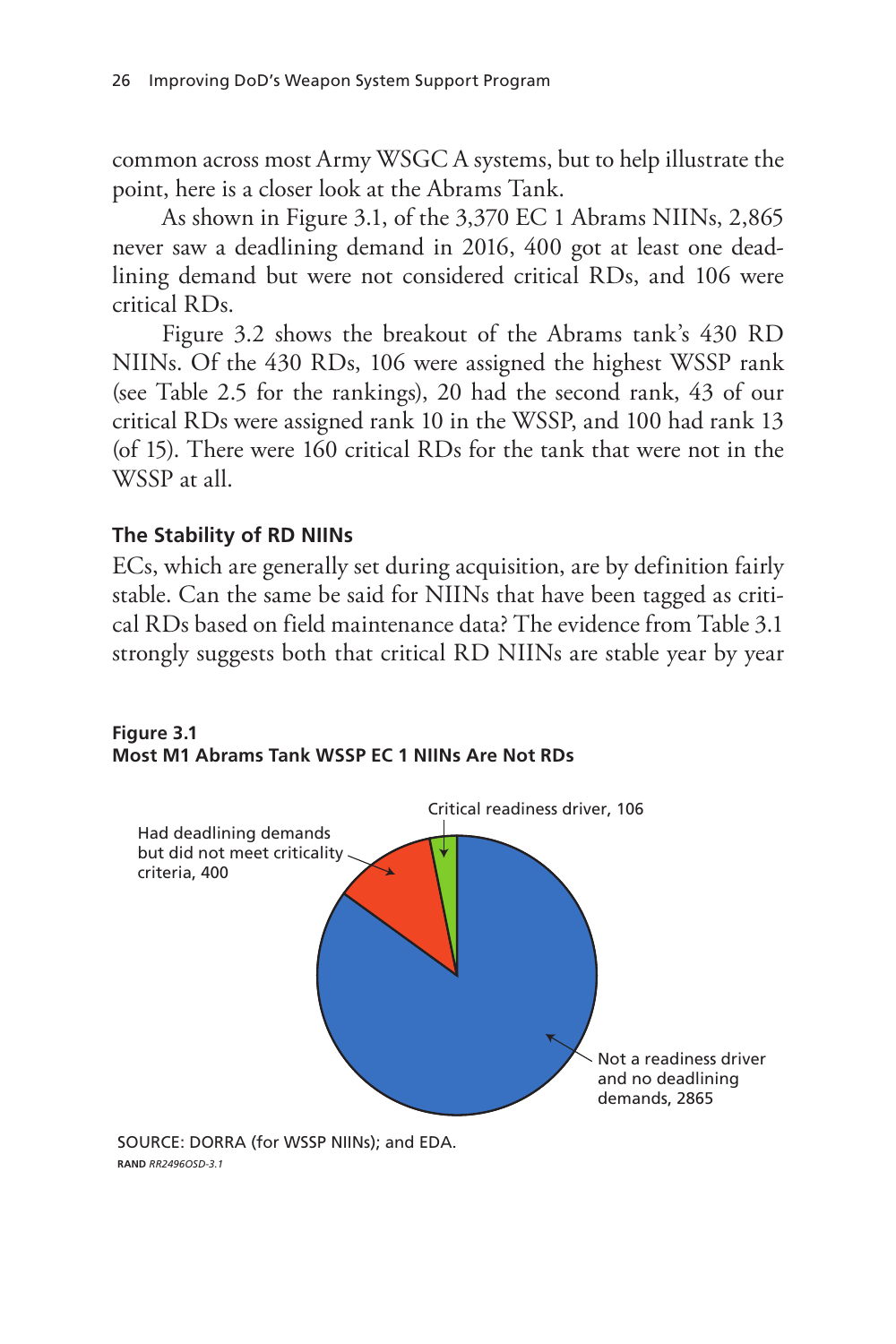

#### **Figure 3.2 One-Fourth of Abrams Tank RD NIINs Have High WSSP Priority**

and that a small number of those NIINs account for a large percentage of system deadlining events.

The table is based on all Air Force MICAP demands over six years (2011–2016). It defines a high-volume NIIN as one in the smallest population of NIINs that accounts for one-half of all MICAP actions in a given year. The table shows how many years NIINs continued to be in the top half of the population of MICAP actions, with a maximum of six years.

Almost 87 percent of NIINs never appear in the top half of the RDs in any of the six years, accounting for about one-half of MICAP actions. However, a very small percentage of NIINs appear year after year—some being demand drivers for each of the six years. Less than 3 percent of the NIINs account for almost 30 percent of all MICAP actions. A small handful—just 277 NIINs, or 0.5 percent—were a top driver for all six years and accounted for more than 11 percent of all MICAP demands.

In short, a small population of NIINs account for almost onehalf of the Air Force MICAP population and generally tend to cause MICAP year after year.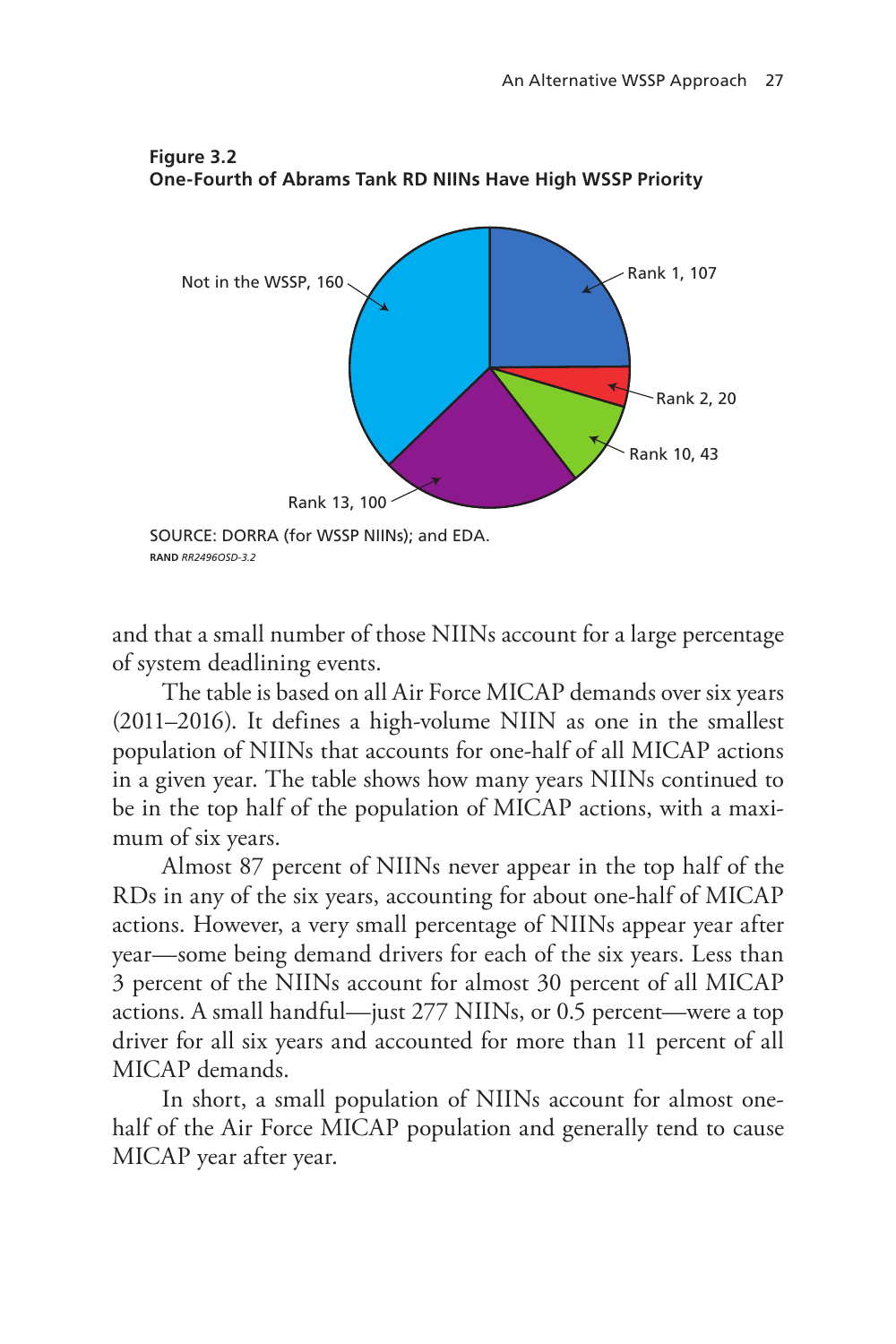| <b>Years with NIIN in the</b><br><b>Top Half of MICAP</b><br><b>Actions</b> | # NIINs | <b>Total MICAP</b><br><b>Actions</b> | % of All NIINs | % of All<br><b>MICAP</b><br><b>Actions</b> |
|-----------------------------------------------------------------------------|---------|--------------------------------------|----------------|--------------------------------------------|
| NIINs never in top half                                                     | 51,327  | 187,614                              | 86.8%          | 51.5                                       |
| 1                                                                           | 4,884   | 38,689                               | 8.3%           | 10.6                                       |
| 2                                                                           | 1,449   | 30,791                               | 2.4%           | 8.5                                        |
| 3                                                                           | 706     | 27,520                               | 1.2%           | 7.6                                        |
| 4                                                                           | 338     | 17,490                               | 0.6%           | 4.8                                        |
| 5                                                                           | 258     | 21,258                               | 0.4%           | 5.8                                        |
| 6                                                                           | 277     | 40,797                               | 0.5%           | 11.2                                       |
| Total                                                                       | 59,239  | 364,159                              |                |                                            |

#### **Table 3.1 Air Force MICAP NIIN Actions, 2011–2016**

SOURCE: LIMS–EV.

## **Reducing the WSSP NIIN Population by Using Field Maintenance–Based Critical RDs**

Adopting a field maintenance–based approach for identifying critical RD NIINs for participation in the WSSP would yield two major benefits:

- 1. It would more directly tie WSSP priorities to weapon system readiness by limiting the WSSP population to NIINs that have proven relevance to maintaining readiness.
- 2. It would allow for a much smaller, and more manageable, population of critical NIINs.

Such an approach would provide an empirical basis for identifying critical items that existing means do not deliver. Engineer estimates made during product development or during initial provisioning prior to field experience, while no doubt made in good faith, will not reflect actual experience; further, because those estimates are not tied to actual field events, there is little pressure to limit the number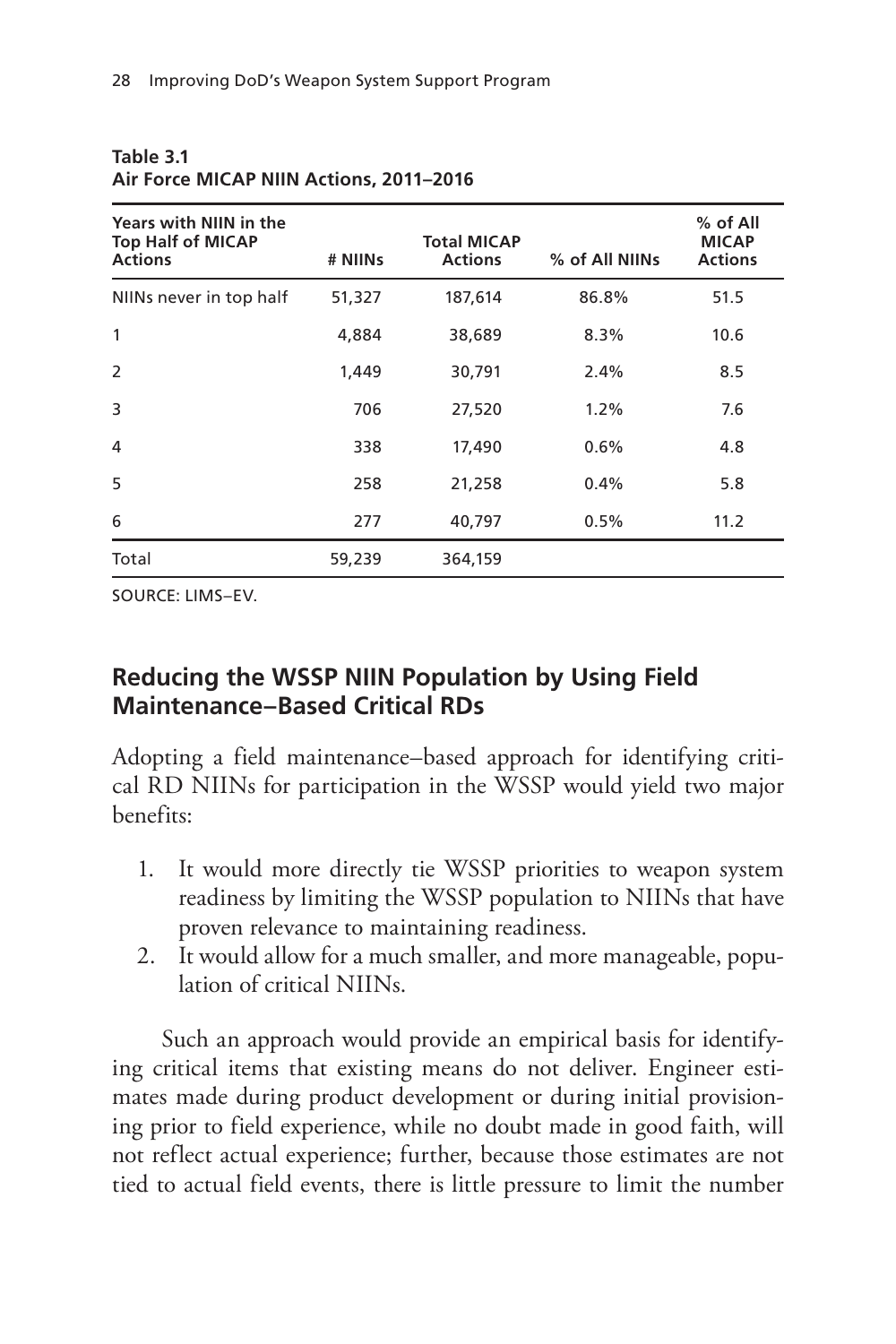of NIINs considered critical. As a result, we see an explosion of highpriority NIINs both in the WSSP and in general.

Based on field experience, far fewer NIINs are actually critical RDs. Using that field experience, the services can ensure that the minimum number of NIINs having the maximum impact will be so considered. In the approach we have adopted here, we have identified the smallest number of NIINs that account for at least one-half of all deadlining events in the period studied. That is, among all NIINs that contribute at least some to readiness, we have identified the most critical ones.

This limitation is vital. The list of RD NIINs could be increased enormously by loosening these criteria. For example, trying to cover, say, 75 percent of deadlining events would double the number of NIINs, most of which would contribute very few deadlining actions. Giving these NIINs priority in replenishment investments would yield a very poor readiness return on the money spent: there are far too many NIINs to cover, the vast majority of their demands are not readinessrelated, and they only infrequently cause the deadlining of a system. Part of our recommendations (in Chapter Seven) are to establish a mutually agreed-upon set of criteria for limiting the number of NIINs to the most critical RDs to thus prevent imbalances in those NIIN sets—and therefore funds to be invested—across the services.

Tables 3.2 and 3.3 show how much smaller the critical RD population is than the current high-priority NIIN populations in the WSSP. Table 3.2 shows that for important Air Force systems, using our MICAP event–based approach for identifying critical RD, NIINs would shrink the NIIN population by 99 percent. Table 3.3 shows the situation for the Army, where the list would shrink by almost 90 percent.

Having smaller, more targeted populations would not only make investment strategies more feasible and productive by tying investment dollars directly to empirically based readiness events but also might reduce management workload by greatly reducing the number of NIINs to deal with.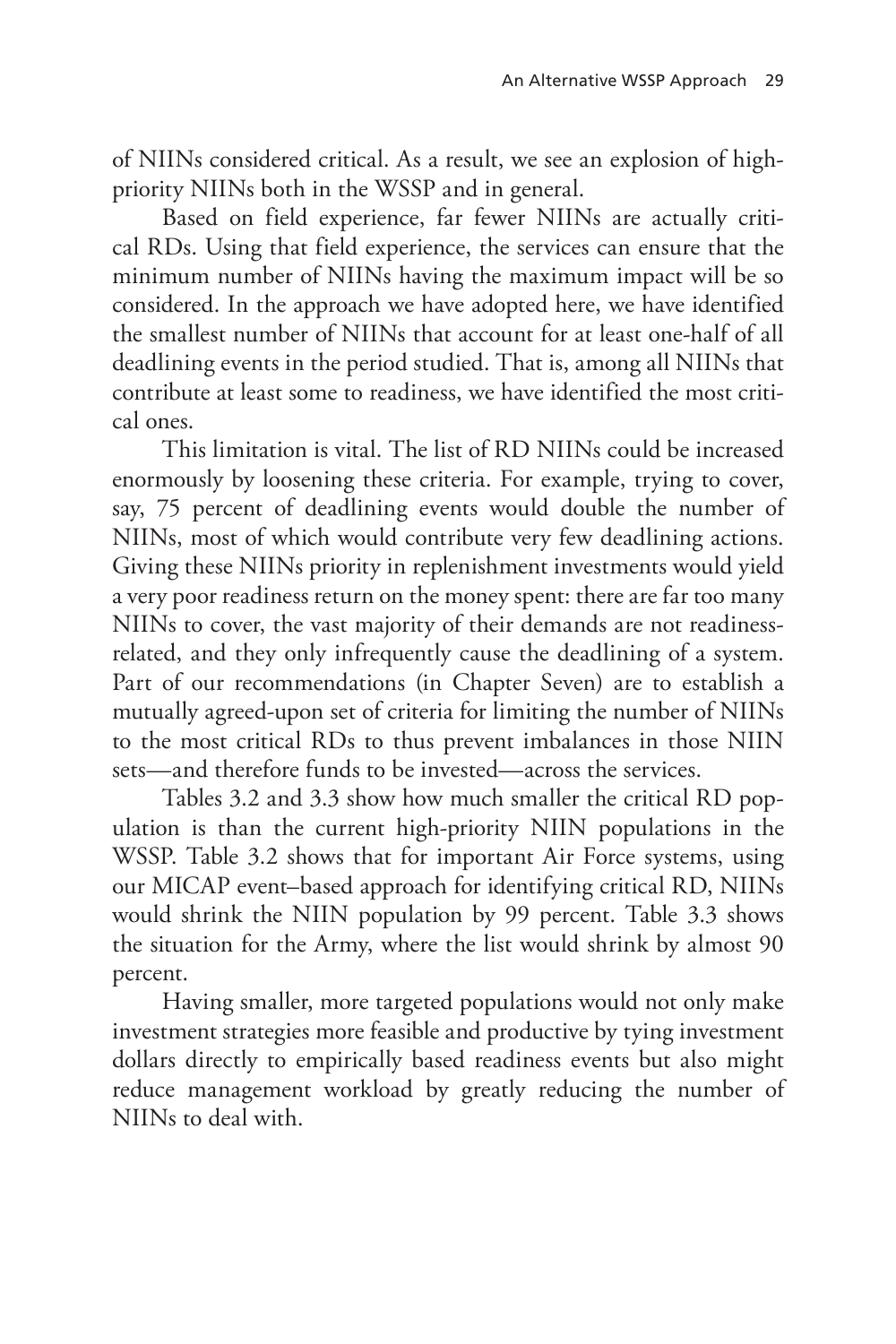| <b>WSGC</b> | <b>Weapon System</b>                                                | # of WSSP<br><b>High-Priority</b><br><b>NIINs</b> | # of Critical<br><b>MICAP</b><br><b>NIINs</b> |
|-------------|---------------------------------------------------------------------|---------------------------------------------------|-----------------------------------------------|
| B           | Aircraft, F-16                                                      | 38,746                                            | 1,669                                         |
| B           | Aircraft, Eagle F-15                                                | 59,931                                            | 871                                           |
| A           | Aircraft, Stratolifter C/KC-135                                     | 48,039                                            | 690                                           |
| A           | Aircraft, Hercules C-130                                            | 34,535                                            | 507                                           |
| B           | Aircraft, Thunderbolt II, A-10                                      | 27,468                                            | 335                                           |
| A           | Aircraft, Osprey CV-22B                                             | 7,682                                             | 160                                           |
| B           | Aircraft, B-1B                                                      | 26,625                                            | 138                                           |
| В           | Helicopter, HH-60 all variations<br>Pave Hawk                       | 2,149                                             | 120                                           |
| A           | Aircraft, Stratofortress B-52                                       | 35,403                                            | 111                                           |
| A           | Aircraft, Airlifter C-17A                                           | 8,374                                             | 94                                            |
| A           | Aircraft, Galaxy C-5                                                | 46,372                                            | 72                                            |
| A           | Aircraft, SOF (C-130H, AC-130J,<br>AC-130U, EC-130E, EC-130H, HC)   | 46,411                                            | 43                                            |
| A           | F-22 Raptor air dominance fighter                                   | 1,930                                             | $12 \overline{ }$                             |
| A           | Aircraft, B-2 bomber (ATB)                                          | 13,370                                            | 5                                             |
| A           | Global Hawk high-altitude-long<br>endurance unmanned aerial vehicle | 1,658                                             | 4                                             |
| A           | Missile, Minuteman III, LGM-30                                      | 27,346                                            | 1                                             |
| A           | U-2 Airframe                                                        | 3,591                                             | 1                                             |
| Total       |                                                                     | 429,630                                           | 4,833                                         |

#### **Table 3.2 Comparison of Air Force High-Priority WSSP NIINs and MICAP-Based Critical RDs**

SOURCES: DORRA (for WSSP NIINs); and LIMS–EV.

NOTE: WSIC F and L (EC 1 for WSGC A and B systems, respectively).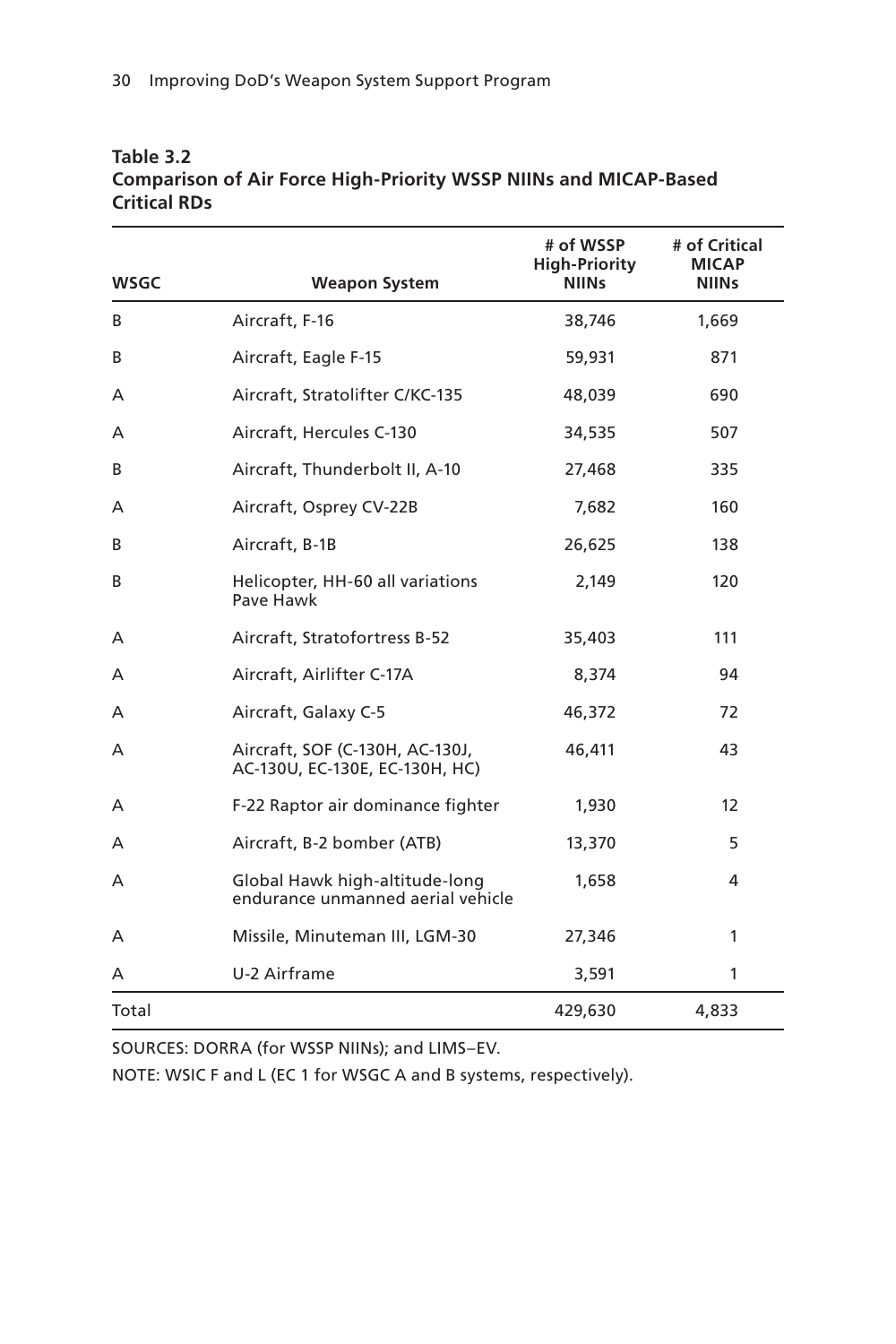| <b>WSGC</b> | <b>Weapon System</b>                                                | # of WSSP<br><b>High-Priority</b><br><b>NIINs</b> | # of Critical<br><b>RD NIINS</b> |
|-------------|---------------------------------------------------------------------|---------------------------------------------------|----------------------------------|
| A           | <b>AH-64E</b>                                                       | 12,250                                            | 2,236                            |
| A           | AH-64-D Longbow                                                     | 4,383                                             | 632                              |
| A           | Helicopter observation, OH-58D                                      | 4,394                                             | 246                              |
| A           | Helicopter, Black Hawk, UH-60A                                      | 8,988                                             | 1,863                            |
| A           | Helicopter, Chinook, CH-47                                          | 7,136                                             | 974                              |
| Α           | Family of medium and light tactical<br>vehicles                     | 4,061                                             | 954                              |
| A           | Fighting vehicle systems, Bradley                                   | 3,883                                             | 174                              |
| A           | Howitzer, M-109 series                                              | 1,941                                             | 125                              |
| A           | Infantry carrier (Stryker fighting<br>vehicle)                      | 186                                               | 68                               |
| A           | Tank, Abrams M-1                                                    | 4,000                                             | 241                              |
| A           | Parent WSDC for all Army Mine-<br>Resistant, Ambush-Protected WSDCS | 8,172                                             | 784                              |
| A           | Truck, heavy expanded mobility<br>tactical                          | 1,730                                             | 693                              |
| A           | Truck, vehicle system, 1 1/4-ton<br>(HMMWV)                         | 3,587                                             | 788                              |
| Total       |                                                                     | 78,622                                            | 9,778                            |

#### **Table 3.3 Comparison of Army High-Priority WSSP NIINs and MICAP-Based "True" RDs**

SOURCES: DORRA (for WSSP NIINs); EDA; and Armament, Munitions and Chemical Command (AOG) data.

NOTE: Highest-priority EC NIINs only (EC 1, 5, 6); total WSSP NIINs for these systems = 231,034.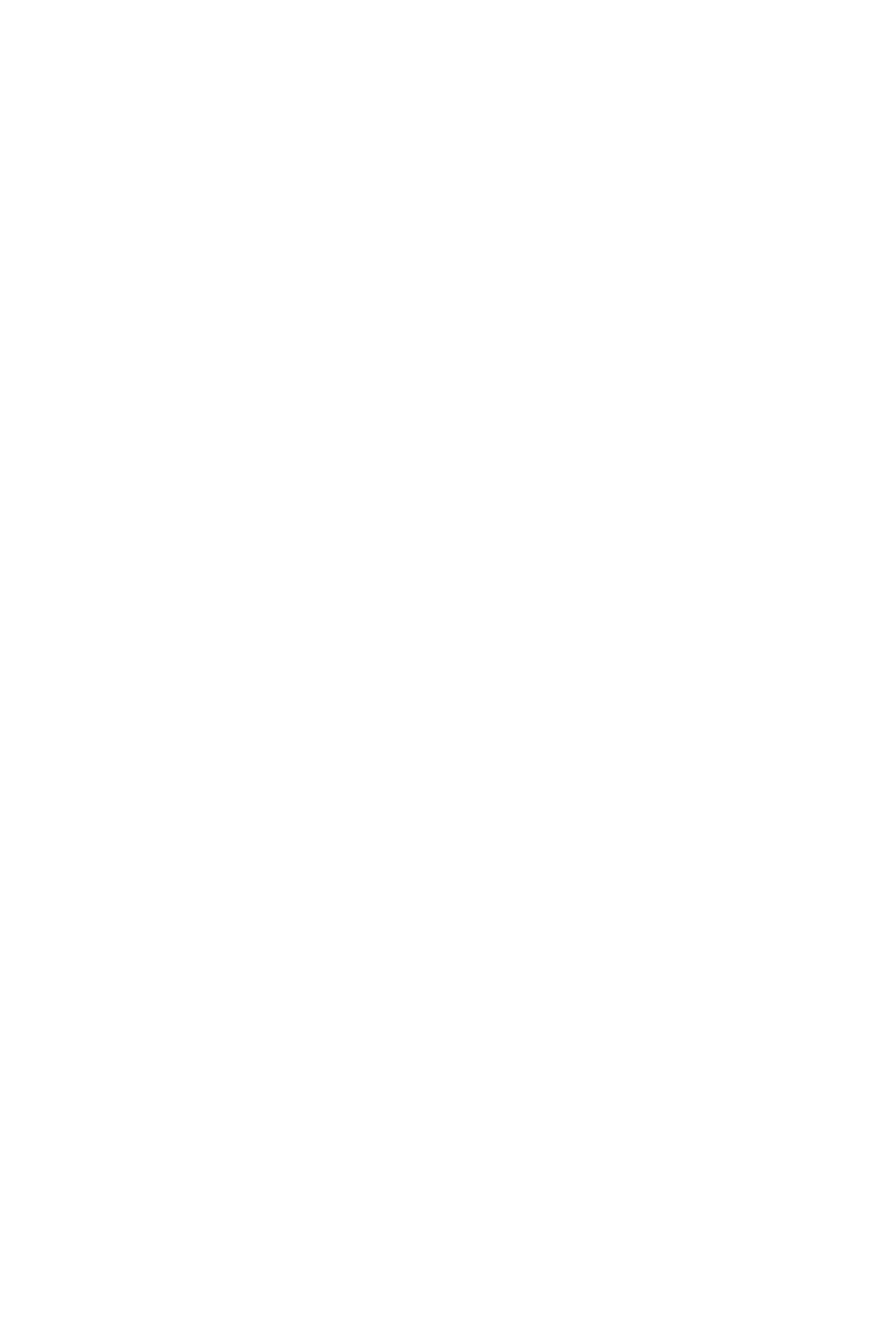## **Overview**

This chapter presents an approach for assessing the potential benefit of a critical RD strategy to prioritize DLA's stock investments and thereby provide higher weapon system support. The key task is identifying true critical RDs, as presented in Chapter Three. Once identified, those NIINs will be given preference in stock investment decisions aimed at increasing safety stock levels (i.e., the amount of additional stock needed to cover unexpected surges in demand and to yield a targeted MA). Given a fixed cost restraint, fewer funds would be invested in noncritical RDs on a one-time basis—that is, their safety stock levels would be allowed to decline and a lower MA would be accepted for these lower-priority parts.

Our proof of principle case is limited to Army and Air Force critical RDs, with the aim of demonstrating the validity of the approach; a complete analysis would include critical RDs from all four services. Lacking equivalent lists from the Marine Corps and the Navy, we configured the analysis to test the concept under fair conditions. That means that the potential funds for reallocation—that is, funds connected with NRD NIINs—have to be limited to DLA items that go exclusively (or almost exclusively) to the Army and the Air Force. While in principle this approach could be implemented as we depict it here for those two services, the approach will work best once all four services are able to generate critical RD lists based on approaches that are mutually agreeable across the enterprise.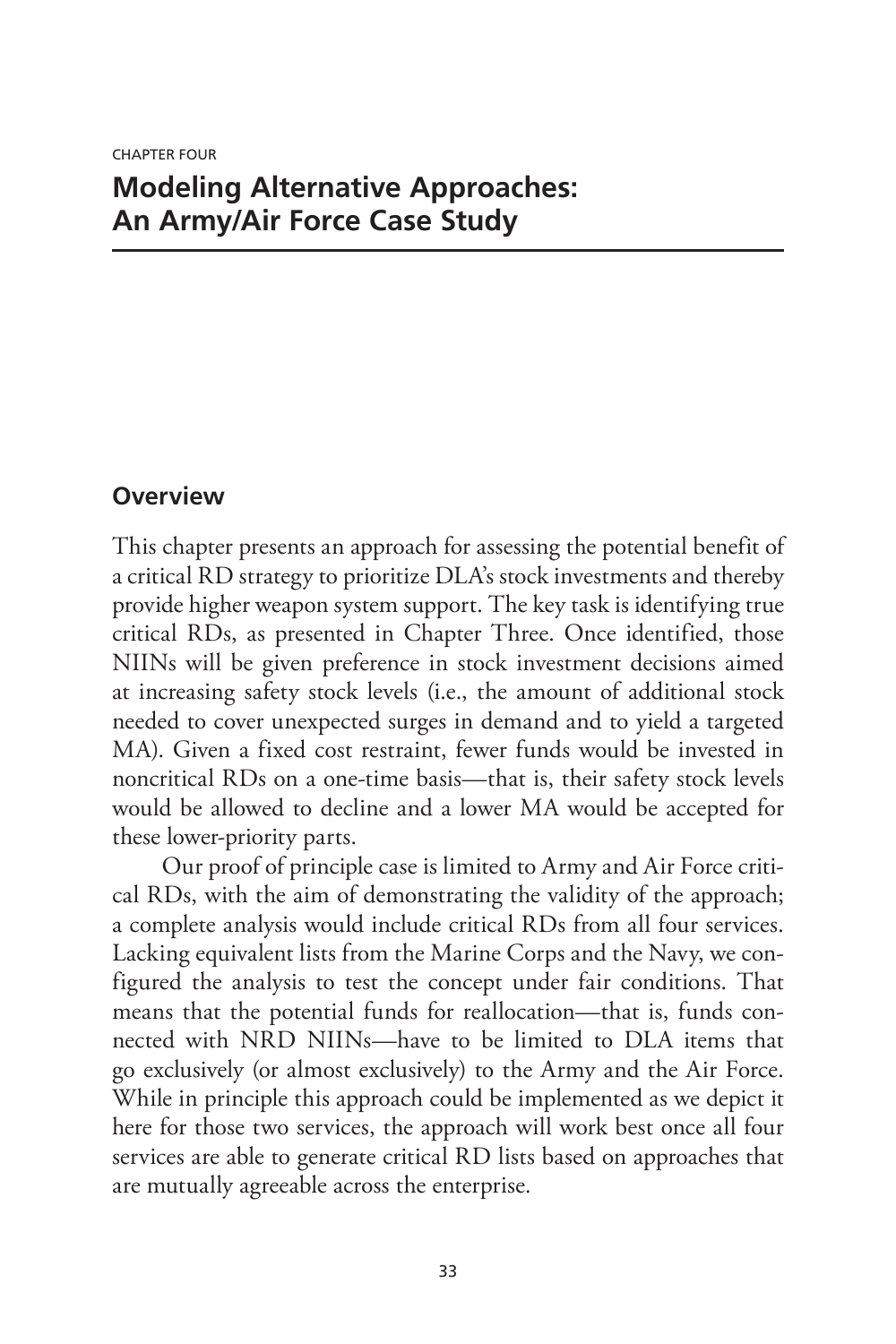### **Data**

**Table 4.1**

Data sources and the methodology for determining the list of critical RD NIINs were discussed in Chapter Three. All critical RD NIINs for Air Force weapon systems with WSGC A and B, and all Army systems with WSGC A, were included.<sup>1</sup> Demand data come from DLA's Distribution System Support management information system, an archived record of all issues from DLA depots. Our analysis was limited to all items requisitioned from DLA depots for the years 2014– 2015. Unit prices for all NIINs were from the Federal Logistics Data on Mobile Media (also known as FEDLOG).

## **General Statistics on the Demand Population**

Table 4.1 shows the overall demand level and number of NIINs for Army/Air Force critical RDs and NRDs in 2014–2015, and the distribution of their unit prices. Note in particular that Air Force RDs tended to be more expensive, while Army RDs had far more demands.

Table 4.2 shows the aggregate values for demands, quantity demanded, and value of the demands in the test period. RDs accounted

| TANIC 4.T                                                 |  |
|-----------------------------------------------------------|--|
| Number of and Demand for Army/Air Force RDs and NRDs, and |  |
| Distribution of Unit Prices, 2014-2015                    |  |
|                                                           |  |

|               |         | # NIINs # Demands Mean Percentile Percentile Median |       | 95th    | 75th    |       |
|---------------|---------|-----------------------------------------------------|-------|---------|---------|-------|
| Army RDs      | 9.494   | 1,996,475                                           | \$182 | \$748   | \$82    | \$13  |
| Air Force RDs | 4,956   | 363.048 \$1.536                                     |       | \$6,500 | \$1,307 | \$290 |
| <b>NRDs</b>   | 190,312 | 3,889,693                                           | \$342 | \$1,341 | \$152   | \$36  |

SOURCES: AOG data; DORRA; EDA; LIMS–EV; AOG, and SDDB.

<sup>&</sup>lt;sup>1</sup> Air Force WSGC B systems were included because they feature important aircraft (such as the F-15 and F-16), while many of the Air Force WSGC A systems have few or no MICAP demands (e.g., several ground support systems, such as for the C-130) or do not yet demand much organic DLA materiel (e.g., the F-22).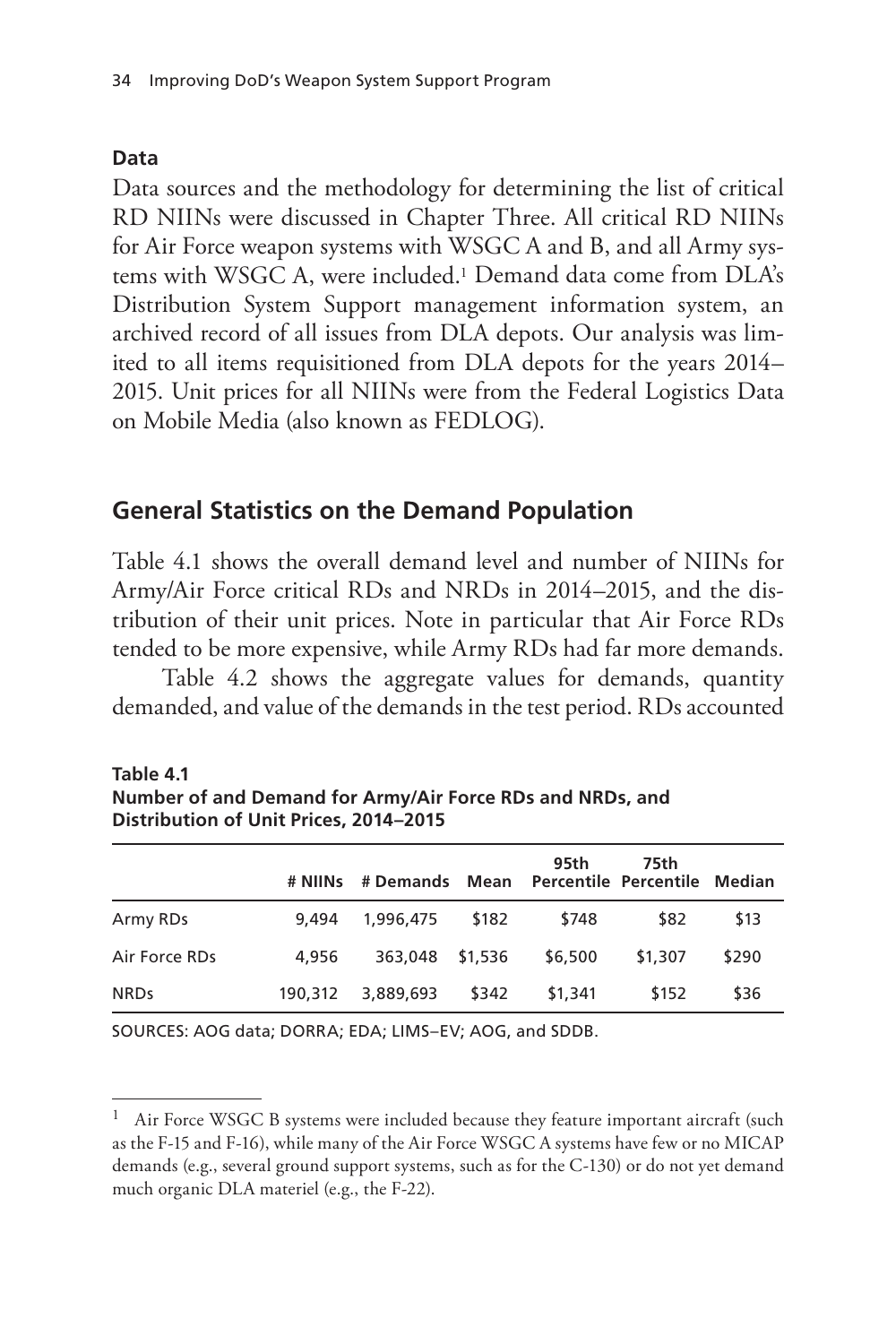|             | # Demands | Quantity | Value                                 | Demands Quantity<br>$\%$ | %  | Value<br>% |
|-------------|-----------|----------|---------------------------------------|--------------------------|----|------------|
| Total       |           |          | 6,249,216 107,314,599 \$5,599,188,713 |                          |    |            |
| <b>NRDs</b> | 3,889,693 |          | 63,029,749 \$3,674,892,774            | 62                       | 59 | 66         |
| <b>RDs</b>  | 2,359,523 |          | 44,284,850 \$1,924,295,939            | 38                       | 41 | 34         |

**Table 4.2 Aggregate Demand for Army/Air Force RDs and NRDs, 2014–2015**

SOURCES: AOG data; DORRA; EDA; LIMS–EV; and SDDB.

for just over one-third of the total value of Army/Air Force demand of DLA materiel.

Total demand value is dominated by more expensive NIINs, as illustrated in Figure 4.1.

#### **Figure 4.1 Two-Year Demand Value for Critical and Noncritical NIINs, by Unit Price Group**



**NIIN unit price group**

SOURCE: AOG data; DORRA; EDA; LIMS–EV; and SDDB. **RAND** *RR2496OSD-4.1*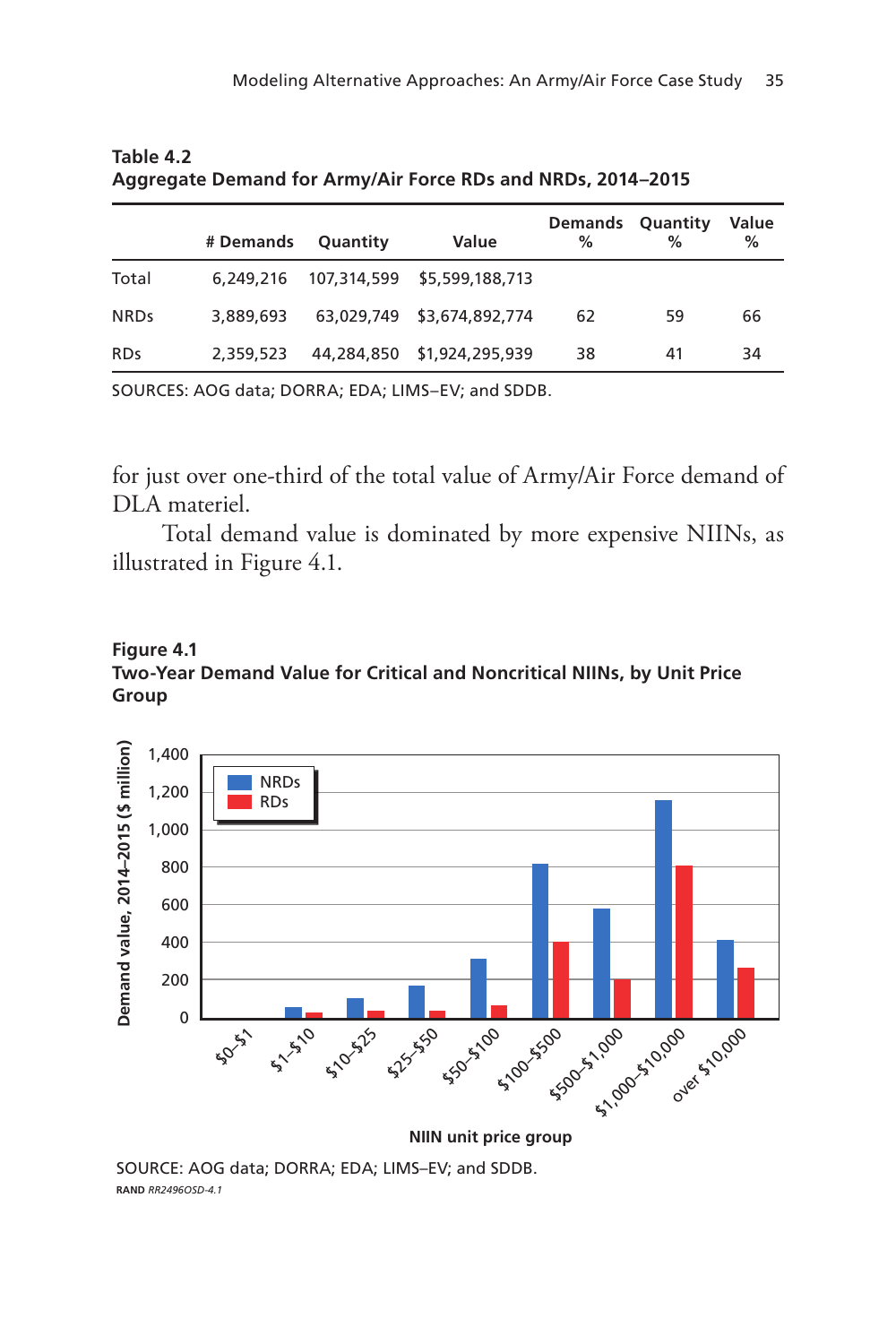# **The Simulation Approach**

The simulation is designed to be a proof of concept regarding the trade-off between RD and NRD investment allocation and MA. The simulation does not strive to replicate DLA's procurement logic, nor does it intend to forecast MA as a function of actual investment allocation. The simulation's purpose is to explore the potential for MA versus investment allocation trade-offs as a precursor to exploring real-world investment reallocation and MA effects.

Though we are not privy to DLA's complete and highly complex replenishment logic, we quantify the empirical MA performance that the logic yields. In general, MA is very high for inexpensive NIINs and much lower for expensive NIINs, resulting in an overall dollar unweighted MA of approximately 90 percent. The simulation is calibrated to mimic observed MA by unit price group and then used to model hypothetical investment scenarios.

There are three steps used to build and use the simulation for this purpose:

- 1. Create a computer simulation that models inventory, replenishment to DLA, and issues from DLA using observed DLA transaction data.
- 2. Calibrate the procurement logic in the simulation model to have the same MA results by unit price group as displayed in Figure 4.2.
- 3. Simulate hypothetical changes in stock investment where increased investment in RD NIIN stock is decremented from the NRD NIIN available procurement funds.

Once calibrated (i.e., step 2), we run hypothetical scenarios where available funds for NRD replenishment are reallocated and used to increase safety stock of RDs (step 3). This has the effect of increasing MA for RDs and decreasing MA for NRDs. We express the reallocation value as a percentage of the annual RD demand. Specifically, the following are the hypothetical scenarios that we simulate in which the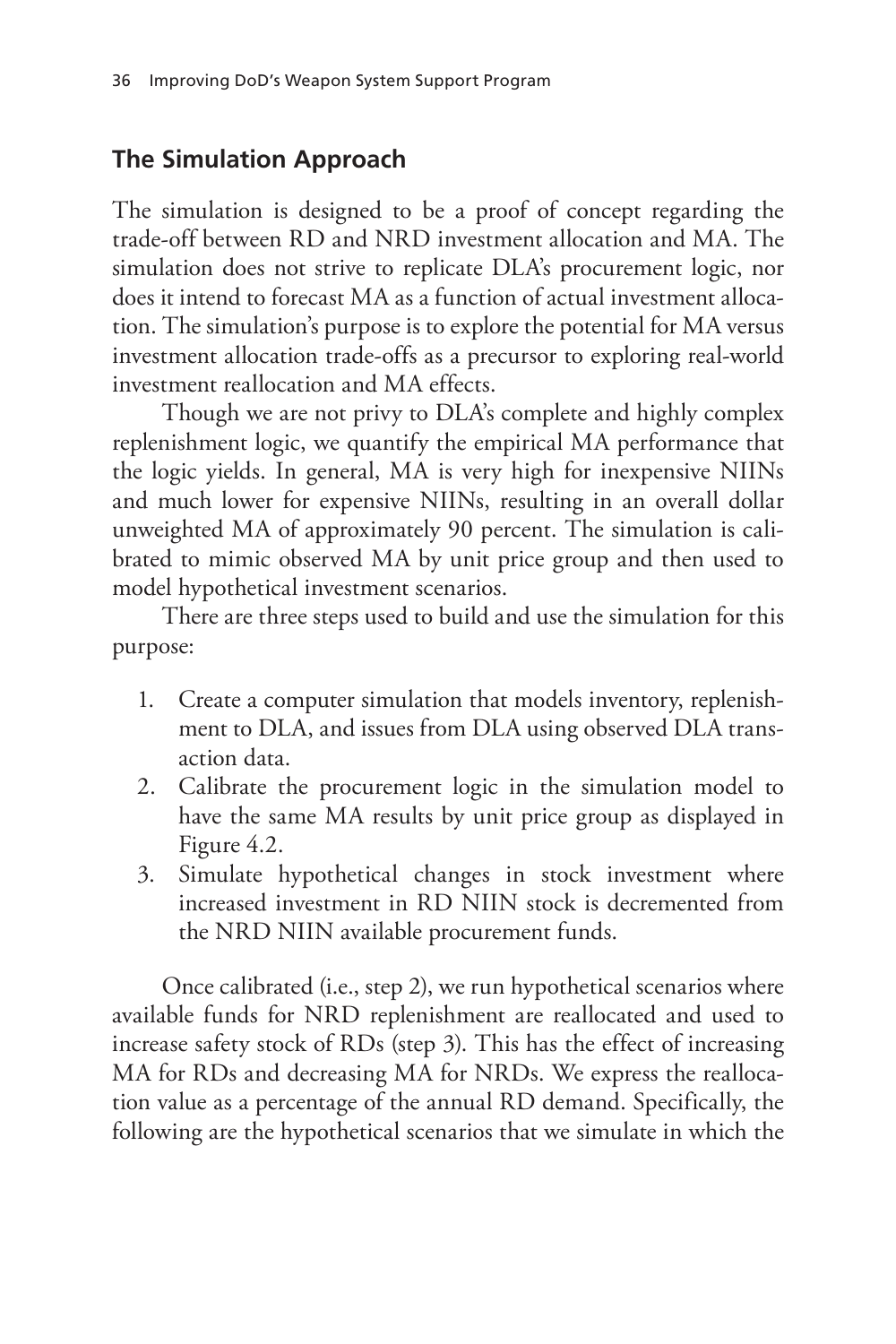dollar value relocated from NRD procurement funds to additional RD safety stock is:

- A. 20 percent of the annual RD demand value
- B. 40 percent of the annual RD demand value.

For example, if RD annual demand value is \$500 million, then \$100 million is removed from the NRD Obligation Authority (OA), and \$100 million is used for additional RD safety stock in scenario B  $$500$  million  $\times$  20 percent = \$100 million).

## **Simulation Mechanics and Assumptions**

The simulation is a stock-and-flow model that reflects replenishment logic, replenishment receipts, demands and issues, and stock levels. It is designed to replicate system performance to be able to assess how that performance would change under different scenarios. The simulation is designed to show the directional effect on RD and NRD MA given shifting procurement funds. It is not designed to replicate DLA procurement logic and predict the exact effect of such an approach. Model details and assumptions are explained in the Appendix.

## *Step 1: Model Creation and Assumptions*

The simulation models the inflows, outflows, and stock levels by NIIN and calculates performance metrics. When the stock levels are reviewed in the model, the procurement logic decides how much to procure from vendors and submits a replenishment request. Given a Production and Administrative Lead Time (PALT), the replenishment is observed and the stock is increased by the replenishment quantity. If stock is available and a demand event occurs in the simulation, the simulation will issue stock to customers thus decreasing stock on-hand. As the simulation time advances, the model keeps track of performance metrics including the number of filled demands, due out quantities, demand quantities, and replenishment request quantities. These metrics allow post processing that calculates summary statistics about model performance including MA by NIIN and unit price group.

Assumptions are necessary and are made regarding procurement logic and replenishment. We do not have visibility into DLA's procure-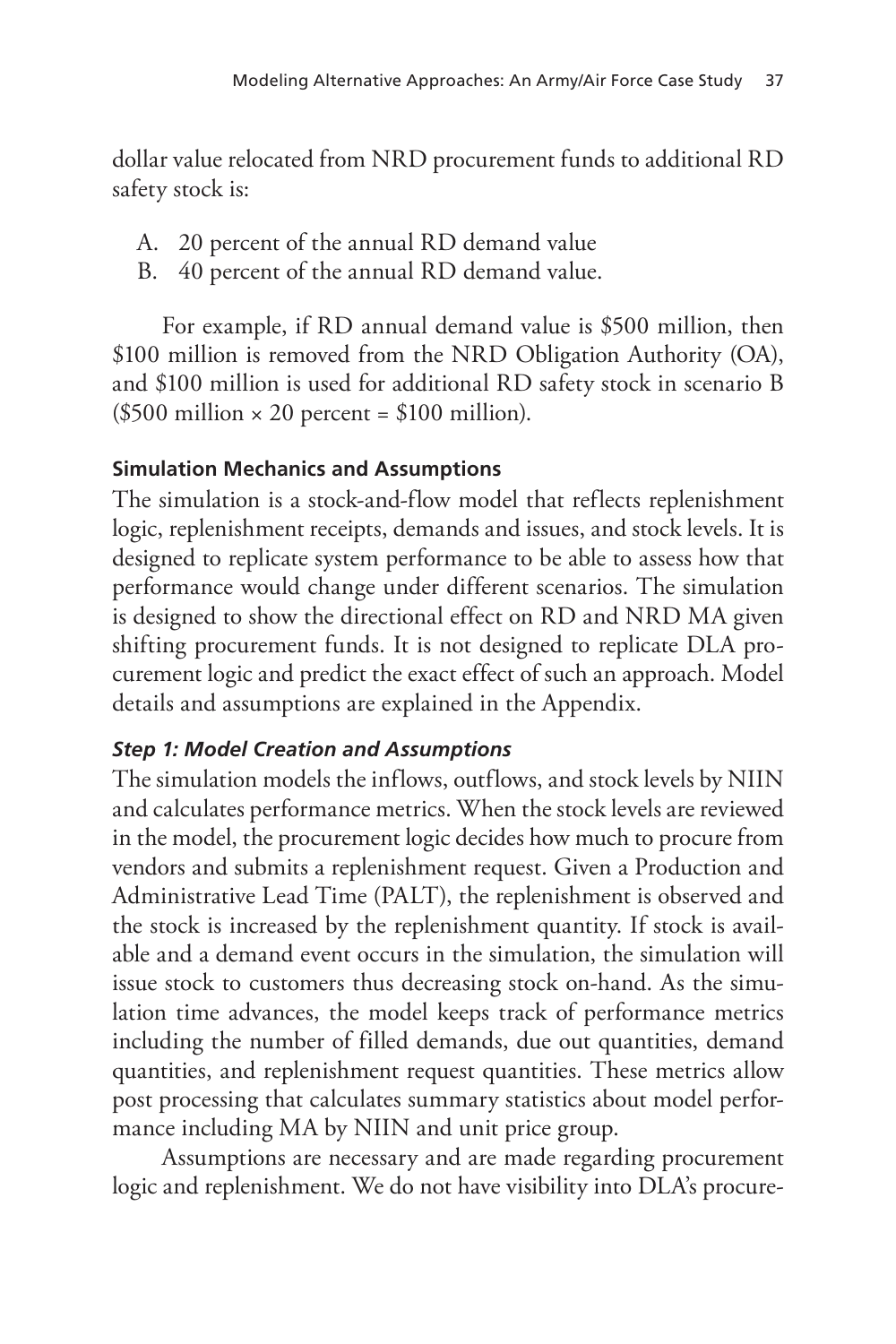ment decisionmaking and logic and therefore must assume a reasonable replenishment logic to perform this proof of concept.<sup>2</sup> We assume an order-up-to policy with periodic review, a common ordering policy in practice and in inventory theory. In this policy, the desired replenishment quantity is the difference between a Requisition Objective (RO) target and the current inventory position (IP), where the IP is the sum of the quantity on hand and the difference of the due-in and dueout quantities (i.e., replenishment quantity = RO – [on hand + (due in – due out)]). We assume that the replenishment request quantity is decided each week in the simulation.<sup>3</sup> The desired replenishment value is the dollar value associated with the desired replenishment quantity.

In the simulation we make assumptions so that the model performance is that of a steady-state system rather than the transient shortterm effects of the current system if investments are reallocated. The goal is to demonstrate the proof of concept in the steady state and not as a function of current on-hand or vendor capabilities. The transient effects that are intentionally excluded are the effects on MA due to current on-hand quantity, current vendor on-hand quantity, production capabilities, and back order status. Therefore, we start the simulation on-hand quantity equal to the RO to remove the effect the current onhand quantity has on near-term performance. As simulation-time progresses, the on-hand quantity decreases below the RO and eventually has no trend. Once the trend is not observable, then we start to collect performance statistics to evaluate performance in the steady state.<sup>4</sup> We also assume a 26-week PALT for all NIINs, which is approximately the average PALT across all NIINs actually experienced.<sup>5</sup> Depending on

 $2$  If this effort were intended to be more than a proof of concept where actual performance changes were predicted based on procurement logic changes, then a thorough modeling of DLA's logic would be necessary.

 $3\;\;$  In actual practice, DLA considers replenishment decisions in real time depending on the OA, on-hand quantities, and priorities, among other attributes.

 $4$  This technique is called removing the initial bias of a simulation and is common practice in practical and academic applications of simulation where steady-state analysis is desired.

<sup>&</sup>lt;sup>5</sup> PALT ranges widely across the NIIN population, based on contract type (e.g., long-term contract or spot buy) and the challenges of production. For detail on the range of PALTs, see Peltz et al. (2015, Appendix G).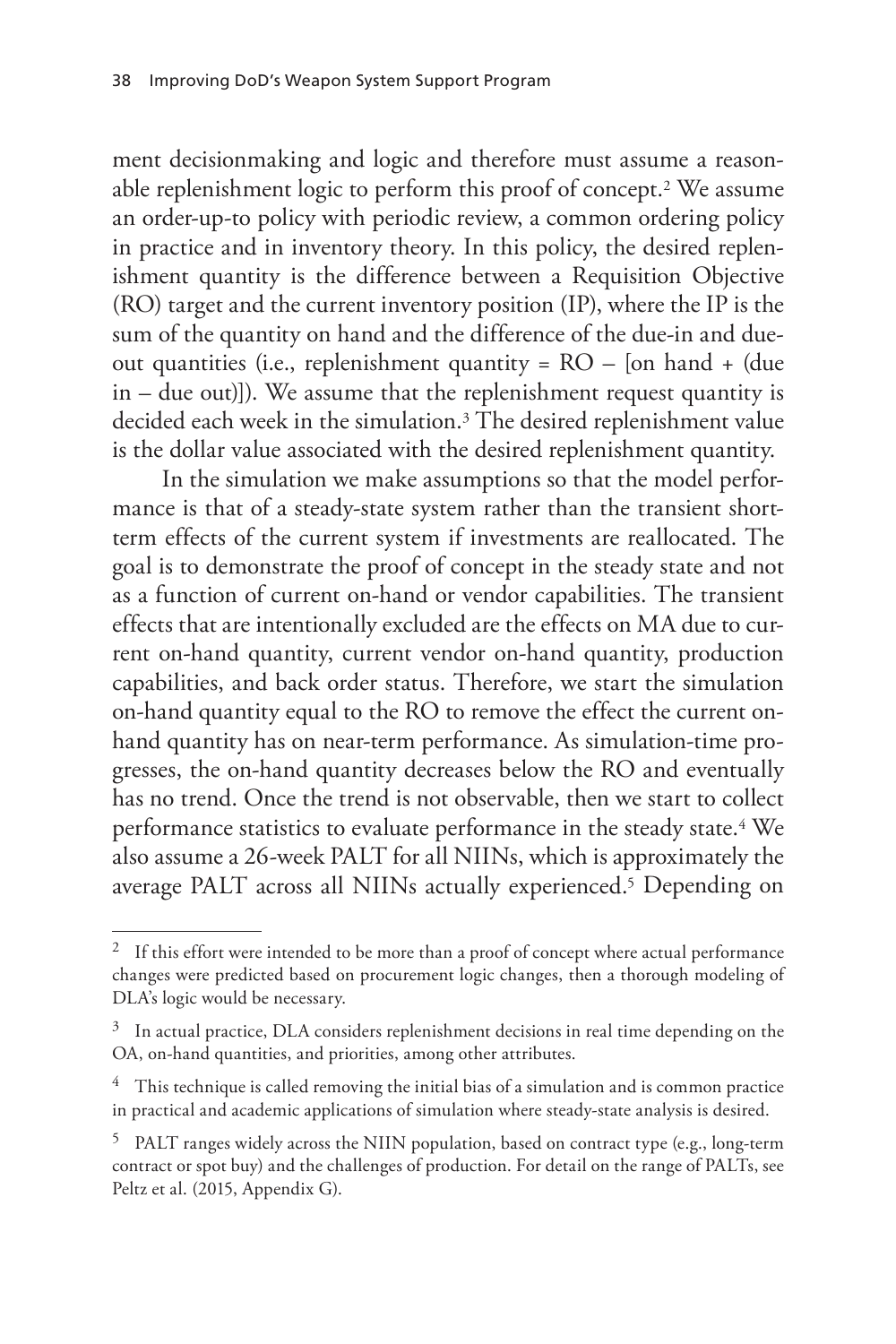the vendor on-hand quantity, production capabilities, and back order status, the PALT can and does change over time. Given that the vendors' effect is beyond the scope of this research and our desire is to not confound the vendors' effect on MA with the investment effect, in this proof of concept we thus assume a universal 26-week PALT. We then simulate the first 52 weeks and discard the performance so the simulated on-hand quantity can reach a steady state before performance statistics are captured; this removes the initial bias due to starting the on-hand quantity at the RO.

## *Step 2: Calibrating the Model*

Before running hypothetical investment scenarios, it is necessary to calibrate the model so that its performance reflects reality. As mentioned, we do not model DLA's complete procurement logic because of its complexity and our lack of access to the voluminous rules employed. However, we can and do calibrate the model such that the assumed order-up-to policy has a simulated MA performance that mimics reality by unit price group. To calibrate, we adjust the ROs for each unit price group such that the simulated MA for each is approximately equivalent to the actual observed MA. This calibration is performed iteratively where simulated MAs are calculated, and ROs are adjusted repeatedly until the simulated MA is similar to that of the observed MA.

It is important to calibrate such that the starting point for the hypothetical scenarios has at least similar performance to that of the real world. The hypothetical scenarios are naturally an extrapolation from the calibration but are defined to progressively extrapolate from the calibration to simulate the MA performance.

Figures 4.2 and 4.3 indicate how closely the calibration matches observed MA. Overall, the model matches MA performance in 2014– 2015 perfectly, with 90 percent MA in both cases. Figures 4.2 and 4.3 break down actual and calibrated modeled results in more detail, showing MA in terms of whether the NIIN was in the RD or the general population and by NIIN unit price groups. Figure 4.2 shows actual MA in 2014–2015 broken out by NIIN population and nine groupings by increasing unit price. The figure shows a "staircase" pattern by which MA gradually declines as unit price increases, in line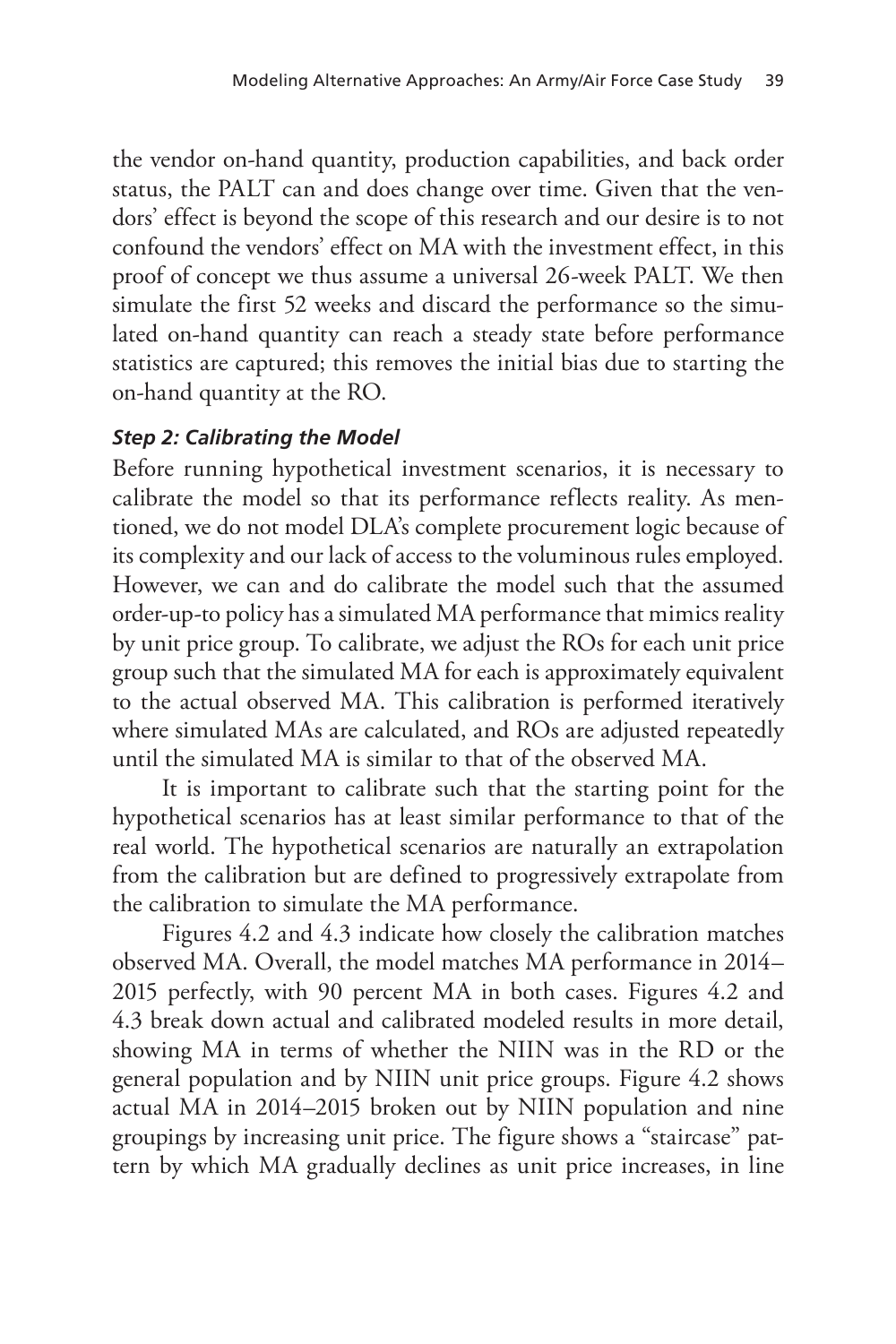



with efficient inventory investment strategies in pursuit of an aggregate goal (such as an overall MA rate of 90 percent). It also shows no significant difference in MA between RDs and NRDs, as can be expected since DLA has not targeted the RD NIINs for increased investment.<sup>6,7</sup>

SOURCE: AOG data; DORRA; EDA; LIMS–EV; and SDDB. **RAND** *RR2496OSD-4.2*

 $6$  Less expensive RDs do tend to have a somewhat higher MA than NRDs. This may derive in part from these NIINs having generally higher and more stable demand patterns (lessening the chance of demand spikes) and from a DLA policy of buying and stocking some level of inventory for high-priority WSSP NIINs assigned Acquisition Advice Code, Z ("nonstocked"), an action typically not taken for lower-priority items.

 $7$  In order to find a successful calibration within a reasonable time, we stopped searching for a better calibration if the simulated MA within each unit price group is within  $\pm 1$  percentage point. Since this model is not being used to predict real-world performance and is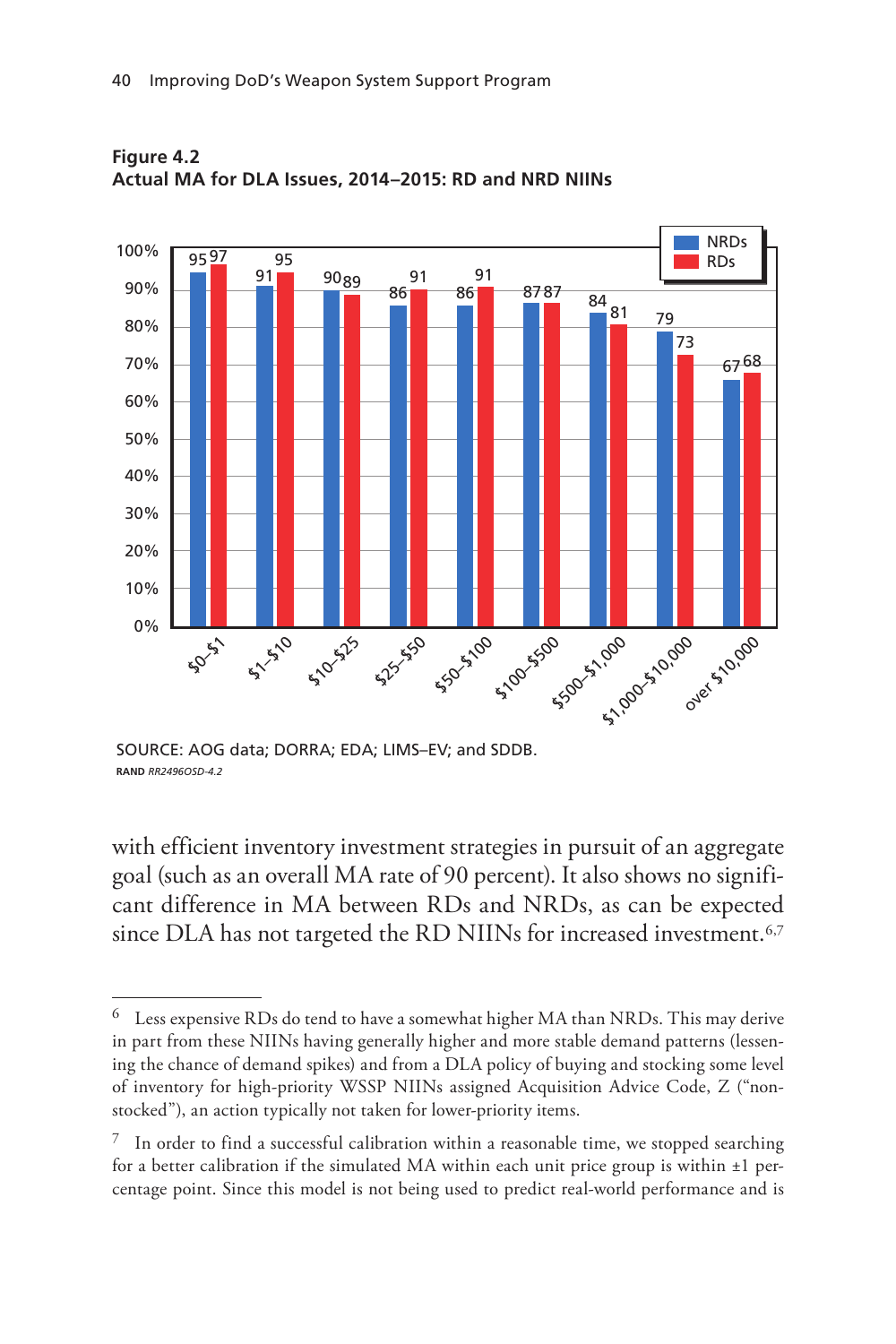

**Figure 4.3 Simulated MA for DLA Issues, 2014–2015: RD and NRD NIINs**

Figure 4.3 shows simulation results with the same unit price groups displayed in Figure 4.2.

In general, this model closely reflects real-world results, adding confidence to the potential real-world application of the alternative scenarios we will discuss shortly.

### *Step 3: Modeling Hypothetical Investment Scenarios*

In the hypothetical scenarios where investments are diverted from NRD available procurement funds to RD safety stock, we implement a logic that decrements the former by the latter's value. For this purpose,

SOURCE: AOG data; DORRA; EDA; LIMS–EV; and SDDB. **RAND** *RR2496OSD-4.3*

designed to demonstrate a proof of concept, this closely calibrated model is sufficient for this purpose even though it is not calibrated exactly to 2014–2015 performance.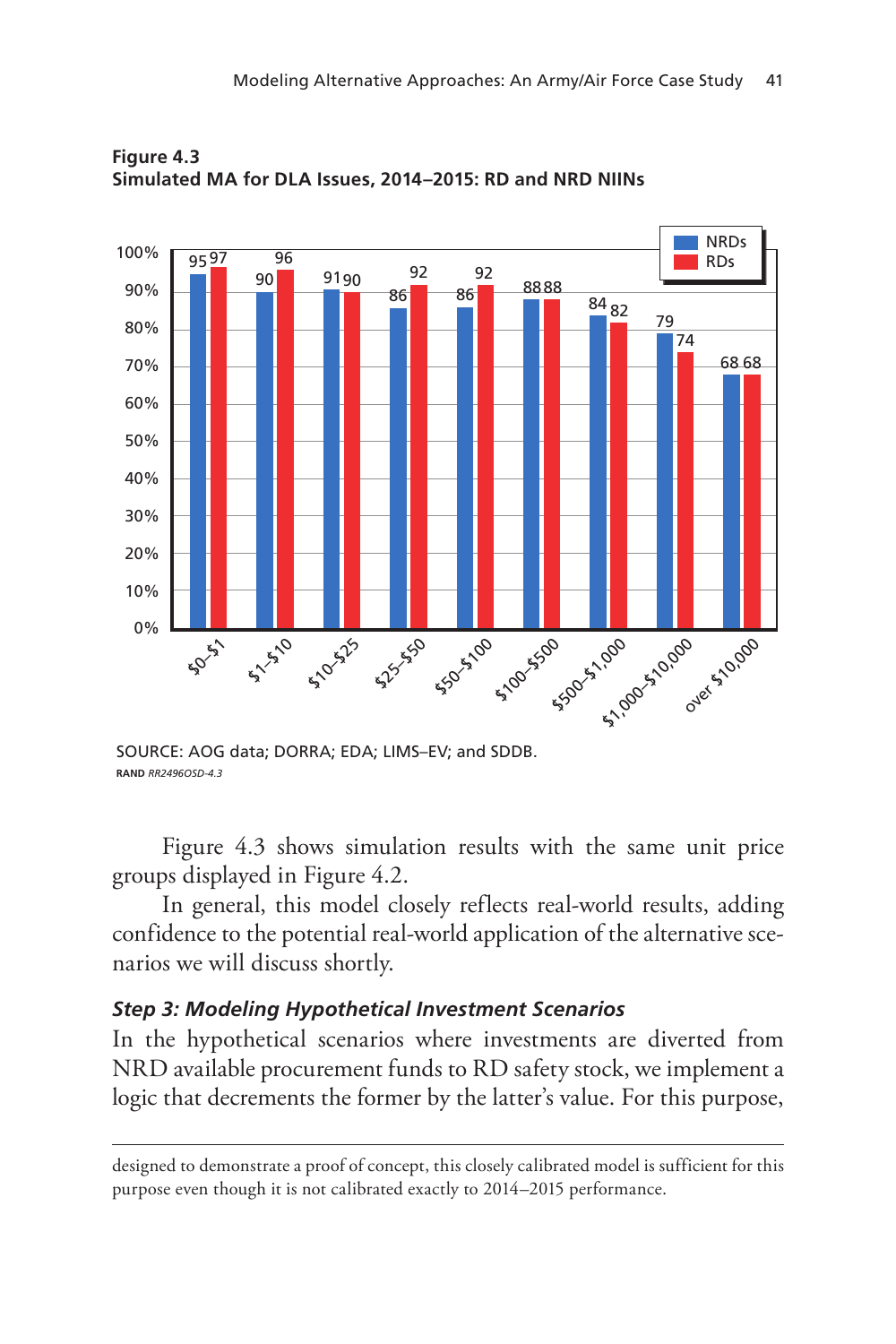we assume that the available procurement funds in the simulation for the NRD NIINs are the annual observed issue value for those NIINs; in other words, we assume that the available procurement funds are exactly equal to the issue value in the CY 2014–CY 2015 data so as to replace issued stock with procured stock.8 To maintain high MA for less expensive NRD NIINs, we do not decrement procurement funds for NIINs below \$100. We chose the \$100 threshold—which is admittedly somewhat arbitrary and could be set at different, though still cheap, levels in future policy—because inexpensive NIINs have high MA, and reducing procurement of these items will likely have a significant reduction in MA while not improving the MA of RD NIINs. Reallocation funds from more expensive NRD NIINs to all RD NIINs will bring the greatest increase of RD MA while limiting the impact of NRD MA. To do this, we calculate the RD investment value for each hypothetical scenario (i.e., 20 percent or 40 percent of the annual RD demand value). Then for each unit price group we calculate the NRD demand value as a proportion of total NRD demand value, excluding those NRDs with unit price less than \$100. That proportion is used to allocate the NRD procurement funds decrement. For example, in the Army and Air Force simulation 20 percent additional investment scenario, the total RD safety stock investment is \$243 million. Additionally, the annual NRD procurement funds for unit price group of \$25–\$50 is \$84 million and is 5 percent of the total NRD annual procurement value. Then 5 percent of the \$243 million will be decremented from the \$25–\$50 NRD procurement funds for net procurement funds of \$72 million (i.e., \$84 million – 5 percent ×  $$243$  million; \$84 million – \$12 million = \$72 million).

The decrement of NRD procurement funds does not leave enough funds to fully replace demand in the hypothetical scenarios. Therefore, we developed logic to allocate the available procurement funds to the NIINs that need the most replenishment value within each unit price band each simulated week. This construct has the important attribute

<sup>8</sup> Issue value should not be confused with inventory value. Inventory value is the value of the on-hand stock. Issue value is the value of stock that is issued from DLA to DLA customers.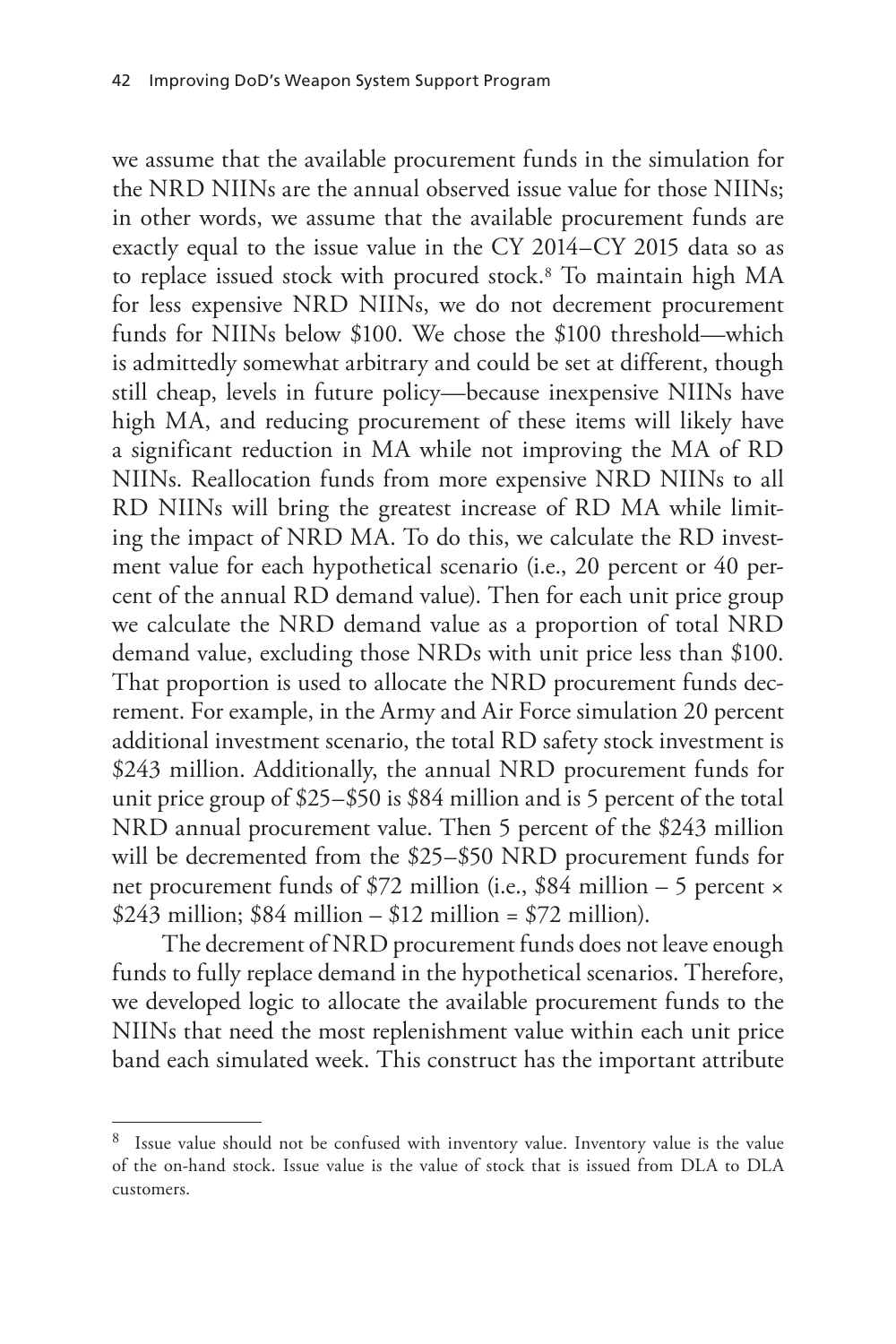that every NIIN within each category will continue to be procured throughout the simulation because if a NIIN is not procured for a few weeks, it will rise in priority as demands continue and the desired replenishment value continues to increase.<sup>9</sup>

For example, suppose desired procurement quantity is five for NIIN A, with a unit price of \$10, and two for NIIN B, with a unit price of \$20. Then the desired replenishment value for NIIN A is \$50 (i.e.,  $5 \times $10$ ) and NIIN B is \$40 (i.e.,  $2 \times $20$ ). Therefore, NIIN A has a higher procurement priority according to the logic. Now suppose that there is only enough available procurement funds to procure NIIN A for \$50. In this case, NIIN A is procured and NIIN B is not procured in this simulated week. At this point, the desired replenishment value is \$0 for NIIN A (it was procured in this simulated week) and \$40 for NIIN B (it was not procured in this week). In the next week, we see no demand for NIIN A, and two more demands for NIIN B, increasing their desired procurement to \$80 (i.e.,  $$40 + 2 \times $20$ ). At this time, NIIN B has a higher priority over NIIN A, because NIIN B's desired replenishment value is \$80 and NIIN A's desired replenishment value is \$0. This approach prevents NIINs from continually being neglected each week because each week a NIIN is not procured it rises in procurement priority in the subsequent week.

 $9\;$  If a different prioritization logic is used, one that prioritizes procurements for NIINs with smaller unit prices, the NIINs with larger unit prices within each category will continually be neglected. This is not realistic given that DLA does not appear to continually neglect procurement for some NIINs.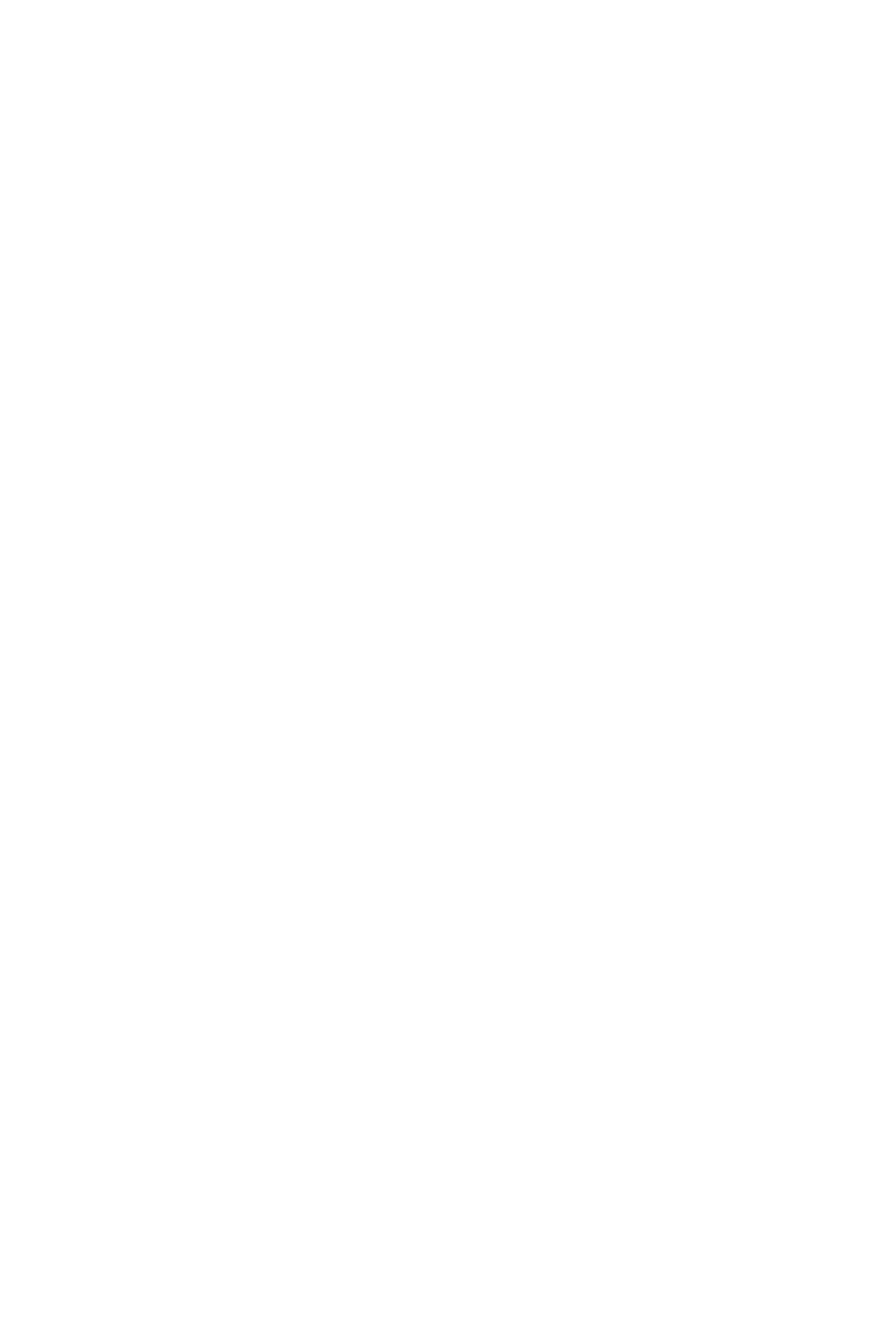### **Reallocating OA from the Investment Base to RDs**

In this chapter we seek to show the benefits of redirecting OA investments to RDs. We do so by restricting the "investment base" from which OA is redirected.

As noted in Chapter Four, we define that investment base as Army/ Air Force–dominated NRD NIINs. By "Army/Air Force–dominated" we mean that at least 90 percent of demand in our test period (2014– 2015) came from these two services, and by " NRD NIINs" we mean all DLA-direct NIINs (i.e., excluding direct vendor delivery items) that do not meet the threshold to be defined as critical RDs. As Table 4.2 showed, about two-thirds of demand value was in the NRD population. We simulated a single year, dividing that demand by two. Figure 5.1 illustrates the breakout of that \$2.8 billion yearly demand by population group. Note that just under \$100 million of the RD demand comes from the Navy and Marine Corps, and that amount may or may not be used for fixing their deadlined systems.1 For the purposes of this simulation, some OA for Army/Air Force demand will go to support Navy/Marine Corps demand. In a comprehensive solution—were we able to identify Navy and Marine Corps critical RDs the same process would work in reverse, resulting in cross-subsidies of service RDs. Until that comprehensive approach is feasible, and just for the purposes of this demonstration, we assume that the Army and Air

 $1$  For example, 10 percent of demand for the standard vehicle storage battery, the Hawker (a major RD for Army systems), is from the Marine Corps.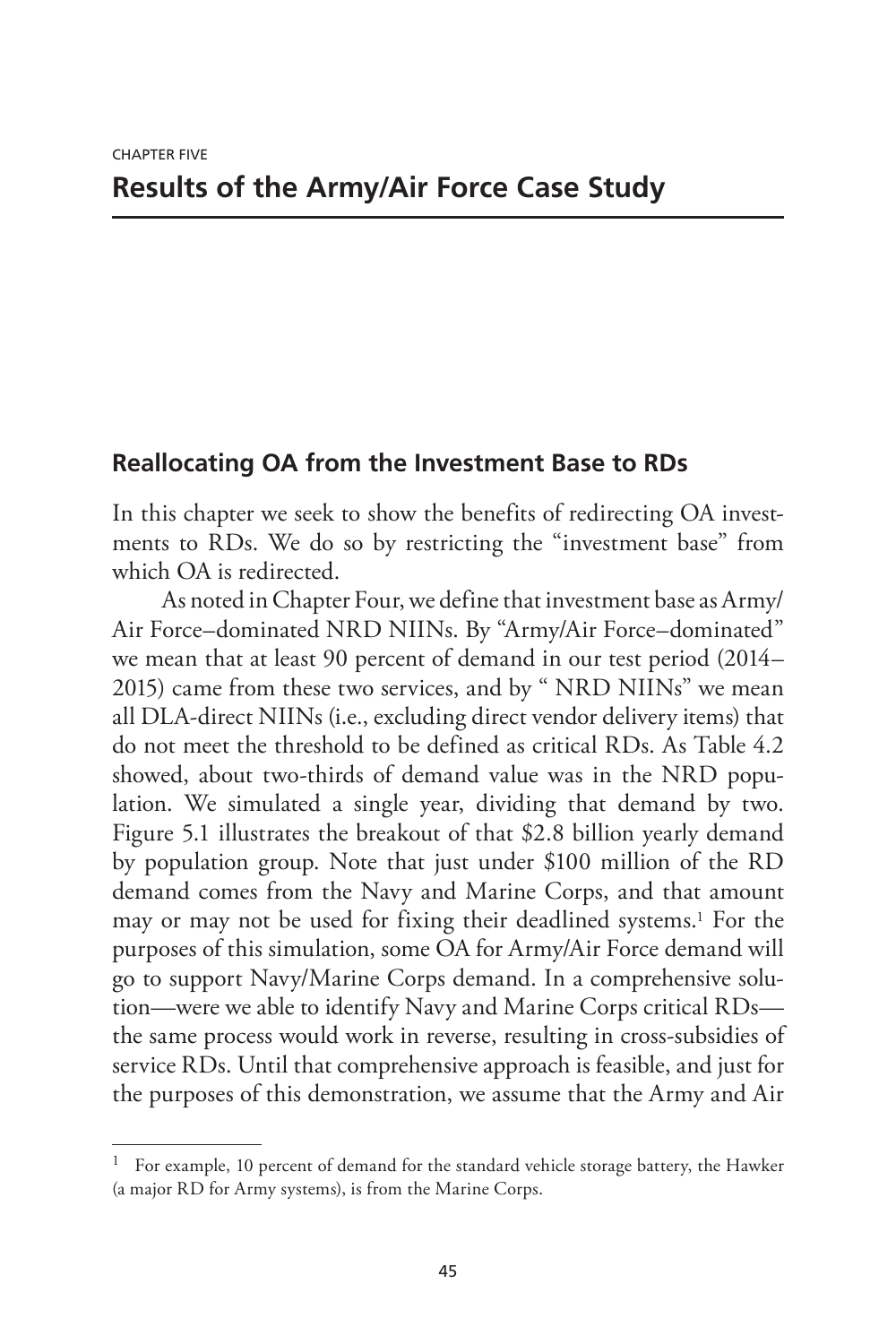

Force would accept subsidizing demand from the other two services if the benefit to them was higher MA for their most critical needs.

# **Alternative Investment Strategies**

We examine three cases for investing more in critical RDs:

- The base case: the current investment approach, with no preference given to critical RDs.
- A one-time increase in investment in critical RD safety stock, equal to 20 percent of the yearly demand for RDs.
- A one-time increase in investment in critical RD safety stock, equal to 40 percent of their yearly demand.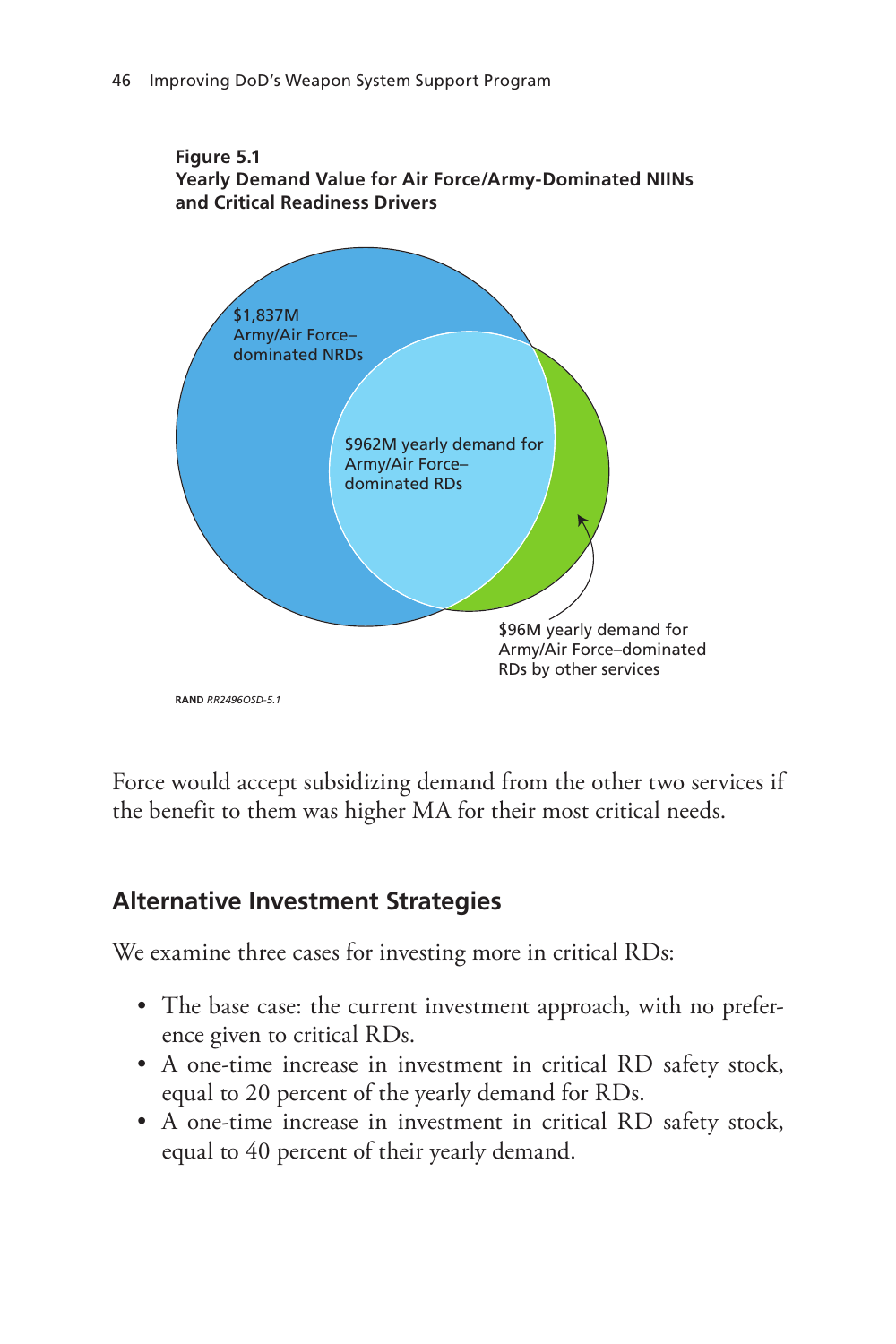

**Figure 5.2 Reallocation of OA to RDs**

In the latter two cases, funds for higher RD safety stocks would come from reducing investments in NRDs, in effect lowering their safety stock levels, with concomitant declines in their expected MA.

Figure 5.2 shows the OA investments used in the three cases. In the base case, most OA investment goes to NRDs, as they dominate demand and OA investment is based on replenishing that demand. The middle columns show a 20 percent redirection strategy, with OA investment even between the two populations, and the right-hand columns show the investments under the 40 percent approach, with a net increase of almost \$500 million in RD OA, dedicated to increasing those items' safety levels.

Our simulation optimizes reallocation of OA to achieve maximum overall MA given historical variability of demand. Most of the investment goes to the more expensive items, primarily because most of the demand value comes from those NIINs. To further ensure that MA for the cheapest items is maximized, we modified the model to prevent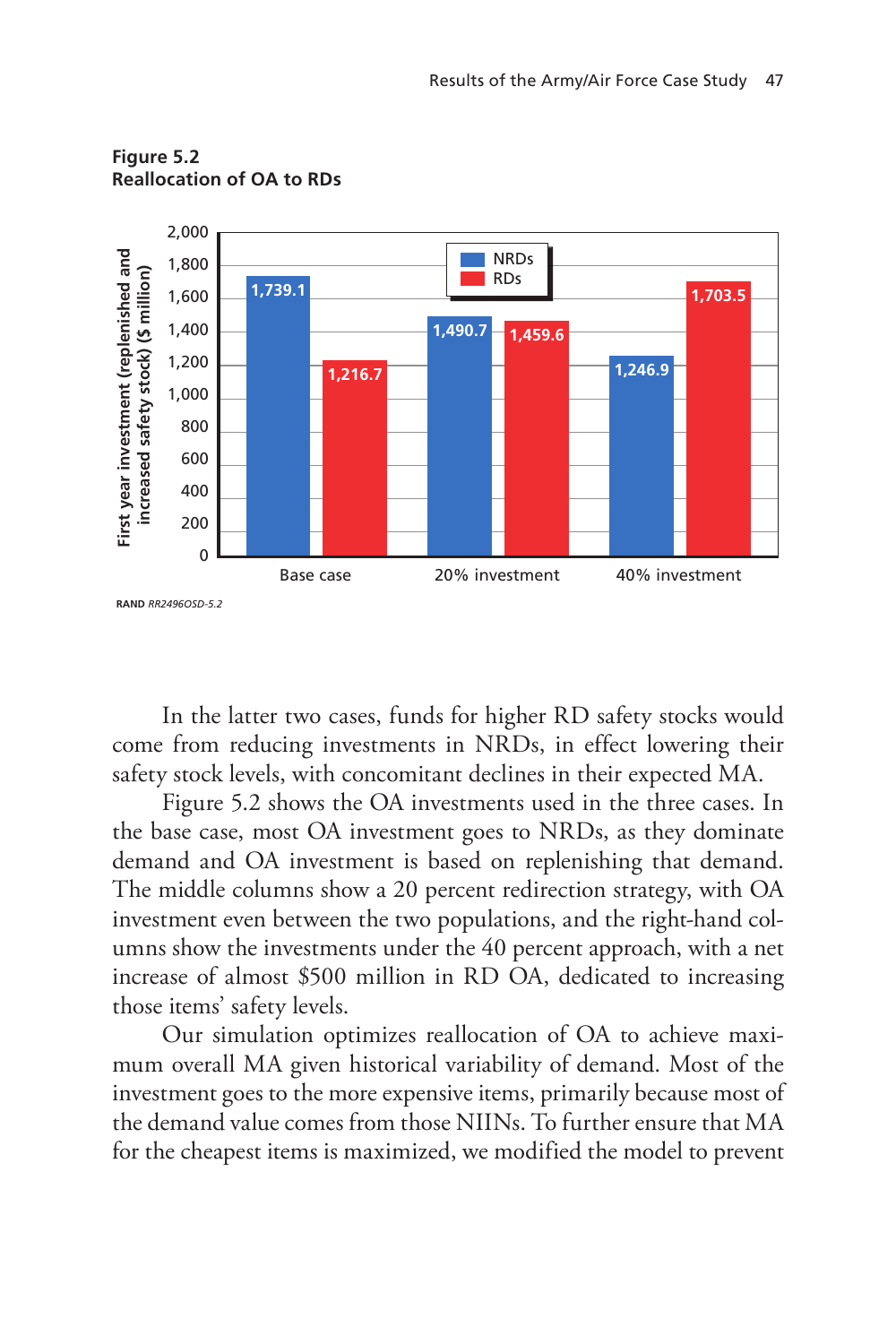reallocation of OA away from NRD NIINs with unit price below \$100. This is done because inexpensive NIINs are have high MA, and reducing procurement of these items will likely have a significant reduction in MA while not improving the MA of RD NIINs. Reallocation funds from more expensive NRD NIINs to all RD NIINs will have the most increase of RD MA while limiting the impact of NRD MA. In general, then, because safety stock investment is allocated to dollar categories based upon the dollar-weighted demand of the categories, we see substantial reallocation of OA from expensive NRD NIINs to expensive RD items. Figures 5.3 and 5.4 show the dollar values moved by unit price group. Total OA is dominated by NIINs with unit price between \$1,000 and \$10,000, with RDs in that price range receiving





SOURCE: OA for NIINs with unit price below \$100 protected. **RAND** *RR2496OSD-5.3*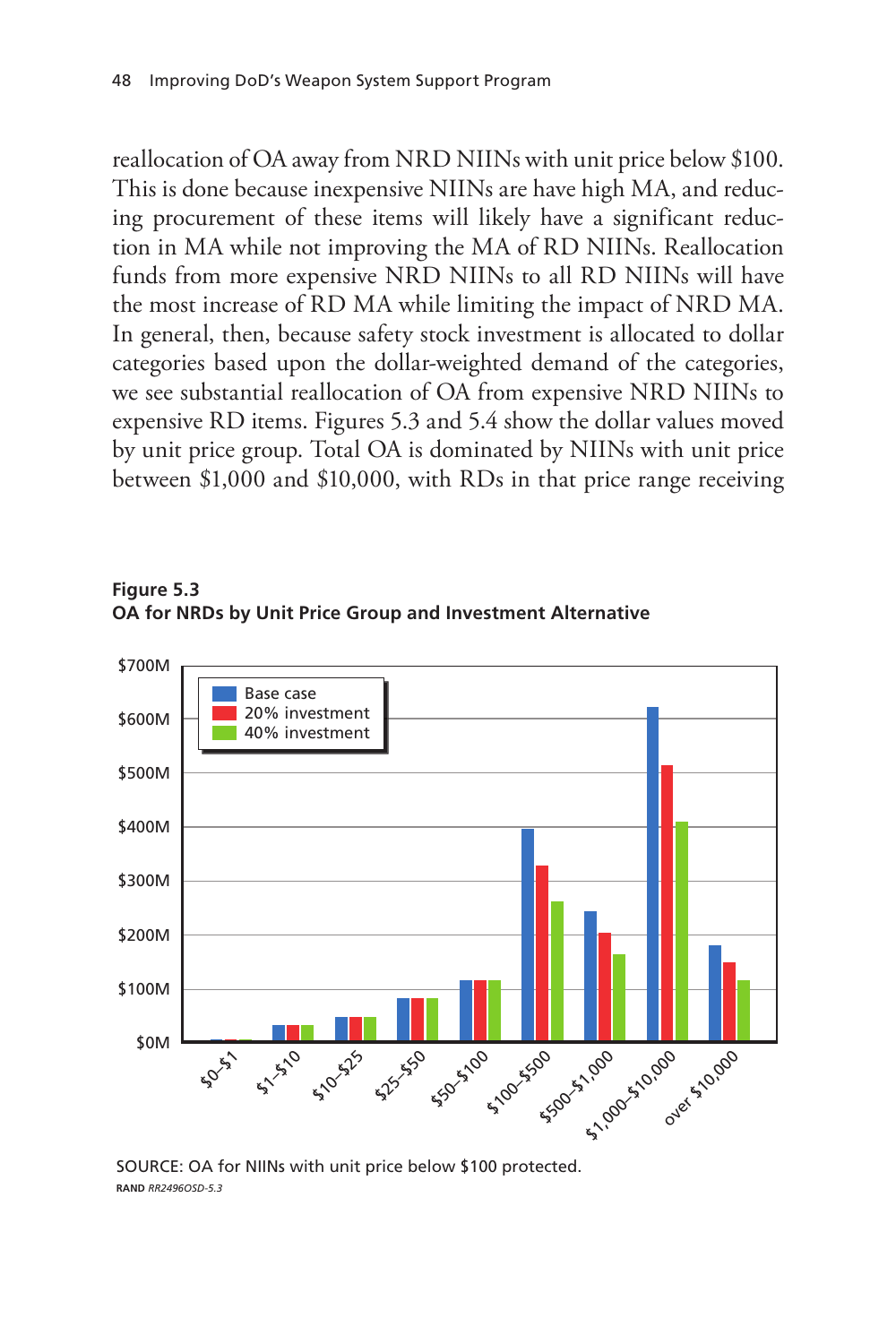

**Figure 5.4 OA for RDs by Unit Price Group and Investment Alternative**

the biggest increase in investment and the same group of noncritical NIINs showing the largest decrease in replenishment investment in the 20 percent and 40 percent cases.

## **Results**

Figure 5.5 shows aggregate MA results for the three cases, with MA shown for the aggregate population and for RDs and the NRD population.

Overall simulated MA in the base case is 90 percent, matching DLA performance from 2014–2015. MA for the two subpopulations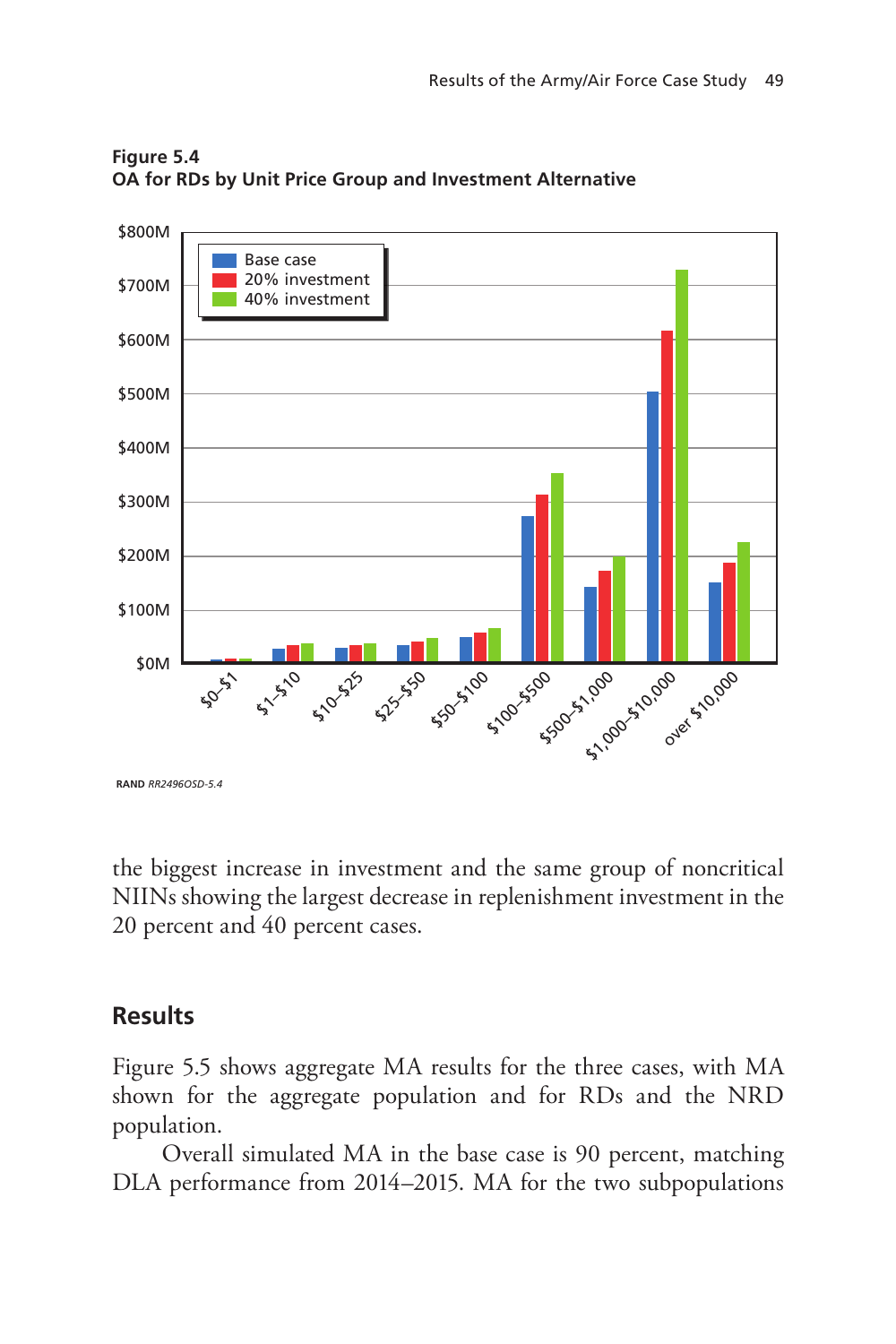



is close: 88 percent for NRDs and 91 percent for RDs.2 Reallocation of OA to RDs, especially the more expensive NIINs, increases MA for that population while reducing it for noncritical items. Because this investment strategy is not focused on aggregate optimized MA, overall MA drops. That is, MA for noncritical items sometimes drops more than MA for critical items increases. In the 20 percent reinvestment case, aggregate RD MA increases from 91 percent to 93 percent, while NRD MA drops from 88 percent to 86 percent. Overall MA drops from 90 percent to 89 percent. In the 40 percent reinvestment case, overall MA drops another percentage point overall compared to the 20

RD MA is higher than that of NRD parts for two reasons: (1) the former group (perhaps surprisingly) includes a higher percentage of low-cost items than the latter, as 41 percent of demand RDs have unit prices below \$10 compared to 29 percent NRDs; and (2) more of the NRD demand (25 percent) is for NIINs with Acquisition Advice Code Z than among RDs (only 5 percent). Acquisition Advice Code Z items, or insurance/numeric stockage objective items, are those which may be required occasionally or intermittently, to be stocked "in quantities no more than two minimum replacement units, except when document analysis supports a quantity that is more cost effective or is required to meet an explicit customer requirement" (U.S. Department of Defense, 2014).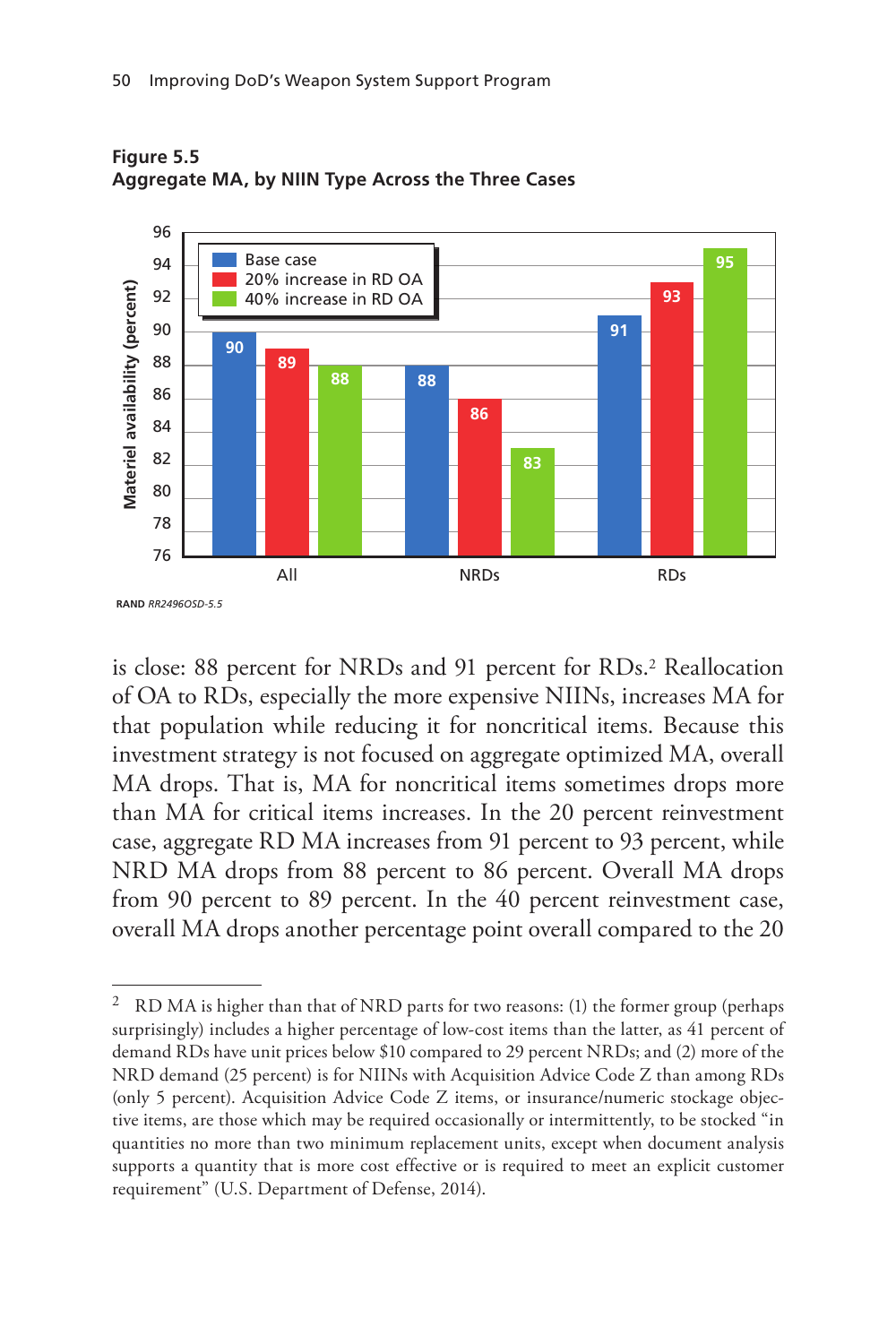

**Figure 5.6 RD MA Increases, by Unit Price Group**

percent reinvestment case, increases another two points for RDs, and drops an additional three points for noncritical items.

The greatest increases in RD MA are in the higher-price items, which began at the lowest levels (see Figure 5.6).

Under the two alternative reinvestment approaches, total MA and NRD MA fall compared with the base case, while MA for RDs increases. Most of that increase goes to the more expensive RD parts, which have traditionally been relatively underresourced and thus have tended to have the lowest MA. Reallocating OA can yield substantial benefits for this group, while the MA for the more expensive NRDs is allowed to fall, as Figure 5.7 shows for the 20 percent reinvestment case.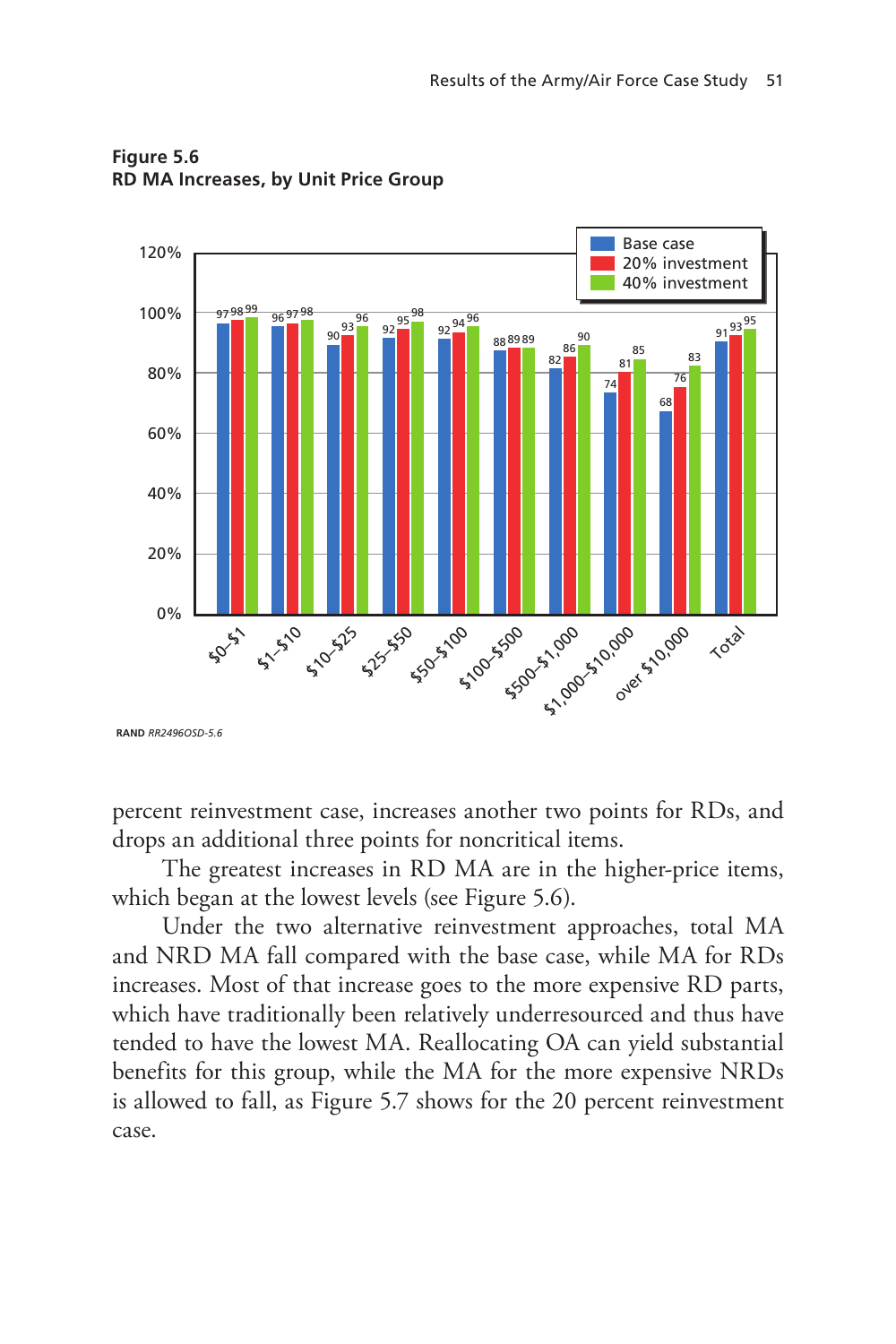



NOTE: Blue columns represent net MA change for readiness drivers in a given unit price group and red columns show net MA change for non-readiness drivers in a given unit price group. Absence of a column means there was zero net change in MA between the base case and the 20% reinvestment case. **RAND** *RR2496OSD-5.7*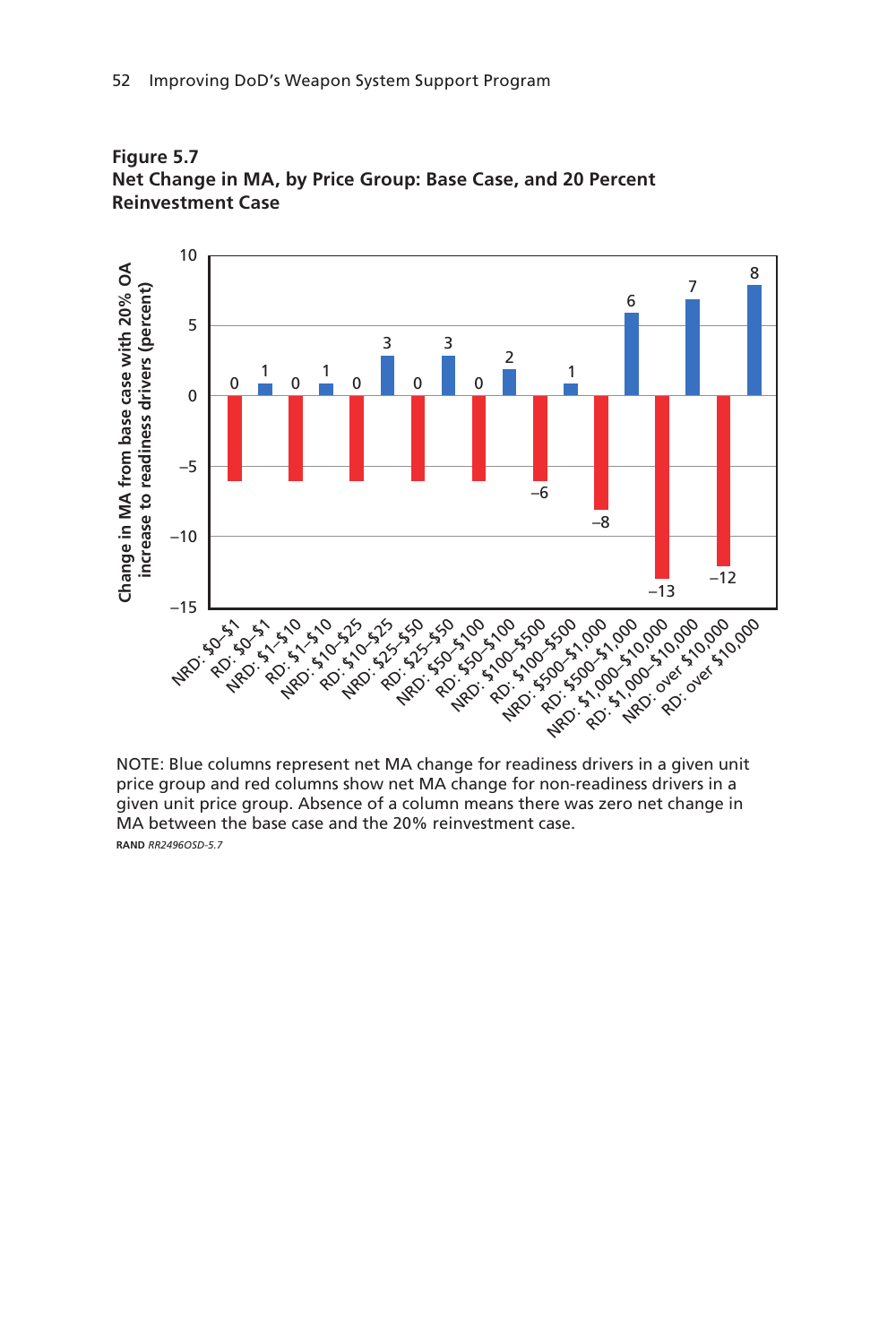### **Moving Toward a Revamped WSSP Using Critical Readiness Drivers**

In 1994 DLA and the armed services rejected the idea that the number of items in the WSSP should be reduced, even as the program failed to deliver higher MA for WSSP items. Now the program is even larger—at least in terms of systems and parts included—and it continues to offer no meaningful support benefit for items in it deemed most critical; indeed, the parts deemed most critical account for almost two-thirds of everything DLA issues. But even if the WSSP *did* provide higher MA for high-priority WSSP NIINs, it is far from certain that the services would see a readiness benefit. As we show in this report, there is no necessary connection between a NIIN being in the WSSP (and having a high criticality score) and being an actual driver of weapon system readiness, as evidenced by field repairs.

Making the WSSP a program that successfully supports critical weapon system readiness, as argued here, requires two actions:

1. **The services should revise their method for determining critical RDs, with the almost certain implication that the list will be far smaller than that currently provided to DLA.** In other words, they must reverse the position they (along with DLA) took in 1994 that the group of participating NIINs should not be reduced. Concomitant with that, the services (and especially the Air Force) need to make their lists of critical weapon systems (and especially the highest-priority systems)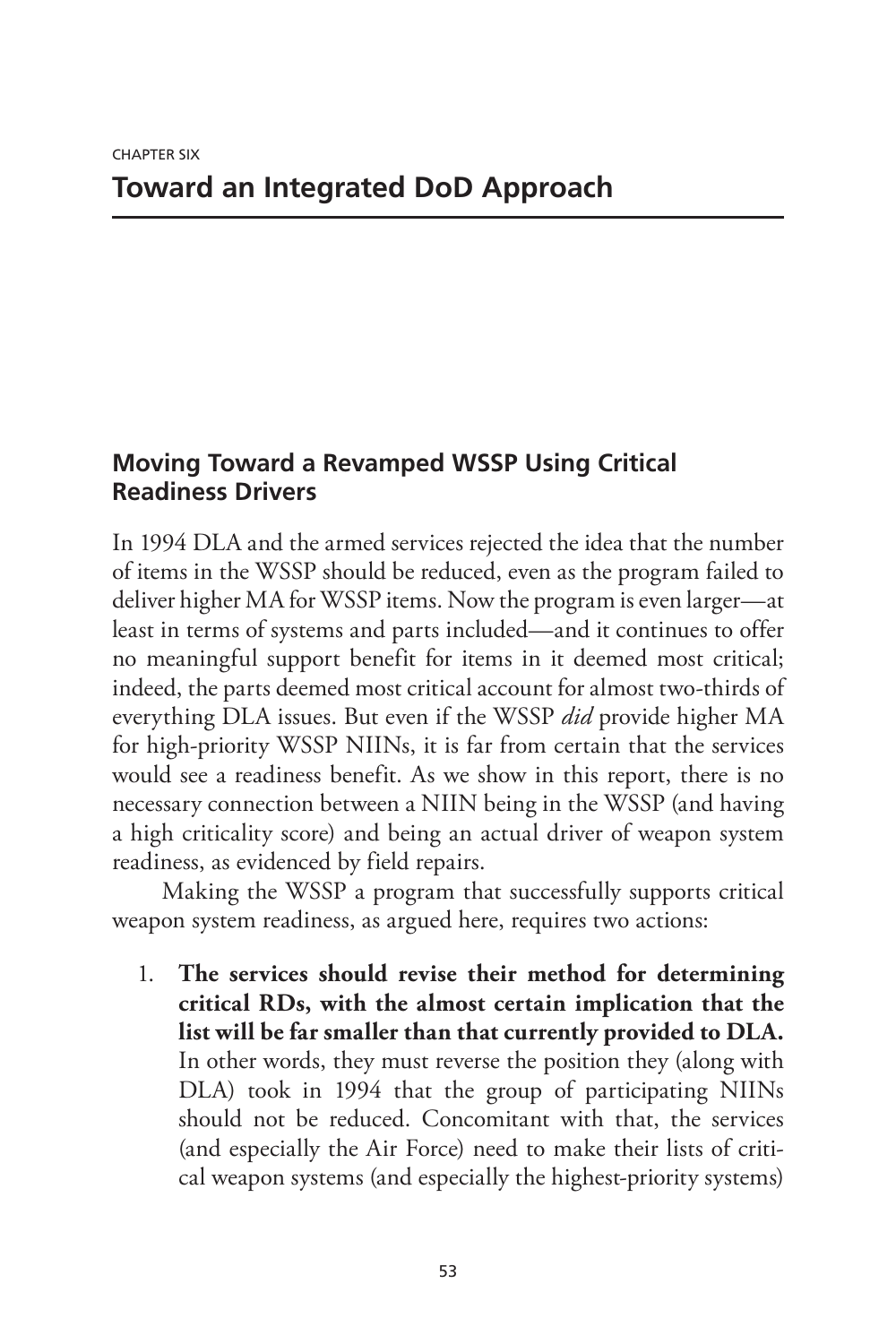as stable as possible given operational requirements to avoid churn in NIIN management and ensure that critical NIINs can achieve and maintain high MA. The services will have to develop and defend their new methodologies to all stakeholders in the WSSP. Currently, there are wide differences among the number of high-priority WSSP NIINs offered by the services (see Table 2.7). This has not mattered greatly, as DLA has not made significant investment decisions based on those inputs, but if DLA changes its investment approach, those differences might matter a great deal. To avoid undermining the value of the program, all WSSP participants must make efforts to avoid even the appearance of "gaming the system" to inflate the number of parts needing increased investment. The methodologies used must be transparent, understandable, and defensible to all parties in the program.

2. **DLA must adopt a procurement strategy that prioritizes investment in these critical RD parts.** Assuming no new investment resources, that means that DLA (and the services) must accept that *lower-priority* items will necessarily see lower MA. It also means that DoD as a whole must accept "less efficient" MA results from an aggregate, enterprise-wide point of view. When enterprise-wide MA goals are set, reported on, and reacted to, investment will tend to flow to cheaper items that deliver more MA for the investment dollar. Targeting RDs (as reported here) would free up resources to allow more investment to more expensive over cheaper items. This will result in a lower enterprise-wide level of MA. However, it will yield a higher MA for those critical RDs. DLA will need to justify the level of performance it achieves internally, to the services, and to other interested parties and will likely have to differentiate reports on MA to highlight how it is achieving performance goals for targeted populations like RDs.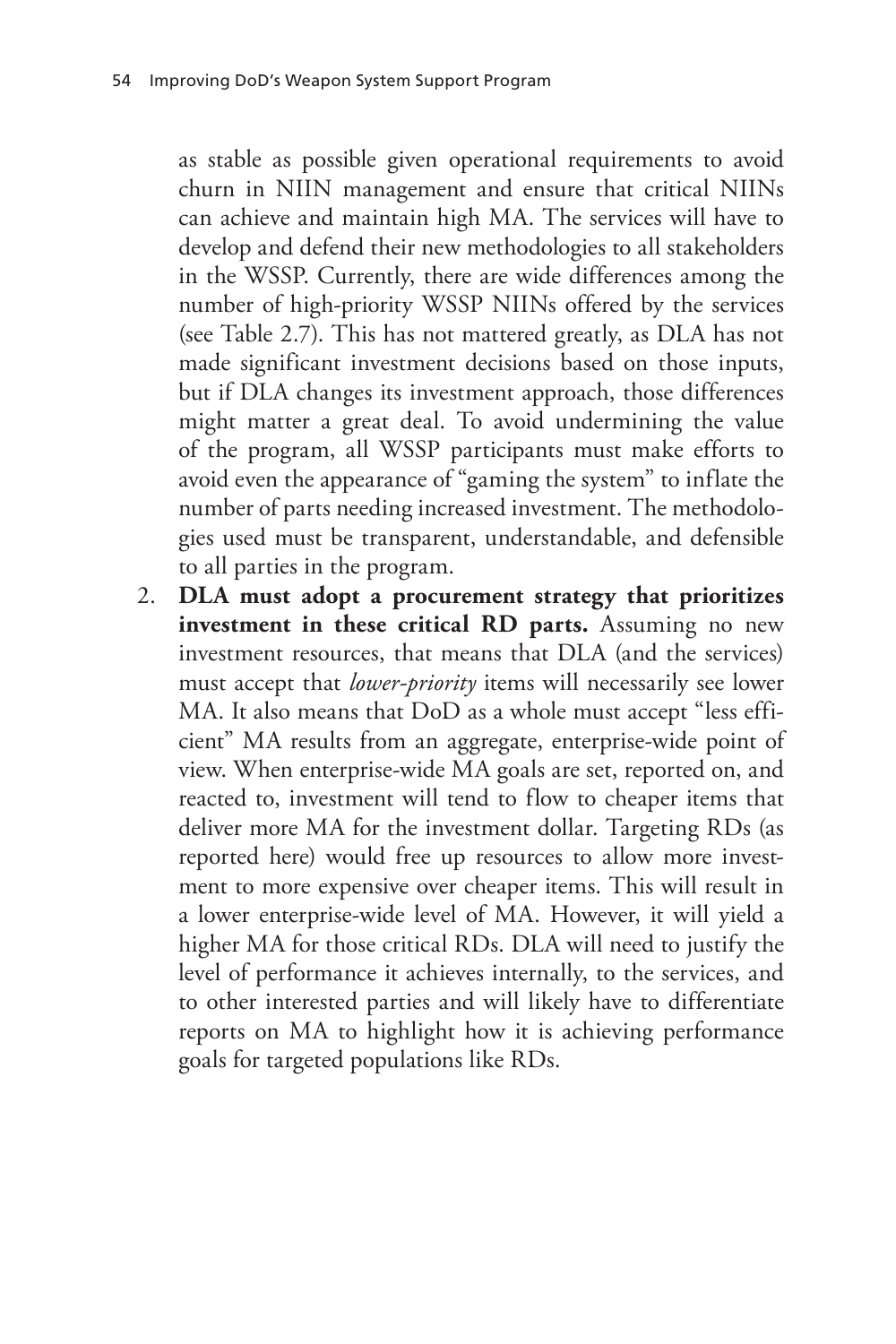## **From Proof of Concept to an Implemented System**

Developing agreed-upon methods for generating lists of critical RDs is key to improving the WSSP and building consensus for its outcomes. While the services are ultimately responsible for producing these new approaches, this report has presented examples of how that might be done and what challenges will be involved.

The key to the method presented here is to use field-level data reflecting the experience of flight line and motor pool mechanics responsible for achieving maximum readiness of unit equipment. These data need to be stored and archived in accessible databases, allowing for analysis of frequency and criticality and useful for building efficient critical RD NIIN lists. By "efficient" lists we mean that the underlying methodology must seek to identify the minimal number of critical RDs that provide the maximum impact on readiness. As discussed in Chapter Three, we sought out the smallest number of NIINs that made up at least 50 percent of all deadlining actions. In addition, each NIIN so identified had to contribute a sizable number of deadlining actions for the weapon system it was associated with. Lastly, deadlining actions had to exceed a minimum percentage of total requisitions made by the service for the particular NIIN.

Such a methodology already exists in a very mature form for Army ground systems and is currently used to prioritize stocking in brigadelevel supply support activities (Girardini, Lackey, and Peltz, 2007). This methodology was enabled through the development of a new way of capturing critical deadlining part information into the EDA system (Peltz et al., 2002). (As noted, however, this is a very mature system for Army ground systems; a similar approach for aviation is still under development.)

The Air Force also maintains detailed histories of deadlining parts requests, or MICAPs, and historical MICAP information is archived in the LIMS–EV. While the Air Force does not yet use this information to stock at the base level, RAND applied logic to MICAP data similar to that used by the Army as part of this proof of concept.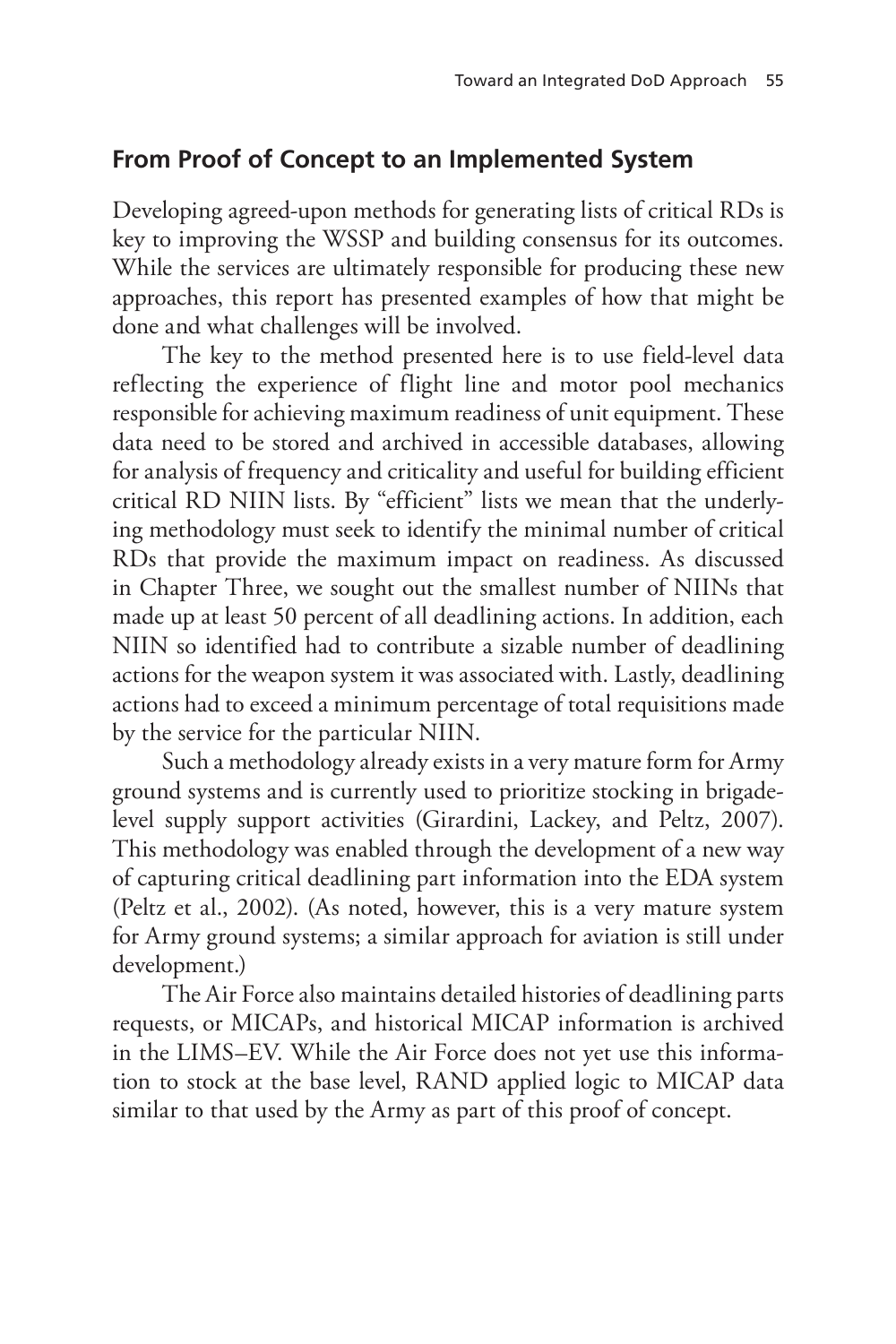With these two mature databases, and long-standing RAND experience in using them, the project team was able to develop a simulation model and execute the proof of concept analyses reported here.

Such a deep dive was not feasible under the constraints of our research agenda for the Navy and Marine Corps; similar work is yet to be done. A future list of Navy critical RDs will have to be especially pared down from its current WSSP population—which, as illustrated in Chapter Two, is especially large and dominates the entire DoD WSSP NIIN list (and indeed is a very large segment of everything DLA issues). The Navy's casualty report system may provide an effective way to categorize and rank critical RDs, along the lines presented here for Air Force and Army systems.<sup>1</sup> Work remains to be done for developing means for creating critical RD lists, although some work toward that goal has been done in the past.<sup>2</sup>

Developing and agreeing upon these new lists may take time, but progress toward improving the WSSP does not necessarily require complete and final development across all four services. Partial, phased implementation is possible. Because the Army methodology is the most mature, and the Air Force list could be compiled in a relatively short period of time, those services could submit new WSSP lists sooner rather than later, and these could be used to guide DLA investment decisions. That could be done as described in this report, where the investment base is the set of NIINs for which the two services dominate demand. Air Force and Army critical RD MA could be improved with no negative impact on Navy and Marine Corps demand. (Indeed, the same approach could be used for the Army independently if development of an Air Force list was delayed.) Ultimately, though, the new WSSP approach needs to be DoD-wide and must be based on critical RD NIIN lists (and the methodology underlying their selection) that will be seen as equitable, fair, and justifiable by all participants in the program.

<sup>&</sup>lt;sup>1</sup> See, for example, "Casualty Report (CASREP) System" (undated).

 $2$  For historical background on earlier Marine Corps efforts to identify critical RDs, see Fricker and Robbins (2000, esp. Appendix A, "Critical Repairs and the ERO Fill Rate").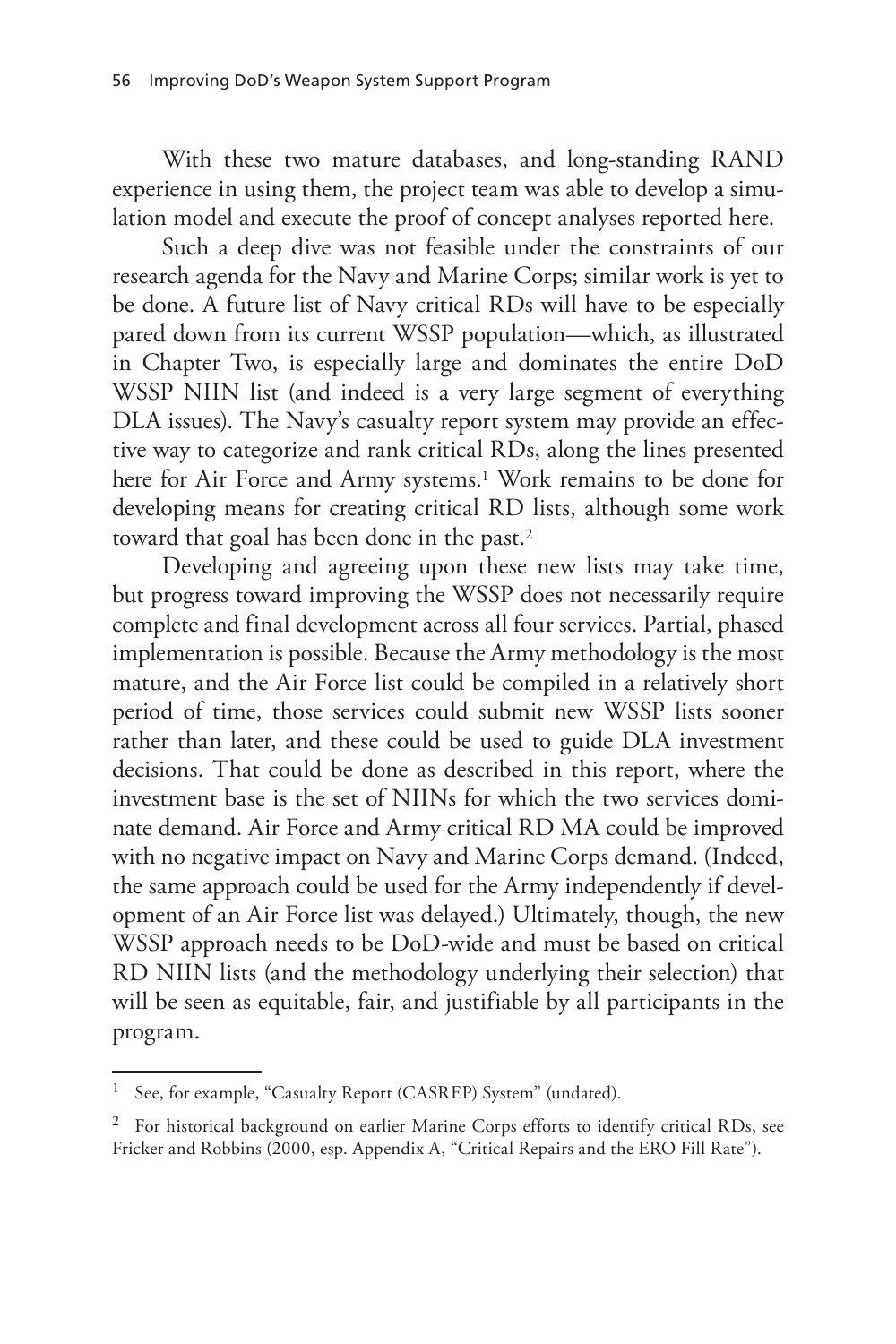#### **Summary and Conclusions**

The WSSP was established to provide guidance from the armed services to DLA for making investments aimed at prioritizing support for high-priority weapon systems. As has been documented in this report, the WSSP has not achieved that goal. The primary reason, as argued here, is the lack of the services' ability either to identify or communicate to DLA the relatively small sector of the repair part population that dominates readiness problems for their equipment. Instead, highpriority parts lists shared by the services with DLA tend to be inflated and, indeed, account for a large majority of *everything* DLA stores and issues. It is no surprise, then, that WSSP items, even those designated as being of high priority, are typically treated no differently from the run-of-the-mill materiel DLA manages, and generally show the same MA as anything else.

But the fact that the WSSP has not delivered higher MA for critical RDs does not mean that it is incapable of doing so. The Army already uses a critical RD approach to guide inventory stockage at its brigade-level supply support activities. The Air Force uses EXPRESS, the Execution and Prioritization of Repair Support System, to prioritize depot-level repair using MICAPs.1 The same logic, this report argues, can and should be used to guide a new approach to supporting the WSSP. The report has attempted to make several crucial points:

<sup>&</sup>lt;sup>1</sup> See Cook, Ausink, and Roll (2005).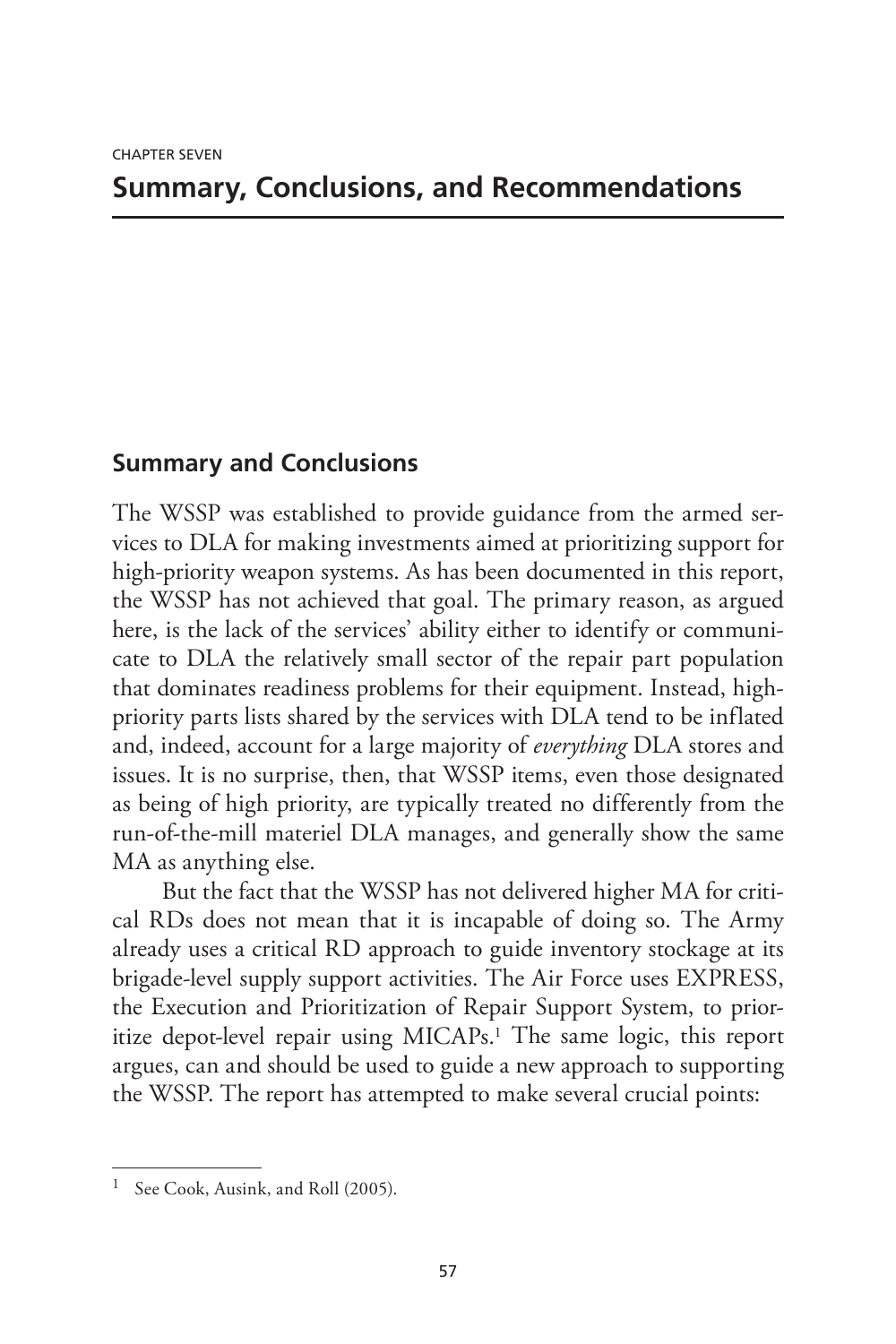- Identifying critical RD NIINs should be based on analysis of actual field-level maintenance data, and not on EC parameters typically assigned during weapon system acquisition (and not reexamined after fielding).
- To avoid creating parallel and confusing systems, the assignment of the EC should be modified over the course of the weapon system lifetime based on these field maintenance events.
- To maximize the value of the system, including any manual intervention, the list of critical RD NIINs should be limited, avoiding the inflation in number of NIINs submitted to the WSSP in order; for example, the critical list could be limited to the smallest number of NIINs that accounts for one-half of all deadlining actions. Ultimately, judgment will have to be used to develop the right level.
- Service critical RD NIIN lists need to be balanced enough to avoid overinvesting in one service's critical item list over those of other services; while current WSSP NIIN lists do show that imbalance, it has not mattered because DLA has not made investment decisions based on those lists; the goal, however, is to use the lists to make investments in the future, stressing the importance of ensuring that results are equitable.
- DLA should use these lists to guide decisions on investing OA in setting safety stock levels, and thus MA targets; this will necessarily result in less optimal aggregate MA as it will move OA investment from less critical and often cheaper items to more critical and often more expensive NIINs.
- As a result, overall MA for DLA-managed NIINs should decrease. This needs to be understood as a desirable outcome by all stakeholders, including the services, the Office of the Secretary of Defense (OSD), the Government Accountability Office, and Congress. DLA and OSD will need to be able to explain the approach and justify the results to external audiences.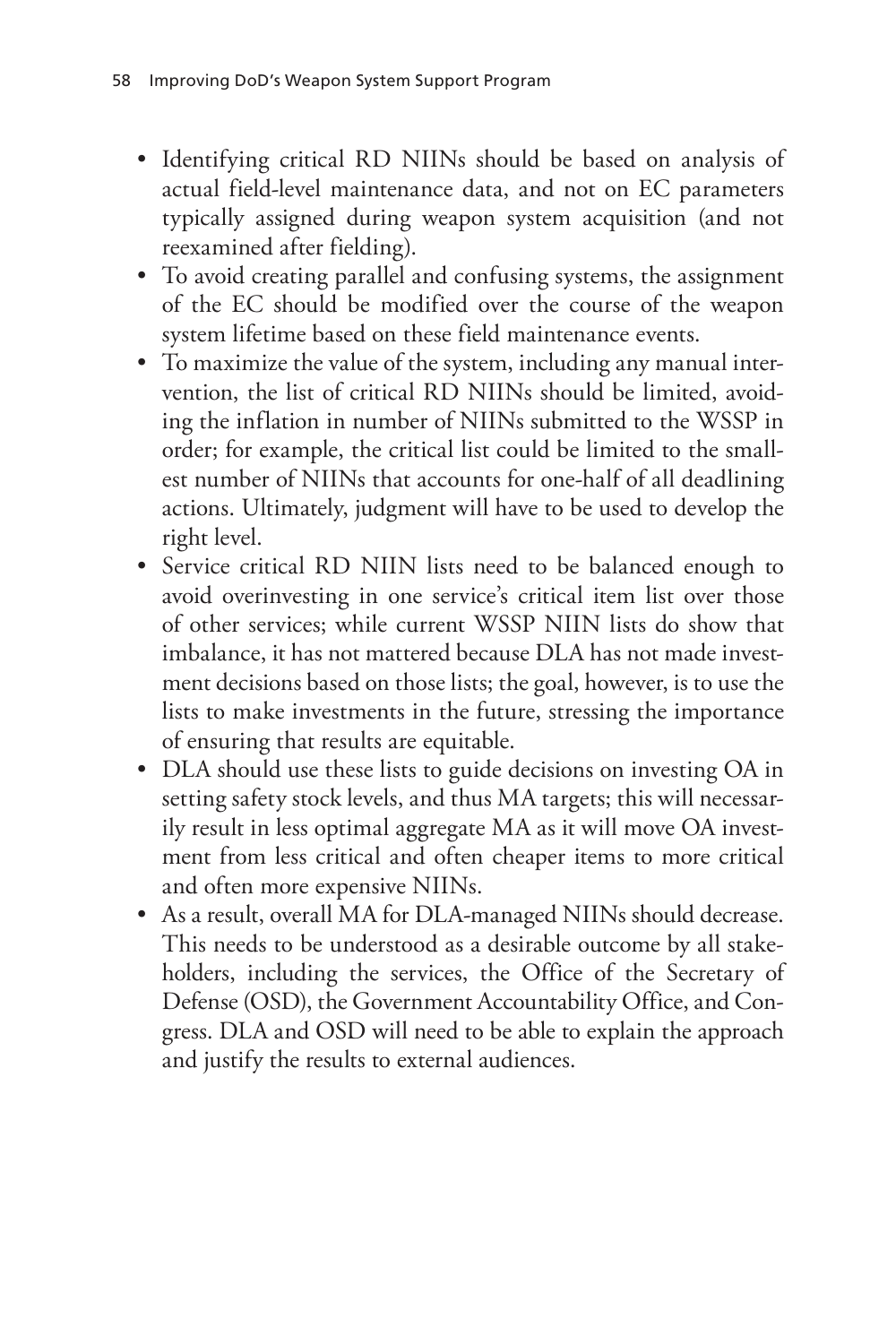## **Recommendations**

RAND offers the following recommendations for improving the WSSP:

#### **OSD Should Develop and Promulgate Policy Justifying and Providing for a New Approach to the WSSP**

Such policy should seek to reduce the overall population of highpriority NIINs in the WSSP, with means to be determined by each service, with justification for doing so provided. It should also set the terms for balancing the size of those populations across the services in order to achieve fair allocation of resources across all services.

#### **The Services Should Revise Their Approaches for Determining Critical RDs and Present Justifications for Those Approaches and the Resulting Lists**

Using field maintenance data, as described in this report, is one way to identify critical RDs. While the ultimate determination will be made by the services, they need to be aware that equitable allocation of resources will imply constraints on how large those lists can be or what they imply in terms of OA investment.

#### **The Services Should Seek to Make Minimal Changes in Their Assignment of System-Level Priority (or WSGCs) to Their Candidate Systems, and Should Review and Revise Their Critical RD NIIN Lists on a Regularly Scheduled Basis**

Because achieving higher MA may have long lead times, and because there may be substantial sunk costs when making these investments, it is important that the services limit the volatility in their WSGC assignments and the resultant turbulence that would be created in their critical RD lists. Alternatively, however, the services must ensure that the lists of critical RD NIINs are as up to date as possible, this means both adding NIINs that are becoming increasingly important for readiness (e.g., due to aging) and removing those that are no longer critical.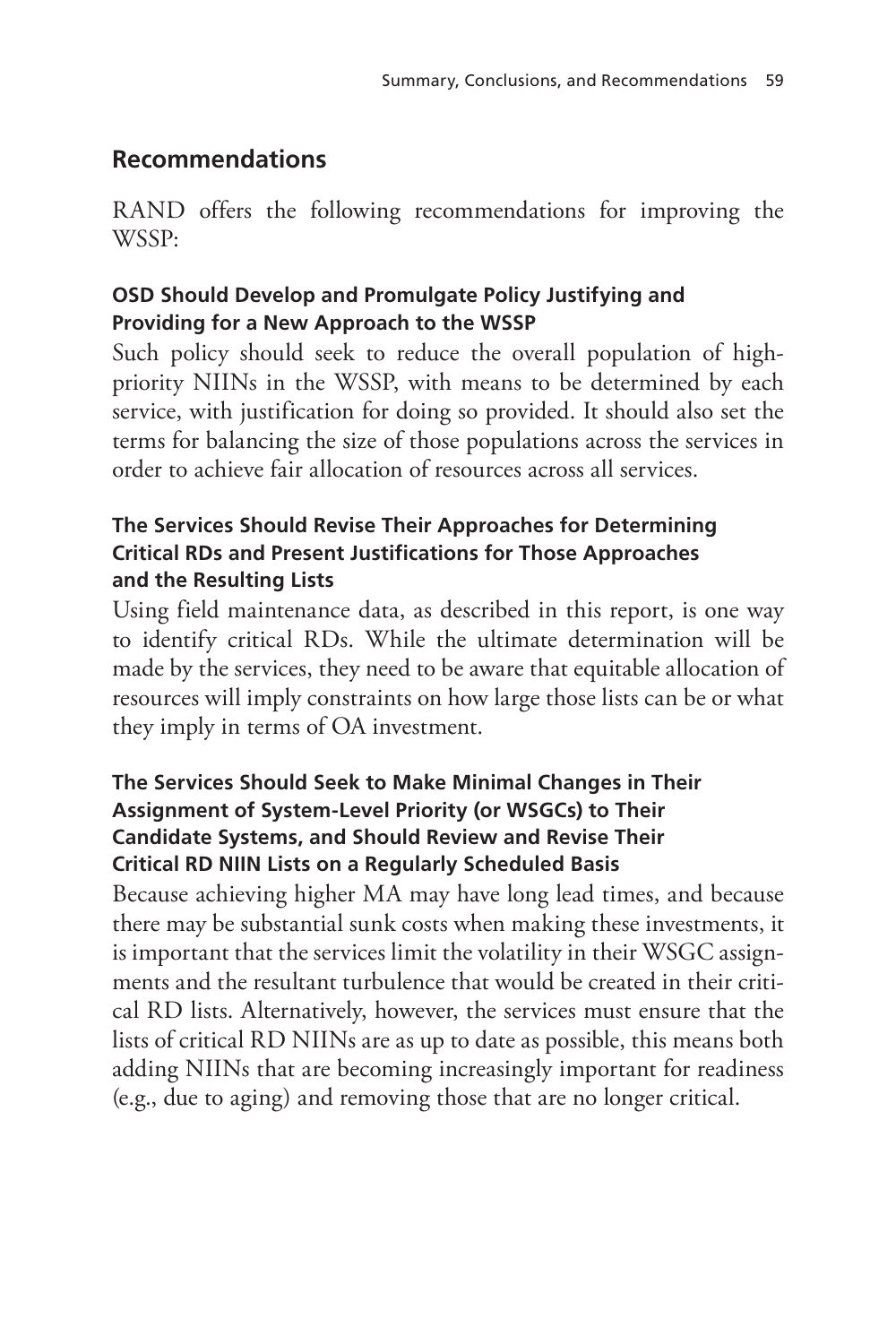#### **DLA Should Change Policies and Procedures to Ensure Maximum Reasonable Investment of OA in Critical RD Safety Stock, Thereby Achieving Higher MA for Those Items**

DLA should set target MA levels for the revised WSSP critical RD lists and allocate OA in order to achieve those targets, explicitly accepting lower MA for other items unless the overall budget is increased. Because aggregate MA is heavily influenced by the cheapest items (even if those items are not always the most important to driving readiness), DLA may need to establish explicit higher targets for more expensive NIINs, beyond what would be achieved through standard inventory management approaches.

#### **DLA Should Report MA Results Disaggregated into RD and NRD Populations, as Well as Overall MA; After Advisement, OSD (and Other Stakeholders) Should Concur with an Approach That Lowers Overall MA in Exchange for Higher RD MA**

OSD policy and required metrics, in particular, should reflect the revised investment strategy, and help support the disaggregated investment approach DLA would adopt under a new WSSP.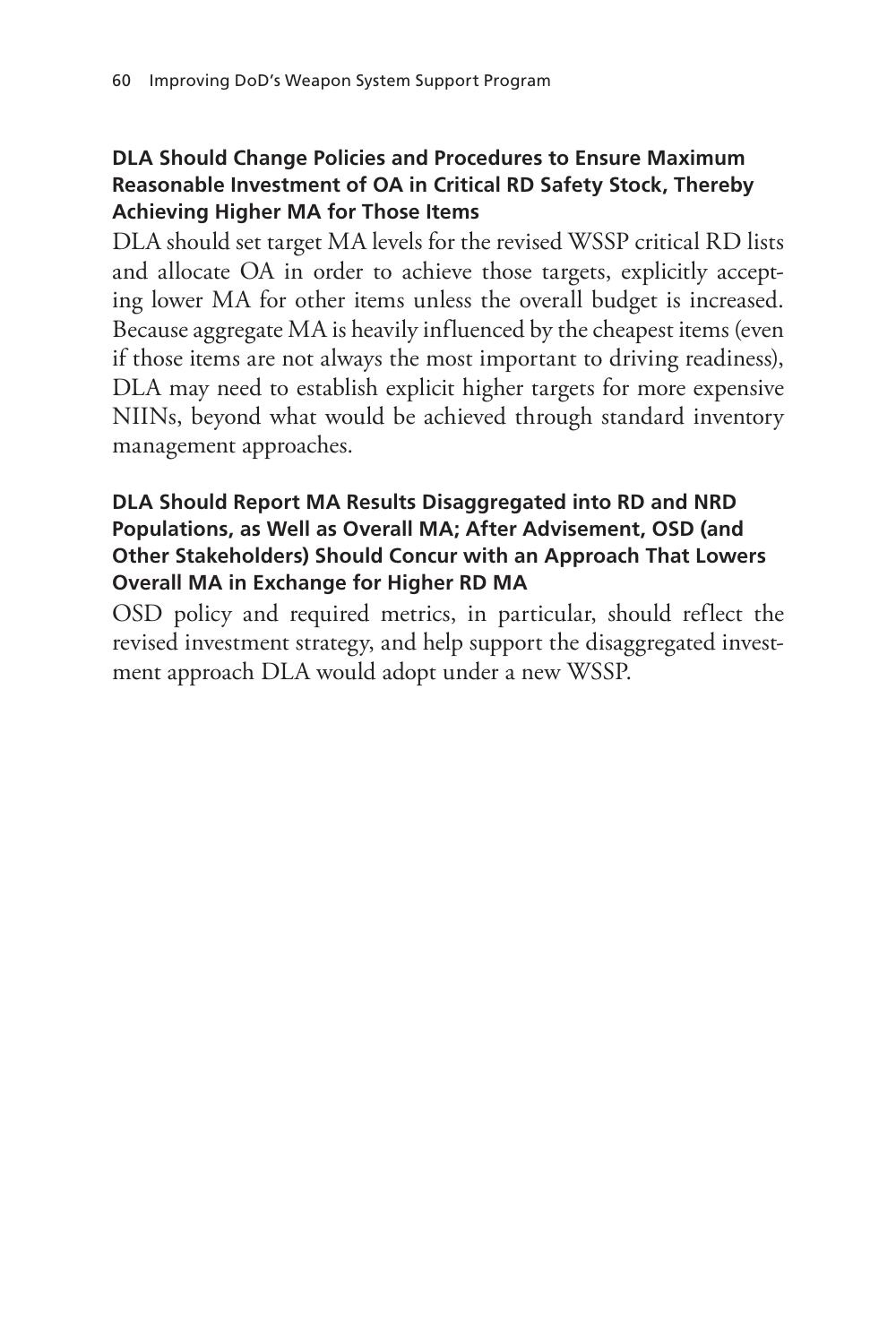The simulation is designed to support a proof of concept regarding the trade-off between RD and NRD investment allocation and MA. The simulation does not strive to replicate DLA's procurement logic, nor does is it intend to forecast actual MA as a function of investment allocation. The simulation's purpose is to explore the potential benefit from investment allocation trade-offs to help guide change in realworld strategy and policy.

Though we are not privy to the complete and highly complicated DLA replenishment logic, we quantify the empirical MA performance that the logic yields. In general, MA is very high for inexpensive NIINs and much lower for expensive NIINs, resulting in an overall unweighted MA of approximately 90 percent. The simulation is calibrated to mimic observed MA by unit price group and then used to model hypothetical investment scenarios.

There are three steps used to build and use the simulation for this purpose:

- 1. Create a computer simulation that models inventory, replenishment to DLA, and issues from DLA using observed DLA transaction data.
- 2. Calibrate the procurement logic in the simulation model to have the same MA results by unit price group, as displayed in Figures 4.2 and 4.3.
- 3. Simulate hypothetical changes in stock investment where increased investment in RD NIIN stock is decremented from NRD NIIN available procurement funds.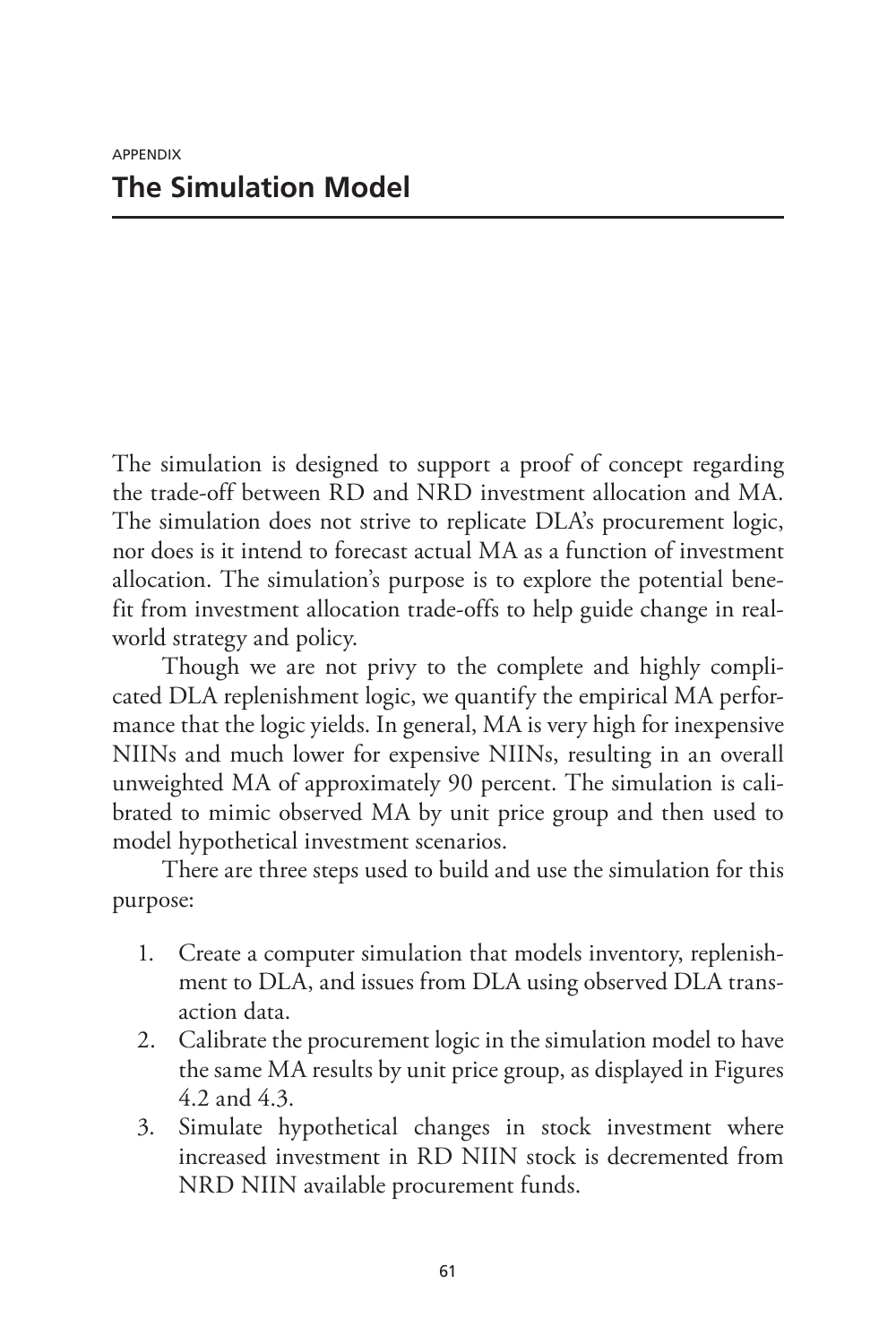Once calibrated (i.e., step 2), we run hypothetical scenarios where available funds for NRD replenishment is reallocated and instead used to increase safety stock of RDs (step 3). This has the effect of increasing MA for the RDs and decreasing MA for the NRDs. We express the reallocation value as a percentage of the annual RD demand. Specifically, the following are the hypothetical scenarios that we simulate in which the dollar value relocated from NRD procurement funds to additional Readiness Driver RD safety stock is:

- A. 20 percent of the annual RD demand value
- B. 40 percent of the annual RD demand value.

For example, if RD annual demand value is \$500 million, then \$100 million is removed from the NRD OA and \$100 million is used for additional RD safety stock in scenario B (\$500 million × 20 percent  $= $100M$ ).

## **Simulation Mechanics and Assumptions**

The simulation is a stock-and-flow model that reflects replenishment logic, replenishment receipts, demands and issues, and stock levels.

#### **Data Input and Preparation**

The model uses the issues data for CY 2014 and CY 2015 from the DLA. Issues data are used instead of demand data because demand data have several complexities that go beyond the scope of the modeling. First, some of the demands are canceled for a variety of reasons that we did not deem necessary to model. Complexities include the following:

- customers no longer want certain items: back order durations are too long and the customers have obtained the parts through intraservice transfers
- if back orders exist, sometimes customers will submit multiple demands when, in fact, they only need one item
- some demands are partially filled given back orders and/or rationing due to low on-hand quantities.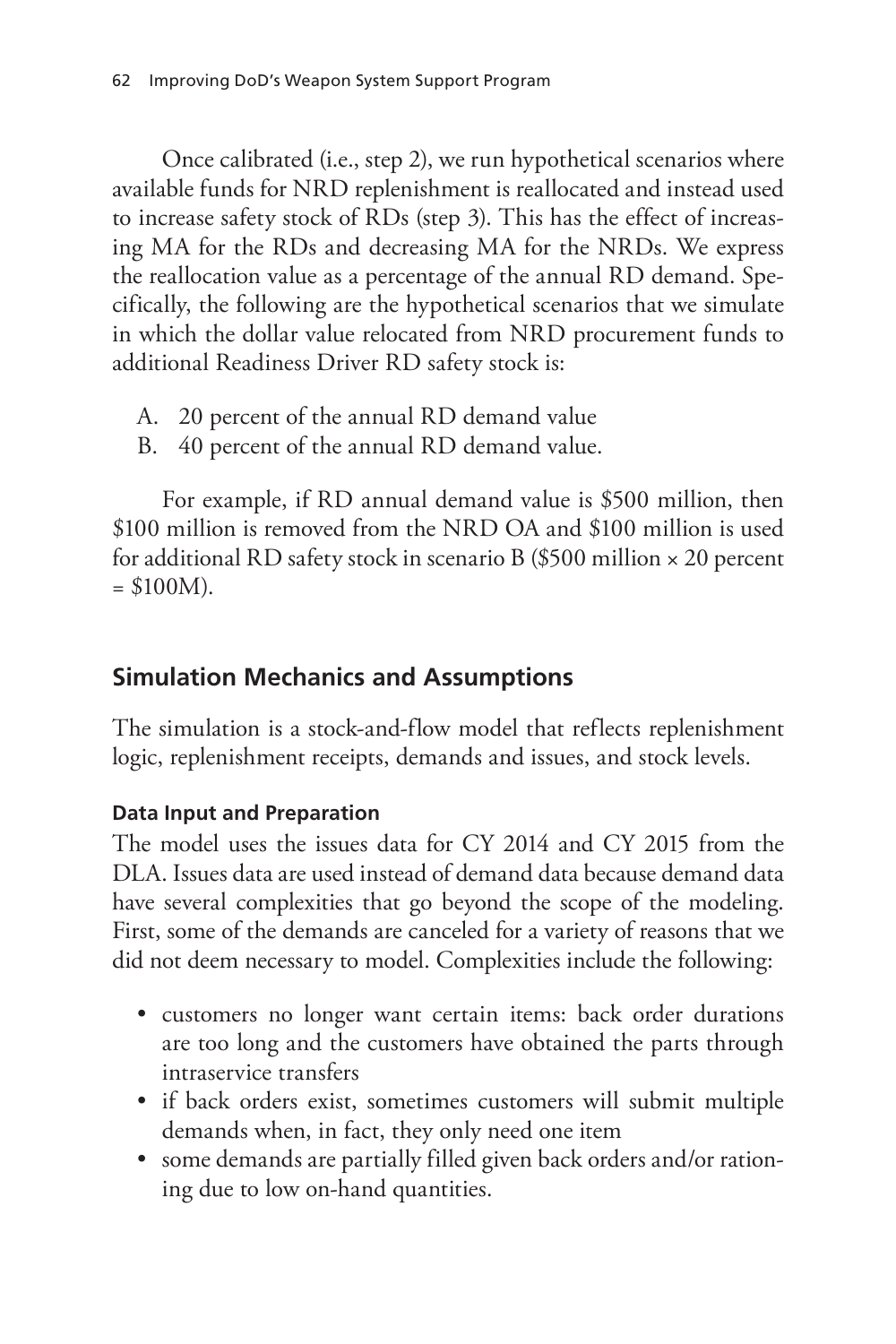All of these complexities are complicating factors that are difficult to model and can obscure the steady-state effects of investment strategies in this proof of concept. Therefore, we treat observed issues to customers as demands in the simulation model.

As input, we summarize the issues by week and sample the data, with replacement to be sampled again. This approach is similar to bootstrapping in statistics. The intent is not to simulate CY 2014 and CY 2015 issues in their exact sequence directly; the intent is to build a demand profile that is informed by CY 2014 and CY 2015 data but does not have the same sequence of demands. This is desirable in this proof of concept because we do not want the results to be unique to the particular CY 2014–CY 2015 sequence of demands but instead want the results to be based on a demand profile that resembles real-world data. Sampling with replacement provides that feature.

#### **Step 1: Model Creation and Assumptions**

The simulation models the inflows, outflows, and stock levels by NIIN and calculates performance metrics. When the stock levels are reviewed in the model, then the procurement logic decides how much to procure from vendors and submits a replenishment request. Given a PALT, the replenishment is observed and the stock is increased by the replenishment quantity. If stock is available and a demand event occurs in the simulation, the simulation will issue stock to customers, thus decreasing stock on hand. As the simulation time advances, the model keeps track of performance metrics, including the number of filled demands, due out quantities, demand quantities, and replenishment request quantities. These metrics allow postprocessing that calculates summary statistics about model performance, including MA by NIIN and unit price group.

Assumptions are necessary and are made regarding procurement logic and replenishment. We do not have visibility into DLA's procurement decisionmaking and logic and, therefore, must assume a reasonable replenishment logic to perform this proof of concept.<sup>1</sup> We assume

 $1$  If this effort were intended to be more than a proof of concept where actual performance changes were predicted based on procurement logic changes, then a thorough modeling of DLA's logic would be necessary.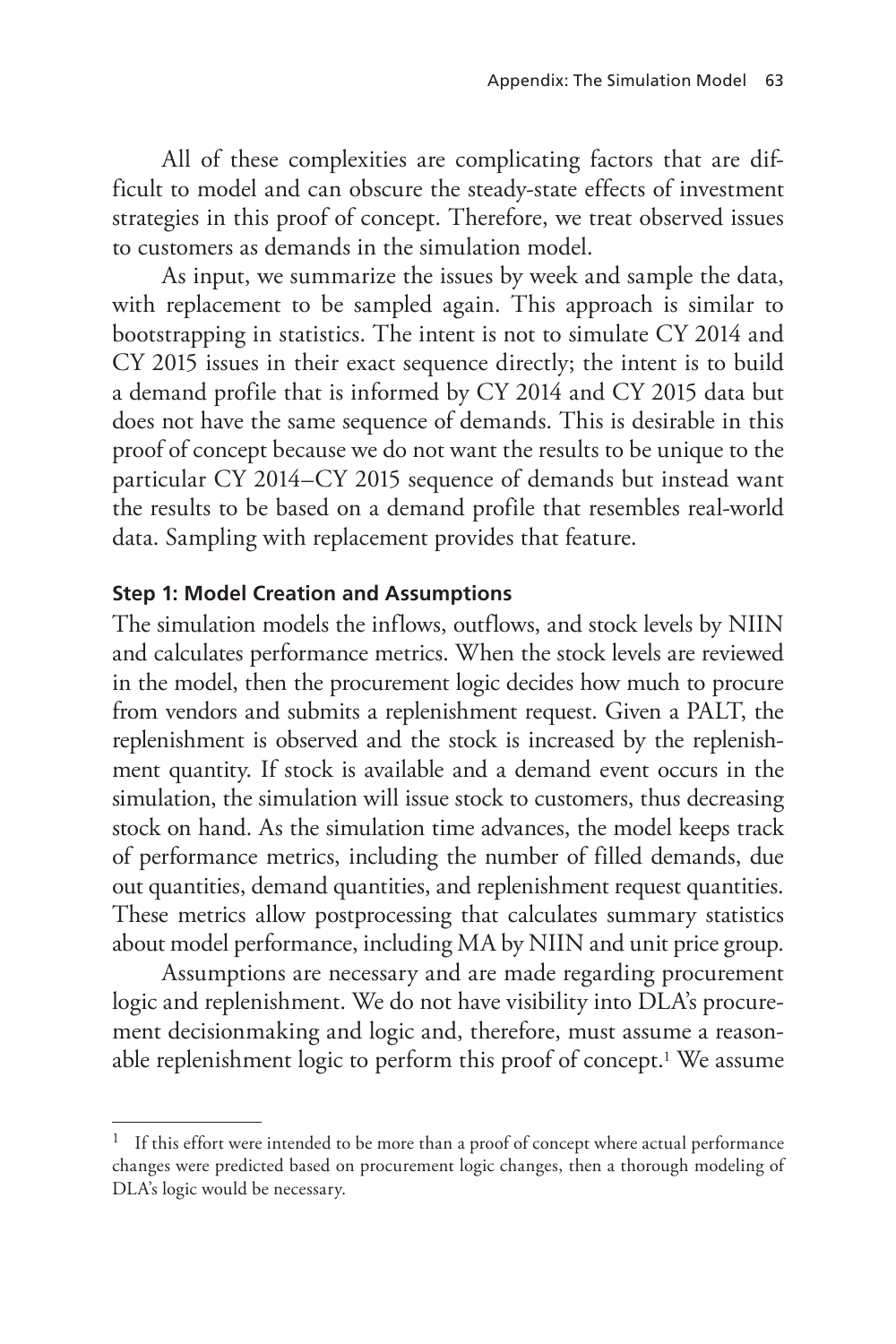an order-up-to policy with periodic review, a common ordering policy in practice and in inventory theory. In this policy the replenishment request quantity is the difference between an RO target and the current IP, where the IP is the sum of the quantity on hand and the difference of the due-in and due-out quantities (i.e., replenishment quantity  $=$  RO – [on hand + (due in – due out)]). We assume that the replenishment request quantity is decided each week in the simulation.<sup>2</sup>

The simulation time step is one week and the procurement logic is executed at the beginning of each week. A week was selected to make the model more tractable to run (as compared to daily or hourly time steps) and it seems reasonable to the research team that the inventory positions are reviewed at least once a week.

Each week the simulation would execute the following logic for each NIIN in each simulated week:

1. If the IP (on-hand quantity + due-in quantity – due-out quantity) is less than the RO, then it records a replenishment request for the difference between the RO and IP to arrive after a PALT lead time has passed in the simulation. Equation (X.1) shows inventory position calculation, and Equation (X.2) shows the order quantity, where order quantity is *Q*, the RO is *R*, inventory position is *I*, on-hand quantity is *O*, due-in quantity is  $D_p$ , and due-out quantity is  $D_{\scriptstyle O}$ .<sup>3</sup>

$$
I = O + D_I + D_O \tag{X.1}
$$

$$
Q = R - I = R - (O + D_1 - D_0)
$$
 (X.2)

- 2. Increase the on-hand quantity by the quantity that was due in for the week.
- 3. Decrement the on-hand quantity by the quantity that was demanded in the week. The simulation allows the on-hand

 $2$  In actual practice, DLA considers replenishment decisions in real time depending on the OA, on-hand quantities, and priorities, among other attributes.

 $3$  If the order quantity calculation is negative, then no order is placed.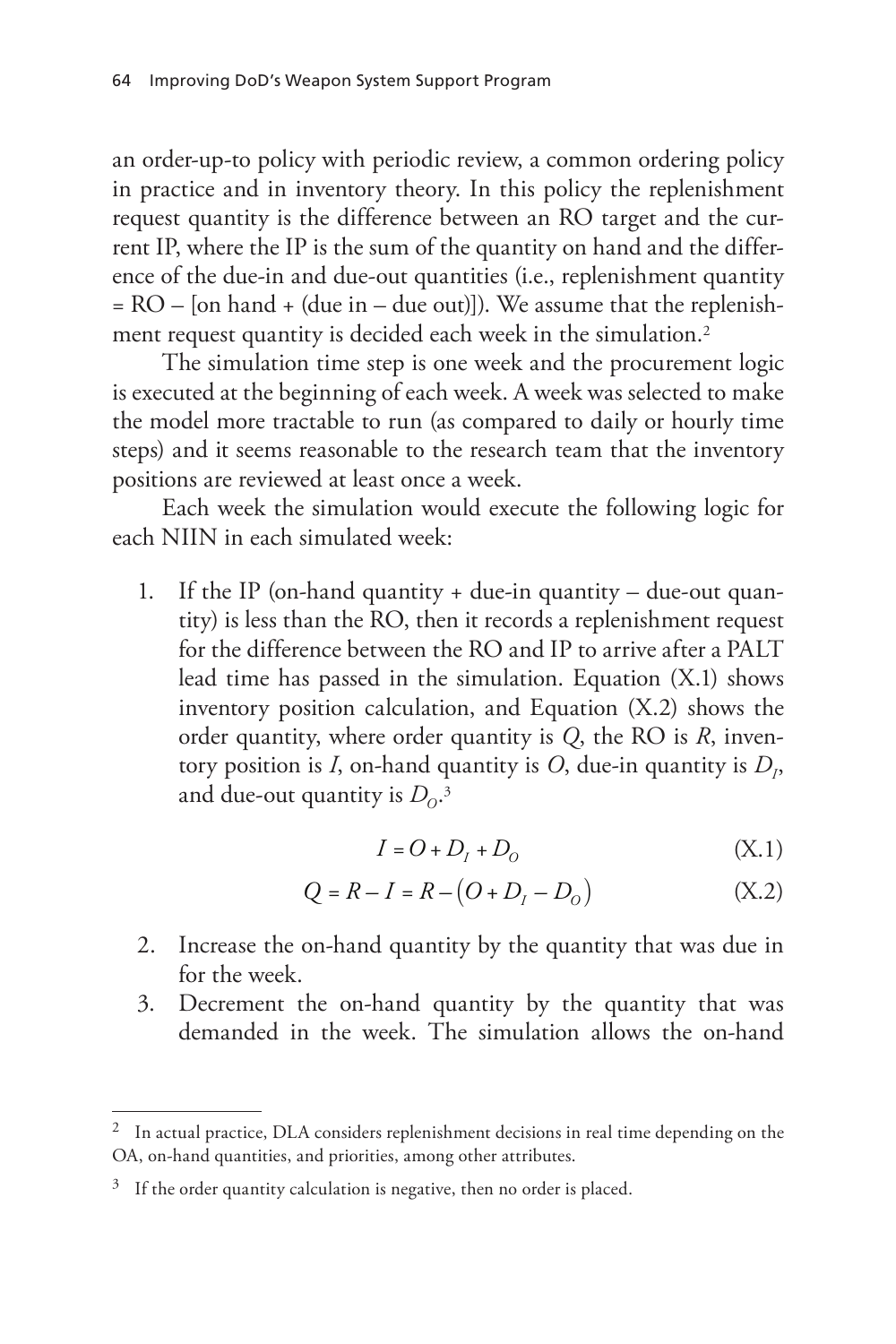quantity value to be less than 0 in order to capture quantities due out.

4. Record the quantity that was immediately available and could be filled.

In the simulation, we make assumptions so that the model performance is that of a steady-state system rather than the transient short-term effects of the current system if investments are allocated. The goal is to demonstrate this proof of concept in the steady state and not as a function of current actual on-hand or vendor capabilities. The transient effects that are intentionally excluded are the effects on MA due to current on-hand quantity, current vendor on-hand quantity, production capabilities, and back order status. Therefore, we start the simulation on-hand quantity at the RO and progress in simulation time such that the inventory on-hand quantity reaches a steady state; then we start collecting performance statistics. This removes any transient effect of the on-hand starting quantity. Depending on the vendor on-hand quantity, production capabilities, and back order status, the PALT can and does change over time. Given that the vendors' effect is beyond the scope of this research and our desire is to not confound the vendors' effect on MA with the investment effect, in this proof of concept we assume a universal 26-week PALT. We then simulate the first 52 weeks and discard the performance so the simulated onhand quantity can reach a steady state before performance statistics are captured.

#### **Step 2: Calibrating the Model**

Before running hypothetical investment scenarios, it is necessary to calibrate the model so that its performance reflects reality. As mentioned, we do not model DLA's full procurement logic because of its complexity. However, we can and do calibrate the model such that the assumed order-up-to policy has a simulated MA performance that mimics reality by unit price group. To calibrate, we adjust the ROs for each unit price group such that the simulated MA for each is approximately equivalent to the actual observed MA. This calibration is performed iteratively where simulated MAs are calculated and then ROs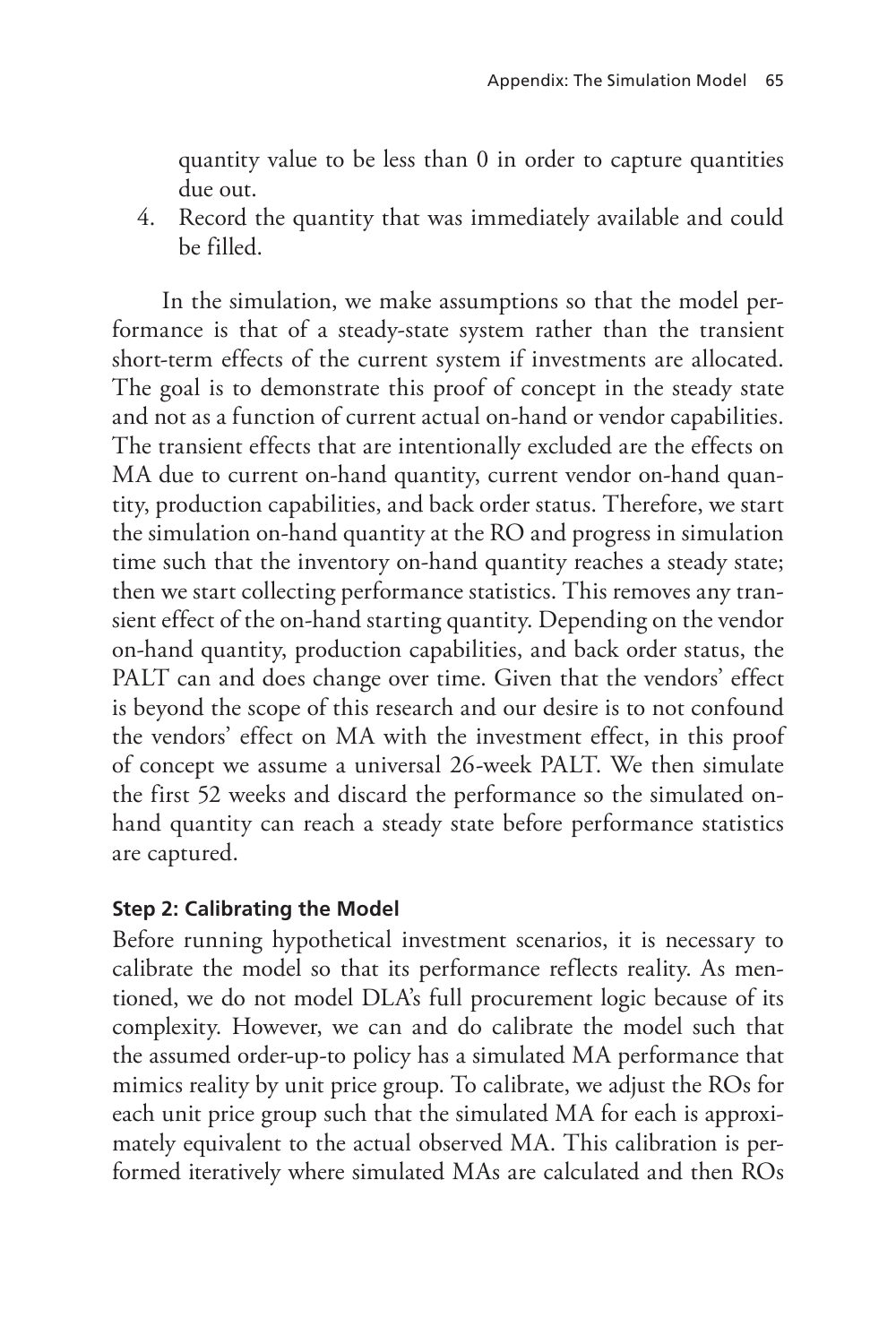are adjusted repeatedly until the simulated MA is similar to that of the observed MA.

It is important to calibrate such that the starting point for the hypothetical scenarios at least has similar performance to reality. The hypothetical scenarios are naturally an extrapolation from the calibration but are defined to progressively extrapolate from the calibration to simulate the MA performance.

Calibration is conducted by adjusting the ROs so that the simulated MA is similar to that of the empirical MA. We do not do this at the NIIN level, but we adjust the ROs for all NIINs within a unit price group as a multiple of each NIIN's weekly demand standard deviation. As a starting point, we assume the demand has a theoretical Gamma probability distribution to calculate the percentile that corresponds to the target MA in each unit price group. We then add multiples of the weekly demand standard deviation and simulate so that the simulated MA is near the observed MA for the unit price group. Equation (X.3) shows how the RO starting point is estimated based on the theoretical Gamma probability distribution, where  $R_0$  represents the starting point. In Equation (X.3),  $p$  is the target MA (e.g., 0.95 for unit price group <\$1) and the integral is the cumulative distribution of the Gamma distribution.4 The *argmin* finds the cumulative distribution point (*y*) such that the cumulative distribution is equal to the target MA (*p*). In the integral,  $\hat{\theta}$  and  $\hat{k}$  are distribution parameter estimates from the sample weekly demand average  $(\bar{x})$  and standard deviation ( *ˆs* ), where Equation (X.4) shows the relationships between the parameter estimates and the sample average and standard deviation.

$$
R_0 = \operatorname{argmin}_y \left( p - \int_0^y \frac{1}{\hat{\theta}^k \Gamma(\hat{k})} x^{\hat{k}-1} e^{-x/\hat{\theta}} dx \right) \tag{X.3}
$$

$$
\overline{x} = \hat{k}\hat{\theta} \text{ and } \hat{s}^2 = \hat{k}\hat{\theta}^2 \qquad (X.4)
$$

<sup>&</sup>lt;sup>4</sup> Γ in Equation (X.3) is the gamma function, which is defined as  $\Gamma(x) = \int_0^\infty t^{(x-1)} e^{(-t)} dt$ .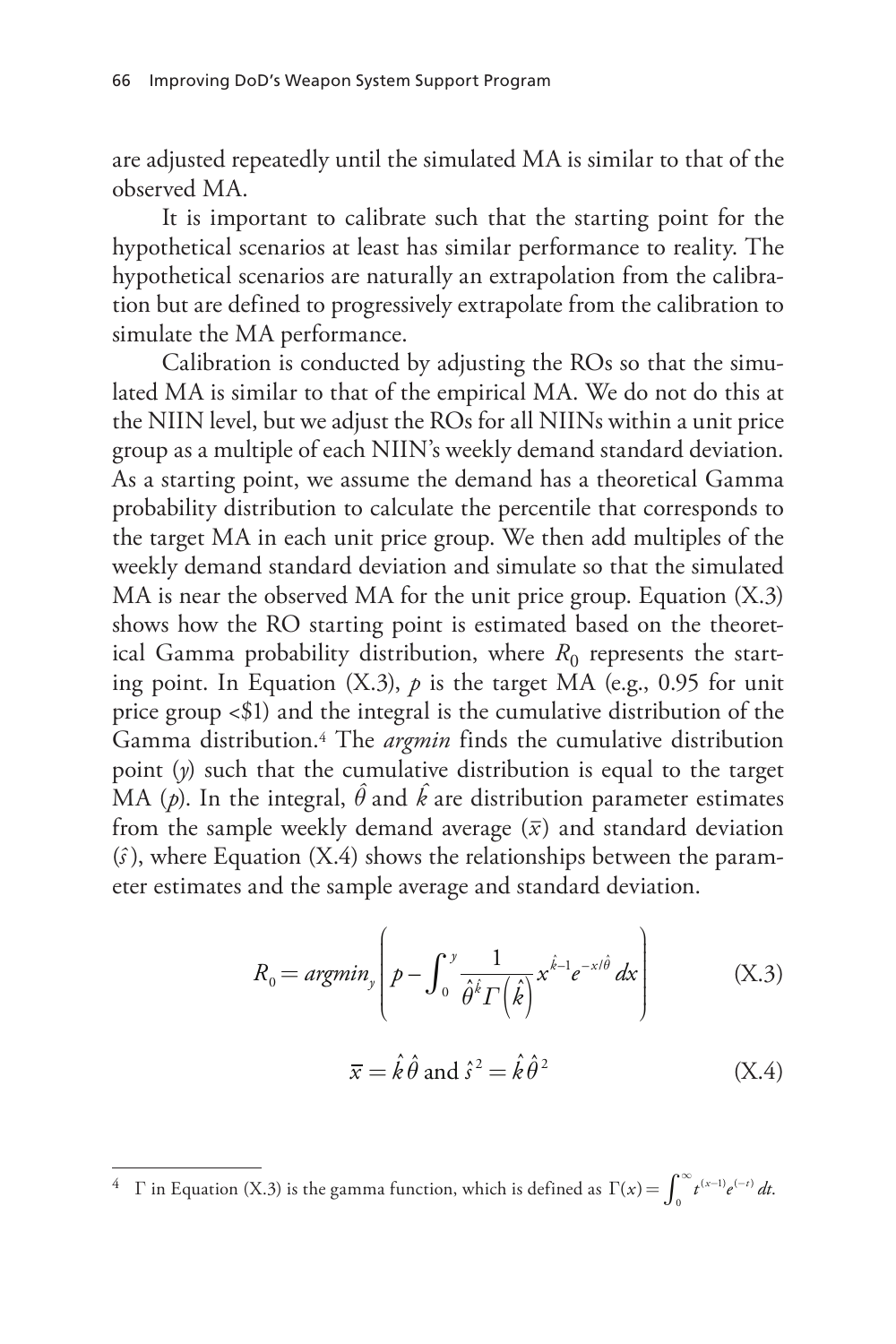$R_0$  is the starting point RO and is calculated for each NIIN. The multiples of the weekly standard deviation are added to the  $R_0$ , simulated against the sampled demand data, and a multiplication factor (*m*) that yields a simulated MA of near the target MA ( *p*) is found. The factor *m* is different for each unit price group and is one factor that is applied universally across all NIINs within each unit price group. Equation (X.5) shows the multiples of the weekly standard deviation added to the  $R_0$ .

$$
R = R_0 + m\hat{s} \tag{X.5}
$$

#### **Step 3: Modeling Hypothetical Investment Scenarios**

In the hypothetical scenarios where investments are diverted from NRD available procurement funds to RD safety stock, we implement a logic that decrements the former by the latter's stock value. For this purpose, we assume that the available procurement funds in the simulation for the NRD NIINs are the annual observed issue value for those NIINs; in other words, we assume that the available procurement funds are exactly equal to the issue value in the CY 2014– CY 2015 data. To maintain high MA for inexpensive NRD NIINs, we do not decrement procurement funds for NIINs below \$100. To do this, we calculate the RD investment value for each hypothetical scenario (i.e., 20 percent or 40 percent of the annual RD demand value). Then, for each unit price group, we calculate the NRD demand value as a proportion of total NRD demand value excluding those with unit price less than \$100. That proportion is used to allocate the NRD procurement funds decrement. For example, in the Army and Air Force simulation 20 percent additional investment scenario, the total RD safety stock investment is \$243 million. Additionally, the annual NRD procurement funds for unit price group \$25–\$50 is \$84 million and is 5 percent of the total NRD annual procurement value. Then 5 percent of the \$243 million will be decremented from the \$25–\$50 NRD procurement funds for net procurement funds of \$72M (i.e., \$84 million – 5 percent  $\times$  \$243 million; \$84 million – \$12 million = \$72 million).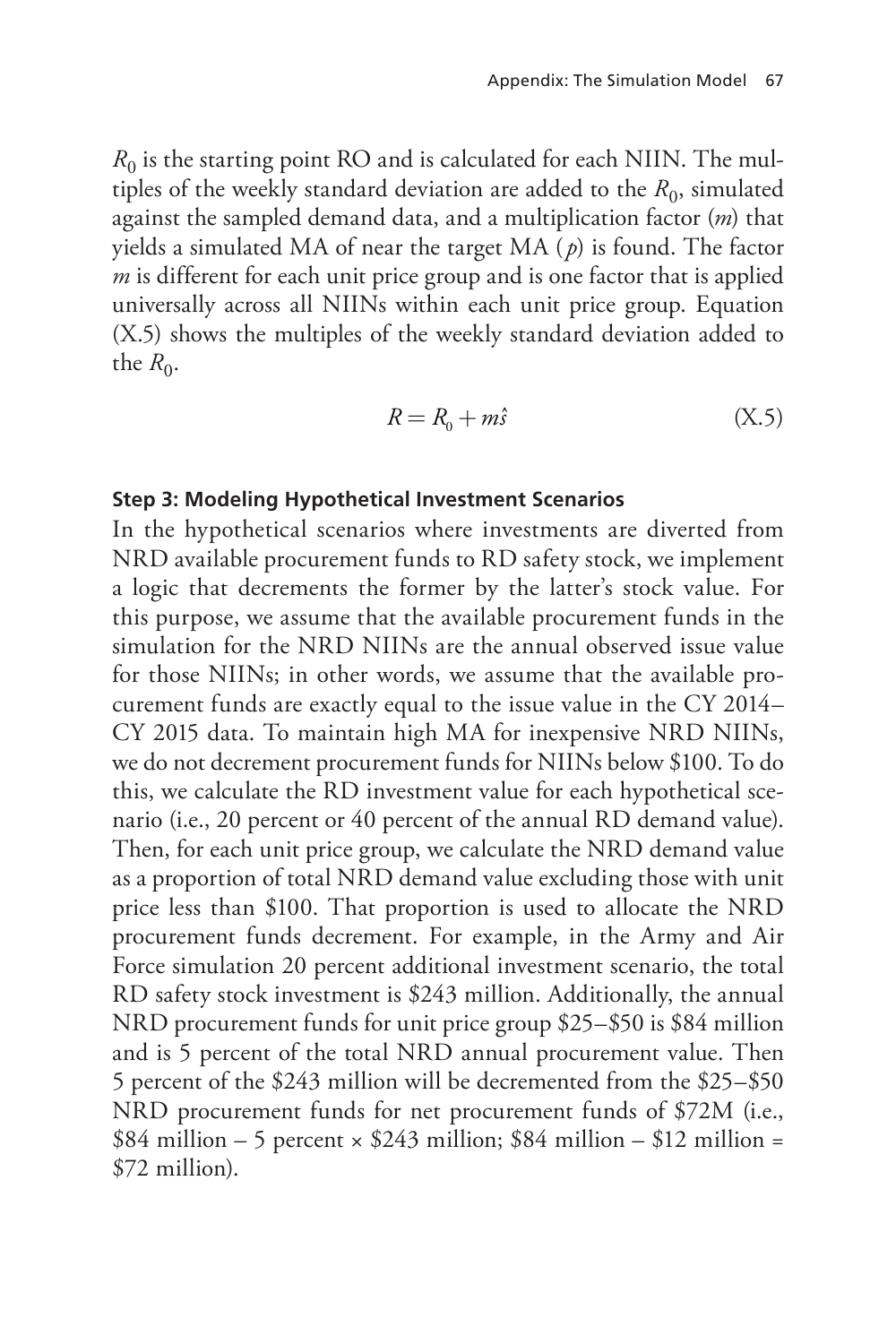The decrement of NRD procurement funds does not leave enough funds to fully replace demand in the hypothetical scenarios. Therefore, we developed logic to allocate the available procurement funds to the NIINs that need the most procurement value within each unit price band each simulated week. This construct has the important attribute that every NIIN within each category will continue to be procured throughout the simulation because if a NIIN is not procured for a few weeks, it will rise in priority as demands continue and the desired procurement value continues to increase.

For example, suppose the desired procurement quantity is 5 for NIIN A, with a unit price of \$10, and 2 for NIIN B, with a unit price of \$20. Then the desired procurement value for NIIN A is \$50 and NIIN B is \$40. Therefore, NIIN A has a higher procurement priority according to this logic. Now suppose that there is only enough available procurement value to procure NIIN A for \$50. In this case, NIIN A is procured and NIIN B is not procured in this simulated week. At this point, the desired procurement value is \$0 for NIIN A (it was procured in this simulated week) and \$40 for NIIN B (it was not procured in this week). In the next week, we see no demand for NIIN A, and two more demands for NIIN B, increasing their desired procurement to \$80. At this time, NIIN B has a higher priority over NIIN A because NIIN B's desired procurement value is \$80 and NIIN A's desired procurement value is \$0. This approach prevents NIINs from continually being neglected each week.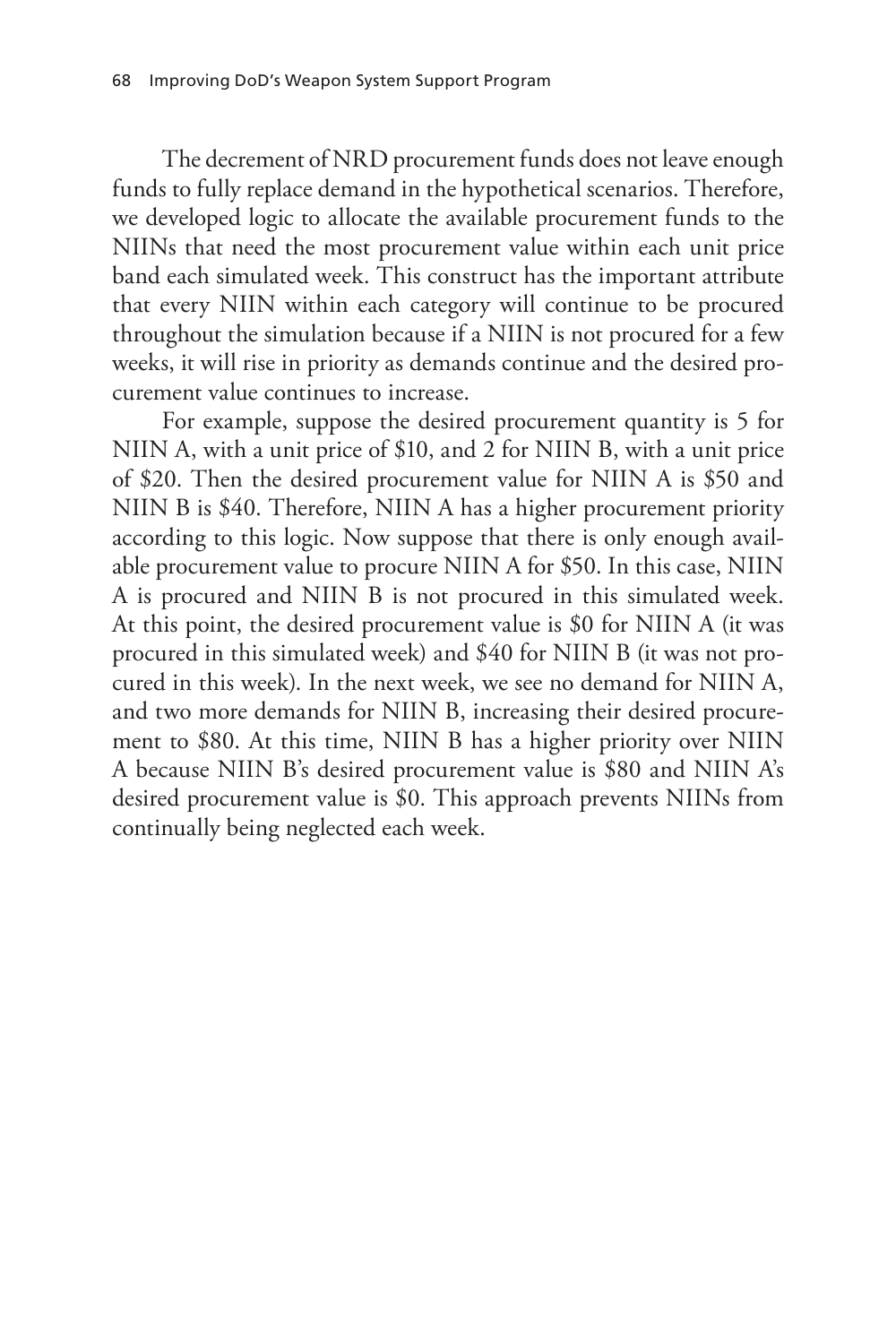"Casualty Report (CASREP) System," Integrated Publishing, undated. As of July 17, 2018: <http://www.tpub.com/gunners/274.htm>

Cook, Cynthia R., John A. Ausink, and Charles Robert Roll, Jr., *Rethinking How the Air Force Views Sustainment Surge*, Santa Monica, Calif.: RAND Corporation, MG-372-AF, 2005. As of July 17, 2018: <https://www.rand.org/pubs/monographs/MG372.html>

Defense Logistics Agency, *DLA Weapons Systems Support Program*, DLA Regulation 4140.38, Fort Belvoir, Va., June 9, 1989.

———, *DLA Retail Supply Chain Materiel Management Policy*, DLA Instruction 4140.08, Fort Belvoir, Va., March 11, 2015. As of July 17, 2018: [http://www.dla.mil/Portals/104/Documents/J5StrategicPlansPolicy](http://www.dla.mil/Portals/104/Documents/J5StrategicPlansPolicy/PublicIssuances/i4140.08.pdf) /PublicIssuances/i4140.08.pdf

———, *Annual Financial Report: Fiscal Year (Unaudited) 2016*, Fort Belvoir, Va., 2016. As of August 21, 2017: <http://www.dla.mil/LinkClick.aspx?fileticket=GVJvIErDsDU%3D&portalid=104>

Fricker, Ronald, and Marc Robbins, *Retooling for the Logistics Revolution: Designing Marine Corps Inventories to Support the Warfighter*, Santa Monica, Calif.: RAND Corporation, MR-1096-USMC, 2000. As of July 17, 2018: [https://www.rand.org/pubs/monograph\\_reports/MR1096.html](https://www.rand.org/pubs/monograph_reports/MR1096.html)

Girardini, Kenneth, Arthur W. Lackey, and Eric Peltz, "Stockage Determination Made Easy," Santa Monica, Calif.: RAND Corporation, RP-1272. Reprinted from *Army Logistician*, Vol. 39, No. 4, July–August 2007, pp. 12–15. As of July 17, 2018: <https://www.rand.org/pubs/reprints/RP1272.html>

Hanks, Chris, *How DLA's Supply Performance Affects Air Force Readiness*, Bethesda, Md.: Logistics Management Institute, Report DL901R1, October 1990. As of July 17, 2018: <http://www.dtic.mil/dtic/tr/fulltext/u2/a230291.pdf>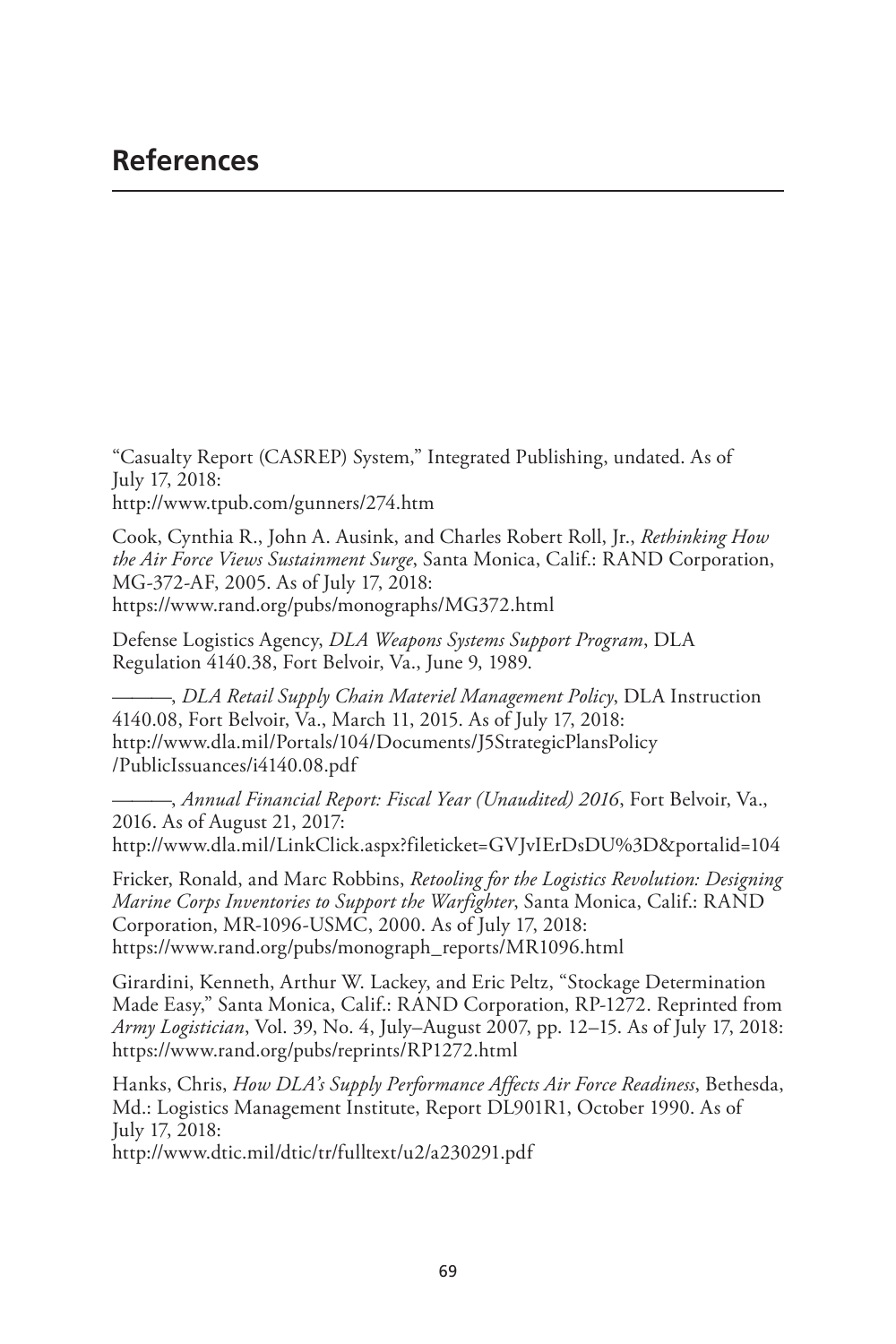Headquarters, U.S. Department of the Army, *Army Participation in the Defense Logistics Agency Weapon System Support Program*, Army Regulation 711-6, Washington, D.C.: U.S. Department of the Army, May 15, 2009. As of July 17, 2018:

<http://usahec.contentdm.oclc.org/cdm/ref/collection/p16635coll11/id/2678>

———, *Army Aviation Maintenance*, TC 3-04.7 (FM 3-04.500), February 2, 2010. As of August 21, 2017:

[http://www.apd.army.mil/epubs/DR\\_pubs/DR\\_a/pdf/web/tc3\\_04x7.pdf](http://www.apd.army.mil/epubs/DR_pubs/DR_a/pdf/web/tc3_04x7.pdf)

Office of the Department of Defense Inspector General, *Defense Logistics Agency's Weapons Systems Support Program*, Report No. 95-027, Alexandria, Va., November 9, 1994. As of July 17, 2018:

<https://media.defense.gov/1994/Nov/09/2001714960/-1/-1/1/95-027.pdf>

———, *Audit Report on Mission Essentiality Coding*, Report No. 97-086, Alexandria, Va., February 3, 1997. As of July 17, 2018: <https://media.defense.gov/1997/Feb/03/2001715387/-1/-1/1/97-086.pdf>

Peltz, Eric, Patricia Boren, Marc Robbins, and Melvin Wolff, *Diagnosing the Army's Equipment Readiness: The Equipment Downtime Analyzer*, Santa Monica, Calif.: RAND Corporation, MR-1481-A, 2002. As of August 21, 2017: [http://www.rand.org/pubs/monograph\\_reports/MR1481.html](http://www.rand.org/pubs/monograph_reports/MR1481.html)

Peltz, Eric, Amy G. Cox, Edward W. Chan, George E. Hart, Daniel Sommerhauser, Caitlin Hawkins, and Kathryn Connor, *Improving DLA Supply Chain Agility: Lead Times, Order Quantities, and Information Flow*, Santa Monica, Calif.: RAND Corporation, RR-822-OSD, 2015. As of July 17, 2018: [https://www.rand.org/pubs/research\\_reports/RR822.html](https://www.rand.org/pubs/research_reports/RR822.html)

Petcoff, Russell P., "Air Force Program Recognized for Excellence in Government," U.S. Air Force, May 5, 2010. As of August 21, 2017: http://www.af.mil/News/Article-Display/Article/116767/ [air-force-program-recognized-for-excellence-in-government/](http://www.af.mil/News/Article-Display/Article/116767/air-force-program-recognized-for-excellence-in-government/)

Robinson, Nathaniel, *The Defense Logistics Agency: Providing Logistics Support Throughout the Department of Defense*, Maxwell Air Force Base, Ala.: Air University Press, Research Report No. AU-ARI-92-4, October 1993. As of August 21, 2017:

<http://www.dtic.mil/dtic/tr/fulltext/u2/a273791.pdf>

U.S. Department of the Air Force, *Materiel Management Policy,* Air Force Instruction 23-101, Washington D.C.: U.S. Department of the Air Force, 2016. As of August 14, 2018: [http://static.e-publishing.af.mil/production/1/af\\_a4/publication/afi23-101/](http://static.e-publishing.af.mil/production/1/af_a4/publication/afi23-101/afi23-101.pdf)

afi23-101.pdf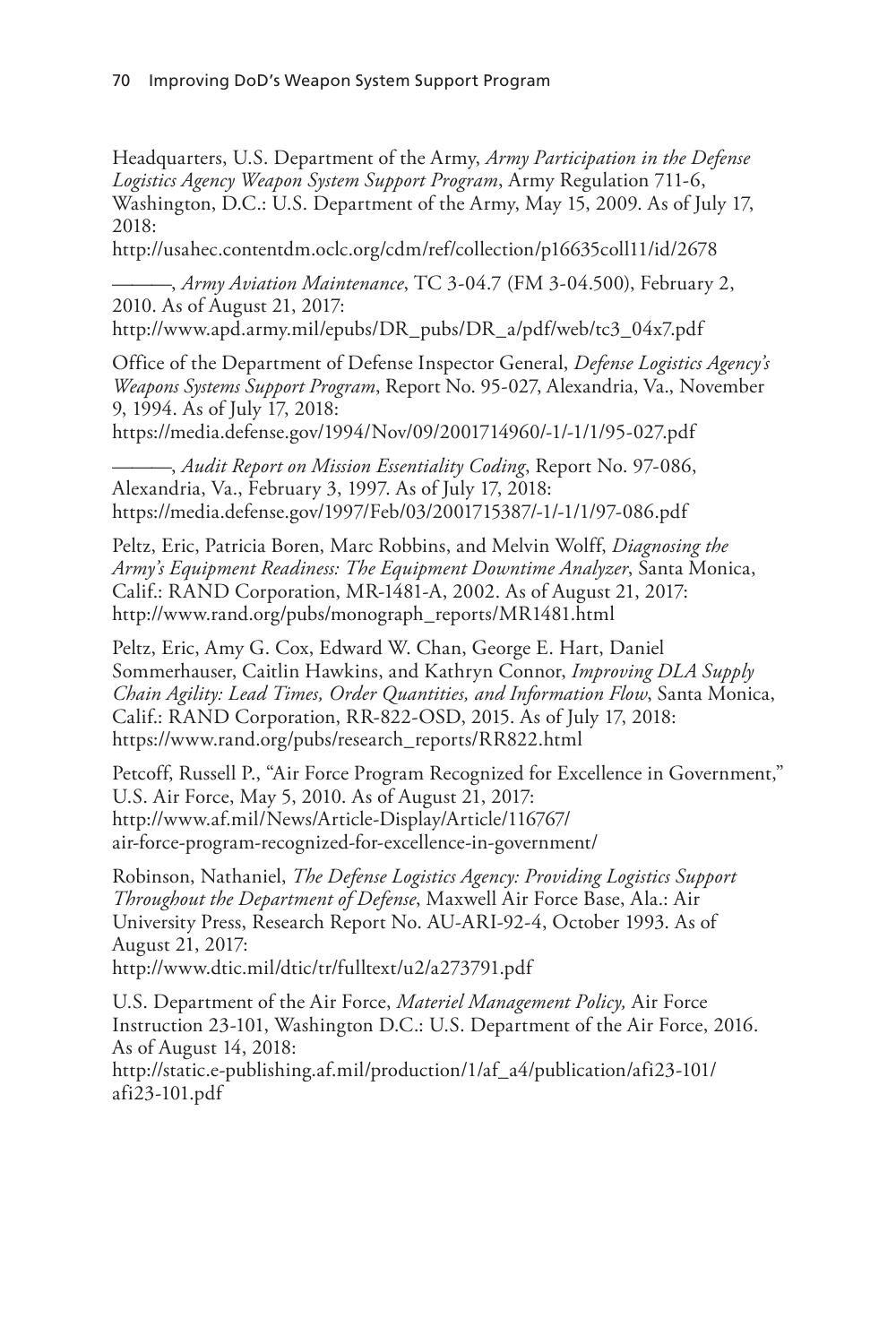U.S. Department of Defense, *DoD Supply Chain Management Procedures: Demand and Supply Planning*, Manual 4140.01, Vol. 2, Washington, D.C.: U.S. Department of Defense, February 10, 2014. As of August 21, 2017: [http://www.esd.whs.mil/Portals/54/Documents/DD/issuances/414001m/](http://www.esd.whs.mil/Portals/54/Documents/DD/issuances/414001m/414001m_vol02.pdf) 414001m\_vol02.pdf

U.S. Department of the Navy, Headquarters, U.S. Marine Corps, *Supply Chain Integration; Marine Corps Participation in the Defense Logistics Agency (DLA) Weapon System Support Program (WSSP)*, Marine Corps Bulletin 4105, Washington D.C.: U.S. Department of the Navy, December 1, 2011. As of August 21, 2017:

<http://www.marines.mil/Portals/59/Publications/MCBUL 4105.pdf>